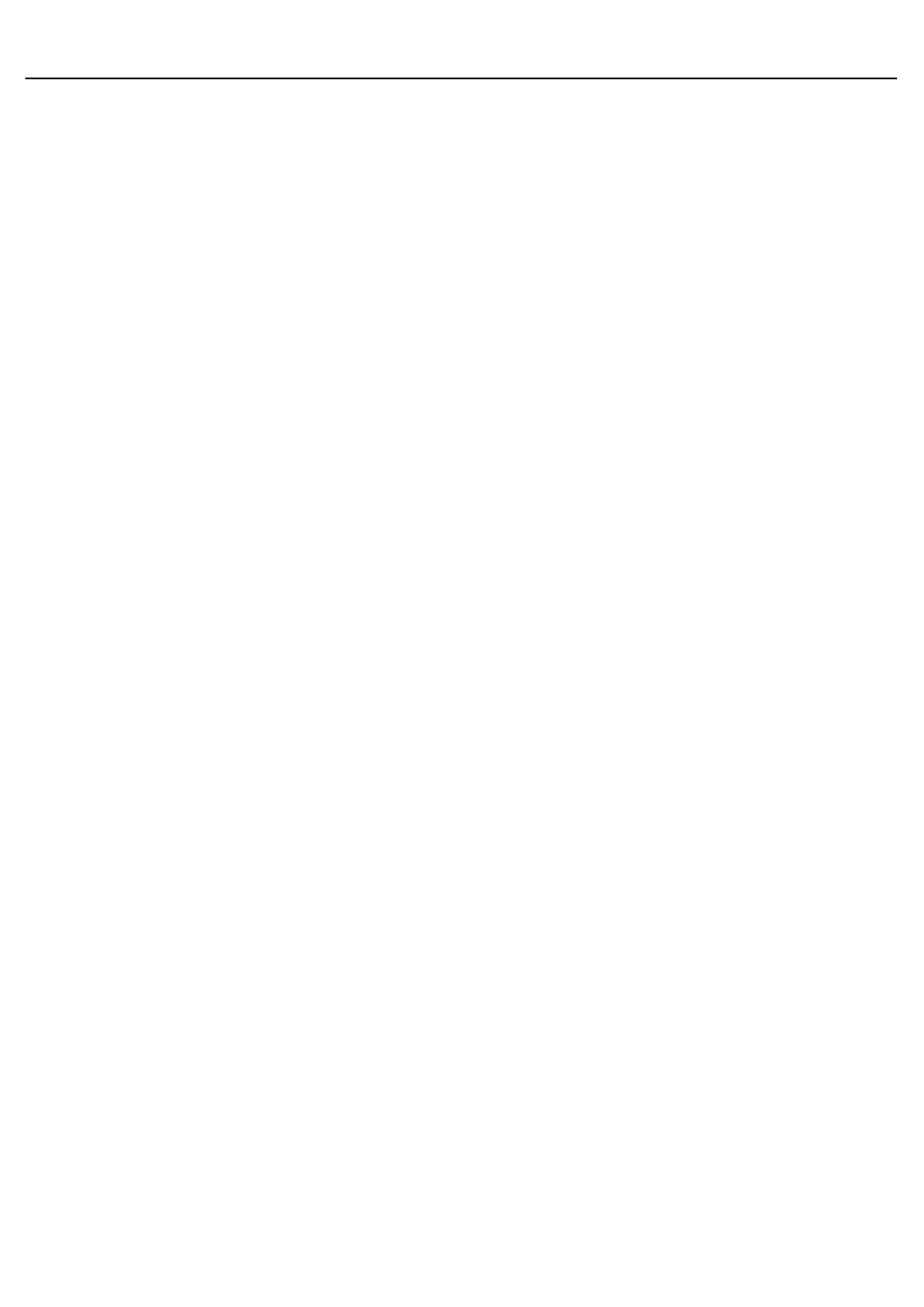# **iPOWER INC.**

# **TABLE OF CONTENTS**

<span id="page-2-0"></span>

|                   |                                                                                                              | Page |
|-------------------|--------------------------------------------------------------------------------------------------------------|------|
|                   | <b>PART I</b>                                                                                                |      |
| Item 1.           | <b>Description of Business</b>                                                                               | 4    |
| Item 1A.          | <b>Risk Factors</b>                                                                                          | 11   |
| Item 2.           | <b>Properties</b>                                                                                            | 32   |
| Item 3.           | <b>Legal Proceedings</b>                                                                                     | 32   |
| Item 4.           | <b>Mine Safety Disclosures</b>                                                                               | 32   |
|                   |                                                                                                              |      |
|                   | <b>PART II</b>                                                                                               |      |
| Item 5.           | Market for Registrant's Common Equity, Related Stockholder Matters and Issuer Purchases of Equity Securities | 33   |
| Item 6.           | <b>Selected Financial Data</b>                                                                               | 35   |
| Item 7.           | Management's Discussion and Analysis of Financial Condition and Results of Operations                        | 35   |
| Item 7A.          | Quantitative and Qualitative Disclosures About Market Risk                                                   | 47   |
| Item 8.           | <b>Financial Statements and Supplementary Data</b>                                                           | 48   |
| Item 9.           | Changes In and Disagreements with Accountants on Accounting and Financial Disclosure                         | 73   |
| Item 9A.          | <b>Controls and Procedures</b>                                                                               | 73   |
| Item 9B.          | <b>Other Information</b>                                                                                     | 74   |
| Item 9C.          | Disclosure Regarding Foreign Jurisdictions that Prevent Inspections                                          | 74   |
|                   |                                                                                                              |      |
|                   | <b>PART III</b>                                                                                              |      |
| Item 10.          | Directors, Executive Officers and Corporate Governance                                                       | 75   |
| Item 11.          | <b>Executive Compensation</b>                                                                                | 80   |
| Item 12.          | <b>Security Ownership of Certain Beneficial Owners and Management and Related Stockholder Matters</b>        | 82   |
| Item 13.          | Certain Relationship and Related Transactions, and Director Independence                                     | 83   |
| Item 14.          | <b>Principal Accounting Fees and Services</b>                                                                | 84   |
|                   |                                                                                                              |      |
|                   | <b>PART IV</b>                                                                                               |      |
| Item 15.          | <b>Exhibits, Financial Statement Schedules</b>                                                               | 85   |
|                   |                                                                                                              |      |
| <b>SIGNATURES</b> |                                                                                                              | 87   |
|                   |                                                                                                              |      |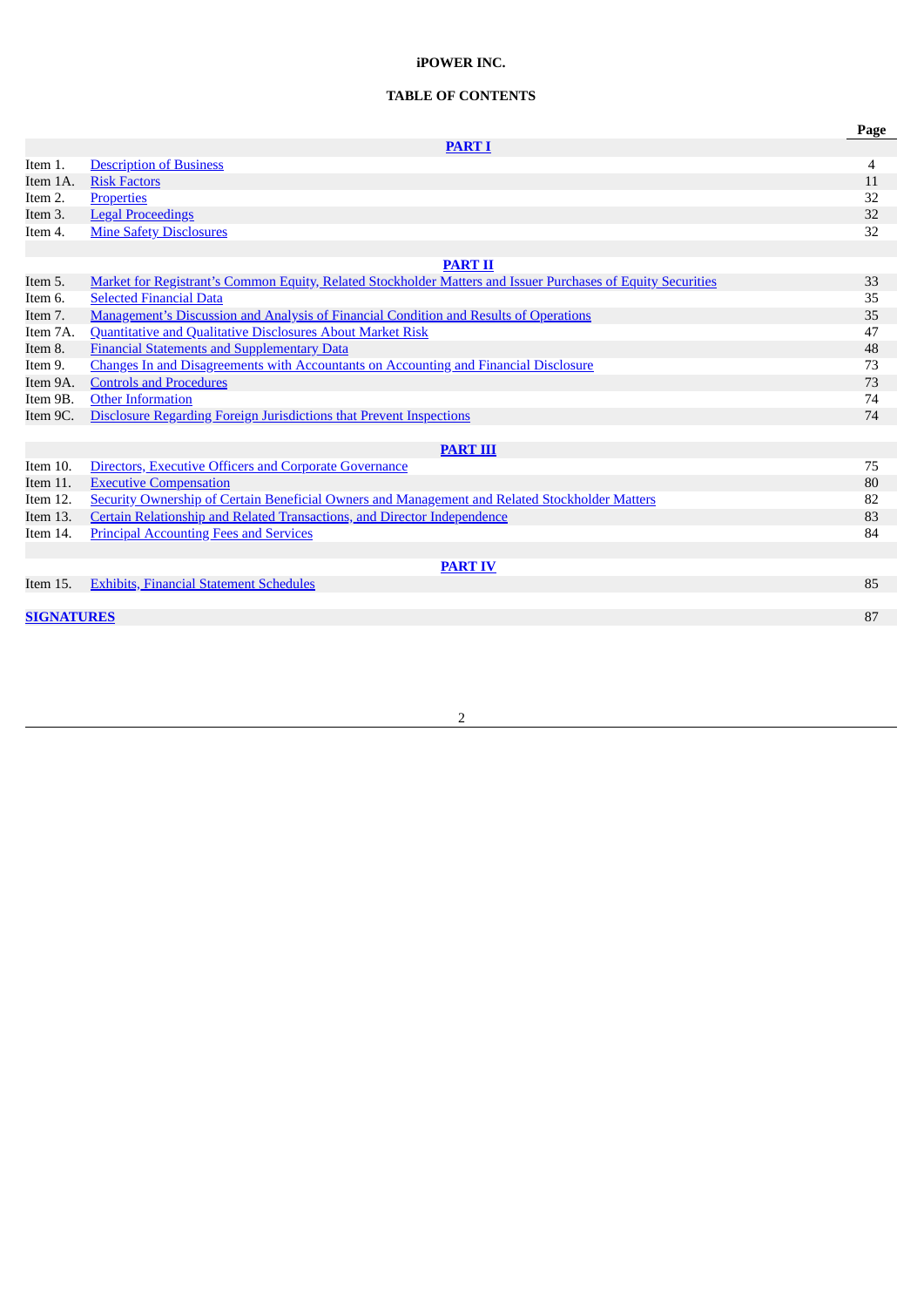# **FORWARD LOOKING STATEMENTS**

This Annual Report on Form 10-K (including the section regarding Management's Discussion and Analysis and Results of Operations) contains forward-looking statements within the meaning of Section 27A of the Securities Act of 1933, as amended, or the Securities Act, and Section 21E of the Securities Exchange Act of 1934, as amended, or the Exchange Act. These statements are based on our management's belief and assumptions and on information currently available to our management. Although we believe that the expectations reflected in these forward-looking statements are reasonable, these statements relate to future events or our future financial performance, and involve known and unknown risks, uncertainties and other factors that may cause our actual results, levels of activity, performance or achievements to be materially different from any future results, levels of activity, performance or achievements expressed or implied by these forward-looking statements.

Forward-looking statements include statements concerning the following:

- · our inability to predict or anticipate the duration or long-term economic and business consequences of the ongoing COVID-19 pandemic;
- our limited operating history;
- our future results of operations;
- · our current and future capital requirements necessary to support our efforts to open or acquire new complimentary businesses and channels of trade;
- our cash needs and financial plans;
- our competitive position;
- seasonality;
- our dependence on consumer interest in growing crops with the equipment and other products that we offer;
- evolving laws surrounding cannabis on a local, state and federal level;
- the effectiveness of our internal controls;
- our dependence on third parties to manufacture and sell us inventory;
- our ability to maintain or protect our intellectual property;
- · our ability to innovate and develop new intellectual property to continue enhancing our product and service offerings;
- our ability to protect our systems from unauthorized intrusions or theft of proprietary information;
- our ability to retain key executive members;
- · our ability to maintain our relationships with third-party vendors and suppliers;
- our ability to internally develop products and intellectual property;
- expected technological advances by us or by third parties and our ability to leverage them;
- our potential growth opportunities;
- interpretations of current laws and the passage of future laws;
- acceptance of our business model by investors;
- the accuracy of our estimates regarding expenses and capital requirements;
- our ability to sell additional products and services to customers;
- our ability to adequately support growth;
- · our ability to ensure consistency in the quality of our products and the quality and costs of our supply chain, including management of freight costs;
- · any disruption to third party sales platforms, including Amazon.com, Walmart and eBay, through which approximately 80% of our current revenues are derived; and
- · potential disruption of our business and supply chain that may be caused by any conflicts or trade wars between China and the U.S., as well as increased tariffs on the products which we import.

In some cases, you can identify forward-looking statements by terminology such as "may," "will," "should," "expects," "intends," "plans," "anticipates," "believes," "estimates," "predicts," "potential," "continue" or the negative of these terms or other comparable terminology. These statements are only predictions. You should not place undue reliance on forward-looking statements, because they involve known and unknown risks, uncertainties and other factors, which are, in some cases, beyond our control and which could materially affect results. Factors that may cause actual results to differ materially from current expectations include, among other things, those listed in the reports we file with the SEC. Actual events or results may vary significantly from those implied or projected by the forward-looking statements due to these risk factors. No forward-looking statement is a guarantee of future performance. You should read this Annual Report on Form 10-K, the documents that we reference in this Annual Report on Form 10-K and the documentation we have filed as exhibits thereto with the Securities and Exchange Commission, or the SEC, with the understanding that our actual future results and circumstances may be materially different from what we expect.

Forward-looking statements are made based on management's beliefs, estimates and opinions on the date the statements are made, and we undertake no obligation to update forward-looking statements if these beliefs, estimates and opinions or other circumstances should change, except as may be required by applicable law. Although we believe that the expectations reflected in the forward-looking statements are reasonable, we cannot guarantee future results, levels of activity, performance or achievements.

Unless the context otherwise requires, the terms "the Company," "we," "us," and "our" in this report refer to iPower Inc.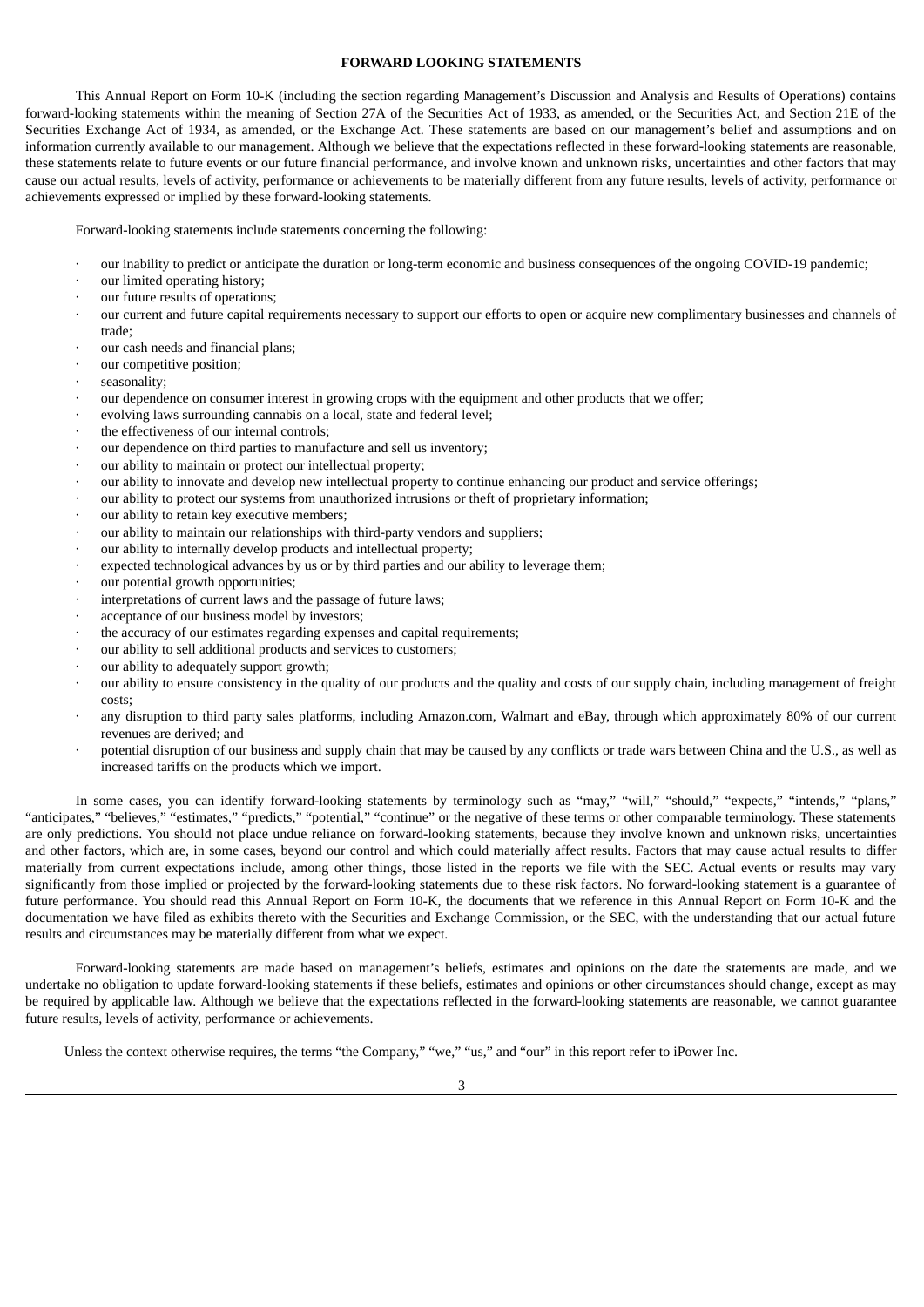# <span id="page-4-1"></span><span id="page-4-0"></span>**ITEM 1. DESCRIPTION OF BUSINESS**

### *Background*

iPower Inc. (formerly, BZRTH, Inc.) was formed in Nevada in April of 2018. We believe we are one of the largest online hydroponic equipment suppliers in the United States. On September 4, 2020, we filed a certificate of amendment to our articles of incorporation to change our name from BZRTH, Inc. to iPower Inc. On November 16, 2020 we amended and restated our articles of incorporation in Nevada to consummate a 2-for-1 forward split of our outstanding shares of Common Stock.

#### *Our Business*

We own and operate the retail website **www.zenhydro.com** where we sell a wide array of stock keeping units ("SKUs") and multiple best-selling products which enable our customers to grow vegetables, fruits and flowers, and other plants, including cannabis. The hydroponic and gardening industry is generally fragmented, and retail outlets are generally smaller family-owned enterprises consisting of a single location. We intend to take advantage of current market conditions by providing consumers with a one-stop shopping experience where they can satisfy all their horticultural needs and have the products shipped directly to them.

The Company leases approximately 72,000 square feet of floor space across our two fulfillment centers just outside of Los Angeles, California. In addition, we recently signed a lease for a fulfillment center in Rancho Cucamonga, California, which will add an additional 99,000 square feet of space when the lease commences on or about November 15, 2021. We have fostered relationships with recognized commercial shipping enterprises. From our two fulfillment centers, we deliver directly to customers including homes, farms and small commercial cultivators, as well as various commercial hydroponics stores across the United States.

In addition to iPower's website, **www.zenhydro.com**, we sell our products through third party e-commerce channels including Amazon, eBay and Walmart.com, where we have worked to develop a strong presence on their platforms. Approximately 84% of our sales revenue during the year ended June 30, 2021 were derived from sales on Amazon, eBay and Walmart, where we experienced approximately 48% revenue growth in the fiscal year ended June 30, 2021 as compared to the prior fiscal year.

#### *Products*

iPower's e-commerce platform offers essential supplies to the hydroponic and gardening industry, including nutrients, industry-leading hydroponic equipment, power-efficient lighting, and thousands of additional products used by professional growers and specialty cultivation operations. In addition to offering products from hundreds of third party brands, the Company has established its own in-house branded products which are also made available for purchase through our various sales channels. Our in-house branded products, marketed under the *iPower™* and *Simple Deluxe™* brands, include growlight systems, ventilation systems, activated carbon filters, nutrients, growing media, hydroponic water-resistant grow tents, trimming machines, pumps and many more hydroponic-related items, some of which have been designated as Amazon best seller product leaders, including 62 products which have been designated "Amazon Choice Products" and five of which have been designated "#1 Best Seller SKUs." We currently offer more than 2,600 products from our proprietary, in-house branded products to consumers.

We own and operate the retail website **www.zenhydro.com** where we sell a wide array of stock keeping units ("SKUs") and multiple best-selling products which enable our customers to grow vegetables, fruits and flowers, and other plants, including cannabis.

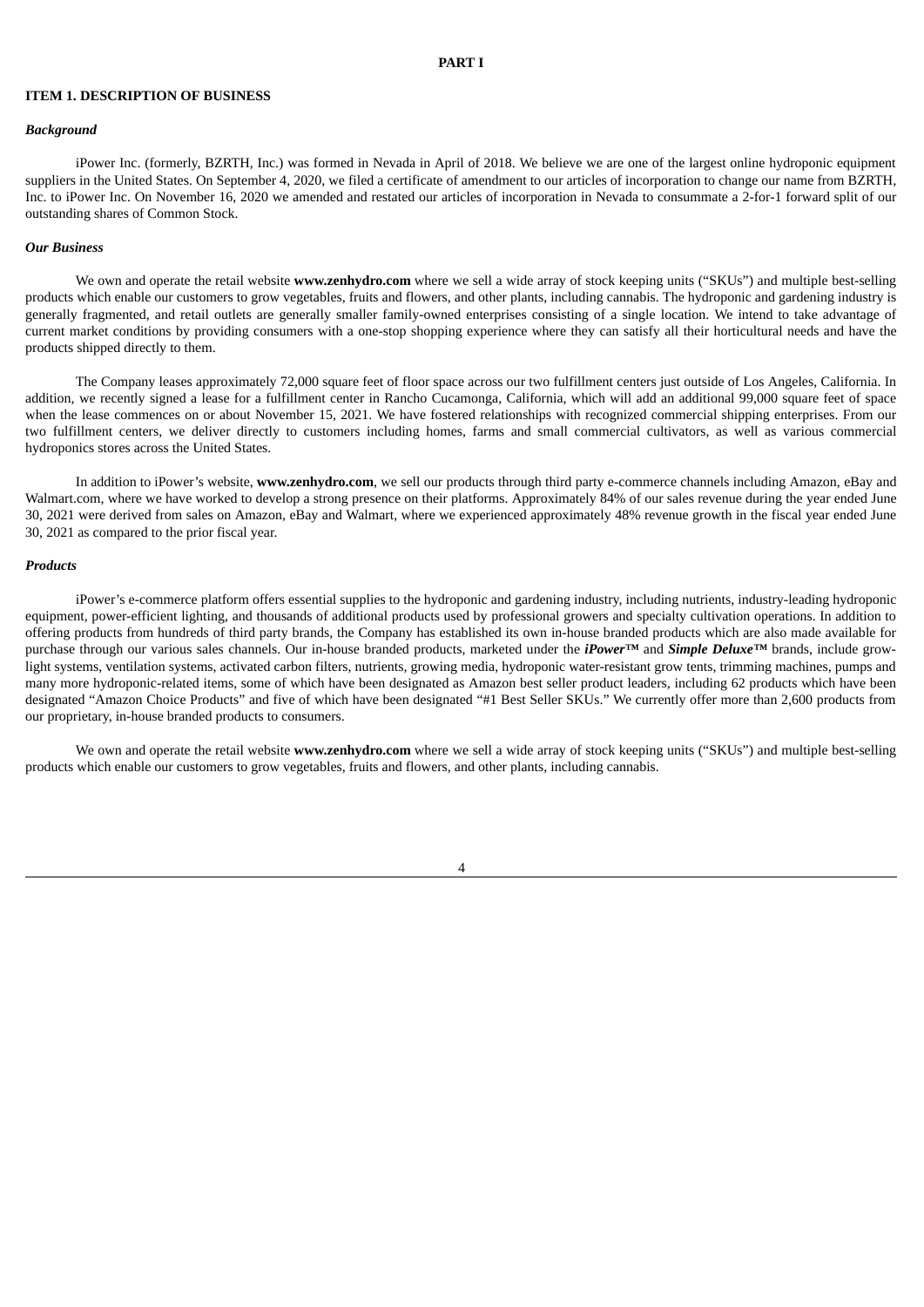# *The Global Hydroponics Markets*

Advances in hydroponic systems have helped usher in a new age of high-yield cultivation techniques, earning hydroponics a multitude of dedicated adherents – both individual and commercial growers – globally. Hydroponics is a method of gardening in which plants (often high-value crops) are grown in an optimized solution of water and nutrients, rather than soil. This method is typically used inside greenhouses to give growers the ability to better regulate and control nutrient delivery, light, air, water, humidity, pests, and temperature. Hydroponic growers benefit from these techniques by producing crops faster and with higher crop yields per acre as compared to traditional soil-based growers. Indoor growing techniques and hydroponic products are being utilized in new and emerging industries or segments. In addition, vertical farms producing organic fruits and vegetables are also beginning to utilize hydroponics due to a rising shortage of farmland as well as environmental vulnerabilities including drought, other severe weather conditions and insect/pest infestations.

Through the use of hydroponics systems, growers can achieve potentially larger crop yields, faster growth time (up to twice as fast), up to a 90% increase in water efficiency, and require a substantially smaller footprint (up to 10x more yield in the same amount of space). By using hydroponics growth systems, gardeners and growers will not be affected by unfavorable climate and soil conditions, and will not require chemical or pest control products, resulting in safer and healthier growing environments. (*See* https://greenourplanet.org/benefits-of-hydroponics/).

According to Markets and Markets (https://www.marketsandmarkets.com/PressReleases/hydroponic.asp), in 2020 the global market for Hydroponic products is estimated at \$9.5 billion and, with a compound annual growth rate of 12.1% (according to Mordor Intelligence), by 2025 the global market for hydroponic products is forecast to be approximately \$16.6 billion. The United States represents approximately 30% of the total global hydroponics market. For those users who intend to use the Company's products to grow hemp-derived CBD medicinal products, the 2018 Farm Bill officially removed hemp from the list of controlled substances. According to the Brightfield Group, estimated sales of hemp-derived CBD products was approximately \$22.0 billion.

Our business serves a relatively new, yet sophisticated community of commercial and urban cultivators growing a wide array of vegetation. These cultivators use innovative indoor and outdoor growing techniques to produce specialty crops in highly controlled environments. Employing these techniques enable these growers to produce crops at higher yields without having to compromise quality, regardless of their local geography and climate.

Our target market segments include home growers of organic vegetable and fruit growers (small farms, home garden growers, restaurants growers, and farmers markets), green-thumbed hobbyists (home flower and plant growers) as well as commercial enterprises, mass marketers and growers in the cannabis related market (dispensaries, cultivators, caregivers).

Historically, indoor growing techniques have primarily been used to cultivate plant-based medicines. Plant-based medicines often require a highdegree of regulation and controls including government compliance, security, and crop consistency, making indoor growing techniques a preferred method. Cultivators of plant-based medicines often make a significant investment to design and build-out their facilities. They look to work with companies such as iPower that understand their specific needs and can help mitigate risks that could jeopardize their crops. Plant-based medicines are believed to be among the fastest-growing markets in the U.S. and several industry pundits believe that plant-based medicines may even displace prescription pain medication by providing patients with a safer, more affordable alternative.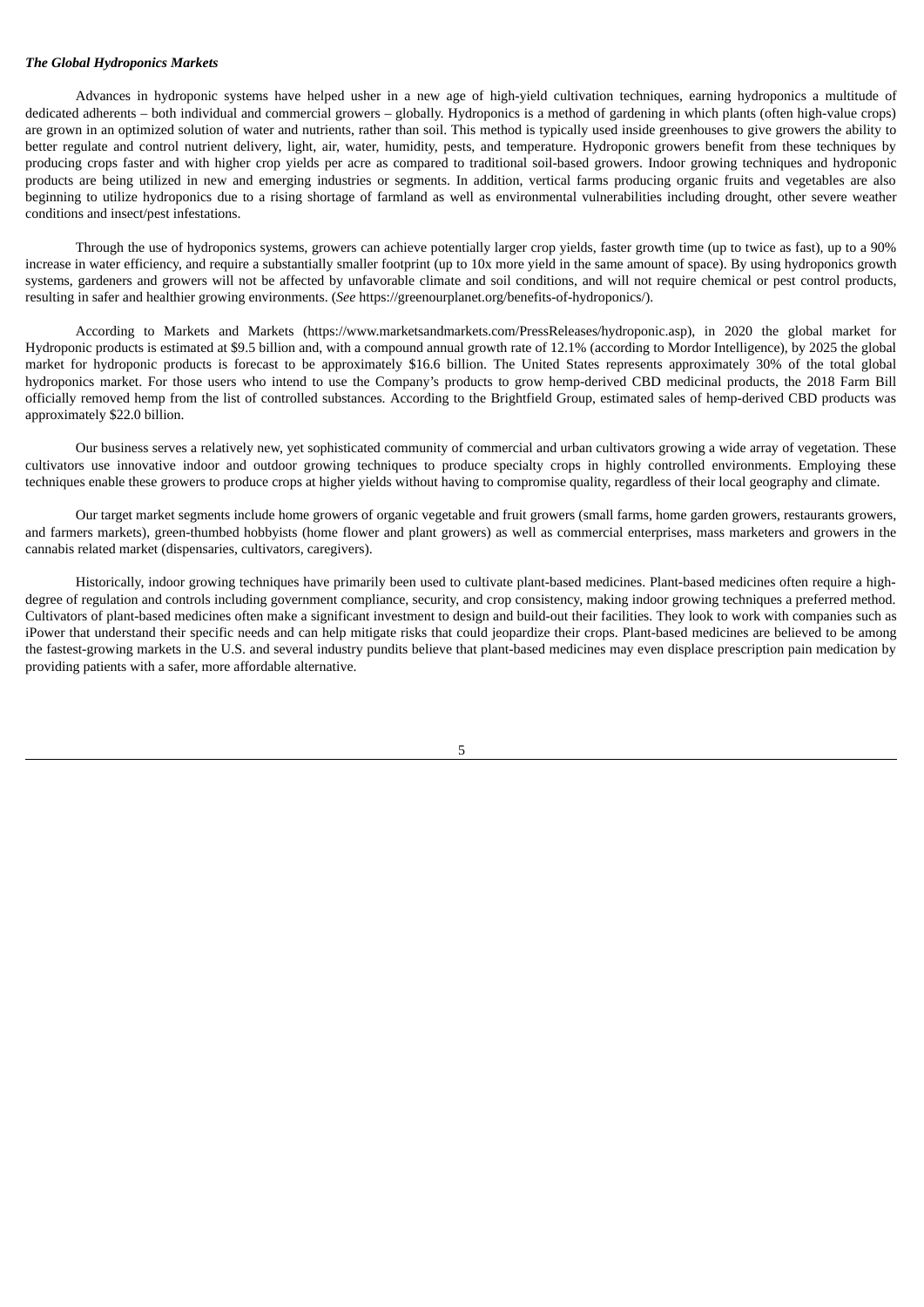Notwithstanding the foregoing, indoor growing techniques are not limited to plant-based medicines. Vertical farms producing organic fruits and vegetables are beginning to emerge in the market due to a rising shortage of farmland, and environmental vulnerabilities including drought, other severe weather conditions and insect pests. Indoor growing techniques enable cultivators to grow crops all-year-round in urban areas and take up less ground while minimizing environmental risks. Indoor growing techniques typically require a more significant upfront investment to design and build-out these facilities than traditional farmlands. If new innovations lower the costs for indoor growing, and the costs to operate traditional farmlands continue to rise, then indoor growing techniques may be a compelling alternative for the broader agricultural industry.

# *Our Industry is Large and Rapidly Growing*

Our principal industry opportunity is in the retail sale and distribution of hydroponics equipment and supplies, which generally include grow light systems; advanced heating, ventilation, and air conditioning ("HVAC") systems; humidity and carbon dioxide monitors and controllers; water pumps, heaters, chillers, and filters; nutrient and fertilizer delivery systems; and various growing media typically made from soil, rock wool or coconut fiber, among others. Today, we believe that a majority of our products are sold for use in hydroponics applications.

Hydroponic systems constitute an increasingly significant and fast-growing component of the expansive global commercial agriculture and consumer gardening sectors. According to the USDA and National Gardening Survey, the agriculture, food, and related industries sector produced more than \$1 trillion worth of goods in the U.S. alone in 2017, and U.S. households spent a record of approximately \$48 billion at retail stores on gardening and growing supplies and equipment.

According to ResearchandMarkets.com, the global industry for hydroponics crops totaled approximately \$25.2 billion in 2020 and is expected to grow at a CAGR of 5.4% from 2020 to 2027. The rapid growth of hydroponics-related crop output will subsequently drive growth in the wholesale hydroponics equipment and supplies industry.

# *Increased Focus on Environmental, Social, and Governance ("ESG") Issues*

We believe the growth and change in our end-markets is in part driven by a variety of ESG trends aimed at preserving resources and enhancing the transparency and safety of our food supply chains. It has been reported that approximately 83% of consumers have indicated that they take environmental issues into consideration when making purchases. (*See* Finds by Fooddive, "Consumers Still Care About Sustainability amid pandemic" (April 2020)). Overall, hydroponic growing systems deliver superior performance characteristics versus traditional agriculture when compared on select key ESG performance criteria:

- · More efficient land usage. Hydroponics systems allow for greater crop production per square foot, reducing the amount of land needed to grow crops. Certain types of vertical farming are up to 20 times more productive than traditional farming per acre.
- More efficient fresh water usage. Hydroponics systems allow for the management and recycling of water inside of a closed-loop system and therefore generally require less water than traditional outdoor agriculture. In certain instances, hydroponics systems can grow plants with up to 98% less water than soil-based agriculture.
- · Decreased use of fertilizer and pesticides. As hydroponics takes place in a controlled, often indoor environment, the need for pesticides application is reduced, allowing growers to apply less pesticide with more precise application compared to traditional outdoor agriculture.
- Reduced carbon emissions. Hydroponics, especially vertical farming, allows large farming operations to be located significantly closer to end-users, thereby reducing the transportation distance of ready-to-use crops.
- · Reduced food waste. Similar to the above, since hydroponics growing systems allow for food production significantly closer to the end-user, there is less time between production and consumption and therefore reduced product spoilage, damage and waste.
- · Chemical runoff prevention. Due to the closed-loop nature of hydroponics systems, such systems significantly decrease the risk of chemical runoff, which is generally more difficult to control in traditional outdoor agriculture.
- Supports organic farming. Hydroponics is well suited for organic farming, the produce of which has been in increasing demand by consumers.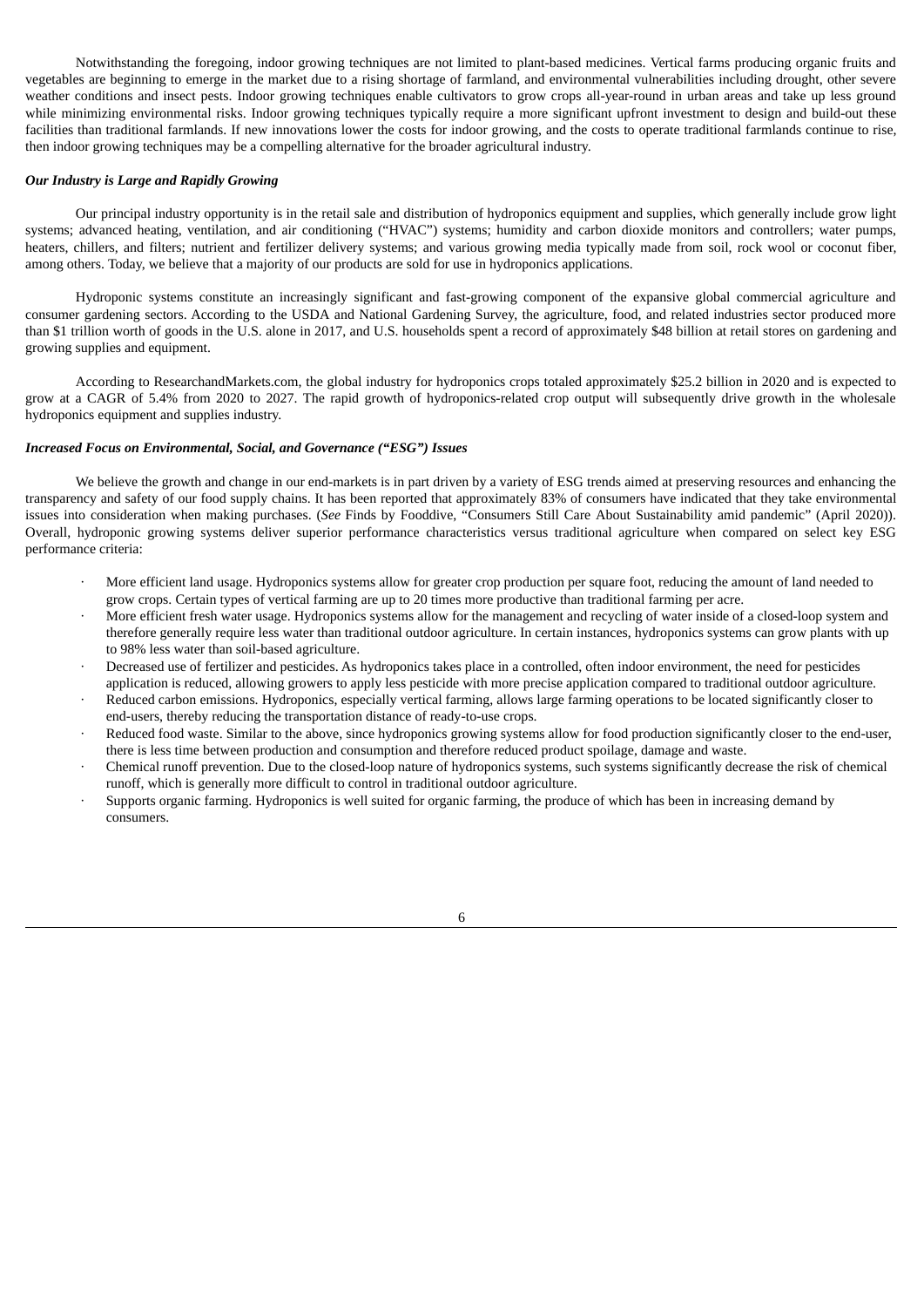# *Research and Development*

The Company has not incurred any significant research and development expenses during the fiscal year ended June 30, 2020. We plan to increase investments in R&D relating to the improvement of existing products and addition of new product lines.

#### *Customers and Suppliers*

We have a diverse customer base, with residential gardeners and hobbyists constituting a significant portion of our customer base and thus the largest segment of our total sales. We sell to both commercial and home cultivators growing specialty crops. At present, sales to customers through Amazon and other third-party online platforms accounts for more than 80% of our annual sales.

To attract new growers, we offer products for the initial setup. A complete set of these products range in price between \$800 to \$2,000, depending on size. As many of our products, such as light bulbs, filters, and plant nutrients, require replacement roughly every three to six months, we are able to quickly convert our first-time grower customers into a repeat customers, thus growing our customer base.

We do not manufacture any of the hydroponic products we sell through our distribution channels. We purchase our products from more than one hundred suppliers, including manufacturers and distributors in the US and China. Our two major suppliers, who accounted for approximately 38.5% and 32.6% of our purchases in fiscal 2020 and 2019, respectively. We do not have any long-term supply agreements.

#### *Manufacturers*

We obtain both our branded proprietary products and distributed products from third party suppliers. Most of the products purchased and resold, whether our proprietary products or third party products we sell through our platform, are applicable to indoor and outdoor growing for organics, greens, and plant-based products. Our products are sourced from more than 100 different suppliers and manufacturers, with approximately 50% sourced from China. Quality control is a critical priority for our team charged with ensuring the supply of the products from our suppliers, specifically those coming from China. We seek to ensure the highest level of quality control for our products through routine factory visits, spot testing and continual, ongoing supplier due diligence.

Our distributed products are sourced from more than 100 suppliers. Our experienced internal team is charged with maintaining strong relationships with current suppliers, while also constantly tracking current and future market trends and reviewing offerings of new suppliers.

We do not have exclusive purchase agreements with many of our suppliers. Based on our knowledge and communication with our suppliers, we believe some of our suppliers may sell directly to the retail market or to our wholesale customers. See "Risk Factors— Risks Relating to Our Business."

#### *Demand for Products*

Demand for indoor and outdoor growing equipment is currently high due to the legalization of plant-based medicines, primarily cannabis, which is mainly due to equipment purchases for build-out and repeat purchases of consumable nutrients needed during the growing period. This demand is projected to continue to grow as additional states adopt legislation supporting the sale and consumption of cannabis and cannabis-related products. Continued innovation and more efficient build-out of technologies along with larger and consolidated and combined cultivation facilities is expected to further expand market demand for iPower products and services, including our in-house branded products. We expect the market to continue to segment into urban farmers serving groups of individuals, community cultivators, and small- and large-scale commercial cultivation facilities across the states. We are of the opinion that as our volume increases, we will obtain volume discounts on purchasing that should allow us to maximize both our revenues and gross margins. In addition, the vertical farming market is increasing year over year, where it is projected to grow from \$3.98 billion in 2020 to \$21.15 billion in 2028, representing a 23.6% compound annual growth rate.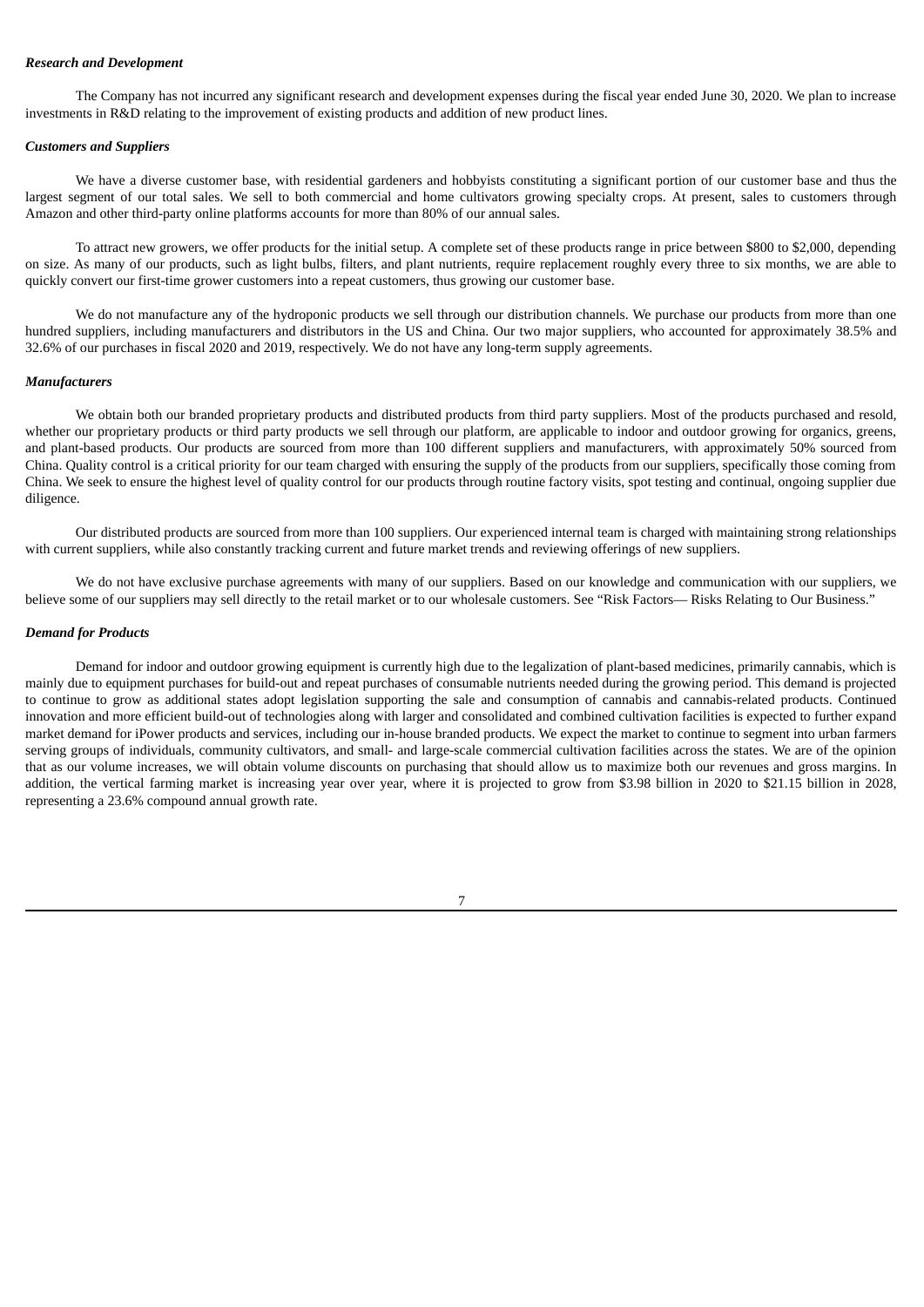#### *E-Commerce Strategy*

The Company continues to grow and develop its e-commerce platform, www.zenhydro.com., where we sell hydroponic products, including equipment, tools, nutrients and more. In addition to our website, we offer products to consumers through established e-commerce channels such as Amazon, eBay and Walmart. Through these portals we offer various hydroponic, specialty and organic gardening products for sale. Online shoppers can have the ability to peruse our various product departments, from nutrients to lighting to hydroponic and greenhouse equipment, providing consumers with an easy and quick method to find the exact products they need. In addition to these sections, our webstore frequently offers customers flash deals, best value recommendations and clearance sale items. Our e-commerce site has been designed to appeal to both the professional grower, as well as the home gardener/hobbyist. Each product listed on the site contains product descriptions, product reviews and a picture so the consumer can make an informed and educated purchase. Our product filters allow the consumer to search by brand, manufacturer, or by price. Consumers can shop online day and night and have their purchases shipped directly to the location of their choice, or simply elect to use our website as a resource. Google advertising, social media advertising and email list marketing, in addition to auto-ship functionality, are the primary mechanisms we employ to drive traffic to www.zenhydro.com and the other portals through which we make our products available for sale, including Amazon.com, eBay and Walmart. At present, more than 50% of our total sales occur through Amazon.com.

#### *Large Established Distribution Infrastructure*

We have a fully developed distribution network through our two distribution centers in California. We work with a network of third-party common carrier trucking/freight companies that service our customers throughout the U.S., Canada and across the globe. We receive daily customer orders via our business-to-business e-commerce platform. Orders are then routed to the applicable distribution center and packed for shipments. The majority of our customer orders are shipped within one business day of order receipt.

# *Competition*

The markets in which we sell our products are highly competitive and fragmented. Our key competitors include many local and national vendors of gardening supplies, local product resellers of hydroponic and other specialty growing equipment, as well as other online product resellers on large online marketplaces such as Amazon.com and eBay. Our industry is highly fragmented with more than 1,000 retail outlets throughout the U.S. We compete with companies that have greater capital resources, facilities and diversity of product lines. Our competitors could also introduce new hydroponic growing equipment, and as manufacturers are able to sell equipment directly to consumers, our distributers could cease selling products to us.

Notwithstanding the foregoing, we believe that our pricing, inventory and product availability, and overall customer service provide us with the ability to compete in this marketplace. We believe that we have the following core competitive advantages over our competitors:

- · In addition to our in-house branded products, we distribute products from hundreds of third-party brands, ensuring that whatever a customer's particular need may be, they need look no further than iPower for their gardening needs.
- · Our knowledgeable and experienced sales team is able to provide guidance and insights, whether dealing with a seasoned commercial entity or a first-time purchaser looking to get their grow operations off the ground.
- The convenience of our e-commerce platform allows customers to shop from the comfort of their own home and have their purchases shipped directly to them.
- We offer top-to-bottom solutions, from custom build-outs to nutrients in order to ensure that their grow operations flourish and provide significant yields.
- We view ourselves as an industry leader, offering products and new technologies from the largest and most trusted names in the business, as well as our own in-house branded products.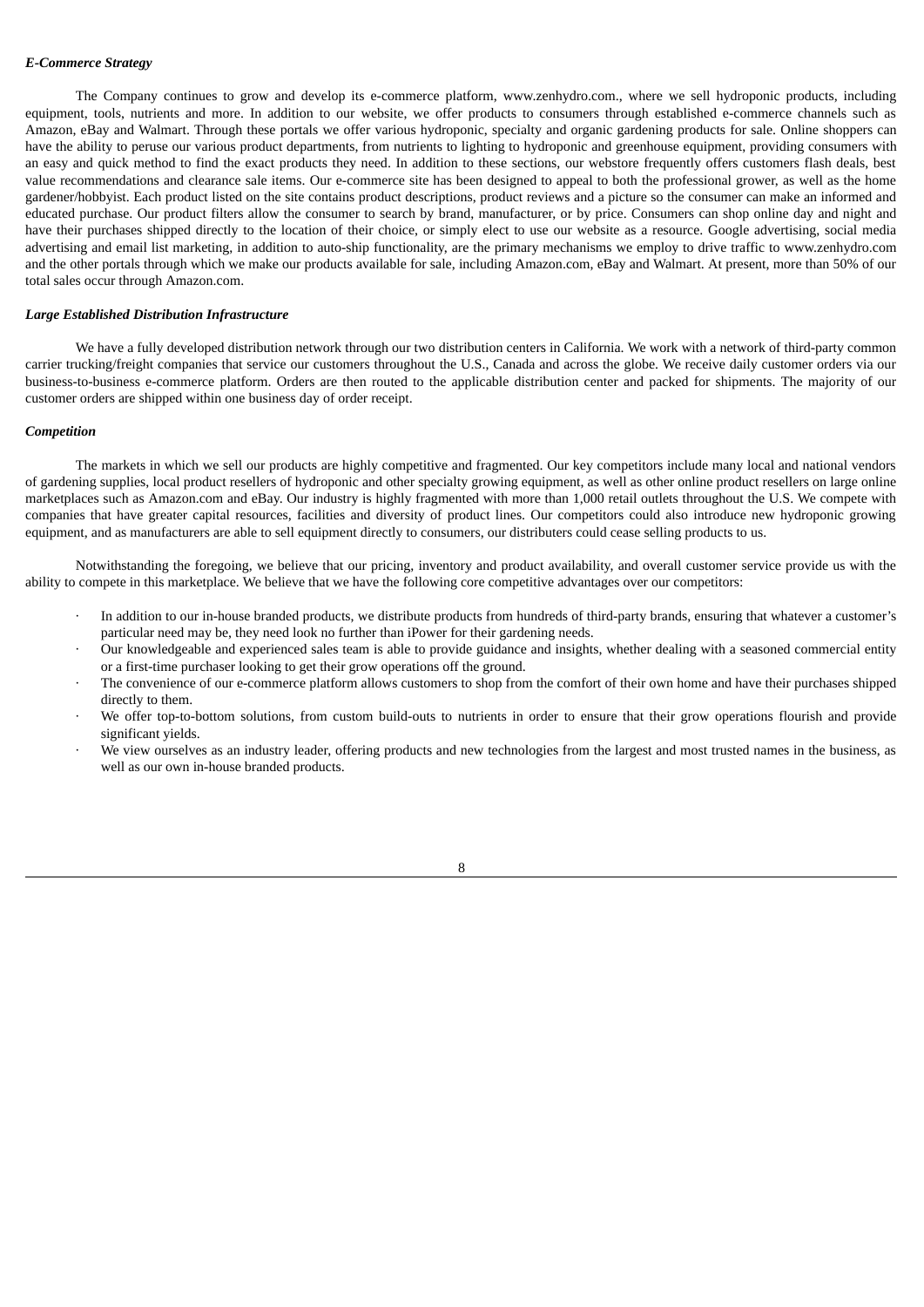Moreover, we expect that as we continue to grow our business, we will achieve an economy of scale, and as such, will be able to make larger inventory purchases at lower volume sale prices, which will enable us to continue to maintain competitive pricing options and deliver the array of items that our customers require. Through supply chain and industry competency, support services, and our relationships with suppliers, distributors, vendors and logistics partners, we believe we can maintain and increase our growth trajectory.

#### *Intellectual Property and Proprietary Rights*

Our intellectual property primarily consists of our brands and their related trademarks, domain names, websites, customer lists and affiliations, as well as our marketing intangibles, product know-how and technology. We also hold rights to website addresses related to our business, including websites that are actively used in our daily business operations, such as www.Zenhydro.com. We own federally registered trademarks for "iPower" and "Simple Deluxe," which correspond to our current in-house branded products.

#### *Government Regulation*

We sell products, including hydroponic gardening products, that end users may purchase for use in new and emerging industries or segments, including the growing of cannabis and hemp, that may not grow or achieve market acceptance in a manner that we can predict. The demand for these products depends on the uncertain growth of these industries or segments.

In addition, we sell products that end users may purchase for use in industries or segments, including the growing of cannabis and hemp, that are subject to varying, inconsistent, and rapidly changing laws, regulations, administrative practices, enforcement approaches, judicial interpretations and consumer perceptions. For example, certain countries and a total of 44 U.S. states plus the District of Columbia have adopted frameworks, in varying forms, that authorize, regulate, and tax the cultivation, processing, sale, and use of cannabis for medicinal and/or non-medicinal use, as well as hemp and CBD, while the U.S. Controlled Substances Act and the laws of other U.S. states prohibit growing cannabis. In addition, with the passage of the Farm Bill in December 2018, hemp cultivation is now broadly permitted. The 2018 Farm Bill explicitly allows the transfer of hemp-derived products across state lines for commercial or other purposes. It also puts no restrictions on the sale, transport, or possession of hemp-derived products, so long as those items are produced in a manner consistent with the law. While we do not know the percentage or actual usage of our products for purposes of growing cannabis or hemp-derived products, for those users who intend to use the Company's products to grow hemp-derived CBD medicinal products, the 2018 Farm Bill officially removed hemp from the list of controlled substances. While we note that the 2018 Farm Bill has not changed the regulatory authority of the Food and Drug Administration as concerns cannabis and cannabis-derived products, and that such products continue to remain subject to the same regulatory requirements as FDA-regulated products, we nonetheless believe the passage of the 2018 Farm Bill will allow the Company to expand its marketplace opportunities.

Our gardening products, including our hydroponic gardening products, are multi-purpose products designed and intended for growing a wide range of plants and are purchased by cultivators who may grow any variety of plants, including cannabis and hemp. Although the demand for our products may be negatively impacted depending on how laws, regulations, administrative practices, enforcement approaches, judicial interpretations, and consumer perceptions develop, we cannot reasonably predict the nature of such developments or the effect, if any, that such developments could have on our business. The changing laws may cause us to experience additional capital expenditures as we adapt our business to meet the requirements of the evolving legal and regulatory landscape.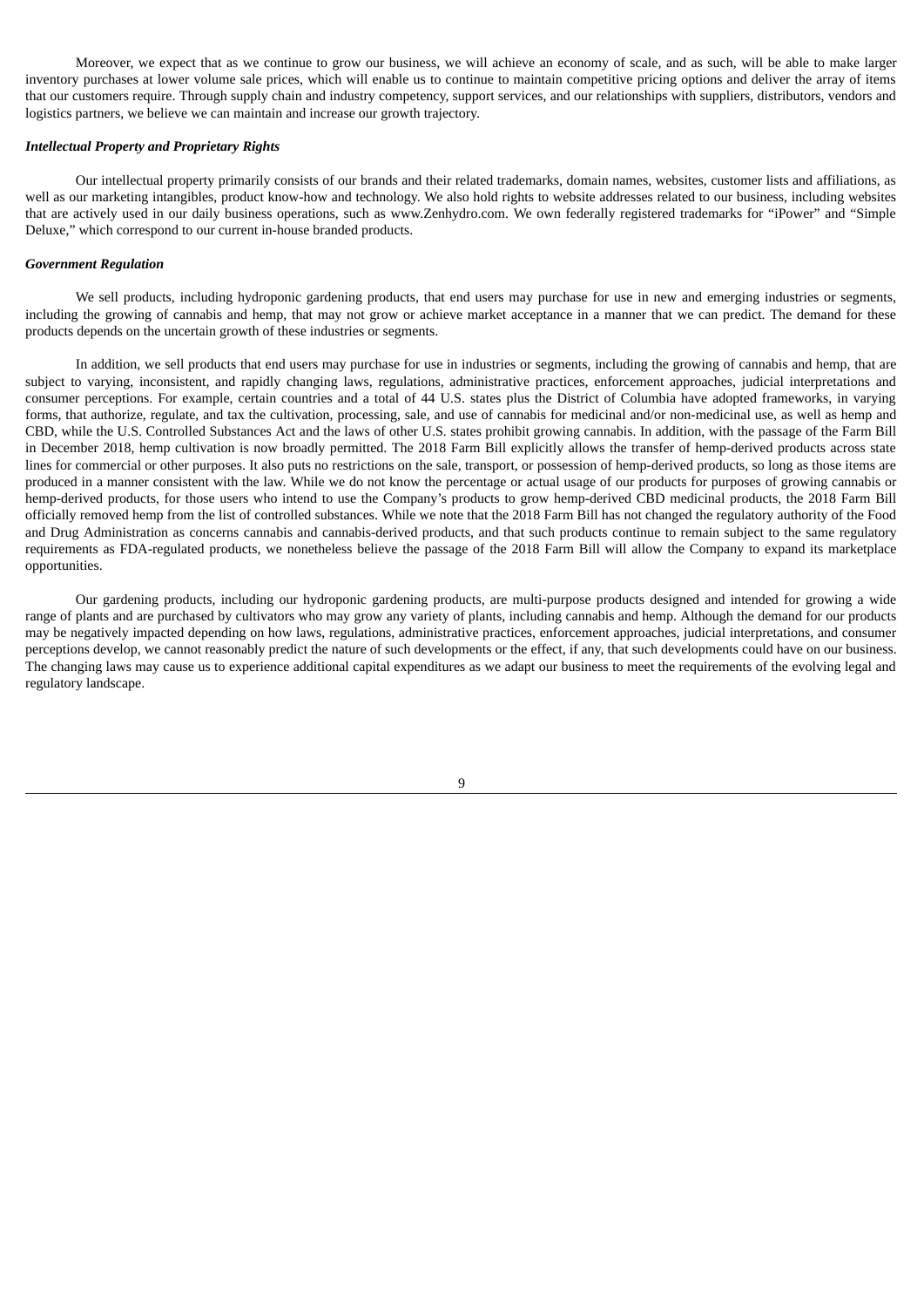As we believe certain unknown number of our end users are in the business of growing cannabis, we believe we have benefited from the nationwide efforts to legalize marijuana at the state level. To date, a total of 44 states plus the District of Columbia ("D.C.") have legalized cannabis in one form or another, with 15 states plus D.C. have legalizing marijuana for adult use, including both medicinal and recreational, 20 states having legalized marijuana for medical purposes only, and 12 states have legalized the use of CBD oil (a concentrated form of hemp extract) only. According to the 2019 US Cannabis Cultivation Report published by New Frontier Data, United States cultivation output is expected to grow from 29.8 million pounds in 2019 to 34.4 million pounds by 2025. From 2018-2022, the estimated combined totals of cannabis product retail sales are estimated at \$46.7 billion for recreational use and \$37.7 billion for medical use. We intend to leverage the growth of cannabis and CBD products, in tandem with its increased legalization, to further build our brand and promote our hydroponics equipment and products within the cannabis community.

We believe that the growth in licensed cannabis cultivation facilities and the increase in organically grown produce will increase the general demand for hydroponics products. Further, we believe our dedication to providing consumers with innovative and cutting-edge products tailored to their individual needs, combined with our industry knowledge and customer service, has positioned iPower to take advantage of the domestic and international growth anticipated for hydroponic products.

# *Corporate Structure*

We have been conducting business as iPower Inc. (formerly BZRTH Inc.) since our formation in 2018 and subsequent acquisition of the assets, and certain liabilities, of BizRight LLC. In order to diversify and facilitate the Company's marketing and research and development activities, we use two variable interest entities, E Marketing Solution Inc. ("E Marketing") and Global Products Marketing Inc. ("GPM"), to perform and conduct certain aspects of our business relative to marketing, banking and cash management. E-Marketing and Global Products Marketing are wholly owned by one of our shareholders, Shanshan Huang, and one of our founders and majority shareholders, Chenlong Tan. See "*Certain Relationships and Related Transactions*" on page 84 of this report. On May 18, 2021, the Company entered into equity purchase agreements ("Equity Purchase Agreements") with the shareholders of each of our variable interest entities, E Marketing Solution Inc. ("E Marketing") and Global Product Marketing Inc. ("GPM"), pursuant to which we acquired 100% of the equity interests of each of E Marketing and GPM. The Company paid nominal consideration of \$10.00 for the acquisition of each of E Marketing and GPM, which them became the Company's wholly owned subsidiaries.

### *Corporate Information*

The Company, a Nevada corporation, was formed on April 11, 2018 under the name BZRTH Inc. On September 4, 2020, we filed a Certificate of Amendment with the State of Nevada changing our name to iPower Inc.

Our principal offices are located at 2399 Bateman Avenue, Duarte, CA 91010 and our phone number is (626) 863-7344. Our business website is www.meetipower.com and our e-commerce website is www.Zenhydro.com. Information contained on our websites should not be deemed incorporated by reference and is not a part of this report.

#### *Employees*

As of September 27, 2021, we have a total of 21 full-time and seven part-time employees and consultants. None or our employees are subject to collective bargaining agreements.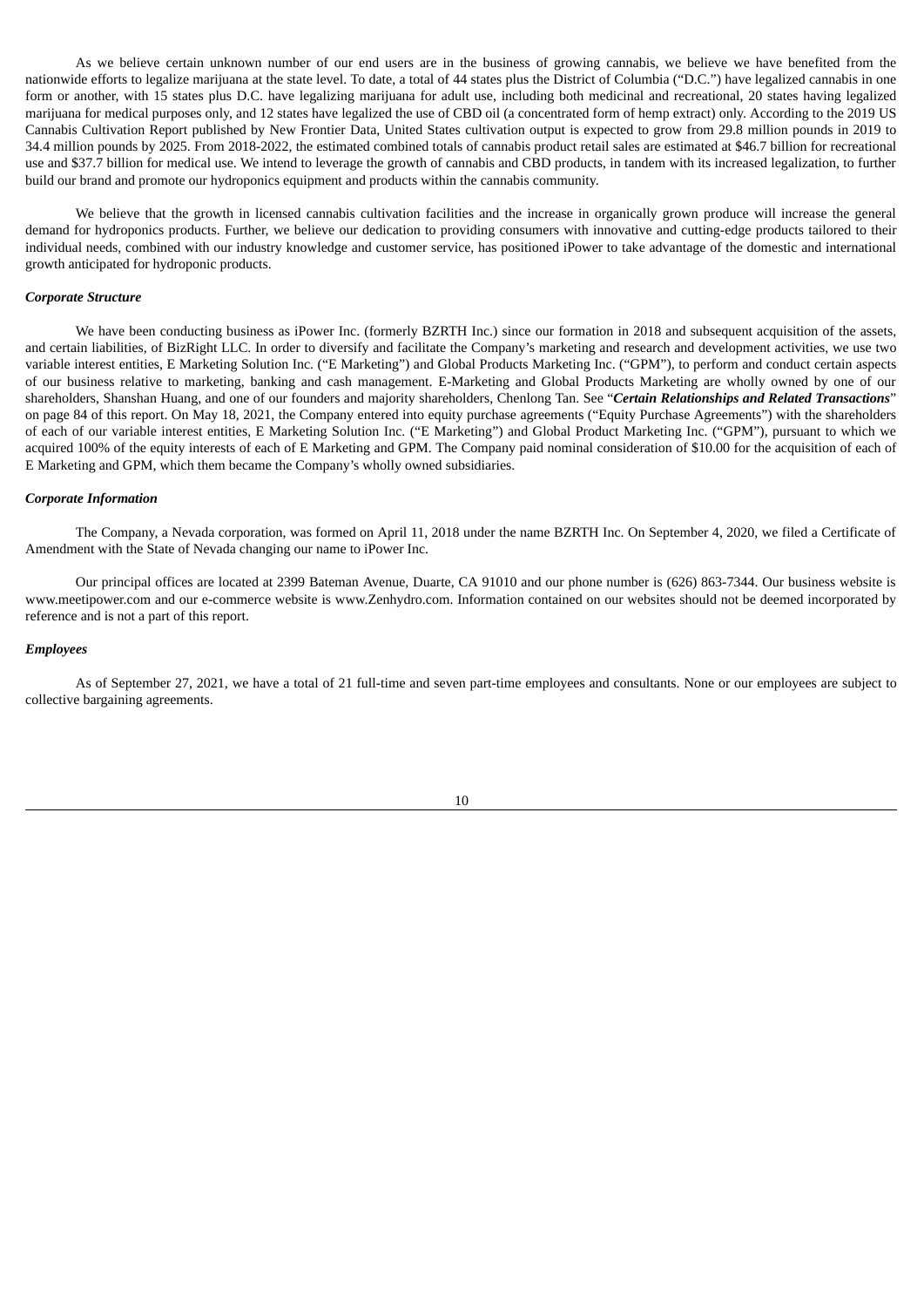# <span id="page-11-0"></span>**ITEM 1A. RISK FACTORS**

An investment in our securities involves a high degree of risk. You should carefully consider all of the risks described below, together with the other information contained in this Annual Report on Form 10-K, including our financial statements and related notes, before making a decision to invest in our securities. If any of the following events occur, our business, financial condition and operating results may be materially adversely affected. In that event, the trading price of our securities could decline, and you could lose all or part of your investment.

# **Summary Risk Factors**

The risks described under the heading "Risk [Factors"](#page-11-0) beginning on page 11 of this Annual Report on Form 10-K may cause us not to realize the full benefits of our strengths and/or may cause us to be unable to successfully execute all or part of our strategy. Some of the more significant challenges we face include:

- · The COVID-19 pandemic and the efforts to mitigate its impact may have an adverse impact on our business, liquidity, operations, financial condition, the businesses of our suppliers, vendors, and logistics partners, and the price of our securities.
- · Our Company's founders own approximately 60.67% of our Common Stock, which effectively gives our founders full control over the board of directors and management of the Company for the foreseeable future.
- The Company faces intense competition in the hydroponics marketplace which could prohibit us from developing or increasing our customer base beyond present levels.
- Our ability to ensure consistency in the quality of our products and supply chain.
- · Approximately 80% of our current revenues are derived from sales of our products through online third-party platforms, including Amazon.com, Walmart, and eBay; any disruption to these business channels could be detrimental to our business.
- Potential disruption of our business and supply chain that may be caused by any conflicts, trade wars or currency fluctuations or tariffs between China and the U.S.
- · In the event we require additional capital resources to fund our enterprise, we may not be able to obtain sufficient capital and may be forced to limit the expansion of our operations.
- Certain of our products may be purchased for use in new and emerging industries or segments, such as cannabis, and may be subject to varying, inconsistent and rapidly changing laws, regulations, administrative practices, enforcement approaches, judicial interpretations and consumer perceptions.
- · Our business depends significantly on the continuing efforts of our management team and our business may be considerably impacted if we should lose their services.
- · Certain relationships, acquisitions, strategic alliances and investments could result in operating issues, dilutions, and other harmful or unintended consequences which may adversely impact our business and the results of our operations.
- · Our continued investment and development in our in-house branded products is inherently risky and could disrupt our ongoing business.
- If the Company is unable to maintain and continue to develop our e-commerce platform, our reputation and operating results may be materially harmed.
- As the bulk of our sales are carried out through e-commerce, we are subject to certain cyber security risks, including hacking and stealing of customer and confidential data.
- There are myriad risks, including stock market volatility, inherent in owning our securities.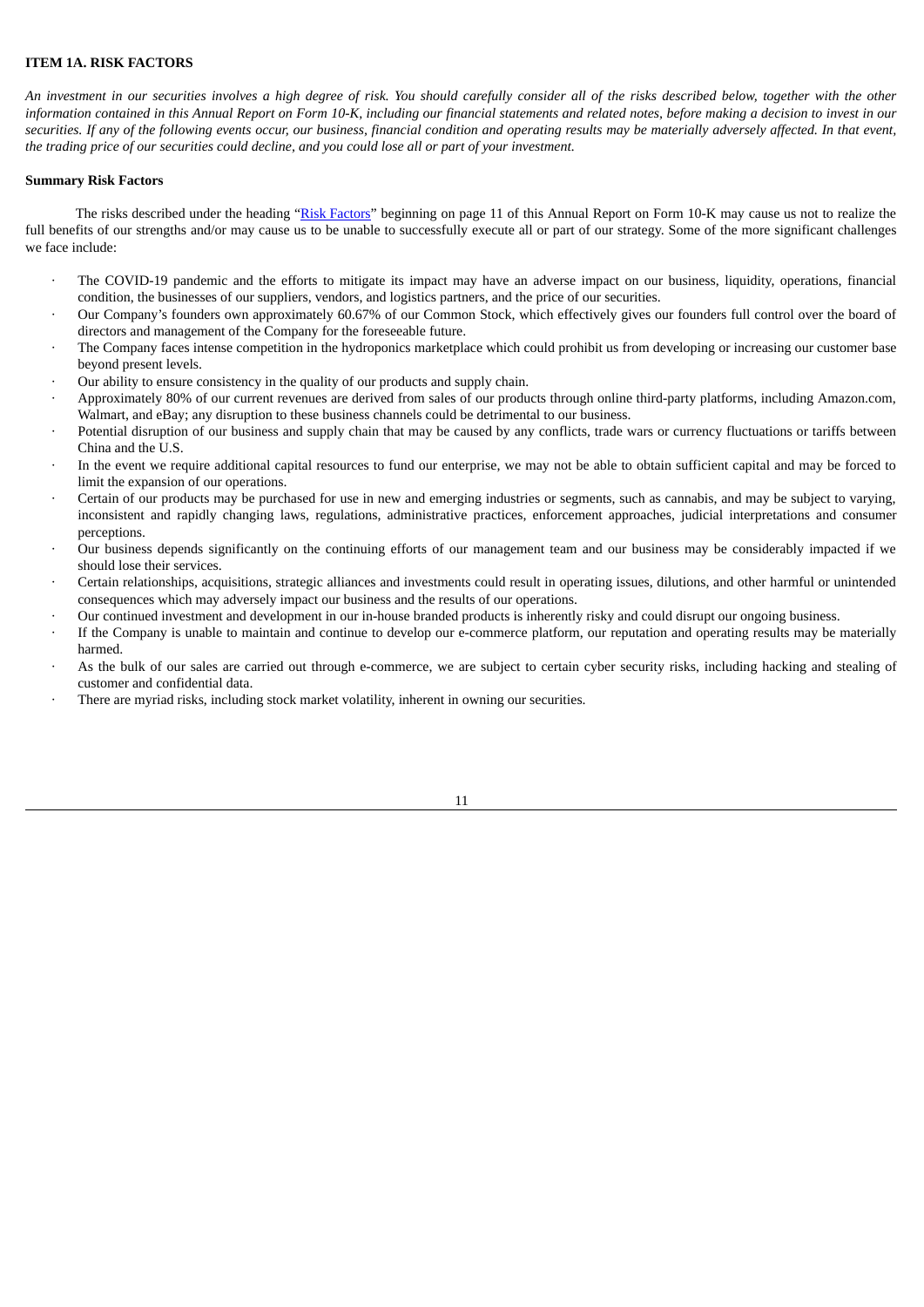#### **Risks Related to Our Business and Products**

# We sell proprietary brand offerings, as well as third party brands, which could expose us to various risks.

We rely on different intellectual property rights, including trade secrets and trademarks and the strength of our proprietary brands, which we consider important to our business. If we are unable to protect or preserve the value of our intellectual property rights for any reason, or if we fail to maintain our brand image due to actual or perceived product or service quality issues, adverse publicity, governmental investigations or litigation, or other reasons, our brand and reputation could be damaged and our business may be harmed.

Although we believe that our proprietary brand products offer significant value to our customers at each price point and provide us with higher gross margins than sales of comparable third-party branded products, expanding our proprietary brand offerings subjects us to certain specific risks in addition to those discussed elsewhere in this section, such as:

- potential mandatory or voluntary product recalls in the event of product defects or other issues;
- the measures we take may not effectively or sufficiently protect and/or maintain the intellectual property, and proprietary rights associated with our products and business;
- we may be required to heavily invest in marketing such proprietary branded products;
- · our ability to successfully innovate and obtain, maintain, protect and enforce our intellectual property and proprietary rights (including defending against counterfeit, knock offs, grey-market, infringing or otherwise unauthorized goods); and
- our ability to successfully navigate and avoid claims related to the intellectual property and proprietary rights of third parties, which, if successful, could force us to modify or discontinue products, pay significant damages or enter into expensive licensing arrangements with the prevailing party, in addition to other harm, including to our reputation or financial results.

An increase in sales of our proprietary brands may also adversely affect our sales of the products of certain of our vendors which may, in turn, adversely affect our relationship with such vendors. Our failure to adequately address some or all of these risks could have a material adverse effect on our business, results of operations and financial condition.

# Our competitors and potential competitors may develop products and technologies that are more effective or commercially attractive than our products.

Our products compete against national and regional products and in-house branded products produced by various suppliers, many of which are established companies that provide products that perform functions similar to our products. Our competitors may develop or market products that are more effective or commercially attractive than our current or future products. Some of our competitors have substantially greater financial, operational, marketing, and technical resources than we do. Moreover, some of these competitors may offer a broader array of products and sell their products at prices lower than ours and may have greater name recognition. In addition, if demand for our specialty indoor gardening supplies and products continues to grow, we may face competition from new entrants into our field. Due to this competition, there is no assurance that we will not encounter difficulties in generating or increasing revenues and capturing market share. In addition, increased competition may lead to reduced prices and/or margins for products we sell. We may not have the financial resources, relationships with key suppliers, technical expertise or marketing, distribution or support capabilities to compete successfully in the future.

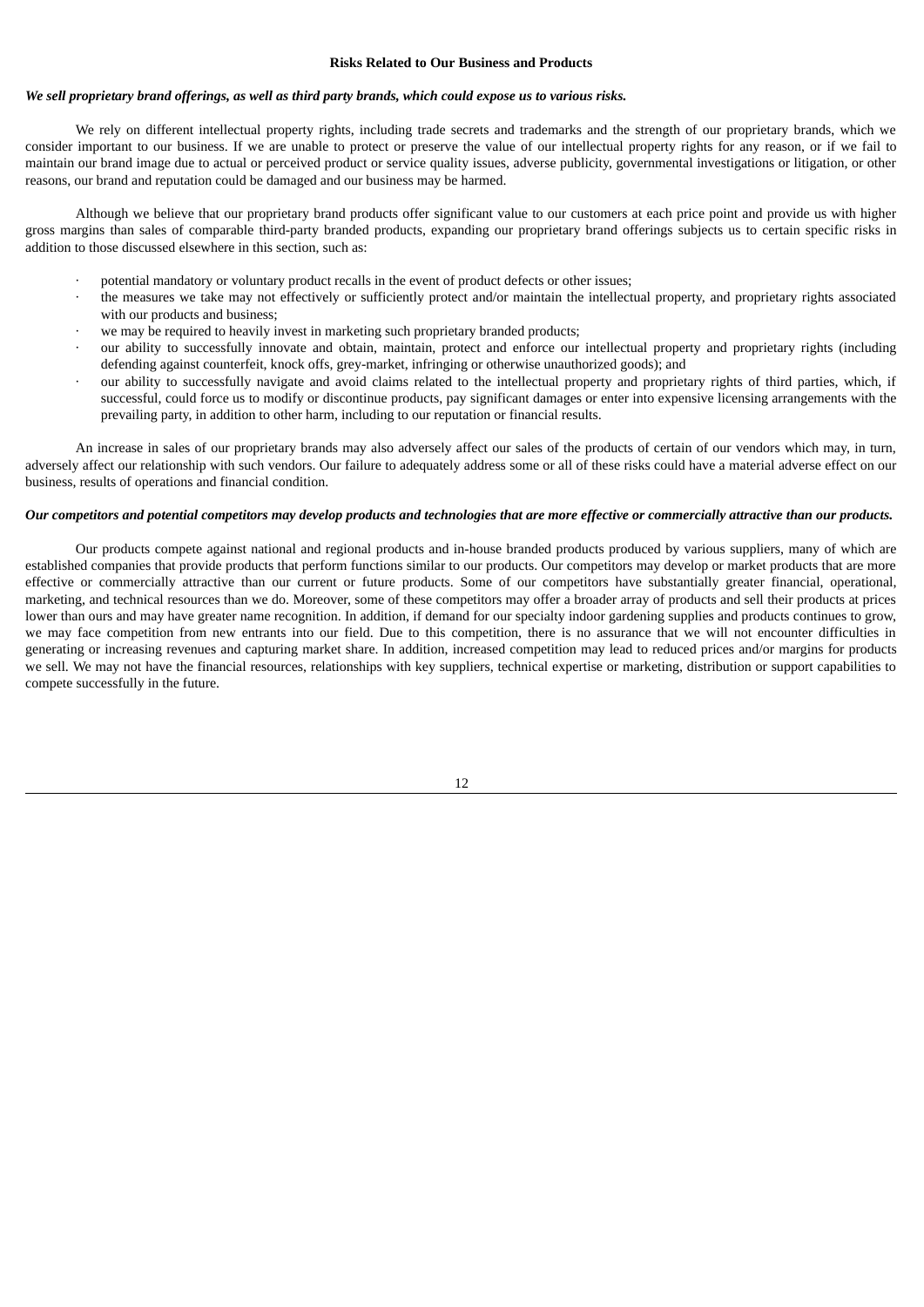# We may not be able to successfully develop new products or improve existing products or maintain our effectiveness in reaching consumers through *rapidly evolving communication vehicles.*

Our future success depends, in part, upon our ability to improve our existing products and to develop, manufacture and market new products to meet evolving consumer needs. We cannot be certain that we will be successful in developing, manufacturing and marketing new products or product innovations which satisfy consumer needs or achieve market acceptance, or that we will develop, manufacture and market new products or product innovations in a timely manner. If we fail to successfully develop, manufacture and market new products or product innovations, or if we fail to reach existing and potential consumers, our ability to maintain or grow our market share may be adversely affected, which in turn could materially adversely affect our business, financial condition and results of operations. In addition, the development and introduction of new products and product innovations require substantial research, development, and marketing expenditures, which we may be unable to recoup if such new products or innovations do not achieve market acceptance.

Many of the products we distribute and market, such as our fertilizers and nutrients, contain ingredients that are subject to regulatory approval or registration with certain U.S. state regulators. The need to obtain such approval or registration could delay the launch of new products or product innovations that contain ingredients or otherwise prevent us from developing and manufacturing certain products and product innovations.

# The COVID-19 pandemic and the efforts to mitigate its impact may have an adverse effect on our business, liquidity, results of operations, financial *condition and price of our securities.*

The pandemic involving the novel strain of coronavirus, or COVID-19, and the measures taken to combat it, may have certain and adverse effects on our business. Public health authorities and governments at local, national and international levels have announced various measures to respond to this pandemic. Some measures that directly or indirectly impact our business include:

- voluntary or mandatory quarantines;
- restrictions on travel; and
- limiting gatherings of people in public places.

Although we have been deemed an "essential" business by state and local authorities in the areas in which we operate, we have undertaken the following measures in an effort to mitigate the spread of COVID-19 including limiting business hours, and encouraging employees to work remotely if possible. We also have enacted our business continuity plans, including implementing procedures requiring employees to work remotely where possible which may make maintaining our normal level of corporate operations, quality controls and internal controls difficult. Moreover, the COVID-19 pandemic has caused temporary or long-term disruptions in our supply chains and/or delays in the delivery of our inventory. Further, the COVID-19 pandemic and mitigation efforts have also adversely affected our customers' financial condition, resulting in reduced spending for the products we sell.

As events are rapidly changing, we do not know how long the COVID-19 pandemic and the measures that have been introduced to respond to it will disrupt our operations or the full extent of that disruption. Further, once we are able to restart normal business hours and operations doing so may take time and will involve costs and uncertainty. We also cannot predict how long the effects of COVID-19 and the efforts to contain it will continue to impact our business after the pandemic is under control. Governments could take additional restrictive measures to combat the pandemic that could further impact our business or the economy in the geographies in which we operate. It is also possible that the impact of the pandemic and response on our suppliers, customers and markets will persist for some time after governments ease their restrictions. These measures have negatively impacted, and may continue to impact, our business and financial condition as the responses to control COVID-19 continue.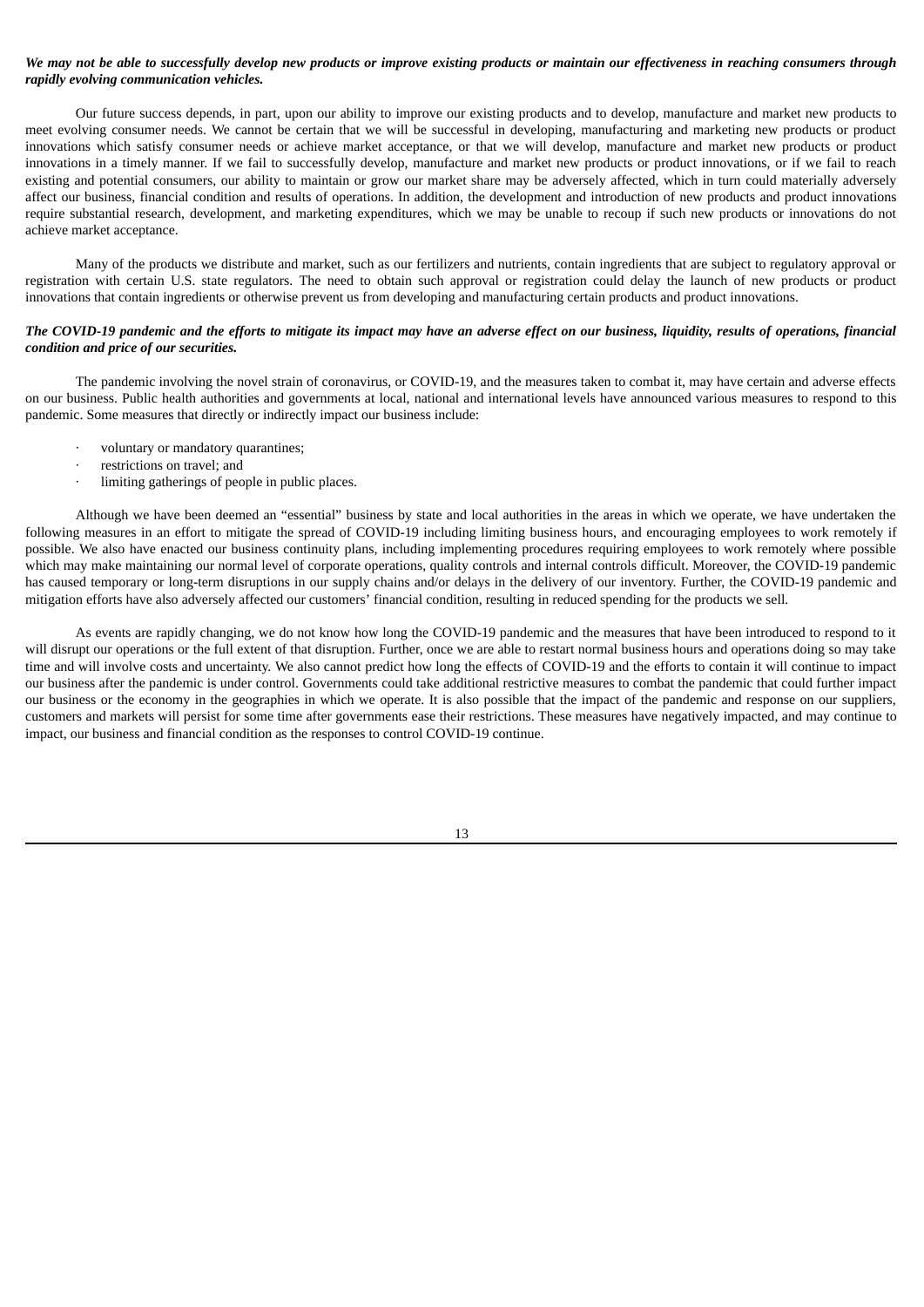# We have a limited operating history on which stockholders and potential investors can evaluate our business or base an investment decision.

Our business prospects are difficult to predict given our limited operating history and unproven business strategy. While we inherited in 2018 the business of our predecessor entity, BizRight LLC, an entity through which we acquired certain assets and assumed certain liabilities, we did not begin operations under iPower Inc. (formerly BZRTH Inc.) until our formation in April 2018. Thereafter, we launched our e-commerce platform, www.Zenhydro.com, where we sell our own in-house branded products, marketed under the iPower and Simple Deluxe brands, and provide distribution for hundreds of other brands manufactured by a number of third-party vendors. Accordingly, the operation of our e-commerce platform, branding and marketing of our own in-house branded products, and our relationships with third-party vendors and suppliers has been limited. If we are unable to effectively maintain our relationships with third-party vendors and suppliers, manage our e-commerce operations, as well as other sales platforms/distribution network, our business is unlikely to succeed. Our business should be viewed in light of these risks, challenges and uncertainties.

# An estimated 80% of our sales are carried out through third-party platforms, including Amazon.com, Walmart, and eBay; any disruption in our selling *efforts on such third party platforms could substantially disrupt our business.*

While we maintain our own website, **www.Zenhydro.com**, as well as our offline wholesale department, which together account for approximately 20% of our sales, a large percentage of our overall sales, or approximately 80%, occurred on third party platforms such as *Amazon.com, Walmart, and eBay*. As such, should we experience a disruption in our sales on third party platforms, or should such third party platforms somehow come to rank us unfavorably or fail to list our products, this could negatively affect our overall sales and, thus, negatively impact our overall revenues.

# Many of our suppliers are experiencing operational difficulties as a result of COVID-19, which in turn may have an adverse effect on our ability to provide products to our customers. Any disruption in our supply chain, increase in shipping costs, and the consistency and availability of our supply *chain, could negatively affect our revenues and overall business strategy.*

The measures being taken to combat the pandemic are impacting our suppliers and may destabilize our supply chain. For example, manufacturing plants have closed and work at others has been curtailed in many places where we source our products. Some of our suppliers have had to temporarily close a facility for disinfecting after employees tested positive for COVID-19, and others have faced staffing shortages from employees who are sick or apprehensive about coming to work. Further, the ability of our suppliers to ship their goods to us has become difficult as transportation networks and distribution facilities have had reduced capacity and have been dealing with changes in the types of goods being shipped, all of which may cause increase in shipping costs and affect the availability of inventories to meet our sales demand.

Currently the difficulties experienced by our suppliers have not yet impacted our ability to deliver products to our customers and we do not significantly depend on any one supplier; however, if this continues, it may negatively affect our inventory and delay the delivery of merchandise to our stores and customers, which in turn will adversely affect our revenues and results of operations. If the difficulties experienced by our suppliers continue, we cannot guarantee that we will be able to locate alternative sources of supply for our merchandise on acceptable terms, or at all. If we are unable to adequately purchase appropriate amounts of inventory, our business and results of operations may be materially and adversely affected.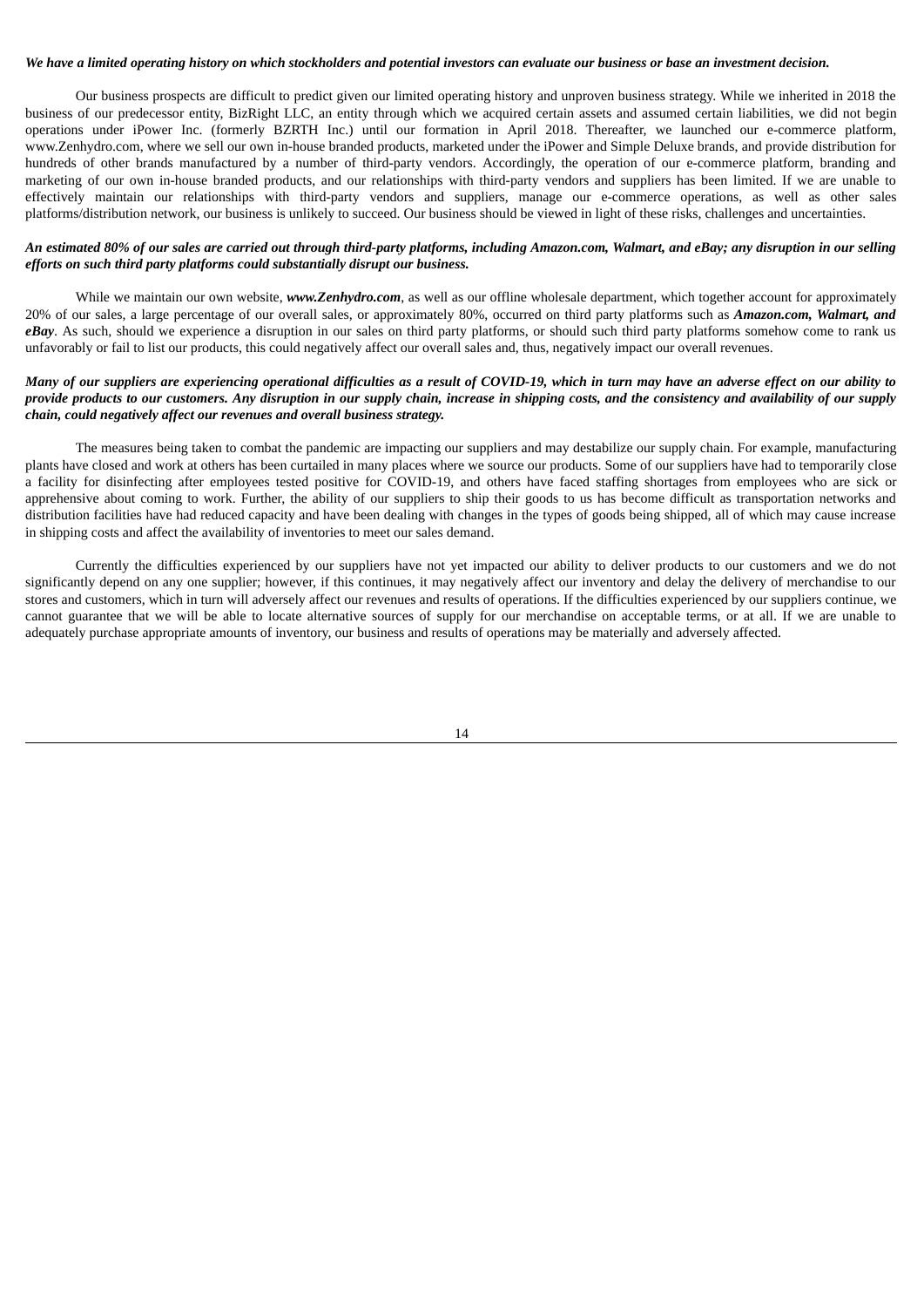# *Poor economic conditions could adversely affect our business.*

Uncertain global economic conditions, particularly in light of the COVID-19 pandemic, could adversely affect our business. Negative global economic trends, such as decreased consumer and business spending, high unemployment levels and declining consumer and business confidence, pose challenges to our business and could result in declining revenues, profitability, and cash flow. Although we continue to devote significant resources to support our brands, unfavorable economic conditions may negatively affect demand for our products. Our most price-sensitive customers may trade down to lower priced products during challenging economic times or if current economic conditions worsen, while other customers may reduce discretionary spending during periods of economic uncertainty, which could reduce sales volumes of our products in favor of our competitors' products or result in a shift in our product mix from higher margin to lower margin products.

# We rely heavily on our access to the China markets for the production of our products; should U.S. and China trade relations further deteriorate, and should the ongoing trade war continue, our supply chain, and thus our operations and revenues, could be subject to deleterious effects.

We are heavily reliant on manufacturers in China to produce many of the goods we sell in that approximately 67% of the products we purchased for resale during the fiscal year ending June 30, 2021 were manufactured in and imported from China. At present, we have 22 suppliers in the U.S. and 114 suppliers in China. The U.S. and China have been involved in ongoing trade disputes, resulting in increased tariffs when such goods arrive in the U.S., among other things. Any changes in U.S. trade policy, or an escalation in the ongoing trade disputes, could trigger retaliatory actions, resulting in 'trade wars" and an increase costs for goods imported into the United States. Such actions could disrupt our supply chain. In addition, increased tariffs could, in turn, reduce customer demand for such products as such tariffs could cause us to have to increase the price at which we sell our goods, or it could result in trading partners limiting their trade with the United States. To date, iPower has absorbed some of the costs related to increased tariffs. However, should we be unable to continue to absorb such costs, or should we need to pass all such costs on to consumers, such increase could cut into our competitive advantage and our volume of sales activity in the United States could be materially reduced. Any such reduction may materially and adversely affect our sales and our business.

#### *We face intense competition that could prohibit us from developing or increasing our customer base.*

The specialty gardening and hydroponic product industry is highly competitive. We may compete with companies that have greater capital resources and facilities. More established gardening companies with much greater financial resources which do not currently compete with us may be able to easily adapt their existing operations to sell hydroponic growing equipment. Our competitors may also introduce new hydroponic growing equipment, and manufacturers may sell equipment direct to consumers. Due to this competition, there is no assurance that we will not encounter difficulties in increasing revenues and maintaining and/or increasing market share. In addition, increased competition may lead to reduced prices and/or margins for products we sell.

# If we need additional capital to fund the expansion of our operations, we may not be able to obtain sufficient capital on terms favorable to us and may *be forced to limit the expansion of our operations.*

In connection with our growth strategies, we may experience increased capital needs and, accordingly, we may not have sufficient capital to fund the future expansion of our operations without additional capital investments. There can be no assurance that additional capital will be available to us on terms favorable to us or at all. If we cannot obtain sufficient capital to fund our expansion, we may be forced to limit the scope of our acquisitions and growth prospects.

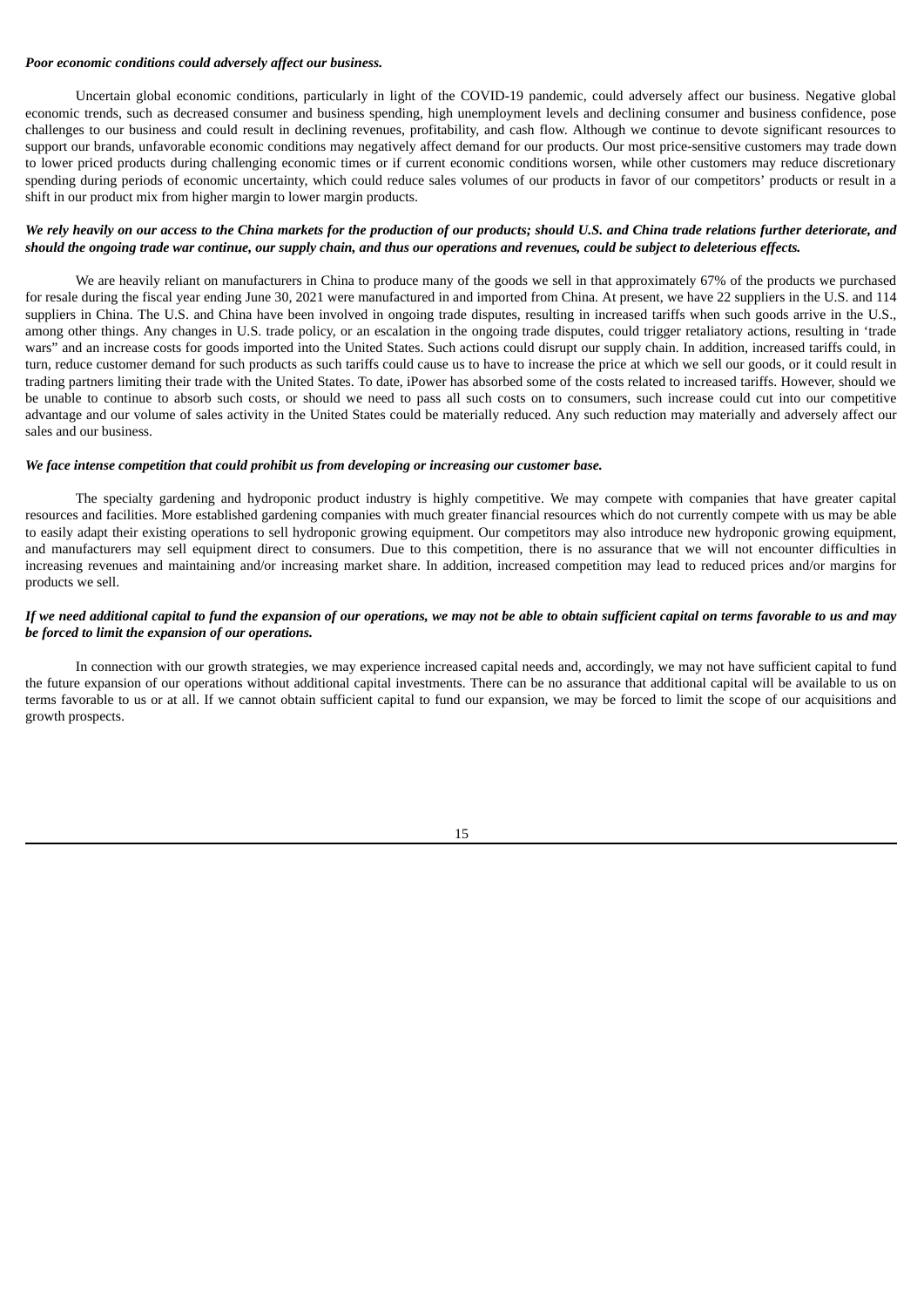# Our business depends substantially on the continuing efforts of our executive officers and our business may be severely disrupted if we lose their *services.*

Our future success depends substantially on the continued services of our executive officers, especially our Chairman, Chief Executive Officer and President, Chenlong Tan. We do not presently maintain key man life insurance on any of our executive officers and directors, although we intend to obtain such insurance in the near future. If one or more of our executive officers are unable or unwilling to continue in their present positions, we may not be able to replace them readily, if at all. The loss of any of our executive officers could cause our business to be disrupted, and we may incur additional and unforeseen expenses to recruit and retain new officers.

### If we are not successful in attracting and retaining highly qualified personnel, we may not be able to successfully implement our business strategy.

Our ability to compete in the highly competitive hydroponics and gardening industry depends in large part upon our ability to attract highly qualified managerial and sales personnel. In order to induce valuable employees to come and work for us and to remain with us, we may provide employees with stock options, restricted stock, restricted stock units that vest over time. The value to employees of such incentive stock and stock options that vest over time will be significantly affected by movements in our stock price that we will not be able to control and may at any time be insufficient to counteract more lucrative offers our employees may receive from other companies. Our success also depends on our ability to continue to attract, retain and motivate highly skilled junior, mid-level and senior personnel. Certain of our executive officers have employment agreements but these agreements do not guarantee us the continued services of such employees. Further, we do not currently offer any health care or retirement benefits to any of our employees, and many of our more established competitors may offer more competitive compensation packages for the kind of personnel that is critical to our company's survival and success. If we have difficulty identifying, attracting, hiring, training and retaining such qualified personnel, or incur significant costs in order to do so, our business and financial results could be negatively impacted. For example, offering competitive compensation packages may significantly increase our operating expenses and negatively impact our gross profits. Further, the loss of our executive officers or our other key personnel, particularly with little or no notice, could cause delays on business developments and projects and could have an adverse impact on our customers and industry relationships, our business, operating results or financial condition.

# In order to increase our sales and marketing infrastructure, we will need to grow the size of our organization, and we may experience difficulties in *managing this growth.*

As we continue to work to increase our presence across the hydroponics market, we will need to expand the size of our employee base for managerial, operational, sales, marketing, financial, human resources and other areas of specialization. Future growth would impose significant added responsibilities on members of management, including the need to identify, recruit, maintain, motivate, and integrate additional employees. In addition, our management may have to divert a disproportionate amount of its attention away from our day-to-day activities and devote a substantial amount of time to managing these growth activities. Our future financial performance and our ability to continue to grow our operation and effectively compete in the hydroponics industry will depend in part on our ability to effectively manage any future growth.

# Certain of our products may be purchased for use in the cannabis industry and/or be subject to varying, inconsistent, and rapidly changing laws, *regulations, administrative practices, enforcement approaches, judicial interpretations, and consumer perceptions.*

Our hydroponic gardening products are multi-purpose products designed and intended for growing a wide range of plants and are generally purchased from retailers by end users who may grow any variety of vegetables and plants, including cannabis. As such, we sell hydroponic gardening products that end users may purchase for use in a variety of industries or segments, including the growing of cannabis. The cannabis industry is subject to varying, inconsistent and rapidly changing laws, regulations, administrative practices, enforcement approaches, judicial interpretations and consumer perceptions. For example, certain countries and 36 U.S. states have adopted frameworks that authorize, regulate and tax the cultivation, processing, sale and use of cannabis for medicinal and/or non-medicinal use, while the U.S. Controlled Substances Act and the laws of certain U.S. states prohibit growing cannabis.

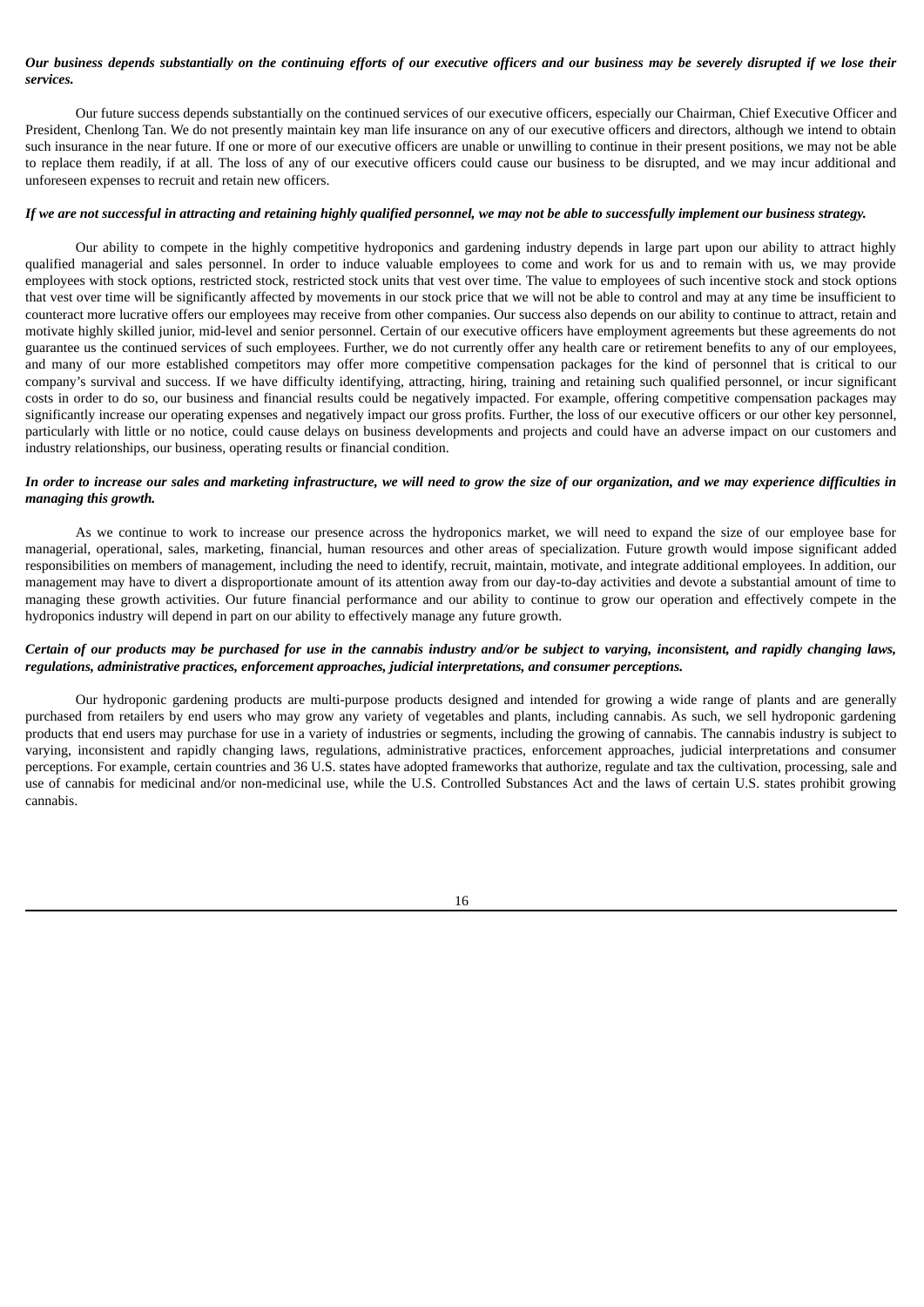We act solely as a supplier and distributor of hydroponics equipment and supplies, and at no time do we engage in the cultivation, sale, distribution or dispensing of cannabis or any cannabis products or accessories. In addition, we believe that none of our hydroponic equipment and supplies or any other products we sell would be considered paraphernalia under federal drug paraphernalia laws. Similar to Amazon and eBay, we do not advertise or promote our products on our website for use in growing cannabis, nor do we screen or otherwise track how our customers use our products – whether it is to grow flowers, fruits, vegetables or cannabis.

We are unaware of any threatened or actual law enforcement activity against manufacturers, distributors or retailers of hydroponic supplies that could potentially be used by participants in the cannabis industry, and do not believe that our operations directly or indirectly violate aid and abet violations of the Controlled Substances Act (including Section 856) or other federal laws (including conspiracy laws, money laundering laws, or RICO. Nevertheless, a theoretical risk exists that our activities could be deemed to be facilitating the selling or distribution of cannabis in violation of the Federal Controlled Substances Act, or to constitute aiding or abetting, or being an accessory to, a violation of that Act. Federal authorities have not focused their resources on such tangential or secondary violations of the Act, nor have they threatened to do so, with respect to the sale of equipment that might be used by cannabis gardeners, or with respect to any supplies marketed to participants in the emerging medical cannabis industry. We are unaware of such a broad application of the Controlled Substances Act by federal authorities.

If the federal government were to change its practices, or were to expend its resources attacking providers of equipment that could be usable by participants in the medical or recreational cannabis industry, such action could have a materially adverse effect on our operations, our customers, or the sale of our products. In addition, we could be faced with or required to expend substantial resources in an effort to comply with new and changing laws and regulations. Such necessary capital expenditures could negatively affect our earnings and competitive position.

Although the demand for our products may be negatively impacted depending on how laws, regulations, administrative practices, enforcement approaches, judicial interpretations and consumer perceptions develop, we cannot reasonably predict the nature of such developments or the effect, if any, that such developments could have on our business.

### Continued federal intervention in certain segments of the cannabis industry may have a negative impact on us.

Although we expect minimal impact on the Company from any federal government crackdown on cannabis providers, a disruption to the cannabis industry could cause some potential customers to be more reluctant to invest in growing equipment, including equipment we sell. Moreover, the federal government's tactics may change or have unforeseen effects, which could be detrimental to our business.

### Acquisitions, other strategic alliances, and investments could result in operating difficulties, dilution, and other harmful consequences that may *adversely impact our business and results of operations.*

Acquisitions are an important element of our overall corporate development strategy and use of capital, and such transactions could be material to our financial condition and results of operations. We expect to continue to evaluate and enter into discussions regarding a wide array of potential acquisition targets and strategic transactions. The areas where we may face risks in connection with such acquisitions include, but are not limited to, the failure to successfully further develop the acquired business, the implementation or remediation of controls, procedures and policies at the acquired business, the transition of employees, operations, users and customers onto our existing platforms, and cultural challenges associated with integrating employees from the acquired business into our organization, and the continued retention of such employees going forward. Our failure to address these risks or other problems encountered in connection with our acquisitions could cause us to fail to realize the anticipated benefits of such acquisitions, investments or alliances, incur unanticipated liabilities, and harm our business generally.

Our acquisitions could also result in dilutive issuances of our equity securities, the incurrence of debt, contingent liabilities or amortization expenses, or impairment of goodwill and purchased long-lived assets, and restructuring charges, any of which could harm our financial condition or results of operations and cash flows. In addition, the anticipated benefits and synergies of many of our acquisitions may not materialize.

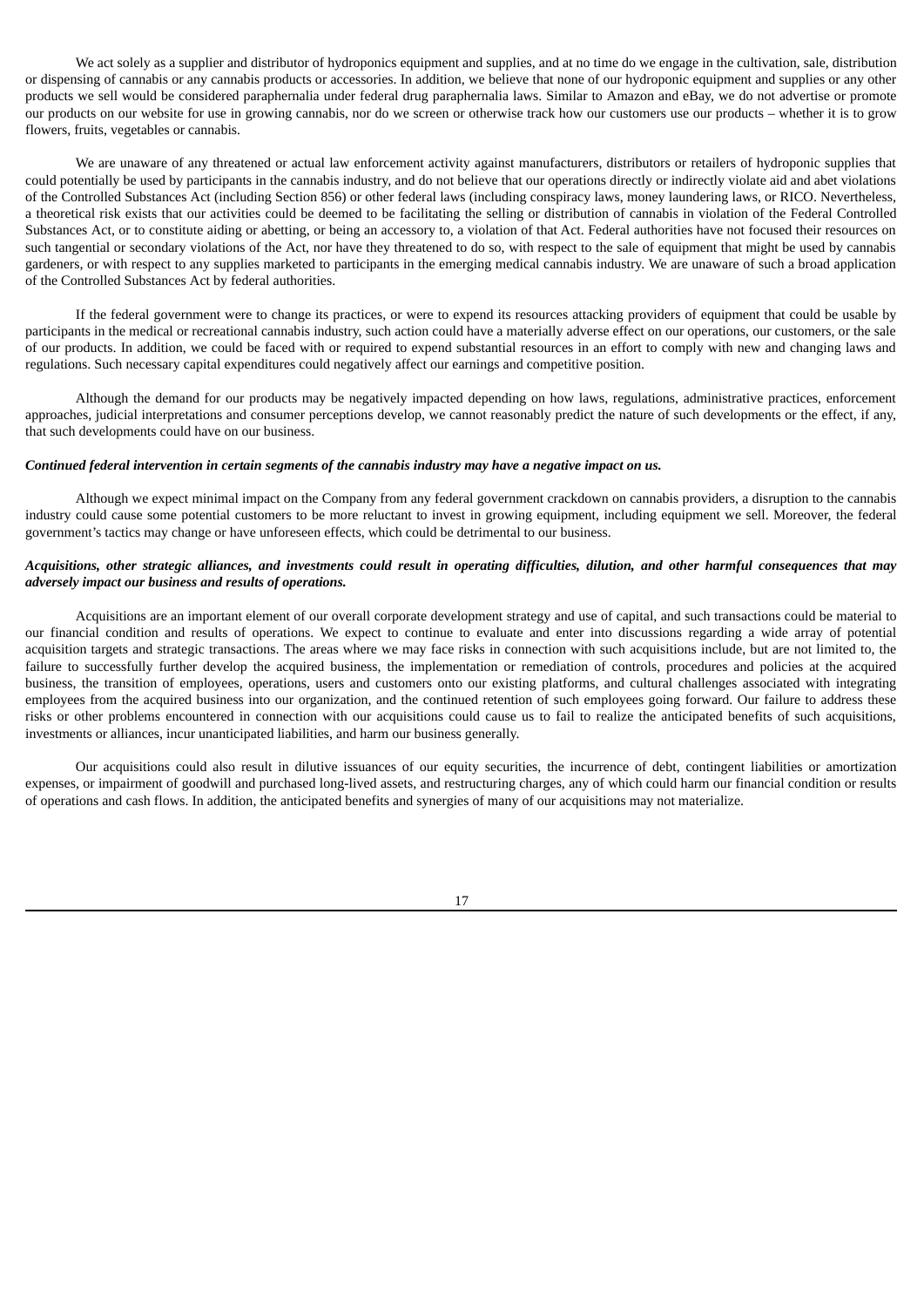# Our ongoing investment in and development of our new in-house branded product line is inherently risky and could disrupt our ongoing businesses.

We have invested and expect to continue to invest in our own in-house branded product lines. Such endeavors may involve significant risks and uncertainties, including insufficient revenues to offset liabilities assumed and expenses associated with this new investment, inadequate return of capital on our investment, and unidentified issues not discovered in our assessment of such strategy and offerings. Because this venture is inherently risky, no assurance can be given that such strategy and offerings will be successful and will not adversely affect our reputation, financial condition and operating results.

### If we are unable to effectively execute our e-commerce business, our reputation and operating results may be harmed.

We sell certain of our products over the internet through our e-commerce platform, www.Zenhydro.com. The success of our e-commerce business depends on our investment in this platform, consumer preferences and buying trends relating to e-commerce, and our ability to both maintain the continuous operation of our online store and our fulfillment operations and provide a shopping experience that will generate orders and return visits to our online store.

We are also vulnerable to certain additional risks and uncertainties associated with our e-commerce business, including: changes in required technology interfaces; website downtime and other technical failures; costs and technical issues associated with website software, systems and technology investments and upgrades; data and system security; system failures, disruptions and breaches and the costs to address and remedy such failures, disruptions or breaches; computer viruses; and changes in and compliance with applicable federal and state regulations. In addition, our efforts to remain competitive with technology trends, including the use of new or improved technology, creative user interfaces and other e-commerce marketing tools such as paid search and mobile applications, among others, may increase our costs and may not increase sales or attract consumers. Our failure to successfully respond to these risks and uncertainties might adversely affect the sales of our e-commerce business, as well as damage our reputation and brands.

In addition, the success of our e-commerce business and the satisfaction of our customers depends on their timely receipt of our products and their ability to pick up their desired products from one of our garden centers. The efficient delivery and/or pick up of our products requires that our garden and distribution centers have adequate capacity to support the current level of e-commerce operations and any anticipated increased levels that may occur as a result of the growth of our e-commerce business. If we encounter difficulties with our garden and distribution centers, or if any garden and distribution centers shut down for any reason, including as a result of fire or other natural disaster, or pursuant to expanded stay-at-home orders or other restrictions due to the current COVID-19 pandemic, we could face shortages of inventory, which would result in our inability to properly our online store. Such a situation could cause us to incur significantly higher costs and lead to longer lead times associated with distributing products to our customers, which could cause us to lose customers. Experiencing any of these issues could have a material adverse effect on our business and harm our reputation.

# A substantial proportion of our sales occur on Amazon and, as such, should our Company experience any negative actions by Amazon, our sales could *be significantly affected.*

A significant proportion of our sales occur on the Amazon.com platform. For the years ended June 30, 2021 and 2020, Amazon Vendor and Amazon Seller customers accounted for 80% and 71% of the Company's total revenues, respectively, and as of June 30, 2021 and 2020, accounts receivable from Amazon Vendor and Amazon Seller accounted for 98% and 95% of the Company's total accounts receivable, respectively. Any disruption in our sales or accessibility to Amazon, or any negative action taken by Amazon related to our sales, could negatively affect our business.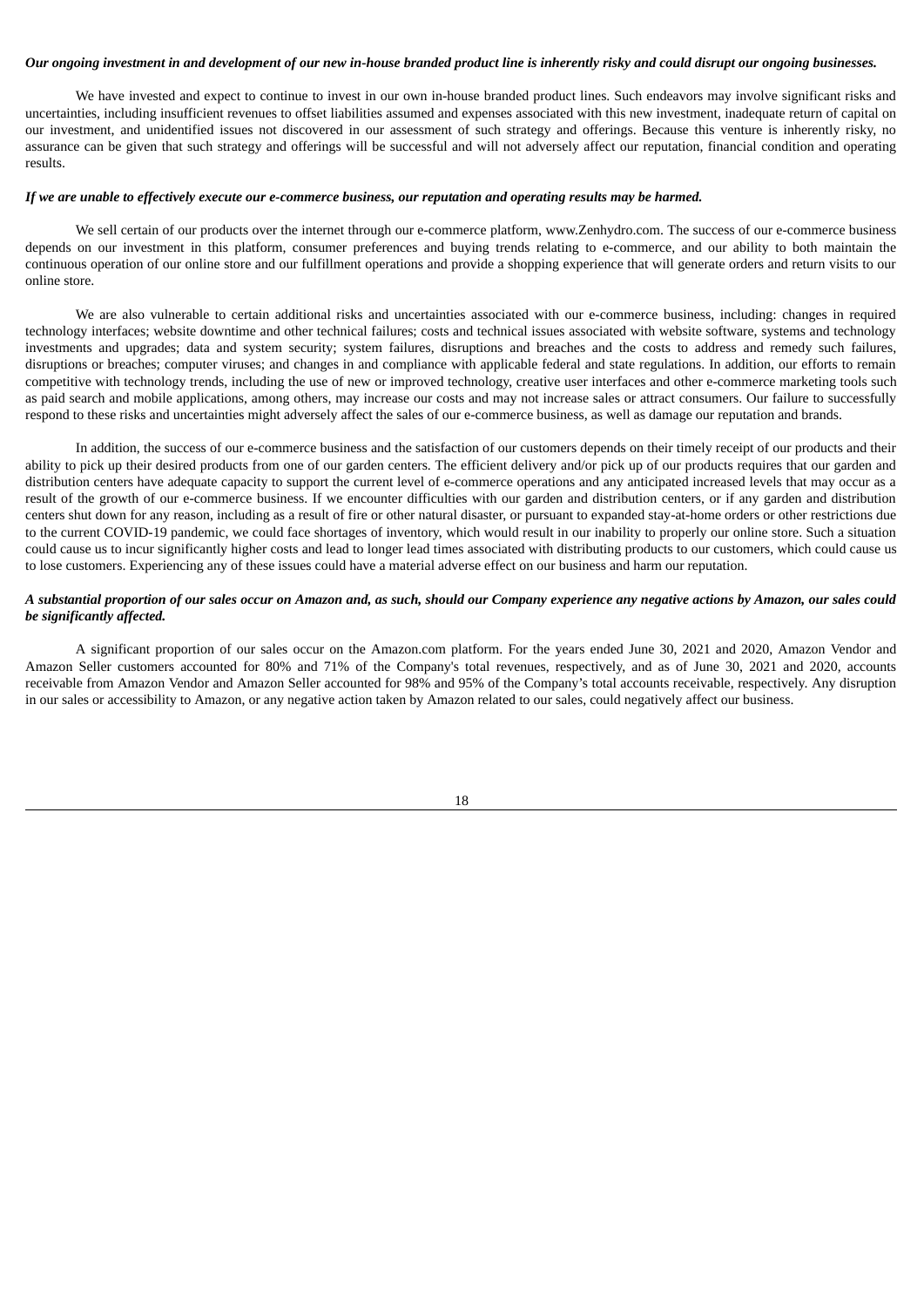## *Our reliance on third-party manufacturers could harm our business.*

We rely on third parties to manufacture certain of our products. This reliance generates a number of risks, including decreased control over the production process, which could lead to production delays or interruptions and inferior product quality control. In addition, performance problems at these third-party manufacturers could lead to cost overruns, shortages or other problems, which could increase our costs of production or result in delivery delays to our customers.

In addition, if one or more of our third-party manufacturers becomes insolvent or unwilling to continue to manufacture products of acceptable quality, at acceptable costs and in a timely manner, our ability to deliver products to our retail customers could be significantly impaired. Substitute manufacturers may not be available or, if available, may be unwilling or unable to manufacture the products we need on acceptable terms. Moreover, if customer demand for our products increases, we may be unable to secure sufficient additional capacity from our current third-party manufacturers, or others, on commercially reasonable terms, or at all.

# Our reliance on a limited base of suppliers for certain products, such as light ballasts, may result in disruptions to our business and adversely affect our *financial results.*

We rely on a limited number of suppliers for certain of our hydroponic products and other supplies. For the years ended June 30, 2021 and 2020, three suppliers accounted for 38% (18%, 10% and 10%) and two suppliers accounted for 38.5% (25.2% and 13.3%) of the Company's total purchases, respectively. Such reliance on a limited number of suppliers may increase our risk of experiencing disruptions in our business. As we do not have any longterm supply agreements, in the event we are unable to maintain supplier arrangements and relationships, if we are unable to contract with suppliers at the quantity and quality levels needed for our business, if any of our key suppliers becomes insolvent or experience other financial distress or if any of our key suppliers is negatively impacted by COVID-19, including with respect to staffing and shipping of products, we could experience disruptions in our supply chain, which could have a material adverse effect on our financial condition, results of operations and cash flows.

Although we continue to implement risk-mitigation strategies for single-source suppliers, we rely on a limited number of suppliers for certain of our products. If we are unable to maintain supplier arrangements and relationships, if we are unable to contract with suppliers at the quantity and quality levels needed for our business, or if any of our key suppliers becomes insolvent or experience other financial distress, we could experience disruptions in production, which could have a material adverse effect on our financial condition, results of operations and cash flows.

# A significant interruption in the operation of our or our suppliers' facilities could impact our capacity to produce products and service our customers, *which could adversely affect revenues and earnings.*

Operations at our and our suppliers' facilities are subject to disruption for a variety of reasons, including fire, flooding or other natural disasters, disease outbreaks or pandemics, acts of war, terrorism, government shut-downs and work stoppages. A significant interruption in the operation of our or our suppliers' facilities, especially for those products manufactured at a limited number of facilities, such as fertilizer and liquid products, could significantly impact our capacity to sell products and service our customers in a timely manner, which could have a material adverse effect on our customer relationships, revenues, earnings and financial position.

# If our suppliers are unable to source raw materials in sufficient quantities, on a timely basis, and at acceptable costs, our ability to sell our products *may be harmed.*

The manufacture of some of our products is complex and requires precise high-quality manufacturing that is difficult to achieve. We have in the past, and may in the future, experience difficulties in manufacturing our products on a timely basis and in sufficient quantities. These difficulties have primarily related to difficulties associated with ramping up production of newly introduced products and may result in increased delivery lead-times and increased costs of manufacturing these products. Our failure to achieve and maintain the required high manufacturing standards could result in further delays or failures in product testing or delivery, cost overruns, product recalls or withdrawals, increased warranty costs or other problems that could harm our business and prospects.

In determining the required quantities of our products and the manufacturing schedule, we must make significant judgments and estimates based on historical experience, inventory levels, current market trends and other related factors. Because of the inherent nature of estimates, there could be significant differences between our estimates and the actual amounts of products we require, which could harm our business and results of operations.

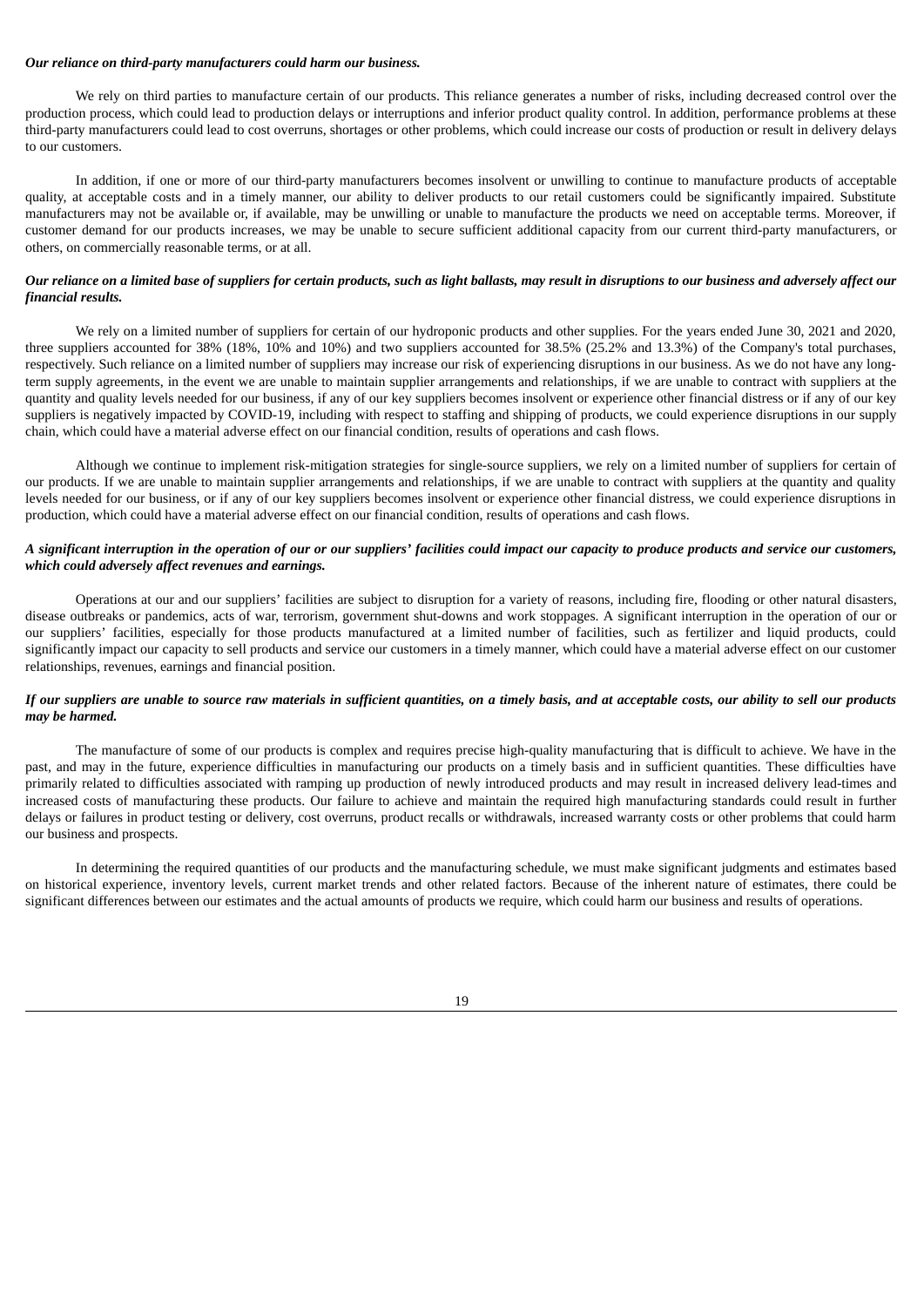# Disruptions in availability or increases in the prices of raw materials sourced by suppliers could adversely affect our results of operations.

We source many of our product components from outside of the United States. The general availability and price of those components can be affected by numerous forces beyond our control, including political instability, trade restrictions and other government regulations, duties and tariffs, price controls, changes in currency exchange rates and weather. A significant disruption in the availability of any of our key product components could negatively impact our business. In addition, increases in the prices of key commodities and other raw materials could adversely affect our ability to manage our cost structure. Market conditions may limit our ability to raise selling prices to offset increases in our raw material costs. Our proprietary technologies can limit our ability to locate or utilize alternative inputs for certain products. For certain inputs, new sources of supply may have to be qualified under regulatory standards, which can require additional investment and delay bringing a product to market.

# If our suppliers that currently, or in the future, sell directly to the retail market in which we conduct our current or future business, enhance these efforts and cease or decrease their sales through us, our ability to sell certain products could be harmed.

Our distribution and sales and marketing capabilities provide significant value to our suppliers. Distributed brand suppliers sell through us in order to access thousands of retail and commercial customers across the United States with short order lead times, no minimum order quantity on individual items, free or minimal freight expense and trade credit terms. Based on our knowledge and communication with our suppliers, we believe some of our suppliers sell directly to the retail market. If these suppliers were to cease working with us or proceed to enhance their direct-to-customer efforts, our product offerings, reputation, operation and business could be materially adversely affected.

# Our operations may be impaired if our information technology systems fail to perform adequately or if we are the subject of a data breach or cyber*attack.*

We rely on information technology systems to conduct our business, including communicating with employees and our key commercial customers, ordering and managing materials from suppliers, shipping products to customers and analyzing and reporting results of operations. While we have taken steps to ensure the security of our information technology systems, our systems may nevertheless be vulnerable to computer viruses, security breaches and other disruptions from unauthorized users. If our information technology systems are damaged or cease to function properly for an extended period of time, whether as a result of a significant cyber incident or otherwise, our ability to communicate internally as well as with our retail customers could be significantly impaired, which may adversely impact our business.

Additionally, in the normal course of our business, we collect, store, and transmit proprietary and confidential information regarding our customers, employees, suppliers and others, including personal information. An operational failure or breach of security from increasingly sophisticated cyber threats could lead to loss, misuse or unauthorized disclosure of this information about our employees or customers, which may result in regulatory or other legal proceedings, and have a material adverse effect on our business and reputation. We also may not have the resources or technical sophistication to anticipate or prevent rapidly evolving types of cyber-attacks. Any such attacks or precautionary measures taken to prevent anticipated attacks may result in increasing costs, including costs for additional technologies, training, and third-party consultants. The losses incurred from a breach of data security and operational failures as well as the precautionary measures required to address this evolving risk may adversely impact our financial condition, results of operations and cash flows.

# We collect, process, store, use and share information collected from or about purchasers and users of our website and products. The collection and use of personal information, and analysis and sharing of user data and unique identifiers to inform advertising subject us to legislative and regulatory burdens, may expose us to liability, and our actual or perceived failure to adequately protect consumer data could harm our brand, our reputation in *the marketplace and our business.*

A wide variety of provincial, state, national, foreign, and international laws and regulations apply to the collection, use, retention, protection, disclosure, transfer, and other processing of personal information. These privacy and data protection-related laws and regulations are evolving, extensive, and complex. Compliance with these laws and regulations can be costly and can delay or impede the development and offering of new products. In addition, the interpretation and application of privacy and data protection-related laws in some cases is uncertain, and our legal and regulatory obligations are subject to frequent changes, including the potential for various regulator or other governmental bodies to enact new or additional laws or regulations, to issue rulings that invalidate prior laws or regulations, or to increase penalties.

We engage in interest based advertising on our e-commerce website. U.S. and foreign governments have enacted or are considering legislation related to digital advertising and we expect to see an increase in legislation and regulation related to digital advertising, the collection and use of user data and unique device identifiers, such as IP address, and other data protection and privacy regulation. Such laws and legislation could affect our costs of doing business.

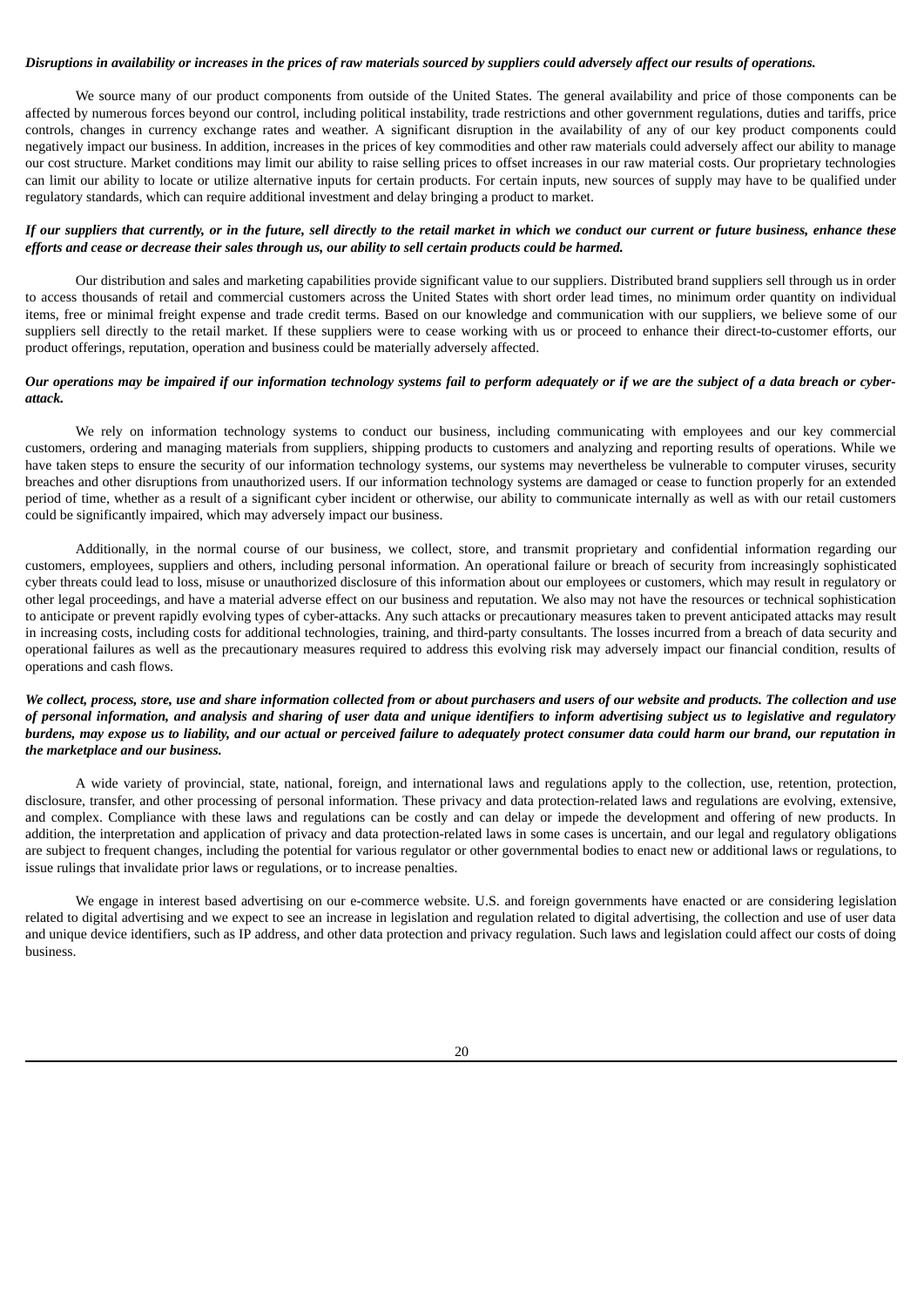Further, while we strive to publish and prominently display privacy policies that are accurate, comprehensive, and fully implemented, we cannot assure you that our privacy policies and other statements regarding our practices will be sufficient to protect us from liability or adverse publicity relating to the privacy and security of information about consumers or their devices. Any failure or perceived failure by us to comply with our privacy policies, our privacy-related obligations to consumers or other third parties, or our privacy-related legal obligations, including laws and regulations regulating privacy, data security, or consumer protection, or any compromise of security that results in the unauthorized release or transfer of personal information, may result in proceedings or actions against us, legal liability, governmental enforcement actions, and litigation. Furthermore, any such proceedings or actions, or public statements against us by consumer advocacy groups or others, could cause our customers to lose trust in us, which could have an adverse effect on our business.

Additionally, if third parties we work with, such as customers, advertisers, vendors or developers, violate our contractual limitations on data use or sharing, applicable laws or our policies, such violations may also put consumers' information at risk and could in turn have an adverse effect on our business. If third parties improperly obtain and use the information from or about our consumers or their devices, we may be required to expend significant resources to resolve these problems.

We also are subject to certain contractual obligations to indemnify and hold harmless advertisers, marketing technology companies and other users of our data from the costs or consequences of noncompliance with privacy-related laws, regulations, self-regulatory requirements or other legal obligations, or inadvertent or unauthorized use or disclosure of data that we store or handle as part of providing our products.

#### We may not be able to adequately protect our intellectual property and other proprietary rights that are material to our business.

Our ability to compete effectively depends in part on intellectual property rights we own or license, particularly our registered brand names. We have not sought to register every one of our marks either in the United States or other countries in which such mark is used. Furthermore, because of the differences in foreign intellectual property or proprietary rights laws, we may not receive the same protection in other countries as we would in the United States with respect to the registered brand names we hold. If we are unable to protect our intellectual property, proprietary information and/or brand names, we could suffer a material adverse effect on our business, financial condition and results of operations. In addition, we may be required to license additional intellectual property and technology from third parties, which may be expensive.

Litigation may be necessary to enforce our intellectual property rights and protect our proprietary information, or to defend against claims by third parties that our products or services infringe their intellectual property rights. Any litigation or claims brought by or against us could result in substantial costs and diversion of our resources. A successful claim of intellectual property infringement against us, or any other successful challenge to the use of our intellectual property, could subject us to damages or prevent us from providing certain products or services, or using certain of our recognized brand names, which could have a material adverse effect on our business, financial condition and results of operations.

# We may not be able to develop, license or acquire new products, enhance the capabilities of our existing products to keep pace with rapidly changing technology and customer requirements, or successfully manage the transition to new product offerings, any of which could have a material adverse *effect on our business, financial condition and results of operations.*

Our success depends on our ability to develop, license or acquire and commercialize additional products and to develop new applications for our technologies in existing and new markets, while improving the performance and cost-effectiveness of our existing products, in each case in ways that address current and anticipated customer requirements. We intend to develop and commercialize additional products through our research and development program and by licensing or acquiring additional products and technologies from third parties. Such success is dependent upon several factors, including functionality, competitive pricing, ease of use, the safety and efficacy of our products and our ability to identify, select and acquire the rights to products and technologies on terms that are acceptable to us.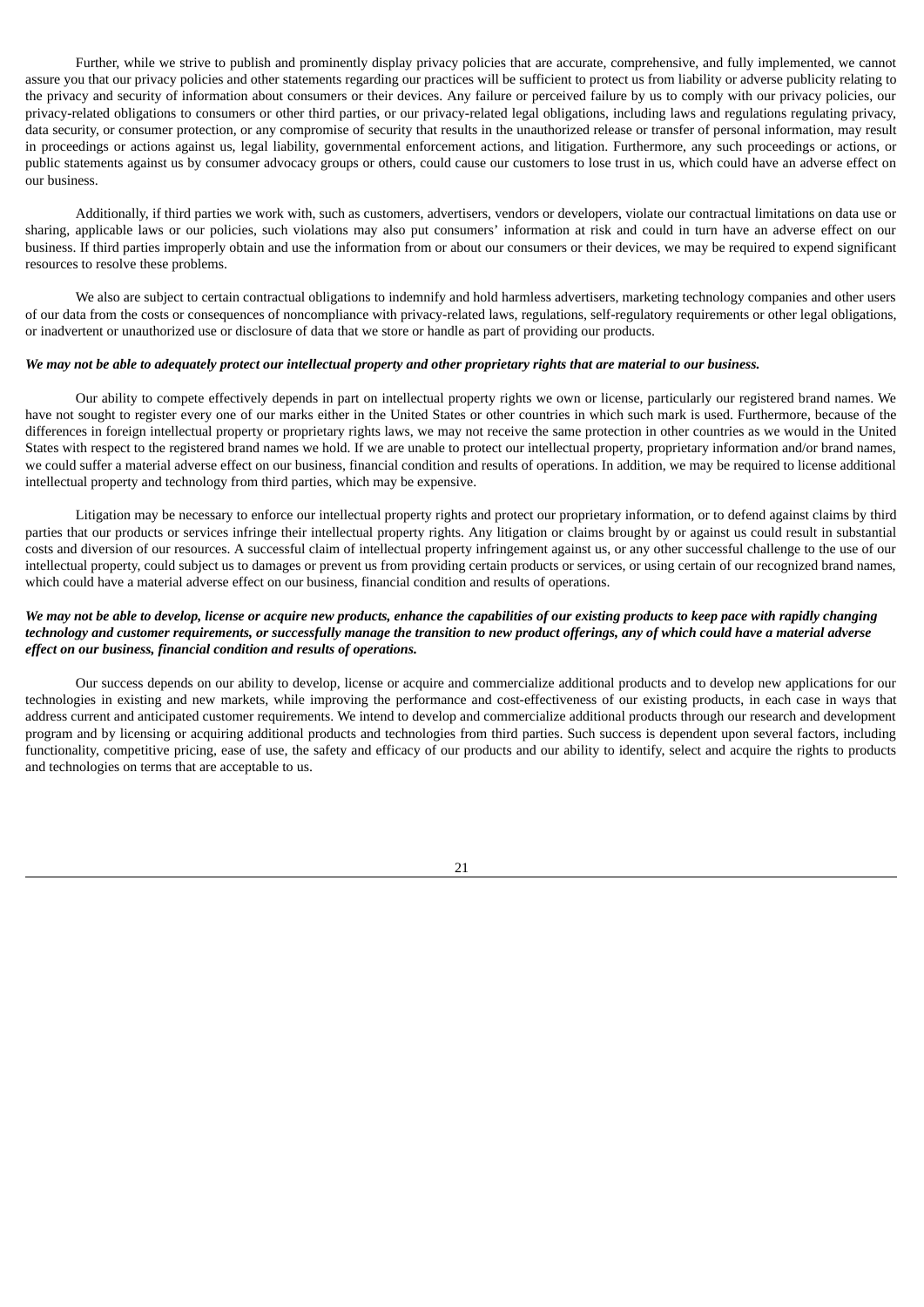The hydroponics industry is characterized by rapid technological change and innovation. New technologies, techniques or products may emerge that might offer better combinations of price and performance or better address customer requirements as compared to our current or future products, as well as those products of third-party vendors that we make available for sale. Competitors who have greater financial, marketing and sales resources than we do may be able to respond more quickly and effectively than we can to new or changing opportunities, technologies, standards or customer requirements. Any new product we identify for internal development, licensing or acquisition may require additional development efforts prior to commercial sale. Due to the significant lead time and complexity involved in bringing a new product to the market, we are required to make a number of assumptions and estimates regarding the commercial feasibility of a new product. These assumptions and estimates may prove incorrect, resulting in our introduction of a product that is not competitive at the time of launch. We anticipate that we will face increased competition in the future as existing companies and competitors develop new or improved products and as new companies enter the market with new technologies and sales mechanisms which we may be unable to adopt or offer for sale. Our ability to mitigate downward pressure on the prices of the products that we offer for sale will be dependent on our ability to maintain and/or increase the value we offer to suppliers, vendors, strategic partners, and consumers. All new products are prone to risks of failure inherent in hydroponic technology development. In addition, we cannot assure you that any such products that we develop or offer for sale will be manufactured or produced economically, successfully commercialized or widely accepted in the marketplace. The expenses or losses associated with unsuccessful product development or launch activities, or a lack of market acceptance of new products, could adversely affect our business, financial condition, and results of operation.

Our ability to attract new customers and increase revenue from existing customers depends in large part on our ability to enhance and improve our own products, maintain relationships with other vendors and suppliers, and to make compelling new products available for sale through our enterprise. Any new product that we develop or offer for sale may not be introduced in a timely or cost-effective manner, may contain defects or may not achieve the marketplace acceptance necessary to generate significant revenue. If we are unable to successfully develop, license or acquire new products to make available for sale, enhance our existing inventory offerings to meet customer requirements, or otherwise gain market acceptance, our business and financial condition and results of operation would be harmed.

# We have identified certain material weaknesses in our internal control over financial reporting and may experience material weaknesses in the future or otherwise fail to maintain an effective system of internal controls in the future, as a result of which, we may not be able to accurately report our financial condition or results of operations which may adversely affect investor confidence in us and, as a result, the value of our common stock.

Effective internal controls over financial reporting are necessary for us to provide reliable financial reports. If we cannot maintain effective controls and reliable financial reports, our business and operating results could be harmed. Our management has conducted an evaluation of the effectiveness of our internal controls over financial reporting and concluded that our internal controls over financial reporting were not effective because, among other things, (i) we did not maintain a sufficient complement of personnel with an appropriate degree of technical knowledge commensurate with the Company's accounting and reporting requirements, and (ii) our controls related to financial statements closing process were not adequately designed or appropriately implemented to identify material misstatements in our financial reporting on a timely basis.

Management has evaluated remediation plans for the deficiency and has implemented changes to address the material weakness identified, including hiring additional accountants and consultants and implementing controls and procedures over financial reporting process.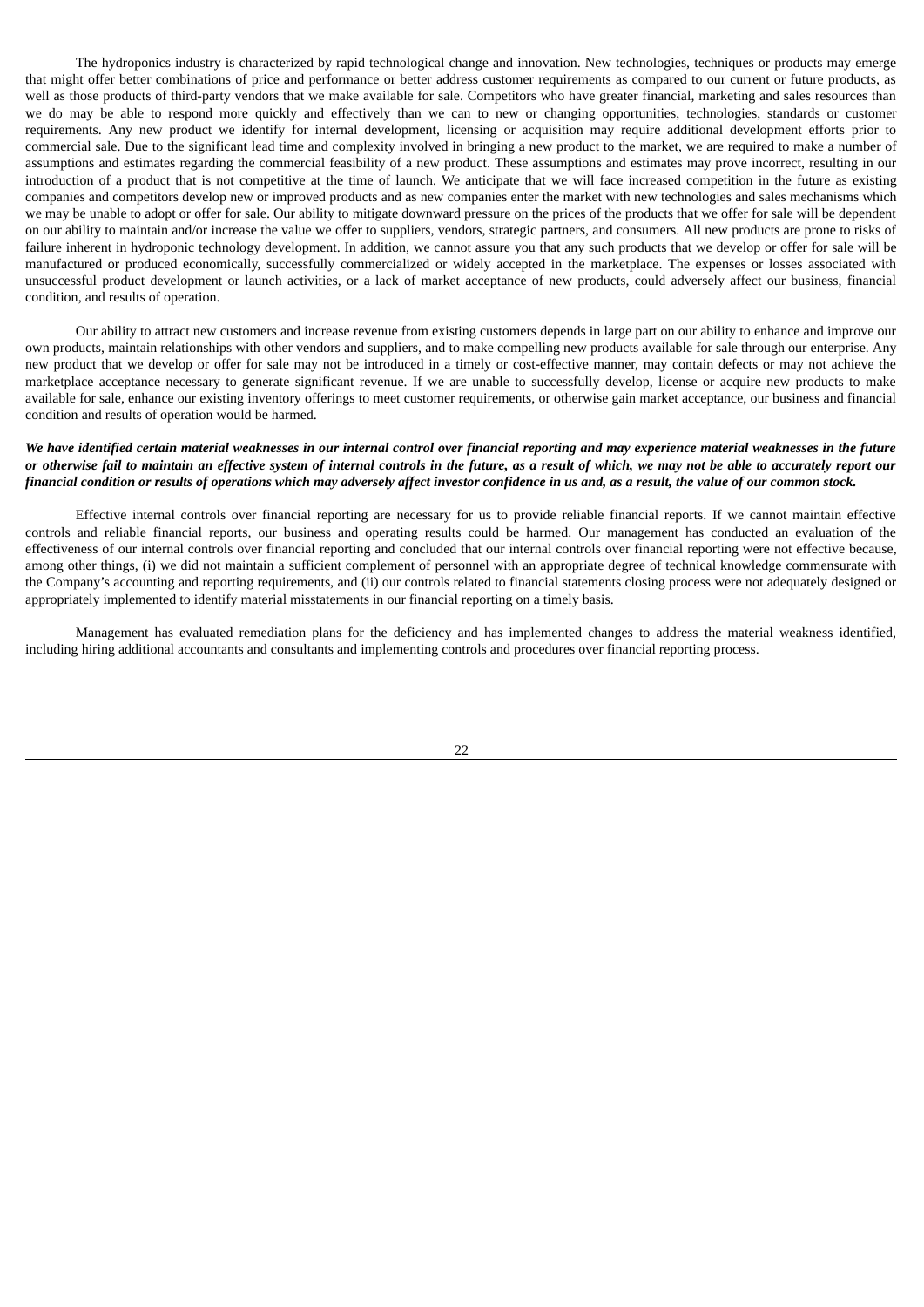We cannot assure you that there will not be material weaknesses or significant deficiencies in our internal control over financial reporting in the future. Any failure to maintain internal control over financial reporting could severely inhibit our ability to accurately report our financial condition or results of operations. The effectiveness of our controls and procedures may be limited by a variety of factors, including:

- faulty human judgment and simple errors, omissions or mistakes;
- fraudulent action of an individual or collusion of two or more people;
- inappropriate management override of procedures; and
- · the possibility that any enhancements to controls and procedures may still not be adequate to assure timely and accurate financial control.

Our management and independent registered public accounting firm has not performed an evaluation of our internal control over financial reporting during any period in accordance with the provisions of Sarbanes-Oxley Act. Had we performed an evaluation and had our independent registered public accounting firm performed an audit of our internal control over financial reporting in accordance with the provisions of Sarbanes-Oxley Act, additional control deficiencies amounting to material weaknesses may have been identified. If we fail to remedy any material weakness, our financial statements may be inaccurate, our access to the capital markets may be restricted and the trading price of our common stock may suffer.

# We recently unilaterally terminated an engagement agreement with Boustead Securities LLC and may be subject to litigation or arbitration in the event we are not able to come to agreement on amounts Boustead deems itself to be owed under such agreement.

Pursuant to an engagement agreement, dated and effective August 31, 2020 (the "Engagement Agreement"), with Boustead Securities LLC ("Boustead"), we engaged Boustead to act as our exclusive placement agent for private placements of our securities and as a potential underwriter for our initial public offering. The Engagement Agreement set forth certain terms and conditions, including that in the event the Company completed a private placement or a public offering of its securities, Boustead would receive (i) cash compensation equal to 7% of the offering proceeds, plus (ii) a nonaccountable expense allowance equal to 1% of the gross amount to be disbursed to the Company, plus (iii) warrants to purchase the equivalent of 7% of the stock issued in such offering. The term of the Engagement Agreement was the later to occur of (i) 18 months from the date Boustead received an executed copy of the Engagement Agreement from the Company or (ii) 12 months from the completion date of the initial public offering or (iii) the mutual written agreement of the Company and Boustead. Upon the termination or expiration of the Engagement Agreement, the Company was required to pay to Boustead any out-of-pocket expenses incurred up to the date thereof. In addition, upon termination or expiration of the Engagement Agreement, Boustead was entitled to a success fee, as set forth in the Engagement Agreement, if the Company completed a sale, merger, acquisition, joint venture, strategic alliance, or other similar agreement with a party, including the pre-IPO and IPO investors, or which became aware of the Company or which became known to the Company prior to such termination or expiration, during the twelve (12) month period following the termination or expiration of the Engagement Agreement. On February 28, 2021 we informed Boustead that we were terminating the Engagement Agreement and any continuing obligations we may have had under its terms. On April 15, 2021, we provided formal written notice to Boustead of our termination of the Engagement Agreement and all obligations thereunder, effective immediately. On April 16, 2021, counsel to Boustead advised us that they believed our termination of the Engagement Agreement was improper and threatened to seek immediate judicial intervention to obtain injunctive relief and damages. On April 21, 2021, our special litigation counsel responded to such allegations and threats, refuting Boustead's claims. On April 23, 2021, counsel to Boustead provided written notice stating that, subject to the size of our initial public offering, they believe they will be entitled to 7% of the capital raised in addition to warrants. On April 30, 2021, Boustead filed a statement of claim with the Financial Industry Regulatory Authority, or FINRA, demanding to arbitrate the dispute, and is seeking, among other things, monetary damages against the Company and D.A. Davidson & Co. An initial pre-hearing teleconference was held with FINRA Dispute Resolution Services ("FINRA") on August 30, 2021 and the matter has been scheduled for a hearing before a panel of three FINRA arbitrators, with such arbitration hearing to commence on June 20, 2022 (the "FINRA Arbitration Hearing"). While we believe we have meritorious defenses against Boustead's claims, we cannot provide assurance that any potential monetary damages arising from the Boustead dispute will not be in excess of 7% of the capital raised in our initial public offering. The party prevailing in any proceeding under the Engagement Agreement may be entitled to their costs and attorneys' fees, which could be substantial. As such, any proceeding arising from our Engagement Agreement with Boustead may be expensive to defend and could result in a substantial settlement payment or damages award, and there can be no assurance of a favorable outcome for us. In addition, we have indemnified D.A. Davidson & Co. and the other underwriters against any liability or expenses they may be subject to or incur in connection with the Boustead dispute.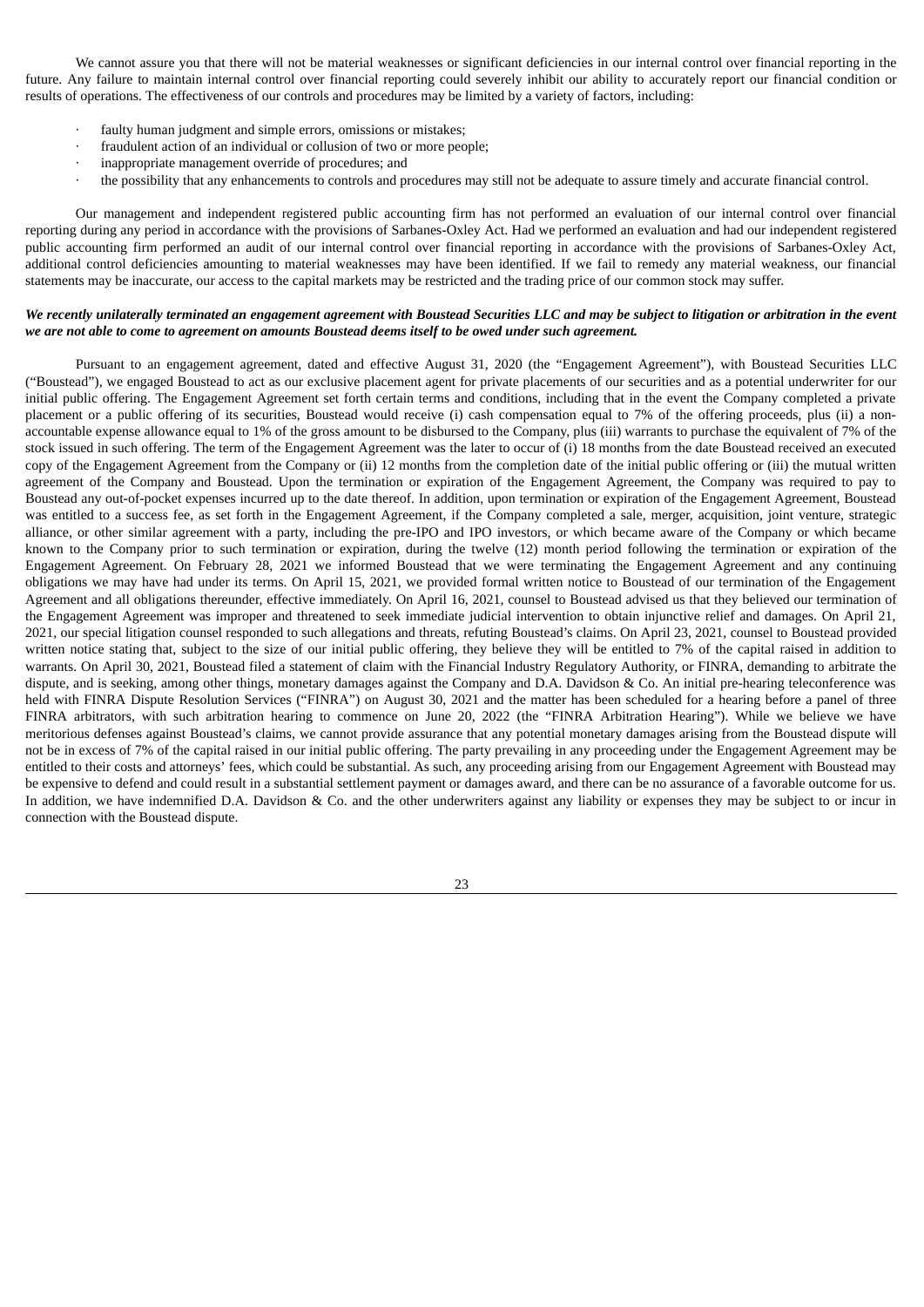#### *General Risk Factors Related to Our Business*

### *Litigation may adversely affect our business, financial condition and results of operations.*

From time to time in the normal course of our business operations, we may become subject to litigation that may result in liability material to our financial statements as a whole or may negatively affect our operating results if changes to our business operation are required. The cost to defend such litigation may be significant and may require a diversion of our resources. There also may be adverse publicity associated with litigation that could negatively affect customer perception of our business, regardless of whether the allegations are valid or whether we are ultimately found liable. As a result, litigation may adversely affect our business, financial condition, and results of operations. Since inception, aside from a dispute with the placement agent of our 2020-2021 pre-IPO private placements, the Company has not been a party to any material litigation. See "*Business—Legal Proceedings*" for additional information.

#### *If product liability lawsuits are brought against us, we may incur substantial liabilities.*

We face a potential risk of product liability resulting from the sale of our products. For example, we may be sued if any product we sell allegedly causes injury or is found to be otherwise unsuitable during product testing, manufacturing, marketing, or sale. Any such product liability claim may include allegations of defects in manufacturing, defects in design, a failure to warn of dangers inherent in the product, negligence, strict liability, and a breach of warranties. Claims could also be asserted under state consumer protection acts. If we cannot successfully defend ourselves against product liability claims, we may incur substantial liabilities. Even successful defense would require significant financial and management resources. Regardless of the merits or eventual outcome, liability claims may result in:

- decreased demand for products that we may offer for sale;
- injury to our reputation;
- costs to defend the related litigation;
- a diversion of management's time and our resources;
- substantial monetary awards to trial participants or patients;
- product recalls, withdrawals or labeling, marketing or promotional restrictions; and
- a decline in the value of our stock.

Our inability to obtain and retain sufficient product liability insurance at an acceptable cost to protect against potential product liability claims could prevent or inhibit the commercialization of products we develop. We do not maintain any product liability insurance. Even if we obtain product liability insurance in the future, we may have to pay amounts awarded by a court or negotiated in a settlement that exceed our coverage limitations or that are not covered by our insurance, and we may not have, or be able to obtain, sufficient capital to pay such amounts.

### *We may not be able to obtain insurance coverage adequate to cover all significant risk exposures.*

We will be exposed to liabilities that are unique to the products we provide. We currently maintain only general liability, umbrella liability, business personal property and business income insurance policies and there can be no assurance that we will acquire or maintain insurance for certain risks, that the amount of our insurance coverage will be adequate to cover all claims or liabilities, or that we will not be forced to bear substantial costs resulting from risks and uncertainties of business. It is also not possible to obtain insurance to protect against all operational risks and liabilities. The failure to obtain and maintain adequate insurance coverage on terms favorable to us, or at all, could have a material adverse effect on our business, financial condition, and results of operations.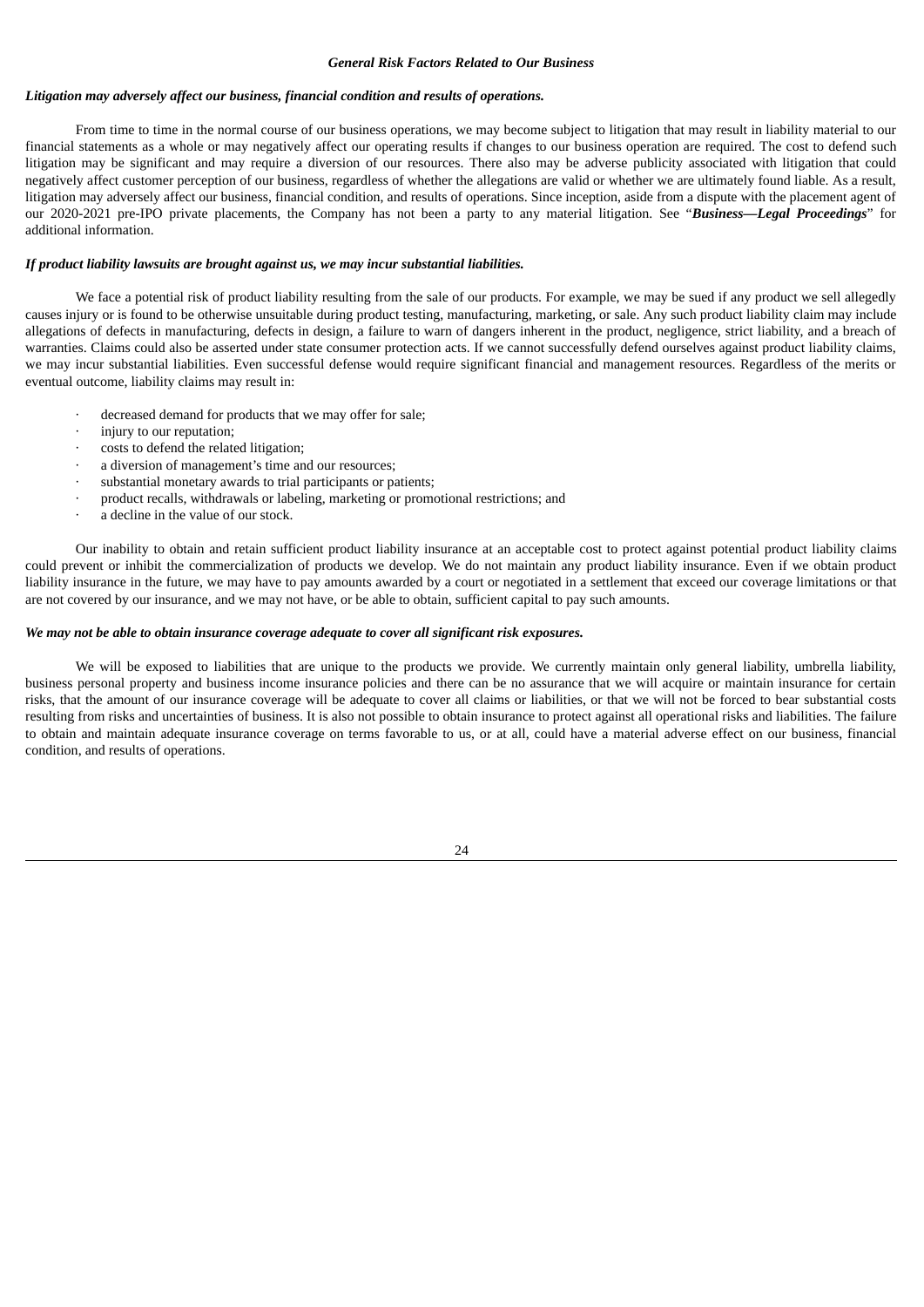# Unanticipated changes in our tax provisions, the adoption of new tax legislation or exposure to additional tax liabilities could affect our profitability *and cash flows.*

In the event there are significant changes in federal or state tax law provisions, or in the event there is new and additional tax legislation adopted, we could be exposed to additional tax liabilities. Such additional tax liabilities could have an effect on our net income and profit margins.

### Certain of our products sell on a seasonal basis, resulting in fluctuations in our cash flow, inventory and accounts payable.

As a result of the seasonality of certain products, such as planting equipment, ventilation equipment, grow light systems, or harvesting equipment related to certain produce that grows on a seasonal basis, our business is likely to cause cash and cash equivalents, inventory, and accounts payable to fluctuate, resulting in changes in our working capital.

# Our results of operations could be materially harmed if we are unable to accurately forecast customer demand for our products and manage our *inventory.*

We seek to maintain sufficient levels of inventory in order to protect ourselves from supply interruptions. To ensure adequate inventory supply and manage our operations with our third-party vendors, manufacturers and suppliers, we forecast anticipated materials requirements and demand for our products in order to predict inventory needs and then place orders with our suppliers based on these predictions. Our ability to accurately forecast demand for our products could be negatively affected by many factors, including our limited historical commercial experience, rapid growth, failure to accurately manage our expansion strategy, product introductions by competitors, an increase or decrease in customer demand for our products, our failure to accurately forecast customer acceptance of new products, unanticipated changes in general market conditions or regulatory matters and weakening of economic conditions or consumer confidence in future economic conditions.

Inventory levels in excess of customer demand, including as a result of our introduction of product enhancements, may result in a portion of our inventory becoming obsolete or expiring, as well as inventory write-downs or write-offs, which could have a material adverse effect on our business, financial condition and results of operations. Conversely, if we underestimate customer demand for our and those third-party products we offer for sale, vendors, manufacturers and suppliers may not be able to deliver those materials necessary to meet our requirements, which could result in inadequate inventory levels or interruptions, delays or cancellations of deliveries to our customers, any of which would damage our reputation, customer relationships and business. In addition, several products that we offer for sale may require lengthy order lead times, and additional supplies or materials may not be available when required on terms that are acceptable to us, or at all, and our third-party manufacturers and suppliers may not be able to allocate sufficient capacity in order to meet our increased requirements, any of which could have an adverse effect on our ability to meet customer demand for our products and our business, financial condition and results of operations.

# The failure of third parties to meet their contractual, regulatory, and other obligations could adversely affect our business.

We rely on suppliers, vendors, outsourcing partners, consultants, alliance partners and other third parties to research, develop, manufacture and commercialize our products. Using these third parties poses a number of risks, such as: (i) they may not perform to our standards or legal requirements; (ii) they may not produce reliable results; (iii) they may not perform in a timely manner; (iv) they may not maintain confidentiality of our proprietary information; (v) disputes may arise with respect to ownership of rights to technology developed with our partners; and (vi) disagreements could cause delays in, or termination of, the research, development or commercialization of our products or result in litigation or arbitration. Moreover, some third parties are located in markets subject to political and social risk, corruption, infrastructure problems and natural disasters, in addition to country-specific privacy and data security risk given current legal and regulatory environments. Failure of third parties to meet their contractual, regulatory and other obligations may have a material adverse effect on our business, financial condition and results of operations.

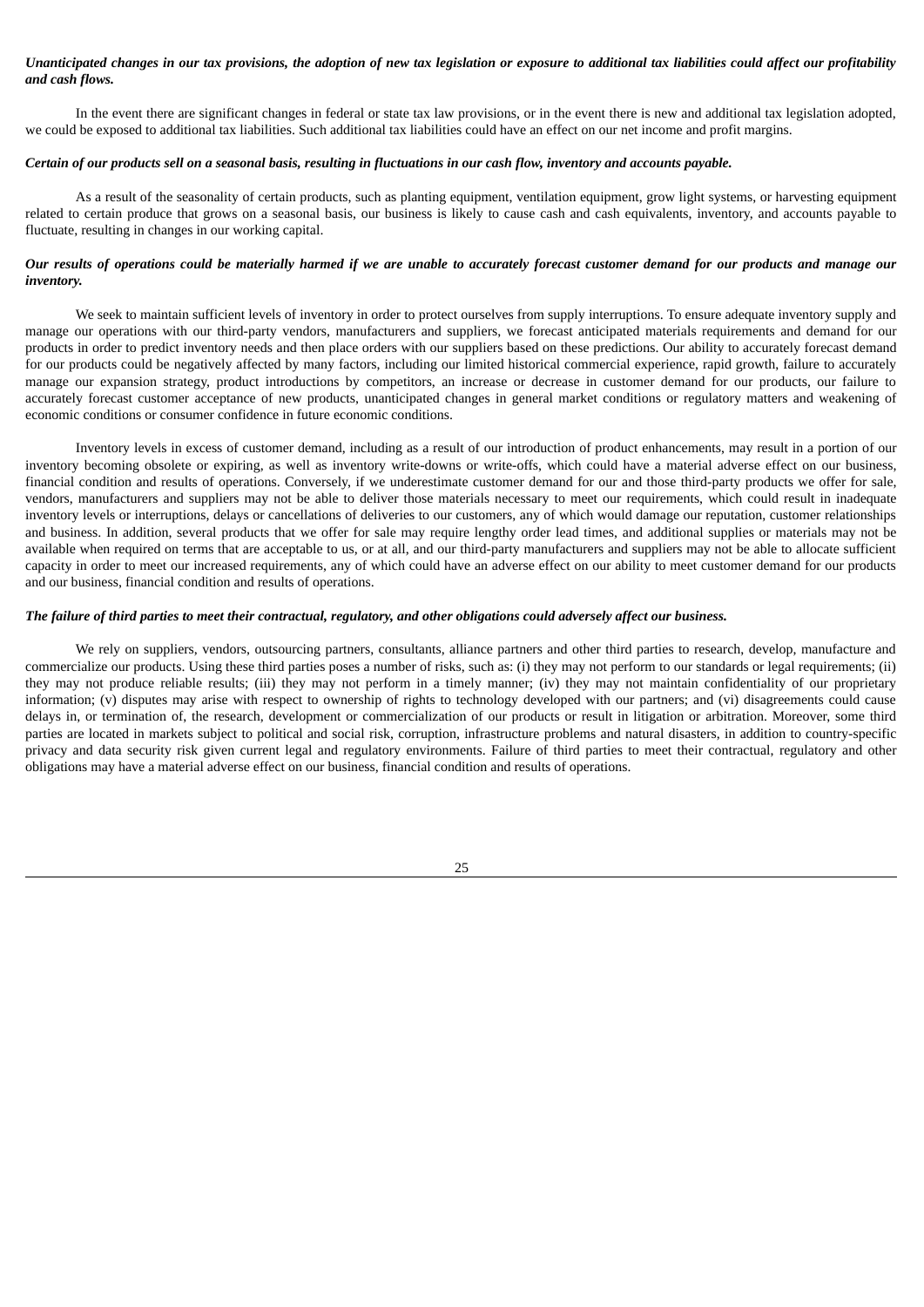# The sizes of the markets for our current and future products have not been established with precision and may be smaller than we estimate.

Our estimates of the total addressable markets for our current products, products under development and third party products that we offer for sale are based on a number of internal and third party estimates and the assumed prices at which we can sell such products in markets that have not been established or that we have not yet entered. While we believe our assumptions and the data underlying our estimates are reasonable, these assumptions and estimates may not be correct and the conditions supporting our assumptions or estimates may change at any time, thereby reducing the predictive accuracy of these estimates. As a result, our estimates of the total addressable market for our current or future products may prove to be incorrect. If the actual number of consumers who would benefit from the products we offer, the price at which we can sell such products, or the total addressable market for such products is smaller than we have estimated, it may impair our sales growth and have an adverse impact on our business.

#### The COVID-19 pandemic may have the effect of heightening many of the other risks described in this "Risk Factors" section.

To the extent the COVID-19 pandemic may adversely affect our business and financial results, it may also have the effect of heightening many of the other risks described in this "Risk Factors" section, as well as other risks which we may not be currently aware of.

#### *Risks Related to Doing Business with the Cannabis Industry*

While our business includes both the hobbyist gardener, and is not exclusively reliant on the cannabis grower, our growth is nonetheless substantially dependent on the growth and stabilization of the U.S. cannabis market. New California regulations caused licensing shortages and future regulations may create other limitations that decrease the demand for our products. State level regulations adopted in the future may adversely impact our *business.*

The base of growers in the U.S. has grown over the past 20 years since the legalization of cannabis for medical uses in states such as California, Colorado, Michigan, Nevada, New Jersey, Oregon and Washington, with a large number of those growers depending on products similar to those we distribute. The U.S. cannabis market is still in its infancy and early adopter states such as California, Colorado and Washington represent a large portion of historical industry revenues. If the U.S. cannabis cultivation market does not grow as expected, our business, financial condition and results of operations could be adversely impacted.

Cannabis remains illegal under U.S. federal law, with it listed as a Schedule I substance under the Controlled Substances Act (CSA). Notwithstanding laws in various states permitting certain cannabis activities, all activities, including possession, distribution, processing and manufacturing of cannabis and investment in, and financial services or transactions involving proceeds of, or promoting such activities remain illegal under various U.S. federal criminal and civil laws and regulations, including the CSA, as well as laws and regulations of several states that have not legalized some or any cannabis activities to date. Compliance with applicable state laws regarding cannabis activities does not protect us from federal prosecution or other enforcement action, such as seizure or forfeiture remedies, nor does it provide any defense to such prosecution or action. Cannabis activities conducted in or related to conduct in multiple states may potentially face a higher level of scrutiny from federal authorities. Penalties for violating federal drug, conspiracy, aiding, abetting, bank fraud and/or money laundering laws may include prison, fines, and seizure/forfeiture of property used in connection with cannabis activities, including proceeds derived from such activities.

In addition to sales through our own platform, www.Zenhydro.com, we sell our products through third-party retailers and resellers. However, it is evident to us that the movement towards the legalization of cannabis in the U.S. and its legalization in Canada has ultimately had a significant and positive impact on our industry. We are not currently subject directly to any state laws or regulations controlling participants in the legal cannabis industry. However, regulation of the cannabis industry does impact those that we believe represent many end-users for our products and, accordingly, there can be no assurance that changes in regulation of the industry and more rigorous enforcement by federal authorities will not have a material adverse effect on us.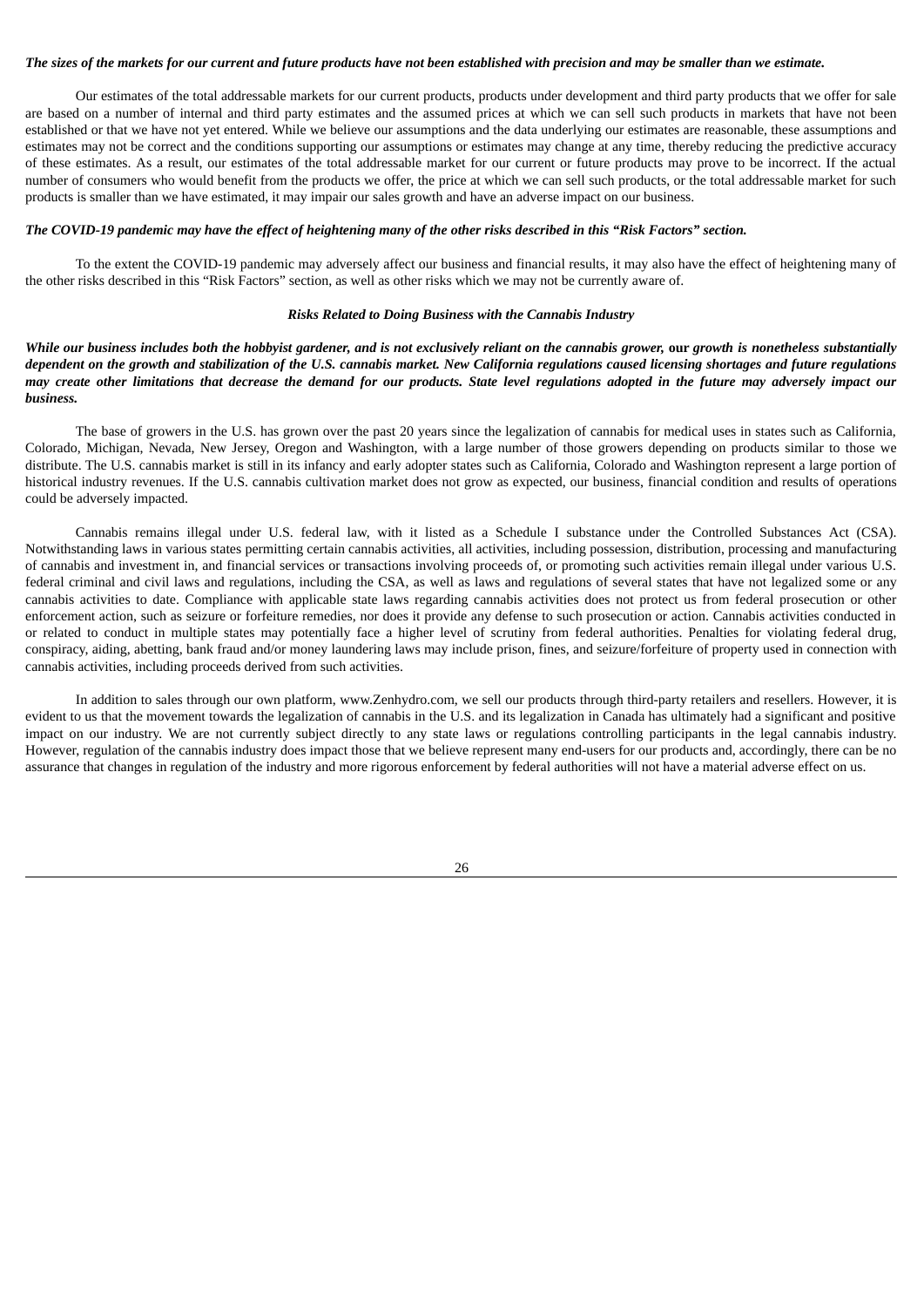# Legislation and regulations pertaining to the use and cultivation of cannabis are enacted on both the state and federal government level within the United States. As a result, the laws aoverning the cultivation and use of cannabis may be subject to change. Any new laws and regulations limiting the use or cultivation of cannabis and any enforcement actions by state and federal governments could indirectly reduce demand for our products and may *impact our current and planned future operations.*

Individual state laws regarding the cultivation and possession of cannabis for adult and medical uses conflict with federal laws prohibiting the cultivation, possession and use of cannabis for any purpose. A number of states have passed legislation legalizing or decriminalizing cannabis for adult-use, other states have enacted legislation specifically permitting the cultivation and use of cannabis for medicinal purposes, and several states have enacted legislation permitting cannabis cultivation and use for both adult and medicinal purposes. Evolving federal and state laws and regulations pertaining to the use or cultivation of cannabis, as well active enforcement by federal or state authorities of the laws and regulations governing the use and cultivation of cannabis may indirectly and adversely affect our business, our revenues and our profits.

# Certain of our products may be purchased for use in new and emerging industries and/or be subject to varying, inconsistent, and rapidly changing laws, regulations, administrative practices, enforcement approaches, judicial interpretations, future scientific research and public perception.

In addition to selling our products through our own online platform, www.Zenhydro.com, we sell products, including hydroponic gardening products, through third-party retailers and resellers. End users may purchase these products for use in new and emerging industries that may not achieve market acceptance in a manner that we can predict. The demand for these products is dependent on the growth of these industries, which is uncertain, as well as the laws governing the growth, possession, and use of cannabis by adults for both adult and medical use.

Laws and regulations affecting the U.S. cannabis industry are continually changing, which could detrimentally affect our growth, revenues, results of operations and success generally. Local, state and federal cannabis laws and regulations are broad in scope and subject to evolving interpretations, which could require the end users of certain of our products or us to incur substantial costs associated with compliance or to alter our respective business plans. In addition, violations of these laws, or allegations of such violations, could disrupt our business and result in a material adverse effect on our results of operation and financial condition.

Scientific research related to the benefits of cannabis remains in its early stages, is subject to a number of important assumptions, and may prove to be inaccurate. Future research studies and clinical trials may reach negative conclusions regarding the viability, safety, efficacy, dosing, social acceptance or other facts and perceptions related to medical cannabis, which could materially impact the demand for our products.

The public's perception of cannabis may significantly impact the cannabis industry's success. Both the medical and adult-use of cannabis are controversial topics, and there is no guarantee that future scientific research, publicity, regulations, medical opinion, and public opinion relating to cannabis will be favorable. The cannabis industry is an early-stage business that is constantly evolving with no guarantee of viability. The market for medical and adult-use of cannabis is uncertain, and any adverse or negative publicity, scientific research, limiting regulations, medical opinion and public opinion (whether or not accurate or with merit) relating to the consumption of cannabis, whether in the United States or internationally, may have a material adverse effect on our operational results, consumer base, and financial results. Among other things, such a shift in public opinion could cause state jurisdictions to abandon initiatives or proposals to legalize medical or adult cannabis or adopt new laws or regulations restricting or prohibiting the medical or adult-use of cannabis where it is now legal, thereby limiting the Cannabis Industry Participants.

Demand for our products may be negatively impacted depending on how laws, regulations, administrative practices, enforcement approaches, judicial interpretations, and consumer perceptions develop. We cannot predict the nature of such developments or the effect, if any, that such developments could have on our business.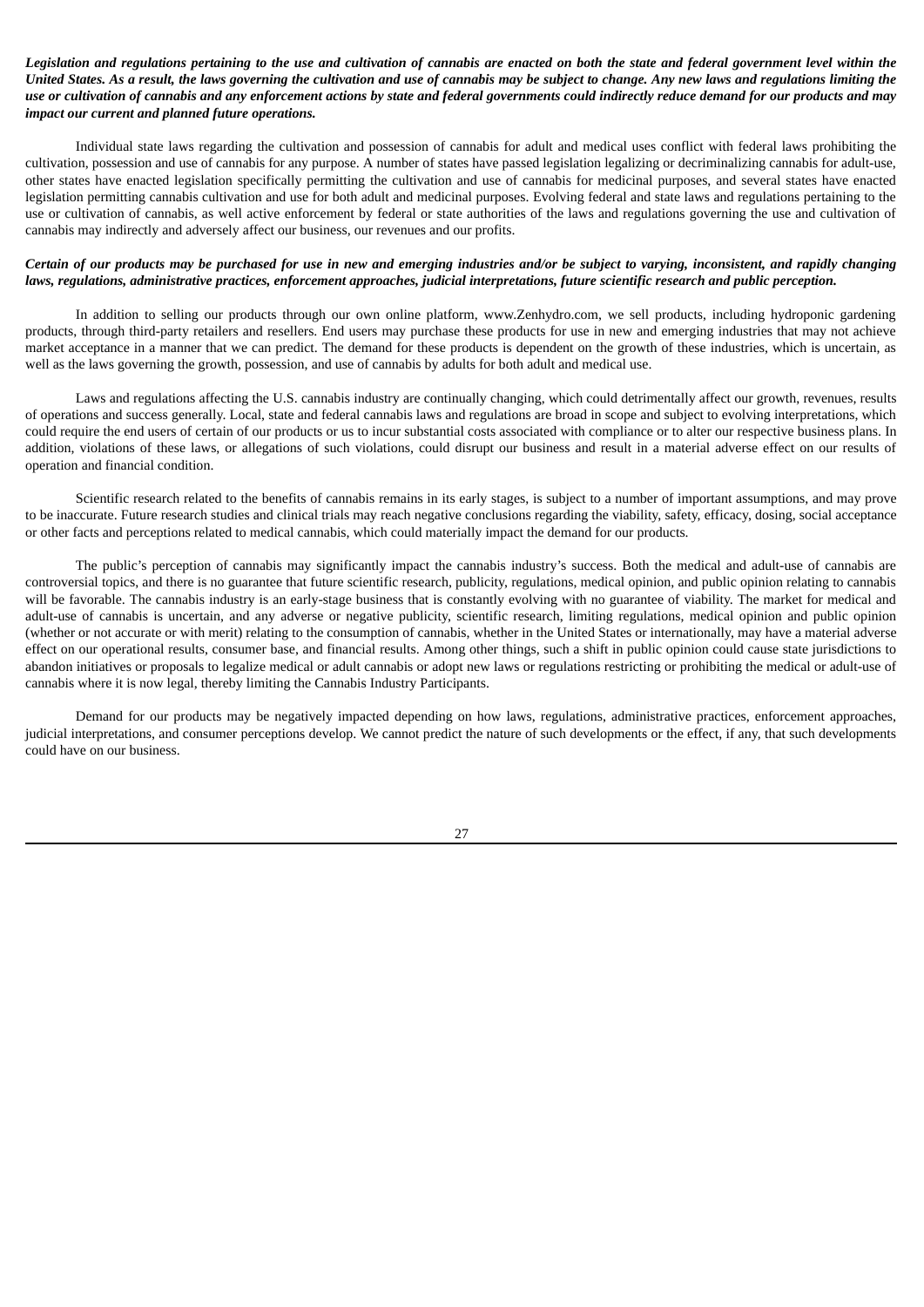# Our indirect involvement in the cannabis industry could affect the public's perception of us and be detrimental to our reputation.

Damage to our reputation can be the result of the actual or perceived occurrence of any number of events, and could include any negative publicity, whether true or not. Cannabis has often been associated with various other narcotics, violence and criminal activities, the risk of which is that our retailers and resellers that transact with those businesses might attract negative publicity. There is also risk that the action(s) of other participants, companies and service providers in the cannabis industry may negatively affect the reputation of the industry as a whole and thereby negatively impact our reputation. The increased use of social media and other web-based tools used to generate, publish and discuss user-generated content and to connect with other users has made it increasingly easier for individuals and groups to communicate and share opinions and views with regard to cannabis companies and their activities, whether true or not and the cannabis industry in general, whether true or not. We do not ultimately have direct control over how the cannabis industry is perceived by others. Reputation loss may result in decreased investor confidence, increased challenges in developing and maintaining community relations and an impediment to our overall ability to advance our business strategy and realize our growth prospects, thereby having a material adverse impact on our business.

In addition, third parties with whom we may do business could perceive that they are exposed to reputational risk as a result of the involvement of some of our customers in the cannabis business. Failure to establish or maintain business relationships due to reputational risk arising in connection with the nature of our business could have a material adverse effect on our business, financial condition and results of operations.

# Businesses involved in the cannabis industry, and investments in such businesses, are subject to a variety of laws and regulations related to money *laundering, financial recordkeeping, and proceeds of crimes.*

We sell our products through our website, www.Zenhydro.com, as well as through online third party retail platforms which do not exclusively sell to customers operating in the cannabis industry. Nonetheless, some of our customers may be using our products for purposes of cultivating cannabis. Investments in the U.S. cannabis industry are subject to a variety of laws and regulations that involve money laundering, financial recordkeeping and proceeds of crime, including the BSA, as amended by the U.S. PATRIOT Act, other anti-money laundering laws, and any related or similar rules, regulations or guidelines, issued, administered or enforced by governmental authorities in the United States. In February 2014, the Financial Crimes Enforcement Network of the Treasury Department ("FinCEN") issued a memorandum (the "FinCEN Memo") providing guidance to banks seeking to provide services to cannabis businesses. The FinCEN Memo outlines circumstances under which banks may provide services to cannabis businesses without risking prosecution for violation of U.S. federal money laundering laws. It refers to supplementary guidance that Deputy Attorney General Cole issued to U.S. federal prosecutors relating to the prosecution of U.S. money laundering offenses predicated on cannabis violations of the CSA and outlines extensive due diligence and reporting requirements, which most banks have viewed as onerous. On June 29, 2020, FinCEN issued additional guidance for financial institutions conducting due diligence and filing suspicious activity reports in connection with hemp-related business customers. While these guidelines clarify that financial institutions are not required to file suspicious activity reports solely based on a customer's hemp-related business operations, which must be operating lawfully under applicable state law and regulations, these requirements can still present challenges for certain end users of our products to establish and maintain banking connections, and restrictions on cannabis-related banking activities remain. In September 2019, the United States House of Representatives passed the SAFE Banking Act, which would permit commercial banks to offer services to cannabis companies that are in compliance with state law, but the Senate has not taken up the SAFE Banking Act or other similar legislation.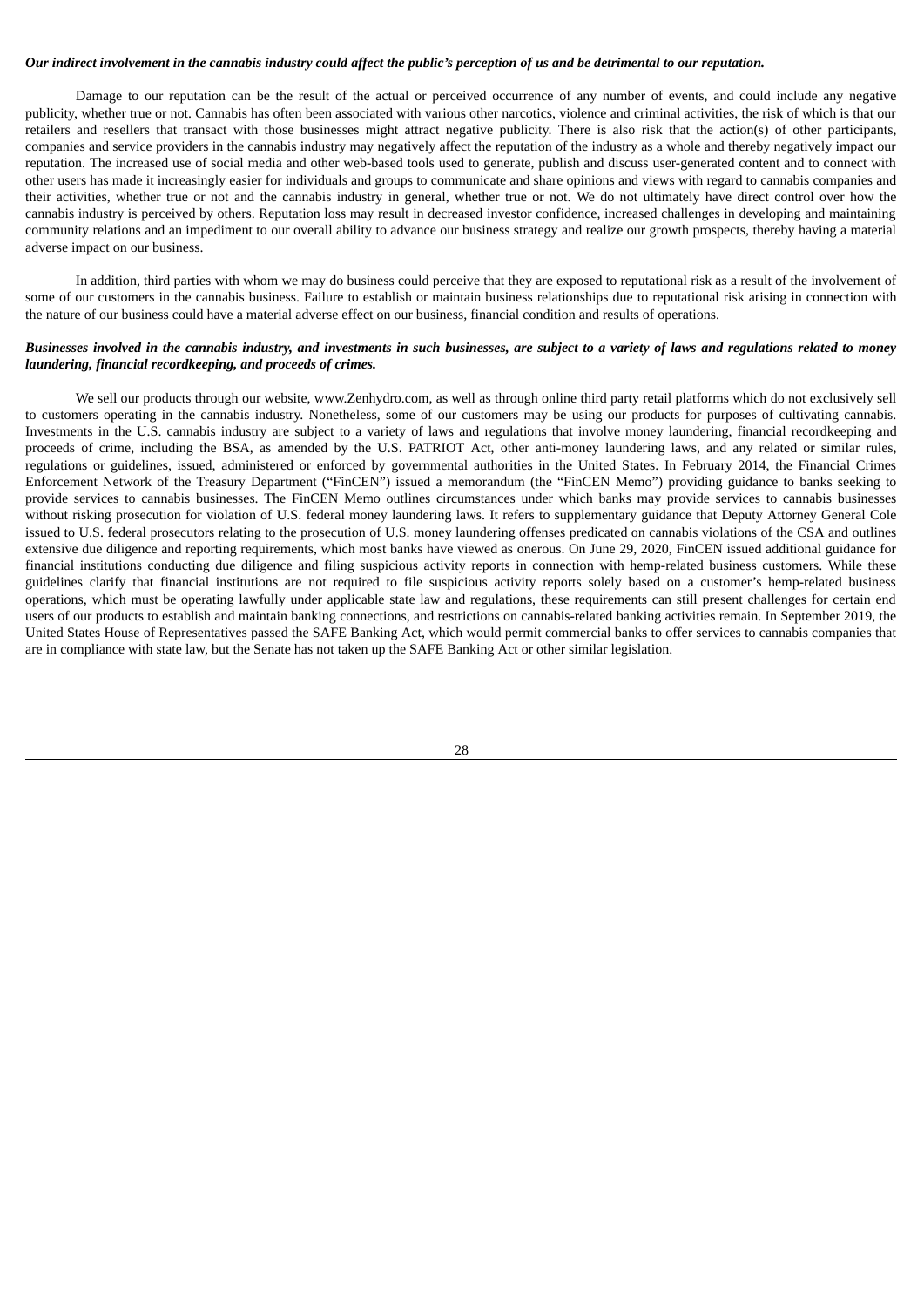#### **Risks Related to Our Common Stock**

# Our founders, officers and directors control, and will continue to control, our company for the foreseeable future, including the outcome of matters *requiring stockholder approval.*

Our founders, officers and directors collectively will beneficially own approximately 60.67% of our outstanding shares of Common Stock. As a result, such individuals will, for the foreseeable future, have the ability, acting together, to control the election of our directors and the outcome of corporate actions requiring stockholder approval, such as: (i) a merger or a sale of our company, (ii) a sale of all or substantially all of our assets, and (iii) amendments to our articles of incorporation and bylaws. This concentration of voting power and control could have a significant effect in delaying, deferring, or preventing an action that might otherwise be beneficial to our other stockholders and be disadvantageous to our stockholders with interests different from those entities and individuals. Certain of these individuals also have significant control over our business, policies and affairs as officers or directors of our company. Therefore, you should not invest in reliance on your ability to have any control over our company. See "Principal Stockholders" for further discussion of the stockholding of our founders and principal stockholders.

### Future sales of our Common Stock in the public market could cause the market price of our Common Stock to decline.

Now that we are a public company, sales of a substantial number of shares of our Common Stock in the public market, or the perception that these sales might occur, could depress the market price of our Common Stock and could impair our ability to raise capital through the sale of additional equity securities.

#### *General Risk Factors Related to our Common Stock*

### *There are risks, including stock market volatility, inherent in owning our common stock.*

The market price and volume of our common stock have been, and may continue to be, subject to significant fluctuations. These fluctuations may arise from general stock market conditions, the impact of risk factors described herein on our results of operations and financial position, or a change in opinion in the market regarding our business prospects or other factors, many of which may be outside our immediate control.

# We do not intend to pay dividends for the foreseeable future and, as a result, your ability to achieve a return on your investment will depend on *appreciation in the price of our Common Stock*.

The decision to pay cash dividends on our Common Stock rests with our board of directors and will depend on our earnings, unencumbered cash, capital requirements and financial condition. We do not anticipate declaring any dividends in the foreseeable future, as we intend to use any excess cash to fund our operations and growth. Investors in our Common Stock should not expect to receive dividend income on their investment, and investors will be dependent on the appreciation of our Common Stock to earn a return on their investment.

#### We may require additional capital to support the growth of our business, and this capital might not be available on acceptable terms, if at all.

Prior to our initial public offering in May 2021, we funded our operations primarily through borrowing funds, the sale of convertible notes and equity securities, and the sales of our products. We cannot be certain when or if our operations will generate sufficient cash to fully fund our ongoing operations or the growth of our business. We intend to continue to make investments to support our business, which may require us to engage in equity or debt financings to secure additional funds. Additional financing may not be available on terms favorable to us, if at all. If adequate funds are not available on acceptable terms, we may be unable to invest in future growth opportunities, which could harm our business, operating results and financial condition. If we incur additional debt, the debt holders would have rights senior to holders of Common Stock to make claims on our assets, and the terms of any debt could restrict our operations, including our ability to pay dividends on our Common Stock. Furthermore, if we issue additional equity securities, stockholders will experience dilution, and the new equity securities could have rights senior to those of our Common Stock. Because our decision to issue securities in the future will depend on numerous considerations, including factors beyond our control, we cannot predict or estimate the amount, timing, or nature of any future issuances of debt or equity securities. As a result, our stockholders bear the risk of future issuances of debt or equity securities reducing the value of our Common Stock and diluting their interests.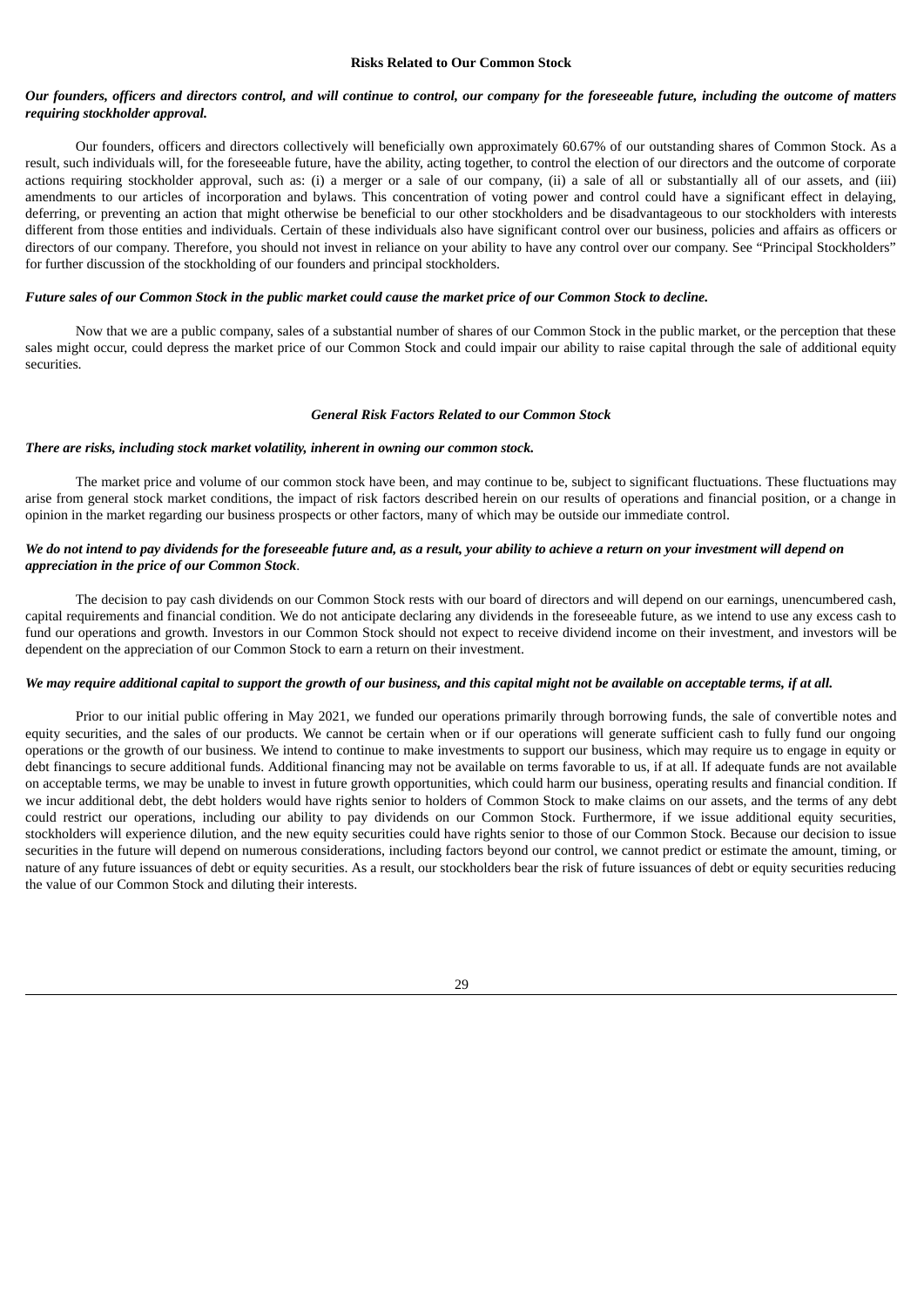# As a public company, we are subject to increased costs in relation to maintaining SEC and Nasdaq-related reporting requirements and our management is required to devote substantial time to compliance with our public company reporting responsibilities and corporate governance *practices.*

As a Nasdaq-listed public company, we face significant legal, accounting, and other expenses that we did not incur as a private company, which we expect to further increase after we are no longer an "emerging growth company." The Sarbanes-Oxley Act, the Dodd-Frank Wall Street Reform and Consumer Protection Act, the listing requirements of the Nasdaq Stock Market, and other applicable securities rules and regulations impose various requirements on public companies. Our management and other personnel devote a substantial amount of time to ensuring compliance with these requirements. Moreover, these rules and regulations increase our legal and financial compliance costs and make some activities more time-consuming and costly as compared to when we were operating as a private company. As a newly public company, we are unable to predict or estimate the amount of additional costs we will incur as a public company or the specific timing of such costs.

# As a result of being a public company, we are obligated to develop and maintain proper and effective internal controls over financial reporting, and any failure to maintain the adequacy of these internal controls may adversely affect investor confidence in our Company and, as a result, the value of our *Common Stock.*

We are required, pursuant to Section 404 of the Sarbanes-Oxley Act of 2002, or Section 404, to furnish a report by management on the effectiveness of our internal control over financial reporting for the fiscal year ending June 30, 2022. This assessment will need to include disclosure of any material weaknesses identified by our management in our internal control over financial reporting. In addition, our independent registered public accounting firm will be required to attest to the effectiveness of our internal control over financial reporting in our first annual report required to be filed with the SEC following the date we are no longer an "emerging growth company." We have recently commenced the costly and challenging process of compiling the system and processing documentation necessary to perform the evaluation needed to comply with Section 404, but we may not be able to complete our evaluation, testing and any required remediation in a timely fashion once initiated. Our compliance with Section 404 will require that we incur substantial accounting expenses and expend significant management efforts. We currently do not have an internal audit group, and we will need to hire additional accounting and financial staff with appropriate public company experience and technical accounting knowledge and compile the system and process documentation necessary to perform the evaluation needed to comply with Section 404.

During the evaluation and testing process of our internal controls, if we identify one or more material weaknesses in our internal control over financial reporting, we will be unable to certify that our internal control over financial reporting is effective. We cannot assure you that there will not be material weaknesses or significant deficiencies in our internal control over financial reporting in the future. Any failure to maintain internal control over financial reporting could severely inhibit our ability to accurately report our financial condition or results of operations. If we are unable to conclude that our internal control over financial reporting is effective, or if our independent registered public accounting firm determines we have a material weakness or significant deficiency in our internal control over financial reporting, we could lose investor confidence in the accuracy and completeness of our financial reports, the market price of our Common Stock could decline, and we could be subject to sanctions or investigations by the Nasdaq Stock Market, the SEC or other regulatory authorities. Failure to remedy any material weakness in our internal control over financial reporting, or to implement or maintain other effective control systems required of public companies, could also restrict our future access to the capital markets.

# We are an emerging growth company and a smaller reporting company within the meaning of the Securities Act, and if we take advantage of certain exemptions from disclosure requirements available to "emerging growth companies" or "smaller reporting companies," this could make our securities less attractive to investors and may make it more difficult to compare our performance with other public companies.

We are an "emerging growth company," as defined in the Jumpstart Our Business Startups Act of 2012, or JOBS Act, and, for as long as we continue to be an "emerging growth company," we intend to take advantage of certain exemptions from various reporting requirements applicable to other public companies but not to "emerging growth companies," including, but not limited to, not being required to comply with the auditor attestation requirements of Section 404 of the Sarbanes-Oxley Act, reduced disclosure obligations regarding executive compensation in our periodic reports and proxy statements, and exemptions from the requirements of holding a nonbinding advisory vote on executive compensation and stockholder approval of any golden parachute payments not previously approved. We could be an "emerging growth company" for up to five years following the effectiveness of this registration statement, or until the earliest of (i) the last day of the first fiscal year in which our annual gross revenues exceed \$1.07 billion, (ii) the date that we become a "large accelerated filer" as defined in Rule 12b-2 under the Exchange Act, which would occur if the market value of our common stock that is held by non-affiliates exceeds \$700 million as of the last business day of our most recently completed second fiscal quarter, or (iii) the date on which we have issued more than \$1.0 billion in non-convertible debt during the preceding three year period.

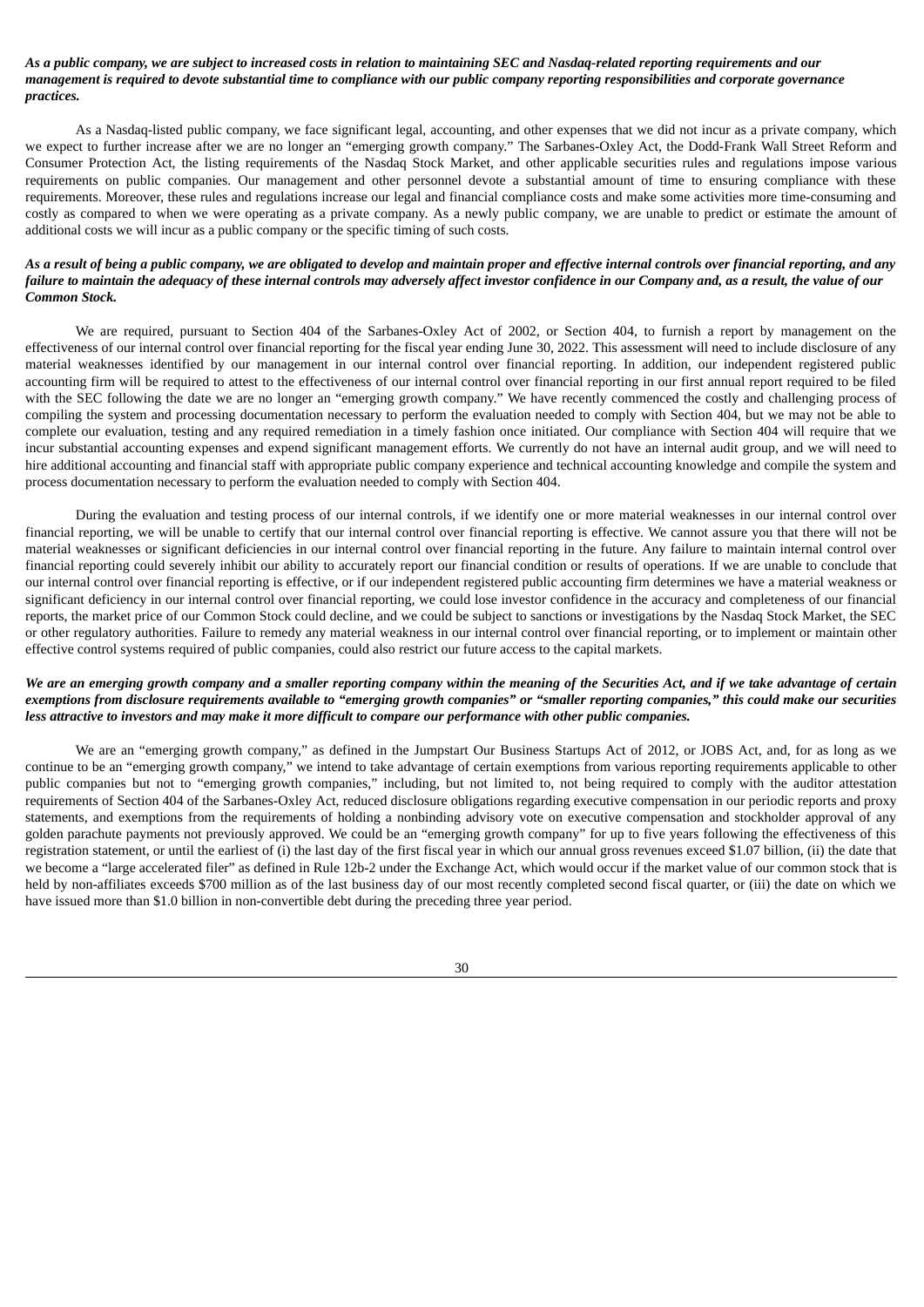Additionally, we are a "smaller reporting company" as defined in Item 10(f)(1) of Regulation S-K. Smaller reporting companies may take advantage of certain reduced disclosure obligations, including, among other things, providing only two years of audited financial statements. We will remain a smaller reporting company until the last day of the fiscal year in which (1) the market value of our Common Stock held by non-affiliates exceeds \$250 million as of the prior June 30, or (2) our annual revenues exceeded \$100 million during such completed fiscal year and the market value of our Common Stock held by non-affiliates exceeds \$700 million as of the prior June 30. To the extent we take advantage of such reduced disclosure obligations, it may also make comparison of our financial statements with other public companies difficult or impossible. After we are no longer an "emerging growth company," we expect to incur additional management time and cost to comply with the more stringent reporting requirements applicable to companies that are deemed accelerated filers or large accelerated filers, including complying with the auditor attestation requirements of Section 404 of the Sarbanes-Oxley Act. We cannot predict or estimate the amount of additional costs we may incur or the timing of such costs.

### Our stockholders will experience further dilution if we issue additional equity or equity-linked securities in the future.

If we issue additional shares of Common Stock, or securities convertible into or exchangeable or exercisable for shares of Common Stock, our stockholders, including investors who purchase shares of Common Stock in this offering, will experience additional dilution, and any such issuances may result in downward pressure on the price of our common stock. As a result, investors purchasing shares or other securities in the future could have rights superior to existing stockholders.

# If securities or industry analysts do not publish research or reports about our business, or if they adversely change their recommendations regarding *our Common Stock, the market price for our Common Stock and trading volume could decline.*

The trading market for our Common Stock is influenced by research or reports that industry or securities analysts publish about our business. If industry or securities analysts decide to cover us and in the future downgrade our Common Stock, the market price for our securities would likely decline. If one or more of these analysts cease to cover us or fail to regularly publish reports on us, we could lose visibility in the financial markets, which in turn could cause the market price or trading volume for our Common Stock to decline.

#### Now that we are an actively-traded Nasdaq-listed company, the market price of our Common Stock may be volatile.

Now that our securities are publicly-traded and even though an active market for our Common Stock has developed, the market price for our Common Stock may be volatile and subject to wide fluctuations in response to factors including the following:

- actual or anticipated fluctuations in our quarterly or annual operating results;
- changes in financial operational estimates or projections;
- · conditions in markets generally;
- · changes in the economic performance or market valuations of companies similar to ours; and
- general economic or political conditions in the United States and elsewhere.

The securities market has from time to time experienced significant price and volume fluctuations that are not related to the operating performance of particular companies. These market fluctuations may also materially and adversely affect the market price of shares of our Common Stock.

#### In the event of liquidation or dissolution of our company, stockholders may not recoup all or any portion of their investment.

In the event of a liquidation, dissolution or winding-up of our Company, whether voluntary or involuntary, the proceeds and/or assets of our Company remaining after giving effect to such transaction, and the payment of all of our debts and liabilities will be distributed to the holders of Common Stock on a pro rata basis. There can be no assurance that we will have available assets to pay to the holders of Common Stock, or any amounts, upon such a liquidation, dissolution or winding-up of our Company. In this event, stockholders could lose some or all of their investment.

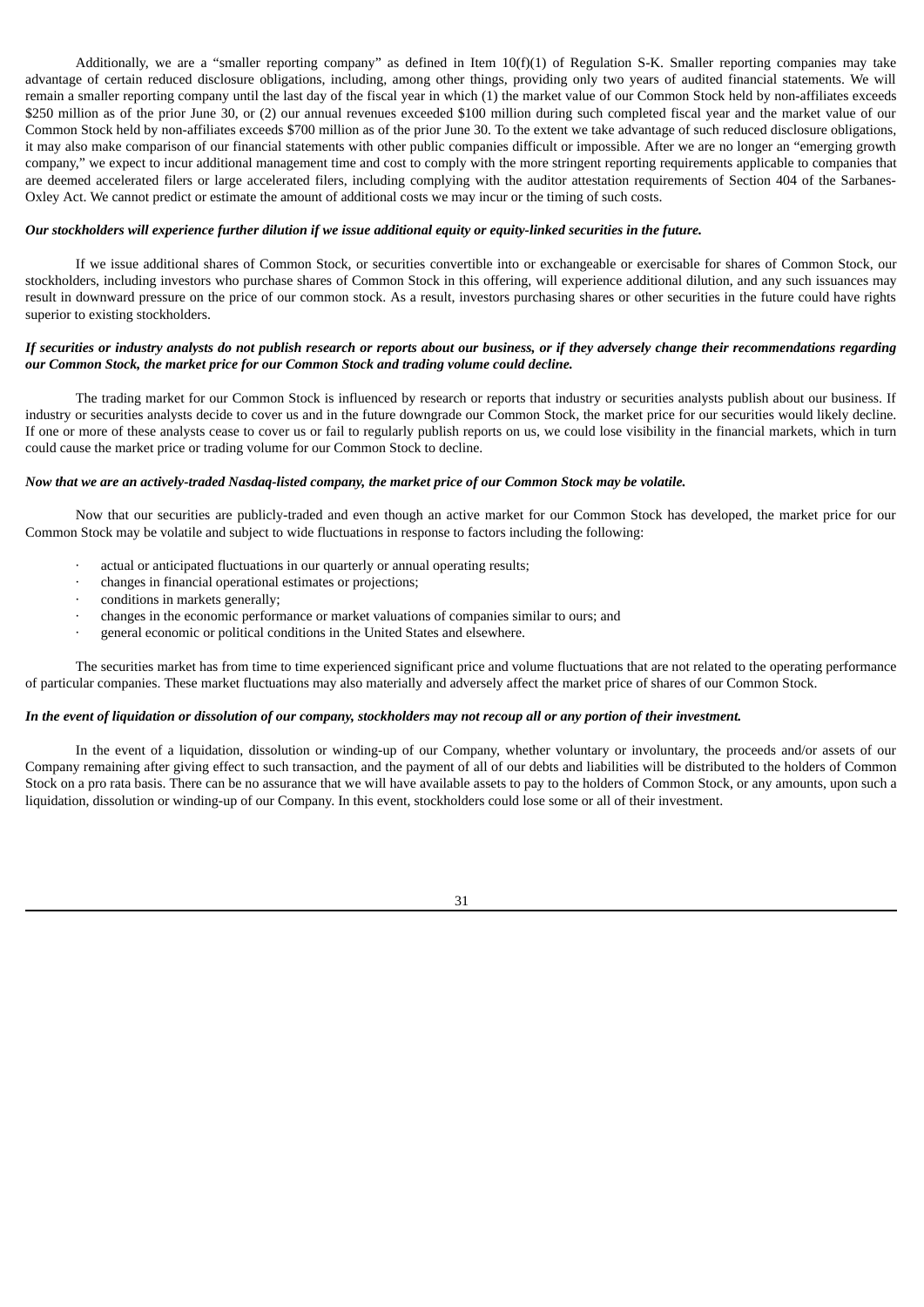# <span id="page-32-0"></span>**ITEM 2. PROPERTIES**

Our principal offices are located at 2399 Bateman Avenue, Duarte, CA 91010, which property is approximately 48,867 square feet and we lease at the rate of approximately \$46,000 per month. This property serves as both our principal offices and our primary fulfillment center.

In addition to our primary fulfillment center in Duarte, we maintain a 22,700 square foot fulfillment center located at 14750 E. Nelson Avenue, Unit #I, Industry City, CA 91744, which we have leased at the rate of approximately \$28,000 per month since September 2020. We also recently entered into an agreement to lease approximately 99,347 square feet of space located at 8798 9th Street, Rancho Cucamonga, California, which space we anticipate using for the storage and distribution of hydroponic equipment, lighting and garden accessories, home products, pet products, other consumer products and other ancillary uses. The term of the Rancho Cucamonga lease is for 62 months, with an initial monthly rental rate of approximately \$114,000 commencing on the date on which the landlord completes certain proscribed improvements on the property, which we anticipate will be on or before November 15, 2021.

# <span id="page-32-1"></span>**ITEM 3. LEGAL PROCEEDINGS**

## *Legal Proceedings*

Our former placement agent, Boustead Securities LLC, has brought a legal action against us following our communication to Boustead to unilaterally terminate an engagement agreement under which we and Boustead had originally intended for Boustead to be engaged to act as an exclusive underwriter in our initial public offering. To date, we have been unable to reach a settlement with Boustead. On April 30, 2021, Boustead filed a statement of claim with FINRA demanding to arbitrate the dispute, and is seeking, among other things, monetary damages against the Company and D.A. Davidson & Co. On Aust 30, 2021, we had a preliminary hearing before FINRA Dispute Resolution Services and the matter has been scheduled to be heard in front of a three-judge panel of FINRA arbitrators on June 20, 2022. We believe that we have meritorious defenses to any claims that Boustead may assert, and we do not believe that such claims will have a material adverse effect on our business, financial condition or operating results. We have agreed to indemnify D.A. Davidson & Co. and the other underwriters who participated in our initial public offering against any liability or expense they may incur or be subject to arising out of the Boustead dispute. Additionally, Chenlong Tan, our Chairman, President and Chief Executive Officer and a beneficial owner more than 5% of our common stock, has agreed to reimburse us for any judgments, fines and amounts paid or actually incurred by us or an indemnitee in connection with such legal action or in connection with any settlement agreement entered into by us or an indemnitee up to a maximum of \$3.5 million in the aggregate, with the sole source of funding of such reimbursement to come from sales of shares then owned by Mr. Tan. For further information, see "Risk Factors – Prior to our initial public offering we unilaterally terminated an engagement agreement with Boustead Securities LLC and may be subject to litigation in the event we are not able to come to agreement on the amounts Boustead deems itself to be owed under such agreement" and "Certain Relationships and Related Transactions."

We are not presently party to any pending or other threatened legal proceedings or claims that we believe will have a material adverse effect on our business, financial condition or operating results, although from time to time, we may become involved in legal proceedings in the ordinary course of business.

#### <span id="page-32-2"></span>**ITEM 4. MINE SAFETY DISCLOSURES**

Not applicable.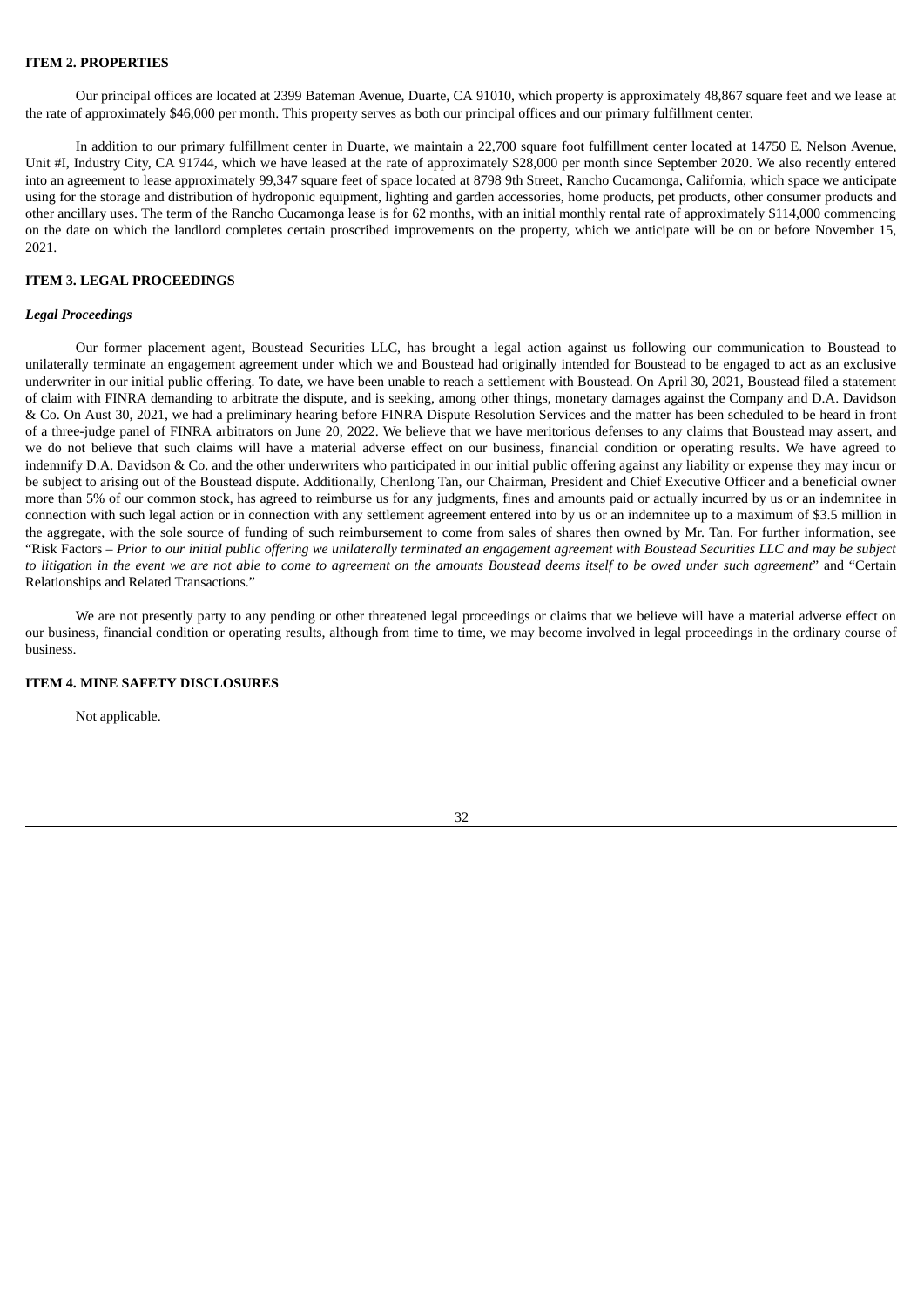# **PART II**

# <span id="page-33-1"></span><span id="page-33-0"></span>**ITEM 5. MARKET FOR REGISTRANT'S COMMON EQUITY, RELATED STOCKHOLDER MATTERS AND ISSUER PURCHASES OF EQUITY SECURITIES**

Our common stock commenced trading on the NASDAQ Capital Market, or NASDAQ, under the symbol "IPW" on May 14, 2021. Prior to that time, our common stock was not traded on any exchange or quoted on any over the counter market. The prices set forth below reflect the quarterly high and low sales prices per share for our common stock for the fiscal year ended June 30, 2021, as reported by the NASDAQ:

|                | High                         | $L$ 0W |
|----------------|------------------------------|--------|
| 2021           |                              |        |
| Fourth Quarter | $\sim$ $-$<br>$\sim$<br>ບ.ບບ | 4.83   |
|                |                              |        |

## *Holders*

As of September 27, 2021, we had 17 holders of record of our common stock and 26,448,663 shares of common stock issued and outstanding.

# *Dividends*

We have never paid cash dividends on our common stock. Holders of our common stock are entitled to receive dividends, if any, declared and paid from time to time by the board of directors out of funds legally available. We intend to retain any earnings for the operation and expansion of our business and do not anticipate paying cash dividends on our common stock in the foreseeable future. Any future determination as to the payment of cash dividends will depend upon future earnings, results of operations, capital requirements, our financial condition and other factors that our board of directors may consider.

# **Equity Compensation Plans**

### *2020 Equity Incentive Plan*

The total number of underlying shares of the Company's common stock available for grant to directors, officers, key employees and consultants of the Company or a subsidiary of the Company under the Company's Amended and Restated 2020 Equity Inventive Plan (the "Equity Incentive Plan") was 5,000,000 shares. Grants made under the Equity Incentive Plan must be approved by the Company's Board of Directors.

The following table provides information as of June 30, 2021 about our equity compensation plans and arrangements.

|                                                                | Number of        |                   | Number of       |
|----------------------------------------------------------------|------------------|-------------------|-----------------|
|                                                                | securities to be | Weighted-         | securities      |
|                                                                | issued upon      | average           | remaining       |
|                                                                | exercise of      | exercise price of | available for   |
|                                                                | outstanding      | outstanding       | future issuance |
|                                                                | options,         | options,          | under equity    |
|                                                                | warrants and     | warrants and      | compensation    |
| Plan category                                                  | rights           | rights            | plans           |
| Equity compensation plans approved by security holders         | 5,000,000        | S                 | 4,953,454       |
| Equity compensation plans not approved by security holders (1) |                  |                   |                 |
| Total                                                          | 5,000,000        | \$                | 4,953,454       |

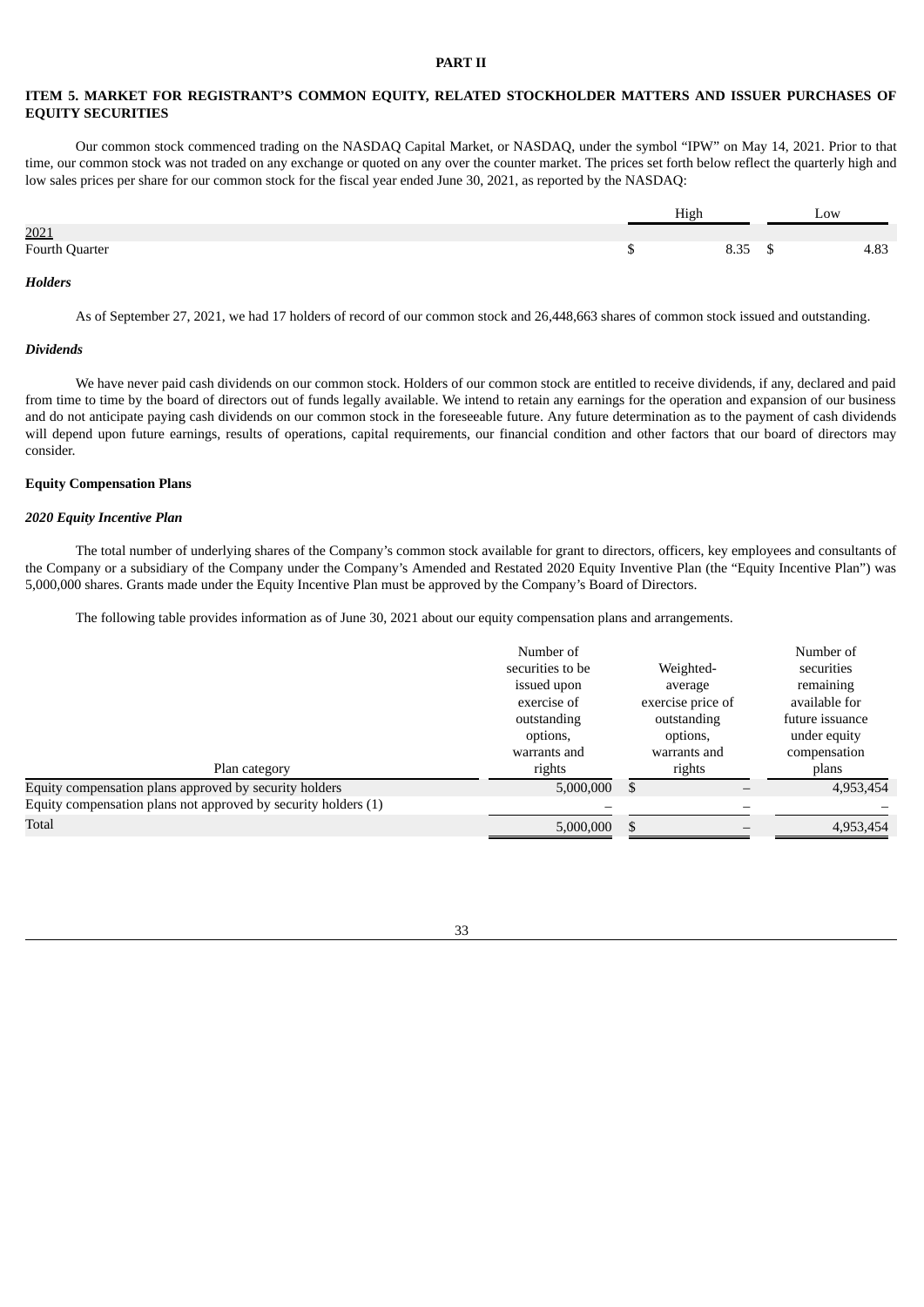## **Recent Sales of Unregistered Securities**

Set forth below is information regarding all securities issued by us within the past three years. Also included is the consideration received by us for such securities, if any, and information relating to the section of the Securities Act, or rule of the SEC, under which exemption from registration was claimed.

On January 27, 2021, the Company completed a private placement offering pursuant to which the Company sold to two accredited investors an aggregate of \$3,000,000 in convertible notes with a 6% interest per annum (the "Convertible Note") and warrants to purchase shares of Class A Common Stock equaling 80% of the number of shares of Class A Common Stock issuable upon conversion of the Convertible Notes. The warrants shall be exercisable for a period of three years from the IPO completion date at a per share exercise price equal to the IPO. The Convertible Notes shall be automatically converted into the Company's Class A Common Stock upon a qualified IPO (the "Mandatory Conversion") or repayable in cash at the option of the holders of the Convertible Notes with repayment to commence six months after January 27, 2021. The Convertible Notes convert at a price equal to the lesser of (a) a price representing a 30% discount to the public offering price per share of the Class A Common Stock in this Offering, or (b) a price representing a 30% discount to the price per share equal to dividing \$200 million by the total number of (x) outstanding shares of Class A Common Stock immediately prior to the IPO, (y) the number of Class A Common Stock issuable upon conversion of the 34,500 shares of Series A Preferred Stock, and (z) the number of Class A Common Stock issuable upon conversion of all outstanding Convertible Notes. Any interest accrued on the Convertible Note will be waived upon conversion.

In connection with the convertible note offering, the Company issued placement agent warrants to purchase 7.0% of the shares of Class A Common Stock underlying the Convertible Notes exercisable at the conversion price of the Convertible Note (the "Conversion Price"). The placement agent warrants were exercisable for a period of five years from the issuance date and are treated as a debt issuance cost.

On December 30, 2020, we issued a total of 34,500 shares of Series A convertible preferred stock, par value \$0.001 per share, to a total of three accredited investors, at a purchase price of \$10.00 per share, for a total purchase price of \$345,000. Boustead Securities, LLC acted as placement agent in the Series A preferred offering, and received compensation of \$27,600 and warrants to purchase 2,415 shares of Series A convertible preferred stock. The shares were issued to accredited investors pursuant to exemption from registration under Rule 506(b) of Regulation D under the Securities Act. Following completion of our IPO, on May 14, 2021, the placement agent warrants issued in relation to the 2020 and 2021 private placements were exercised in full.

On October 20, 2020, we issued 14,000,000 shares of our Class B Common Stock, par value \$0.001 per share, to our two founders, Allan Huang and Chenlong Tan in exchange for a total purchase price of \$14,000. The shares were issued to our two founders pursuant to an exemption from registration under Section 4(a)(2) of the Securities Act. The shares of Class B Common Stock entitled the holders to 10 votes per share and were eligible to convert into shares of Class A Common Stock, on a one-for-ten basis, at any time following twelve (12) months after the Company's completion of its initial public offering. On April 14, 2021, the Company amended its articles of incorporation to permit immediate conversion of the Class B Common Stock and the Company's two founders converted all of their 14,000,000 shares of Class B Common Stock into 1,400,000 additional shares of Class A Common Stock, bringing their total ownership to an aggregate of 16,046,668 shares of Class A Common Stock or 60.67% of the 26,448,663 shares of Class A Common Stock t. Effective April 14, 2021, the Company amended and restated its Articles of Incorporation to permit the immediate conversion of the Class B Common Stock and to eliminate any future issuances of Class B Common Stock. On April 23, 2021, the Company further amended and restated its articles of incorporation to eliminate the Class A and Class B Common Stock and authorize for issuance 180,000,000 shares which are solely designated as Common Stock.

On January 15, 2020, we issued a total of 204,496 shares of our Common Stock to Sugarmade Inc. as a refund of cash related to a terminated merger agreement. The shares were issued to Sugarmade Inc. pursuant to an exemption from registration under Section 4(a)(2) of the Securities Act.

In April 2018 and July 2020, we issued a total of 20,000,000 shares of our Common Stock, par value \$0.001 per share, to our two founders and four key employees. The shares were issued to our founders and key employees pursuant to an exemption from registration under Section 4(a)(2) of the Securities Act.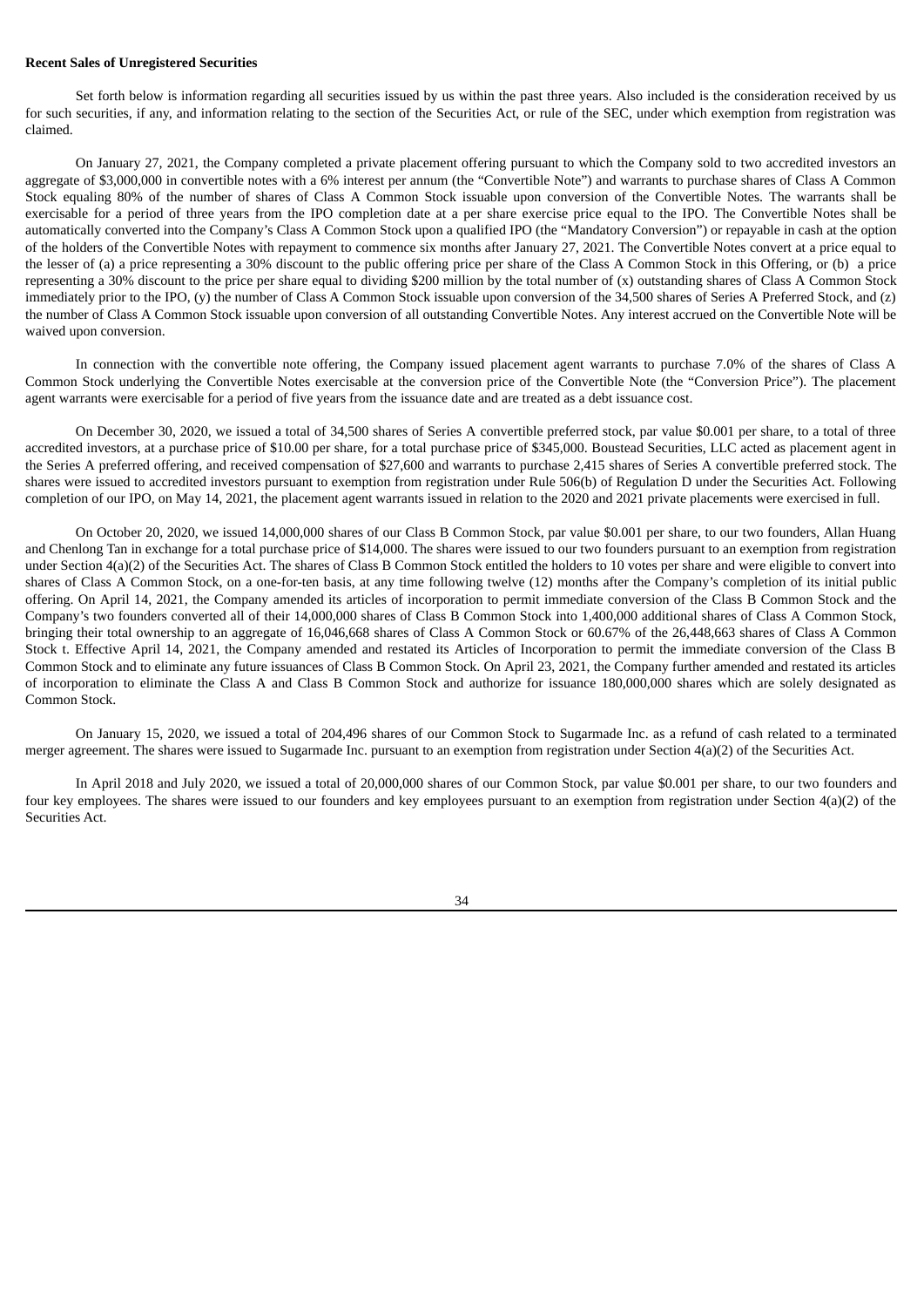### **Issuer Purchases of Equity Securities**

None.

### **Use of Proceeds**

None.

# <span id="page-35-0"></span>**ITEM 6. SELECTED FINANCIAL DATA**

Not required for smaller reporting companies.

# <span id="page-35-1"></span>**ITEM 7. MANAGEMENT'S DISCUSSION AND ANALYSIS OF FINANCIAL CONDITION AND RESULTS OF OPERATIONS**

The following Management's Discussion and Analysis should be read in conjunction with our financial statements and the related notes thereto included elsewhere herein. The Management's Discussion and Analysis ("MD&A") contains forward-looking statements that involve risks and uncertainties, such as statements of our plans, objectives, expectations and intentions. Any statements that are not statements of historical fact are forward-looking statements. When used, the words "believe," "plan," "intend," "anticipate," "target," "estimate," "expect," and the like, and/or future-tense or conditional constructions ("will," "may," "could," "should," etc.), or similar expressions, identify certain of these forward-looking statements. These forward-looking statements are subject to risks and uncertainties that could cause actual results or events to differ materially from those expressed or implied by the forward-looking statements in this form. Our actual results and the timing of events could differ materially from those anticipated in these forward-looking *statements as a result of several factors.*

Historical results may not indicate future performance. Our forward-looking statements reflect our current views about future events, are based on assumptions and are subject to known and unknown risks and uncertainties that could cause actual results to differ materially from those contemplated by these statements. We undertake no obligation to publicly update or revise any forward-looking statements, including any changes that might result from any facts, events, or circumstances after the date hereof that may bear upon forward-looking statements. Furthermore, we cannot guarantee future results, *events, levels of activity, performance, or achievements.*

#### *Overview*

iPower Inc. is an online hydroponic equipment supplier based in the United States. Through the operations of our e-commerce platform, www.Zenhydro.com, and our combined 72,000 square foot fulfillment centers in Los Angeles, California, we believe we are one of the leading marketers, distributors and retailers of grow-light systems, ventilation systems, activated carbon filters, nutrients, growing media, hydroponic water-resistant grow tents, trimming machines, pumps and accessories for hydroponic gardening, based on management's estimates. We have a diverse customer base that includes commercial users and individuals. Our core strategy continues to focus on expanding our geographic reach across the United States through organic growth, both in terms of expanding customer base as well as brand and product development.

We are actively developing and acquiring our in-house branded products, which to date include the *iPower* and *Simple Deluxe* brands, and consist of more than 2,600 SKUs of products such as grow-light systems, ventilation systems, activated carbon filters, nutrients, growing media, hydroponic waterresistant grow tents, trimming machines, pumps and many more hydroponic-related items; some of which have been designated as Amazon best seller product leaders, among others. For the fiscal year ended June 30, 2021, our top five product categories consisted of ventilation systems (24% of sales), nutrients (13% of total sales), air filtration devices (8% of sales), grow light systems (7% of sales), and gardening equipment (5% of sales). While we will continue focusing on our top products, we are working to expand its product line to include nutrients.

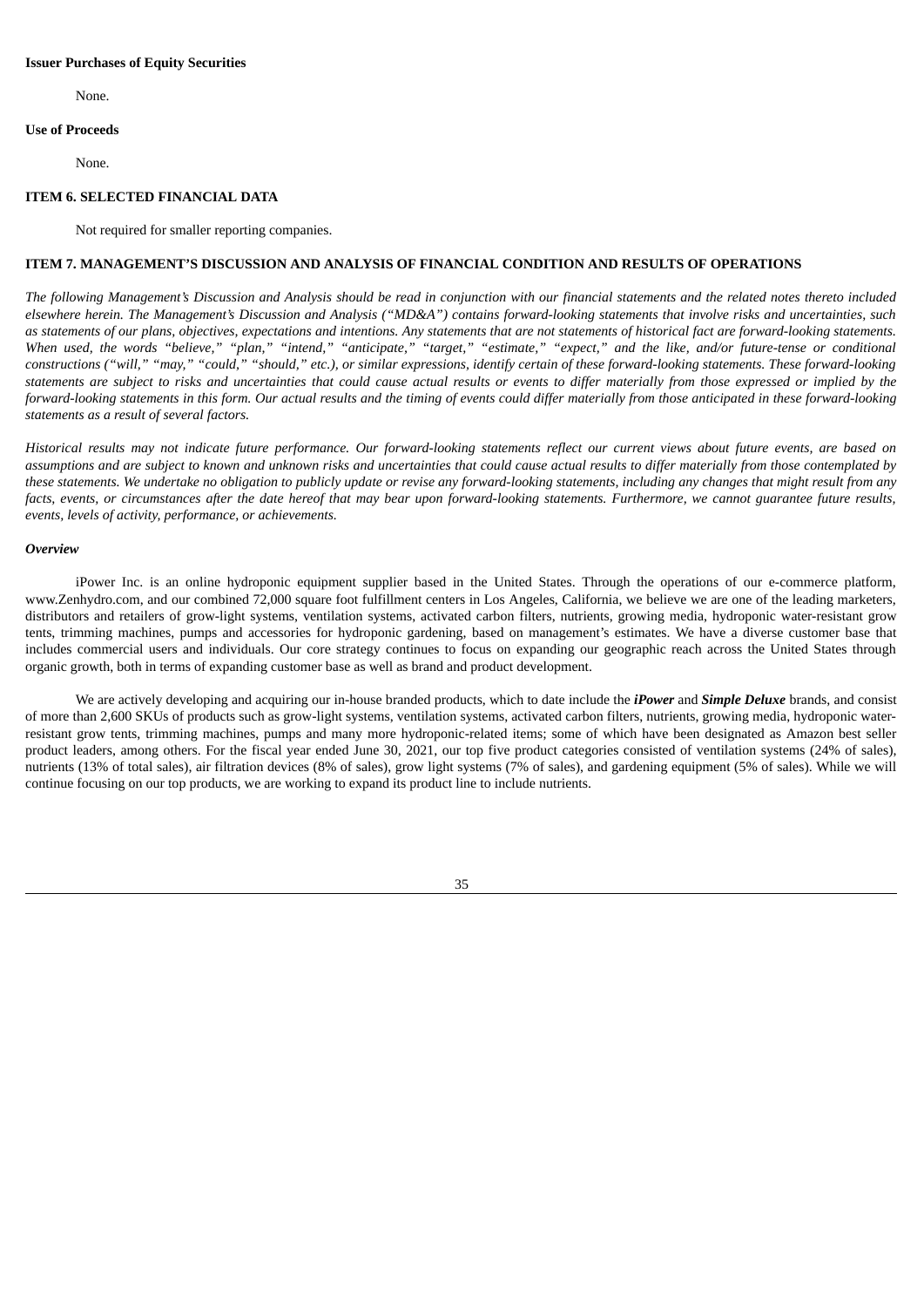#### *Trends and Expectations*

#### *Product and Brand Development*

We plan to increase investments in product sourcing, product and brand development, marketing research and promotion. We actively evaluate and pursue acquisitions of product brand names and improvements on existing products.

#### *COVID-19 Outbreak*

We are continuing to closely monitor the impact of the COVID-19 outbreak on our business, results of operations and financial results. The situation surrounding the COVID-19 outbreak remains fluid and the full extent of the positive or negative impact of the COVID-19 outbreak on our business will depend on certain developments including the length of time that the outbreak continues, the impact on consumer activity and behaviors and the effect on our customers, employees, suppliers, and stockholders, all of which are uncertain and cannot be predicted. See "*Risk Factors"* beginning on page 11 for additional details. Our focus remains on promoting the health, safety and financial security of our employees and serving our customers. As a result, we have taken a number of precautionary measures, including implementing social distancing and enhanced cleaning measures in our facilities, suspending all non-essential travel, transitioning certain of our employees to working-from-home arrangements, reimbursing certain employee technology purchases, providing emergency paid time off and targeted hourly pay increases and developing no contact delivery methods.

In an effort to contain or slow the COVID-19 outbreak, authorities across the world have implemented various measures, some of which have been subsequently rescinded or modified, including travel bans, stay-at-home orders and shutdowns of certain businesses. We anticipate that these actions and the global health crisis caused by the COVID-19 outbreak, including any resurgences, will continue to negatively impact global economic activity. While the COVID-19 outbreak has not had a material adverse impact on our operations to date and we believe the long-term opportunity that we see for shopping online remains unchanged, it is difficult to predict all of the positive or negative impacts the COVID-19 outbreak will have on our business.

In the short term, we have continued to see increased sales and order activity in the market since the COVID-19 outbreak. In order to keep up with the increased orders, we have hired and are continuing to hire additional personnel. However, much is unknown and accordingly the situation remains dynamic and subject to rapid and possibly material change. We will continue to actively monitor the situation and may take further actions that alter our business operations as may be required by federal, state, local or foreign authorities, or that we determine are in the best interests of our customers, employees, suppliers, stockholders and communities.

#### *Regulatory Environment*

We sell hydroponic gardening products to end users that may use such products in new and emerging industries or segments, including the growing of cannabis. The demand for hydroponic gardening products depends on the uncertain growth of these industries or segments due to varying, inconsistent, and rapidly changing laws, regulations, administrative practices, enforcement approaches, judicial interpretations and consumer perceptions. For example, certain countries and a total of 44 U.S. states plus the District of Columbia have adopted frameworks that authorize, regulate and tax the cultivation, processing, sale and use of cannabis for medicinal and/or non-medicinal use, including legalization of hemp and CBD, while the U.S. Controlled Substances Act and the laws of U.S. states prohibit growing cannabis. Demand for our products could be impacted by changes in the regulatory environment with respect to such industries and segments.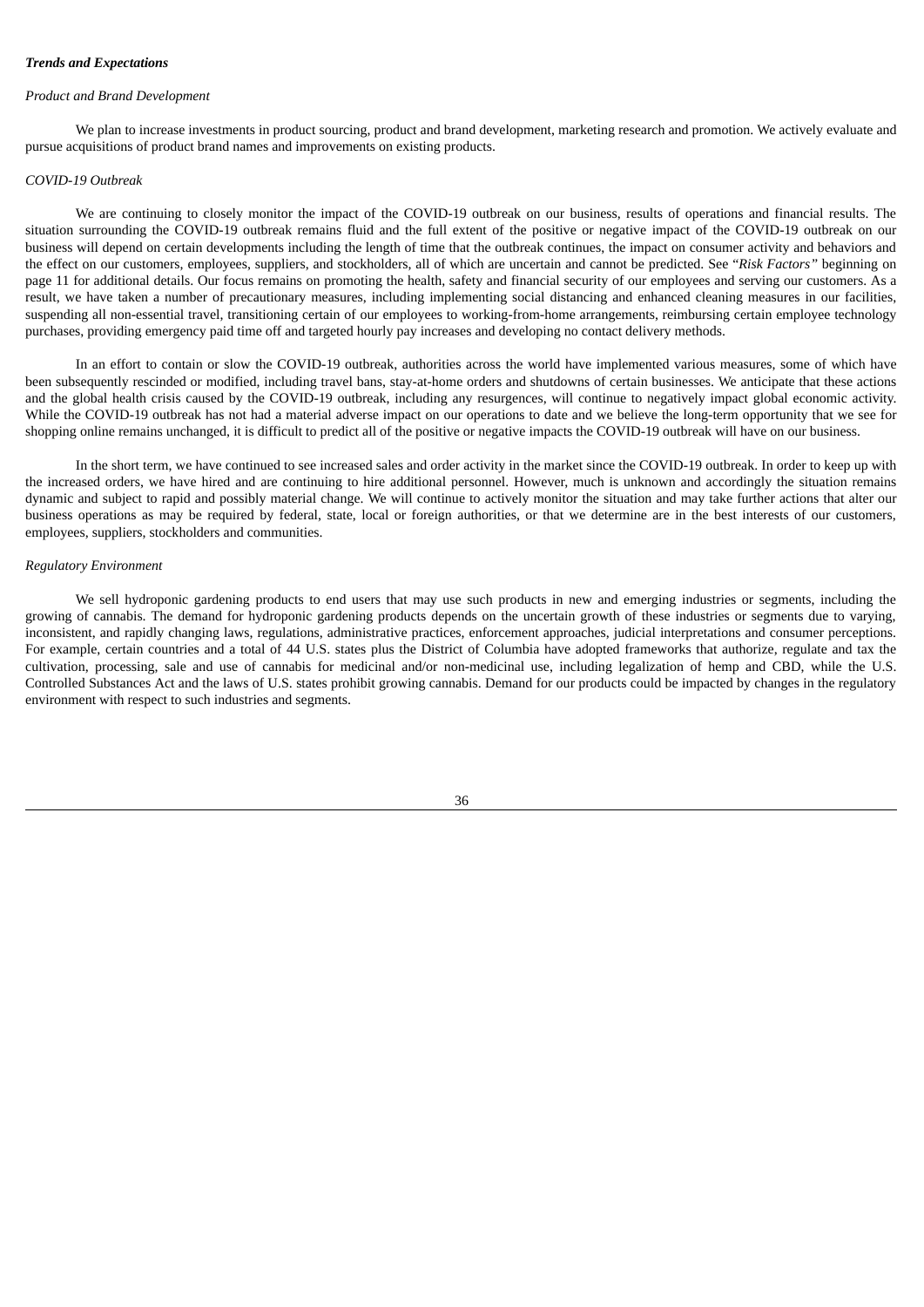# **RESULTS OF OPERATIONS**

# *For the years ended June, 2021 and 2020*

The following table presents certain consolidated statement of operations information and presentation of that data as a percentage of change from period to period.

|                                                           | <b>Year Ended</b><br>June 30, 2021 |     | <b>Year Ended</b><br><b>June 30, 2020</b> | Variance     |
|-----------------------------------------------------------|------------------------------------|-----|-------------------------------------------|--------------|
| Revenues                                                  | 54,075,922                         | \$  | 39,938,472                                | 35.40%       |
| Cost of goods sold                                        | 31,257,358                         | \$. | 24,810,907                                | 25.98%       |
| Gross profit                                              | 22,818,564                         |     | 15,127,565                                | 50.84%       |
| Selling, fulfillment, general and administrative expenses | 19,858,000                         | \$. | 12,219,616                                | 62.51%       |
| Operating income                                          | 2,960,564                          |     | 2,907,949                                 | 1.81%        |
| Other (expenses)                                          | (2,969,551)                        |     | (147, 549)                                | 1,912.59%    |
| (Loss) Income before income taxes                         | (8,987)                            | S   | 2,760,400                                 | (100.33%)    |
| Income tax expenses                                       | 766,762                            |     | 773,438                                   | $(0.86\%)$   |
| Net (loss) income                                         | (775, 749)                         |     | 1,986,962                                 | $(139.04\%)$ |
| Gross profit % of revenues                                | 42.20%                             |     | 37.88%                                    |              |
| Net (loss) income % of revenues                           | (1.43%)                            |     | 4.98%                                     |              |

## *Revenues*

Revenues for the year ended June 30, 2021 increased 35.40% to \$54,075,922 as compared to \$39,938,472 for the year ended June 30, 2020. While pricing remained stable, the increased revenue mainly resulted from an increase in sales volume. In addition to our organic growth, which we achieved as a result of improved products and more effective online marketing efforts, the increase in sales was attributable to more people shopping online and pursuing gardening and growing projects during the COVID-19 pandemic. However, we cannot assure that this trend will continue, and our business may be adversely affected by poor overall economic conditions caused by the ongoing COVID-19 pandemic.

#### *Costs of Goods Sold*

Costs of goods sold for the year ended June 30, 2021 increased 25.98% to \$31,257,358 as compared to \$24,810,907 for the year ended June 30, 2020. The increase was due to an increase in sales as discussed above. In addition, we experienced a decrease of cost of goods sold as a percentage of revenue as a result of selling more products under in-house brands as opposed to third party brands. See discussions on gross profit below.

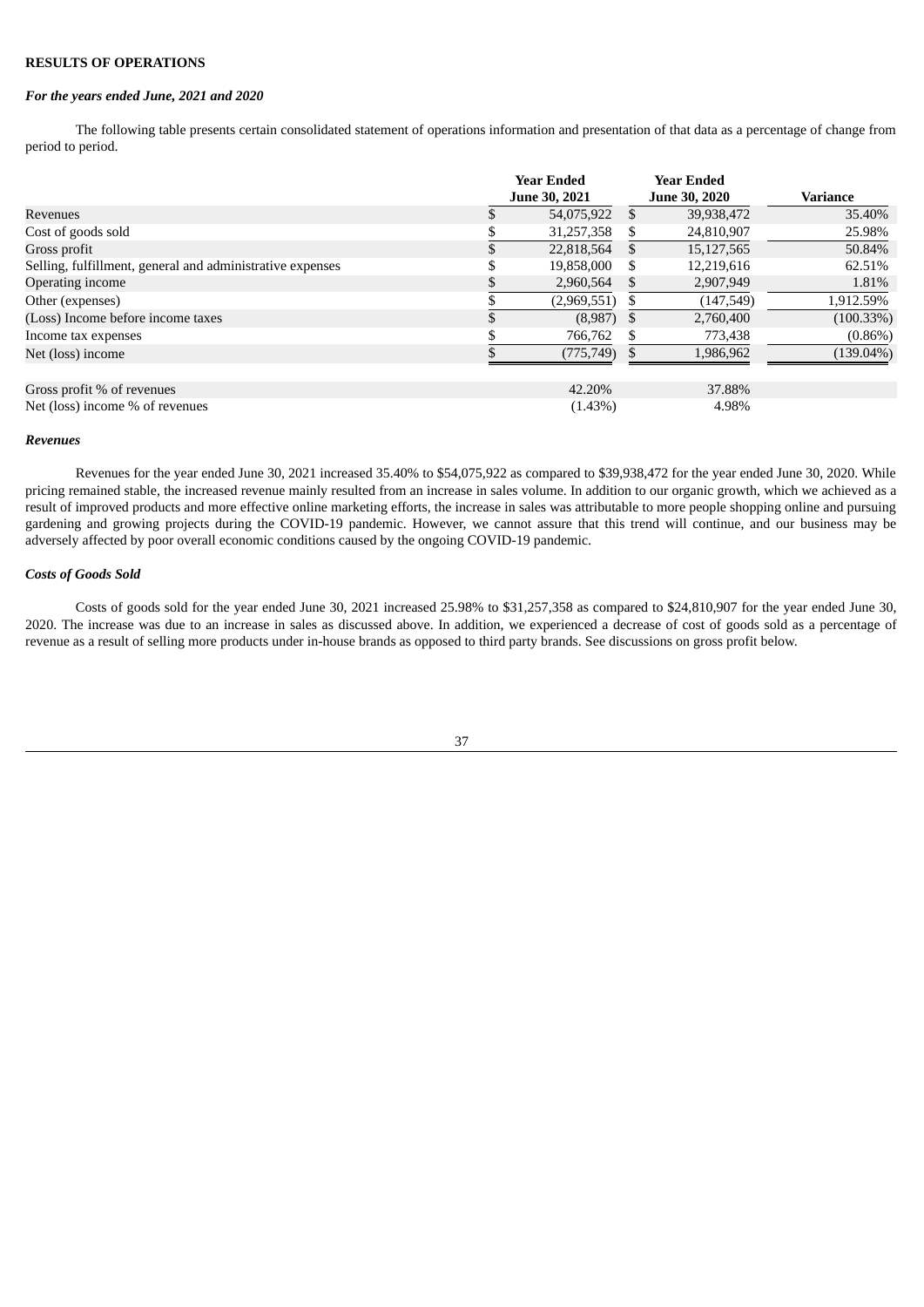## *Gross Profit*

Gross profit was \$22,818,564 for the year ended June 30, 2021 as compared to \$15,127,565 for the year ended June 30, 2020. The gross profit ratio also increased to 42.20% for the year ended June 30, 2021 from 37.88% for the year ended June 30, 2020. The increase was due to a combination of an increase in sales as discussed above and a decrease in cost of goods sold resulting from selling more products under in-house brands as opposed to third party brands. The gross margin for in-house branded products is, on average, approximately 20% higher than our gross margin for third party brands.

#### *Selling, Fulfillment, General and Administrative Expenses*

Selling, fulfillment, general and administrative expenses for the year ended June 30, 2021 increased 62.51% to \$19,858,000 as compared to \$12,219,616 for the year ended June 30, 2020. The increase was mainly due to an increase in selling and fulfillment expenses of \$4.5 million and general and administrative expenses of \$3.1 million, which included payroll expenses, IPO-related indirect expenses, stock-based compensation expense, and other operating expenses.

## *Other (Expense)*

Other (expenses) consists of interest expense, financing fees and other non-operating income (expenses). Other expenses for the year ended June 30, 2021 was \$(2,969,551) as compared to \$(147,549) for the year ended June 30, 2020. The increase in other expenses was mainly due to an increase in financing fees of \$148,139, amortization of debt discount of \$1.5 million, and change in fair value of conversion feature and warrant liabilities of \$1.4 million resulted from the issuance of our Series A Convertible Preferred Stock, convertible notes and warrants during the year ended June 30, 2021.

## *Net (Loss) Income*

Net loss for the year ended June 30, 2021 was \$775,749 as compared to net income of \$1,986,962 for the year ended June 30, 2020, representing a decrease of \$2,762,711. While gross profit as a percentage of revenues increased to 42.20% in the year ended June 30, 2021 as compared to 37.88% for the year ended June 30, 2020, the decrease in net income for the year ended June 30, 2021 was primarily due to the increase in operating and non-operating expenses discussed above.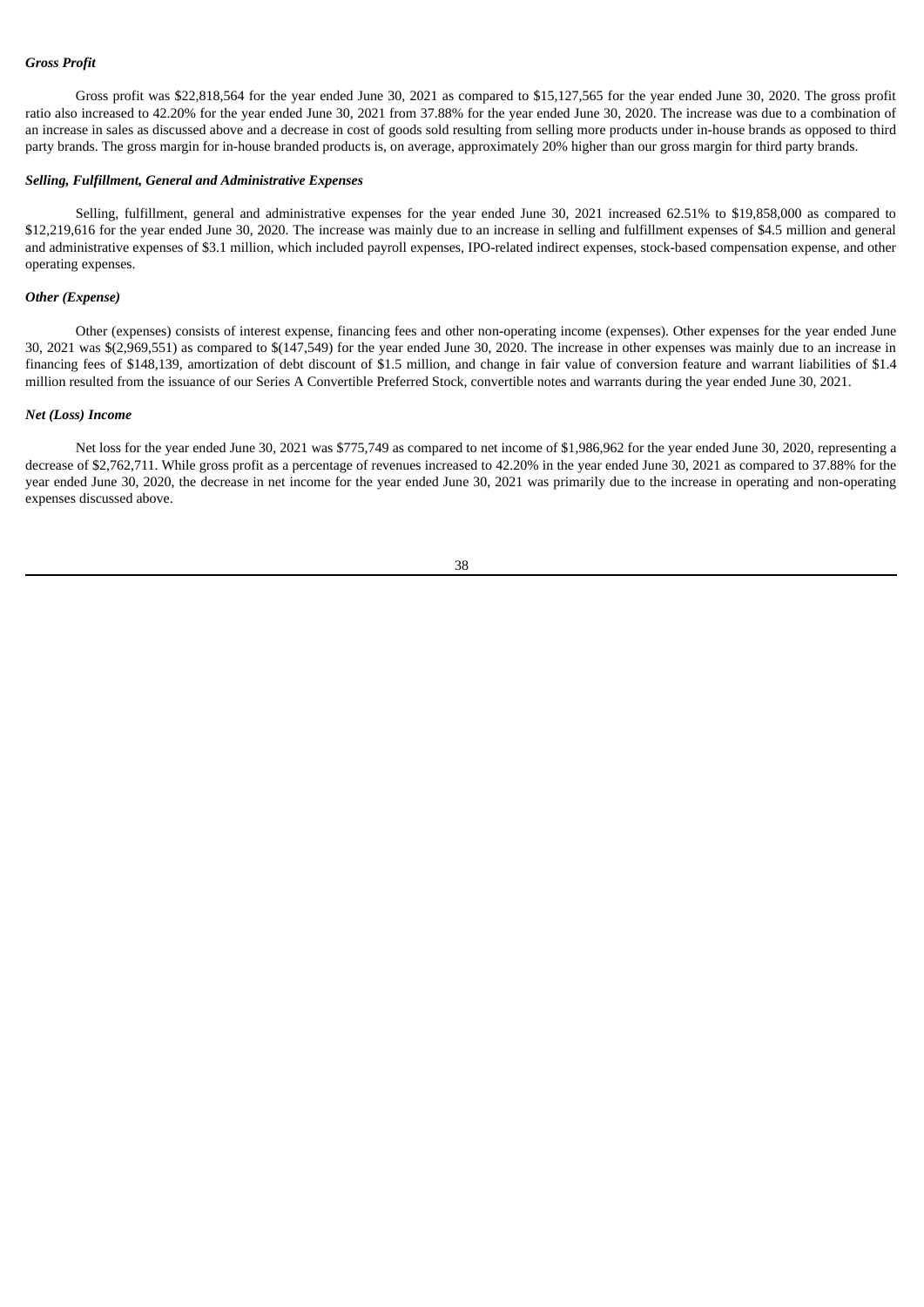# **LIQUIDITY AND CAPITAL RESOURCES**

## *Sources of Liquidity*

During the years ended June 30, 2021 and 2020, we primarily funded our operations with cash and cash equivalents generated from operations, as well as through completion of two private placements in 2020 and 2021, completion of our initial public offering in May of 2021, and borrowing under our credit facility and loans from the Small Business Administration. We had cash and cash equivalents of \$6,651,705 as of June 30, 2021, representing a \$5,674,070 increase from \$977,635 of cash as of June 30, 2020. The cash increase was primarily the result of the closing of the 2020 and 2021 private placements and the IPO. The loans and lines of credit consisted of the following: (i) a PPP Loan, dated April 13, 2020 (the "PPP Loan"), with Royal Business Bank, pursuant to which we received a \$175,500 loan, with a two year term and bearing an interest rate of 1% per annum, which PPP Loan was fully forgiven on March 22, 2021; (ii) a Small Business Administration Loan, dated April 18, 2020 (the "SBA Loan"), pursuant to which we received \$500,0000 in exchange for issuing a 30-year, \$500,000 note bearing an interest rate of 3.75% per annum, with repayment of \$2,437 per month to commence on the one year anniversary date of the SBA Loan; and (iii) a Loan and Security Agreement with WFC Fund, LLC ("WFC"), dated May 3, 2019 (the "Loan and Security Agreement"), pursuant to which WFC provided us a \$2,000,000 revolving loan facility with a one year maturity date, which had an interest rate equal to the prime rate plus 4.25% per annum. The Company's obligations under the Loan and Security Agreement were secured by all of the Company's assets and guaranteed by Allan Huang, a former director and executive officer and one of our major shareholders and founders. On May 26, 2020, the Loan and Security Agreement was amended and restated as a Receivables Purchase Agreement (the "Original RPA"), pursuant to which WFC may, but is not obligated to, purchase accounts receivable from the Company from time to time. The credit limit of the revolving facility under the Original RPA was \$2,000,000, which had a discount rate equal to the prime rate plus 4.25% per annum on the outstanding amount. This revolving credit facility is secured by all of the Company's assets and guaranteed by Mr. Huang. Pursuant to the Original RPA, the purchases of accounts receivable were made with full recourse to the Company, and the Company was obligated to collect the accounts receivables and to repurchase or pay back the amount drawn if the accounts receivable were not collected. On November 16, 2020, the Original RPA was further amended and restated (the "Restated RPA") to increase the credit limit of the revolving facility from \$2,000,000 to \$3,000,000, which bears a discount rate of 3.05555%, subject to a rebate of 0.0277% per day. This revolving credit facility is secured by all of the Company's assets and guaranteed by Chenlong Tan, our CEO, President and one of our major shareholders and founders. Pursuant to the agreement, all purchases of accounts receivables are without recourse to the Company, and WFC assumes the risk of nonpayment of the accounts receivable due to a customer's financial inability to pay the accounts receivable or the customer's insolvency ("Credit Risk") but not the risk of non-payment of the accounts receivable for any other reason. The Company is obligated to collect the accounts receivables and to repurchase or pay back the amount drawn if the accounts receivable are not collected for any reason other than Credit Risk. The Restated RPA has an initial term of 12 months and automatically renews for successive 12-month periods on each anniversary of the Restated RPA, unless either party notifies the other party prior to the renewal date (or, in the case of WFC, at any time a default is continuing under the Restated RPA) that such notifying party is terminating the Restated RPA. If the Restated RPA is terminated six months or more prior to its then-scheduled termination date, the Company is obligated to pay WFC a termination fee equal to 1% of the facility limit. We do not believe that the terms of the Restated RPA will materially change our ability to access funds, other than by providing us with an additional \$1,000,000 in potential cash availability through the revolving credit facility. The loans and revolving credit facility are discussed in greater detail in Note 8 to our financial statements for the years ended June 30, 2021 and June 30, 2020.

On December 30, 2020, we closed on a private placement offering pursuant to which we sold to three accredited investors an aggregate of \$345,000 in Series A convertible preferred stock, at a purchase price of \$10.00 per share, which stock automatically converted into Common Stock upon completion of our IPO at a discount of 30% to the IPO per share purchase price. The offering was completed pursuant to an exemption from registration under Rule 506(b) of the Securities Act of 1933, as amended.

On January 27, 2021, we completed a private placement offering pursuant to which we sold to two accredited investors an aggregate of \$3,000,000 of our 6% convertible notes due six months from the date of issuance, subject to extension as provided below (the "Convertible Notes"). Upon completion of our IPO, the Convertible Notes will automatically converted into 857,144 shares of Common Stock using a conversion price equal to \$3.50 per share, representing a 30% discount to the public offering price per share of the Common Stock in our IPO. Boustead Securities LLC acted as placement agent in both the December 30, 2020 and the January 27, 2021 private placements.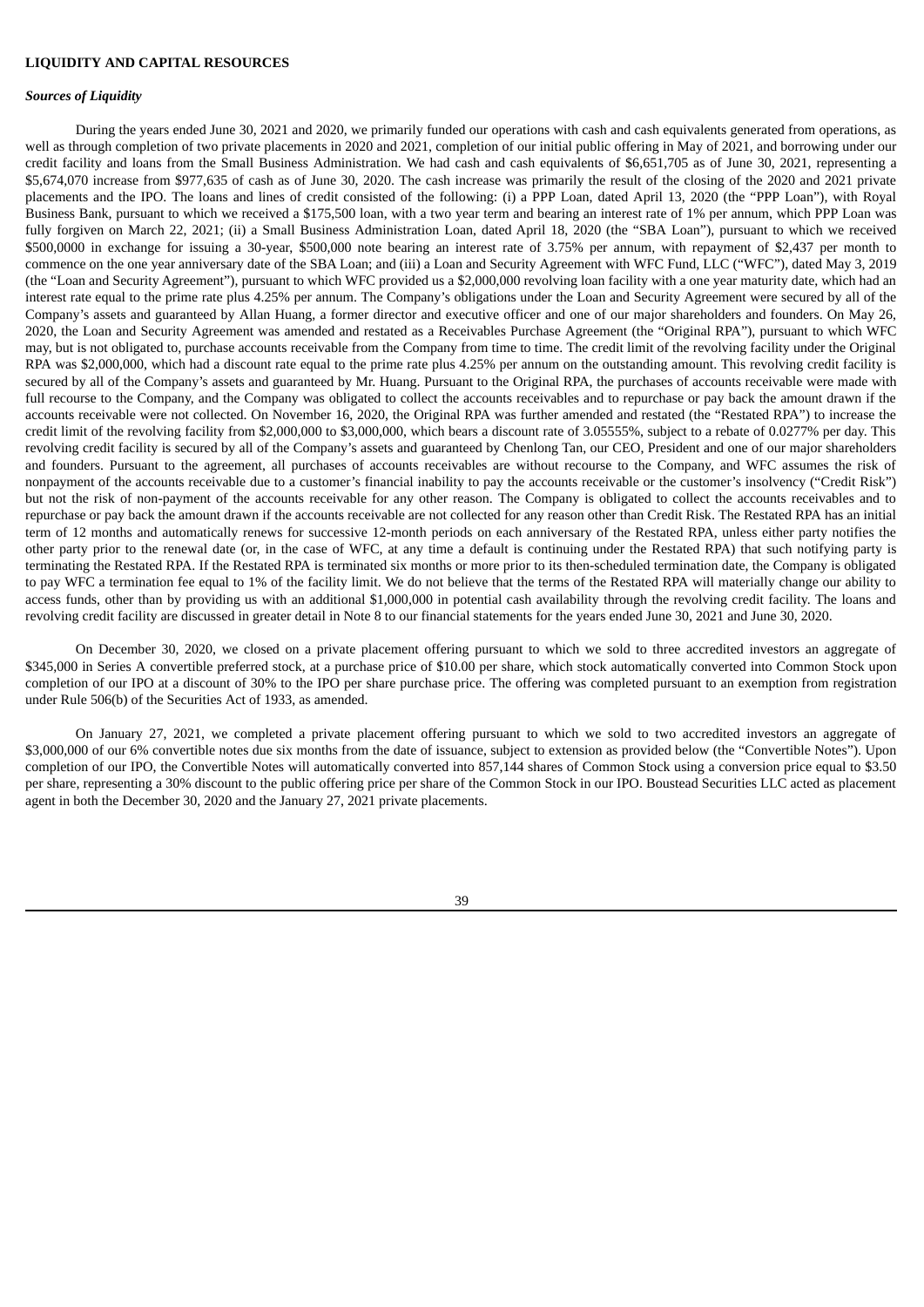In addition to the Convertible Notes, the purchasers of the Convertible Notes received three-year warrants entitling the holders to purchase 685,714 shares of Common Stock which equals 80% of the number of shares of Common Stock issuable upon conversion of the Convertible Notes.

Prior to the completion of our IPO, on April 14, 2021, we amended and restated our articles of incorporation to eliminate the Class A Common Stock and Class B Common Stock designations. And on May 14, 2020, the Company closed its IPO under a registration statement, effective May 11, 2021, in which we issued and sold 3,360,000 shares of Common Stock at a purchase price of \$5.00 per share (the "Public Offering Price"). On May 21, 2021, the Company closed on the IPO's overallotment option, selling an additional 504,000 shares of Common Stock to the IPO's underwriters at the Public Offering Price. The Company received net proceeds of approximately \$16.5 million from the IPO after deducting underwriting discounts and offering expenses.

Following completion of the IPO, on May 14, 2021, the Series A convertible preferred stock and Convertible Notes were converted into an aggregate of 955,716 shares of the Common Stock. The Company also issued 24,451 shares of Common Stock upon the cashless exercise of warrants held by Boustead Securities LLC, the placement agent of the Company's private placement offerings completed in December 2020 and January 2021.

As of the date of this report, we had cash and cash equivalents of approximately \$1.5 million. The decrease in cash was due to an increase in purchasing additional inventory and investing in product sourcing and marketing promotions.

## *Working Capital*

As of June 30, 2021 and 2020, our working capital was \$23,281,891 and \$3,161,389, respectively. The historical seasonality in our business during the year can cause cash and cash equivalents, inventory, and accounts payable to fluctuate, resulting in changes in our working capital.

## *Cash Flows*

## *Operating Activities*

Net cash (used in) / provided by operating activities for the years ended June 30, 2021 and 2020 was (\$12,756,949) and \$1,109,043, respectively. The increase in use of cash in operating activities was resulted from an increased purchase of products in order to maintain the higher inventory levels required to meet our increasing sales volumes and prepayments for product sourcing and marketing promotions.

## *Investing Activities*

For the years ended June 30, 2021 and 2020, net cash used in investing activities was the result of additions to property and equipment of \$61,498 and \$6,252, respectively, which are mainly related to the purchase of office equipment.

#### *Financing Activities*

Net cash provided by / (used in) financing activities was \$18,492,517 and (\$596,614), respectively, for the years ended June 30, 2021 and 2020. The main reason for the increase in net cash provided was primarily a result of proceeds from our IPO, our revolving facility with WFC and the closing of our private placements of an aggregate of \$345,000 in Series A convertible preferred stock and \$3,000,000 in convertible notes.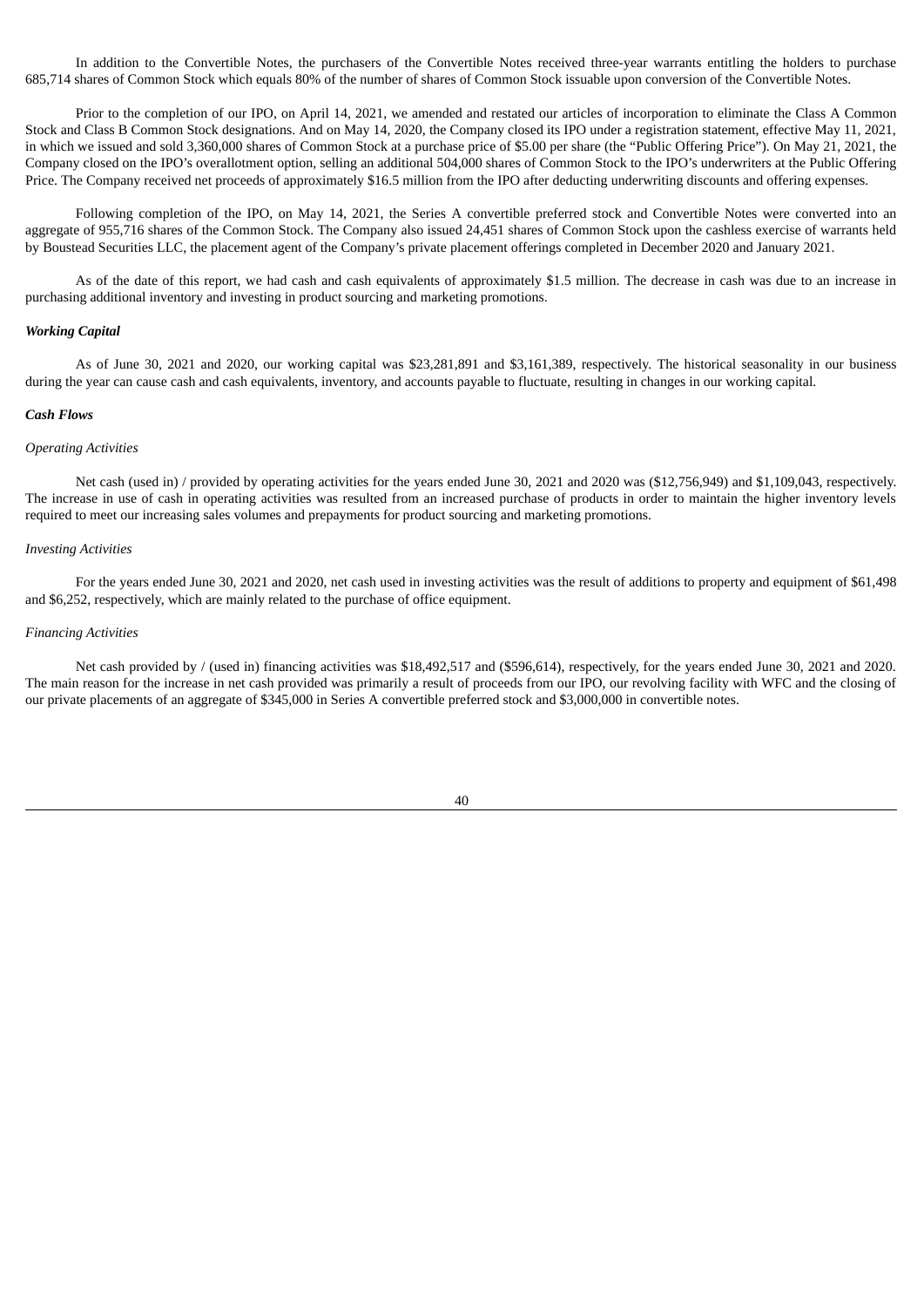## *October 2019 Share Exchange Agreement and Rescission*

In October 2019, we entered into a share exchange agreement (the "Share Exchange Agreement") with Sugarmade, Inc., a Delaware corporation ("Sugarmade"), pursuant to which, among other things, the Company and its stockholders agreed to sell 100% of the issued and outstanding capital stock of the Company to Sugarmade in exchange for \$870,000 in cash, \$7,130,000 under a promissory note, up to 650,000 shares of Sugarmade's common stock, and up to 3,500,000 shares of Sugarmade's Series B preferred stock.

Due to certain disputes that arose between the parties with respect to certain terms and conditions contained in the Share Exchange Agreement, the parties entered into a Rescission and Mutual Release Agreement on January 15, 2020 (the "Rescission Agreement"). Pursuant to the terms of the Rescission Agreement, the Company and its stockholders returned the shares of Sugarmade common stock and preferred stock and issued to Sugarmade 102,248 (204,496 post-forward split) shares of the Company's Common Stock then valued at \$427,010.

## **OFF-BALANCE SHEET ARRANGEMENTS**

We do not have any off-balance sheet arrangements (as that term is defined in Item 303 of Regulation S-K) that are reasonably likely to have a current or future material effect on our financial condition, revenue or expenses, results of operations, liquidity, capital expenditures or capital resources.

#### **CRITICAL ACCOUNTING POLICIES AND ESTIMATES**

We prepare our consolidated financial statements in accordance with accounting principles generally accepted in the United States, or GAAP and pursuant to the rules and regulations of the Securities Exchange Commission ("SEC"). The preparation of consolidated financial statements in conformity with GAAP requires management to make estimates and assumptions that affect the amounts reported in the consolidated financial statements and accompanying notes. Actual results could differ from those estimates. In some cases, changes in the accounting estimates are reasonably likely to occur from period to period. Accordingly, actual results could differ materially from our estimates. To the extent that there are material differences between these estimates and actual results, our financial condition and results of operations will be affected. We base our estimates on experience and other assumptions that we believe are reasonable under the circumstances, and we evaluate these estimates on an ongoing basis. We refer to accounting estimates of this type as critical accounting policies, which we discuss further below. While our significant accounting policies are more fully described in Note 2 to our audited consolidated financial statements, we believe that the following accounting policies are critical to the process of making significant judgments and estimates in the preparation of our audited consolidated financial statements.

#### Variable interest entity

The Company entered into an agreement with E Marketing Solution Inc. ("E Marketing"), an entity incorporated in California and owned by Shanshan Huang, one of the shareholders of the Company. The Company also entered into an agreement with Global Product Marketing Inc. ("GPM"), an entity incorporated in the State of Nevada on September 4, 2020. GPM is owned by Chenlong Tan, the Chairman, CEO, President and one of the majority shareholders of the Company. The Company does not have direct ownership in E Marketing and GPM but has been actively involved in their operations and has the power to direct the activities and significantly impact E Marketing's and GPM's economic performance. The Company also bears all the risk of losses and has the right to receive all of the benefits from E Marketing and GPM. As such, in accordance with ASC 810-10-25-38A through 25-38J, E Marketing and GPM are considered variable interest entities ("VIEs") of the Company and the financial statements of E Marketing and GPM were consolidated from the date of control existed.

On May 18, 2021, the Company entered into equity purchase agreements ("Equity Purchase Agreements") with the shareholders of each of our variable interest entities, E Marketing Solution Inc. ("E Marketing") and Global Product Marketing Inc. ("GPM"), pursuant to which we acquired 100% of the equity interests of each of E Marketing and GPM. The Company paid nominal consideration of \$10.00 for the acquisition of each of E Marketing and GPM, which then became the Company's wholly owned subsidiaries.

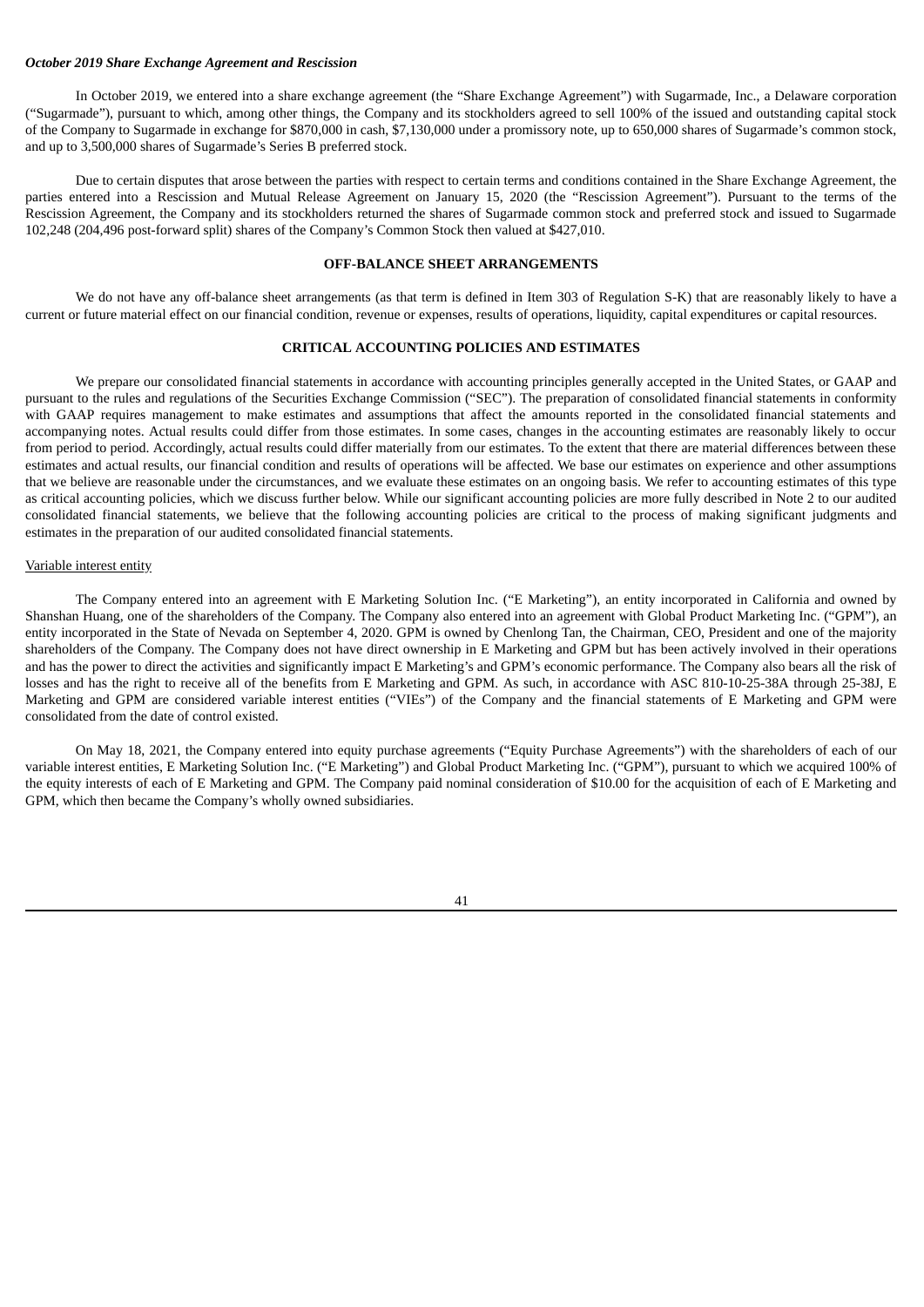## Revenue recognition

The Company has adopted Accounting Standards Codification ("ASC") 606 since its inception on April 11, 2018 and recognizes revenue from product sales revenues, net of promotional discounts and return allowances, when the following revenue recognition criteria are met: a contract has been identified, separate performance obligations are identified, the transaction price is determined, the transaction price is allocated to separate performance obligations and revenue is recognized upon satisfying each performance obligation. The Company transfers the risk of loss or damage upon shipment, therefore, revenue from product sales is recognized when it is shipped to the customer. Return allowances, which reduce product revenue by the Company's best estimate of expected product returns, are estimated using historical experience.

The Company evaluates the criteria of ASC 606 - Revenue Recognition Principal Agent Considerations in determining whether it is appropriate to record the gross amount of product sales and related costs or the net amount earned as commissions. Generally, when the Company is primarily responsible for fulfilling the promise to provide a specified good or service, the Company is subject to inventory risk before the good or service has been transferred to a customer and the Company has discretion in establishing the price, revenue is recorded at gross.

Payments received prior to the delivery of goods to customers are recorded as customer deposits.

The Company periodically provides incentive offers to its customers to encourage purchases. Such offers include current discount offers, such as percentage discounts off current purchases and other similar offers. Current discount offers, when accepted by the Company's customers, are treated as a reduction to the purchase price of the related transaction.

Sales discounts are recorded in the period in which the related sale is recognized. Sales return allowances are estimated based on historical amounts and are recorded upon recognizing the related sales. Shipping and handling costs are recorded as selling expenses.

#### **Inventory**

Inventory consists of finished goods ready for sale and is stated at the lower of cost or market. The Company value its inventory using the weighted average costing method. The Company's policy is to include as a part of cost of goods sold any freight incurred to ship the product from its vendors to warehouses. Outbound freight costs related to shipping costs to customers are considered period costs and reflected in selling and fulfillment expenses. The Company regularly review inventory and consider forecasts of future demand, market conditions and product obsolescence.

If the estimated realizable value of the inventory is less than cost, the Company makes provisions in order to reduce its carrying value to its estimated market value. The Company also reviews inventory for slow moving and obsolescence and records allowance for obsolescence.

#### Leases

On its inception date, April 11, 2018, the Company adopted ASC 842 – Leases ("ASC 842"), which requires lessees to record right-of-use, or ROU, assets and related lease obligations on the balance sheet, as well as disclose key information regarding leasing arrangements.

ROU assets represent our right to use an underlying asset for the lease terms and lease liabilities represent our obligation to make lease payments arising from the lease. Operating lease ROU assets and liabilities are recognized at commencement date based on the present value of lease payments over the lease term. As the Company's leases do not provide an implicit rate, the Company generally uses its incremental borrowing rate based on the estimated rate of interest for collateralized borrowing over a similar term of the lease payments at commencement date. The operating lease ROU asset also includes any lease payments made and excludes lease incentives. Lease expense for lease payments is recognized on a straight-line basis over the lease term.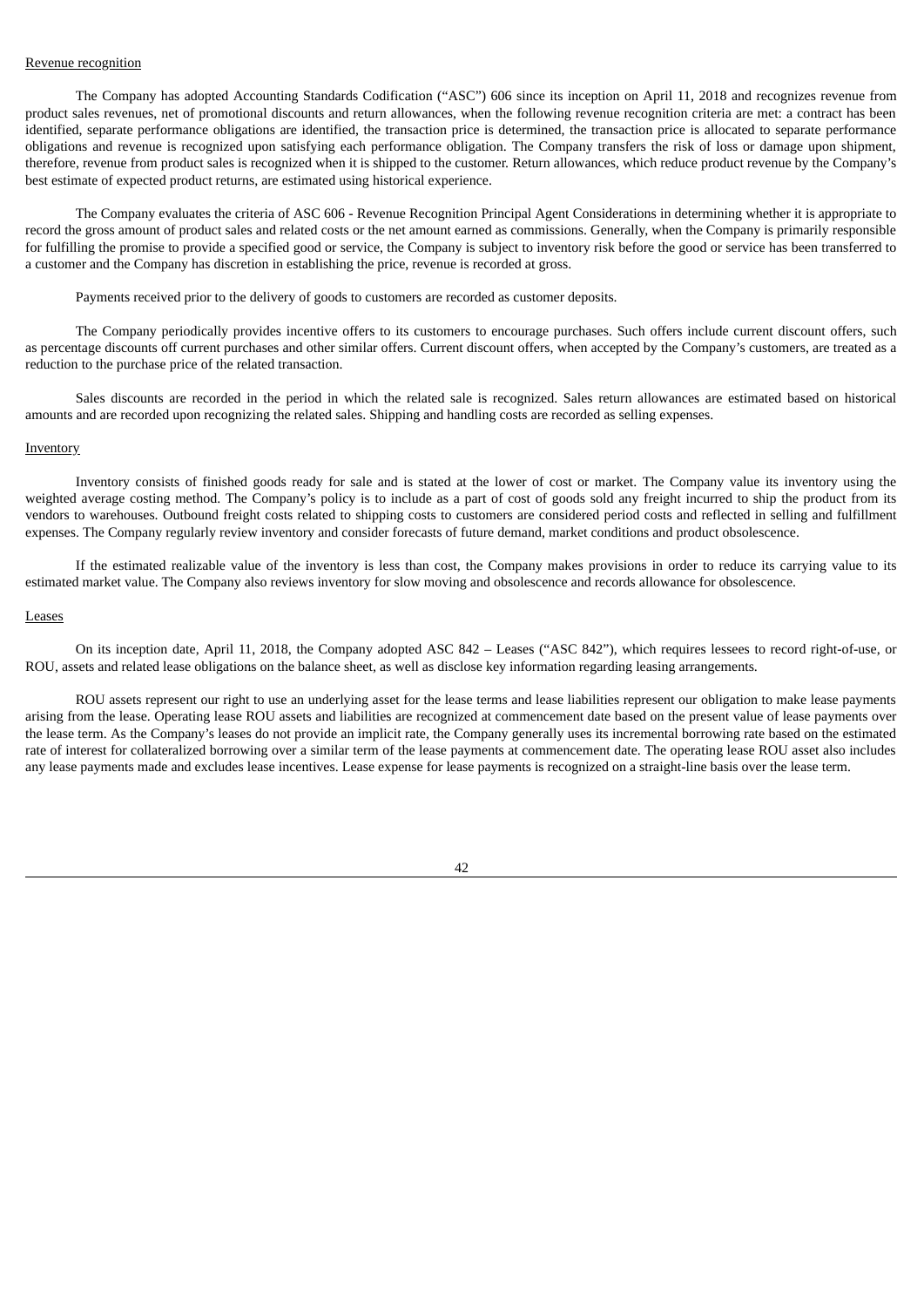# Stock-based Compensation

The Company applies ASC No. 718, "Compensation-Stock Compensation," which requires that share-based payment transactions with employees and nonemployees upon adoption of ASU 2018-07, be measured based on the grant date fair value of the equity instrument and recognized as compensation expense over the requisite service period, with a corresponding addition to equity. Under this method, compensation cost related to employee share options or similar equity instruments is measured at the grant date based on the fair value of the award and is recognized over the period during which an employee is required to provide service in exchange for the award, which generally is the vesting period.

On October 15, 2020, the Company's Board adopted, and its stockholders approved and ratified, the iPower Inc. 2020 Equity Incentive Plan (the "Plan"). The Plan allows for the issuance of up to 5,000,000 shares of Common Stock, whether in the form of options, restricted stock, restricted stock units, stock appreciation rights, performance units, performance shares and other stock or cash awards. The general purpose of the Plan is to provide an incentive to the Company's directors, officers, employees, consultants and advisors by enabling them to share in the future growth of the Company's business.

Following completion of the IPO, pursuant to their letter agreements, the Company awarded a total of 46,546 restricted stock units ("RSUs") under the Plan to its independent directors, Chief Financial Officer, and certain other employees and consultants, all of which are subject to certain vesting conditions. The fair value of the RSUs was determined to be based on \$5.0 per share, the initial listing price of the Company's common stock on the grant date. As of June 30, 2021, the Company had granted total of 46,546 RSUs, of which 22,137 were vested and 24,409 were unvested. For the year ended June 30, 2021, the Company recorded \$110,683 of stock-based compensation expense.

The Company will recognize forfeitures as they occur.

#### Commitments and Contingencies

In the normal course of business, the Company is subject to certain contingencies, including legal proceedings and claims arising out of the business that relate to a wide range of matters, such as government investigations and tax matters. The Company recognizes a liability for such contingency if it determines it is probable that a loss has occurred and a reasonable estimate of the loss can be made. The Company may consider many factors in making these assessments including historical and specific facts and circumstances of each matter.

# Earnings per share

Basic earnings per share are computed by dividing net income attributable to holders of common stock by the weighted average number of common stock outstanding during the year. Diluted earnings per share reflect the potential dilution that could occur if securities to issue common stock were exercised.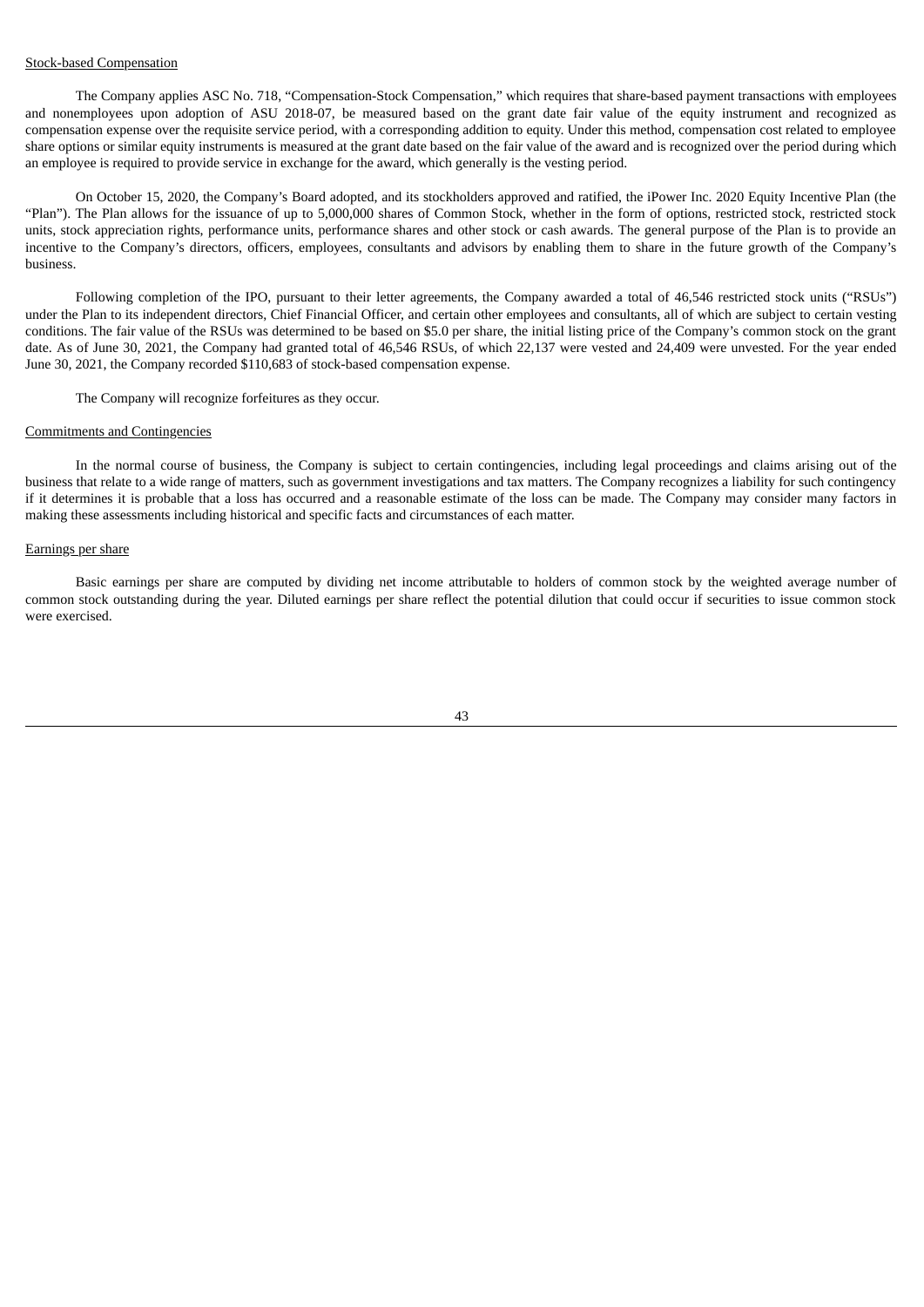## Convertible notes and warrants

On January 27, 2021, the Company completed a private placement offering pursuant to which the Company sold to two accredited investors an aggregate of \$3,000,000 in convertible notes with a 6% interest per annum (the "Convertible Notes") and warrants to purchase shares of Class A Common Stock equaling 80% of the number of shares of Class A Common Stock issuable upon conversion of the Convertible Notes. The warrants shall be exercisable for a period of three years from the IPO completion date at a per share exercise price equal to the IPO. The Convertible Notes shall be automatically converted into the Company's Class A Common Stock upon a qualified IPO (the "Mandatory Conversion") or repayable in cash at the option of the holders of the Convertible Notes with repayment to commence six months after January 27, 2021. The Convertible Notes convert at a price equal to the lesser of (a) a price representing a 30% discount to the public offering price per share of the Class A Common Stock in this Offering, or (b) a price representing a 30% discount to the price per share equal to dividing \$200 million by the total number of (x) outstanding shares of Class A Common Stock immediately prior to the IPO, (y) the number of Class A Common Stock issuable upon conversion of the 34,500 shares of Series A Preferred Stock, and (z) the number of Class A Common Stock issuable upon conversion of all outstanding Convertible Notes. In the event the Company does not receive a minimum of \$15,000,000 of gross proceeds in the Offering or otherwise close on the Offering, the Convertible Notes will bear interest at a rate of 6% per annum which shall accrue from January 27, 2021 and be repayable in six equal monthly installments between July 27, 2021 and January 27, 2022. Alternatively, the Convertible Notes may be converted at the conversion price into shares of Class A Common Stock at the option of the holder prior to the maturity date (the "Conversion Option"). If the notes are converted, either on a Mandatory Conversion basis or through each holder's exercise of the Conversion Option, any interest accrued on the Convertible Note shall be waived.

In connection with the Convertible Note offering, the Company issued placement agent warrants to purchase 7.0% of the shares of Class A Common Stock underlying the Convertible Notes exercisable at the conversion price of the Convertible Note (the "Conversion Price"). The placement agent warrants shall be exercisable for a period of five years from the issuance date and are treated as a debt issuance cost.

The conversion feature included in the terms of the Convertible Notes creates an obligation to the Company requiring it to repay the notes for cash in January 2022, if an IPO does not occur. Upon an IPO, the Conversion Option is settleable with a variable number of the Company's shares resulting in a fixed monetary amount known at inception in accordance with ASC 480-10-25-14a. As such, the conversion feature was determined to be a derivative liability, which represent an embedded derivative predominately based on fixed monetary amount. The Convertible Note warrants and placement agent warrants were determined to be derivative liabilities, which represent free-standing derivative instruments. The Company measured the derivative liabilities at fair value at the issuance date of the convertible notes, convertible note warrants and placement agent warrants based on a Modified Black Scholes option-pricing model. The derivative liabilities were recorded with a corresponding debit to debt discount that will be amortized over the life of the notes using effective interest rate method. At time of issuance, the convertible notes and warrant liabilities were recorded on the balance sheet as liabilities. Debt issuance costs resulting from placement agent warrants are allocated to derivative liabilities based on its fair value at issuance to total proceeds received. Debt issuance costs associated with warrant liabilities are expensed immediately and the debt issuance cost associated with the debt host are amortized over the life of the notes.

Upon conversion on May 14, 2021, the Company measured the conversion liability and placement agent warrant liability to fair value using the Modified Black Scholes Option Pricing Model, a level 3 valuation method, based on the expected fair value of the underlying stock. Change in fair value was recorded in other-operating expenses.

On May 14, 2021, the fair value of the outstanding warrants held by the Convertible Note investors were also remeasured with change in fair value recorded in other-operating expenses. Then the fair value was reclassed to additional paid in capital as the terms became fixed upon closing of the IPO.

# Series A Convertible Preferred Stock

On December 30, 2020, the Company issued a total of 34,500 shares of Series A Convertible Preferred Stock, par value \$0.001 per share. Pursuant to the certificate of designations, the Series A Convertible Preferred Stock automatically converted into shares of the Common Stock (the "Conversion Shares") at a conversion price equal to 70% of the per share purchase price of the Common Stock in our IPO. If the IPO failed to occur by December 31, 2021, the Company would have been obligated to redeem and repurchase for cash all of the outstanding shares of Series A Convertible Preferred Stock for a purchase price equal to (a) the product of multiplying the \$10.00 Stated Value of each outstanding share of Series A Convertible Preferred Stock by the total number of outstanding shares of Series A Convertible Preferred Stock, plus (b) all accrued and unpaid Dividends at 9% per annum (the "Redemption Feature"). In the event that the Series A Convertible Preferred Stock converted into Conversion Shares, no Dividend shall accrue or be payable.

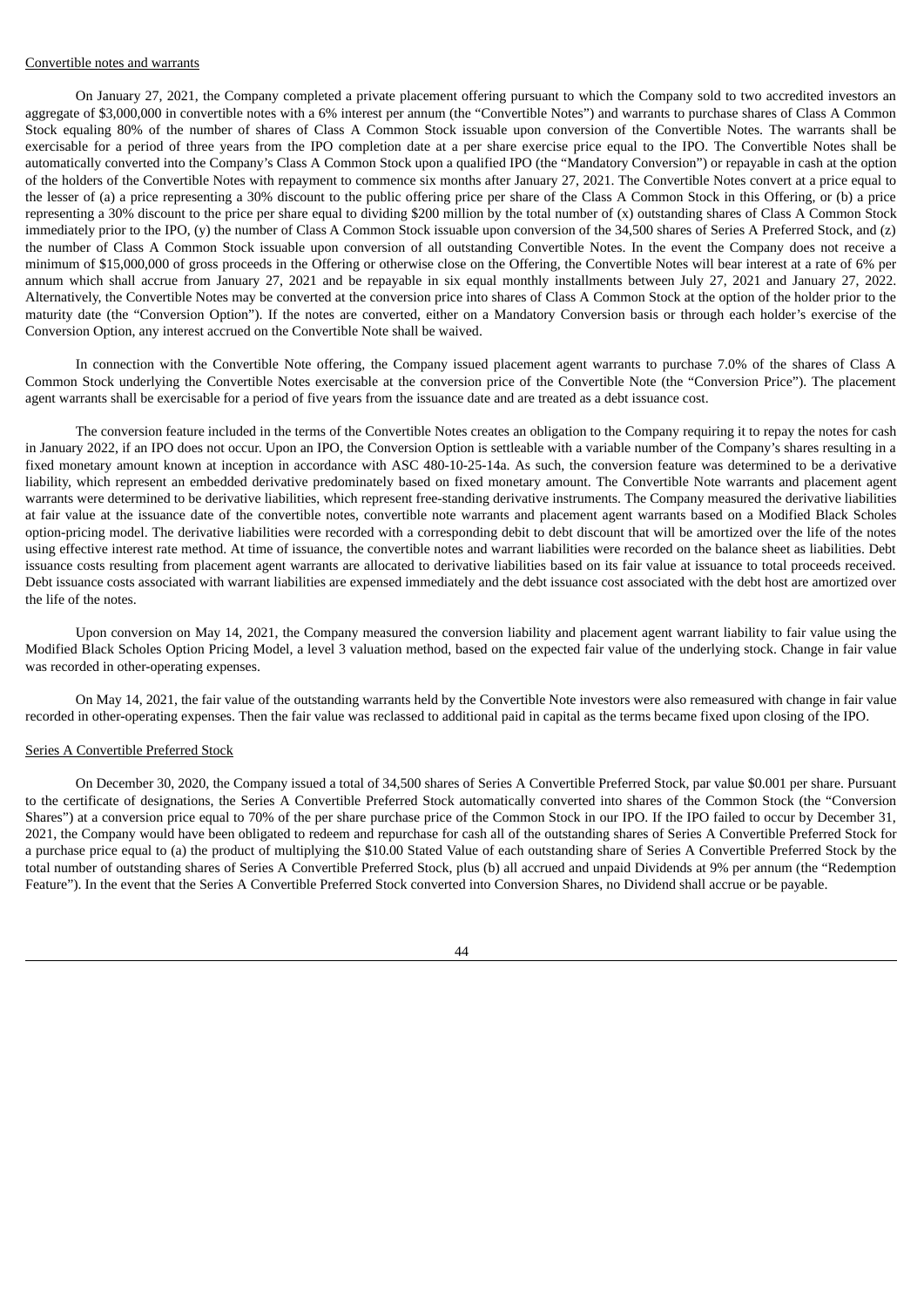The Redemption Feature creates an obligation to the Company requiring it to redeem the Preferred Shares for cash on December 31, 2021, if an IPO has not yet occurred. Upon completion of an IPO, the Conversion Option is settleable with a variable number of the Company's shares resulting in a fixed monetary amount known at inception in accordance with ASC 480-10-25-14a. The Series A convertible preferred stock are mandatorily redeemable and should be classified as a liability in accordance with ASC 480-10 and the Company has elected to record the Series A Convertible Preferred Stock at fair value with changes in fair value recorded through earnings under the ASC 825-10-15-4 fair value option ("FVO") election.

Upon conversion on May 14, 2021, the fair value of the Series A Convertible Preferred Stock was measured based on the fixed monetary amount of the convertible share upon IPO. The change in fair value was recorded as other non-operating expense.

#### Series A Preferred Stock Warrant

In connection with the private placement of Series A Preferred Stock the Company issued warrants to the placement agent to purchase shares of Series A Convertible Preferred Stock. The exercise price of the warrants is \$10 per share. The Company accounts for its redeemable convertible preferred stock warrants as a liability, and they are recorded at their estimated fair value, because the warrants may conditionally obligate the Company to transfer assets at some point in the future. At the end of each reporting period, changes in the estimated fair value during the period are recorded in other income (expense), net in the statement of operations. The Company will continue to adjust the liability for changes in estimated fair value until the earlier of the expiration of the warrants, exercise of the warrants, or conversion of the redeemable convertible preferred stock warrants into common stock warrants upon the completion of a liquidation event, including the completion of an IPO.

On May 14, 2021, the fair value of the outstanding Series A Preferred Stock warrant held by the placement agent were remeasured with change in fair value recorded in other-operating expenses.

## Recently issued accounting pronouncements

In August 2020, the FASB issued ASU 2020-06, "Debt – Debt with Conversion and Other Options (Subtopic 470-20) and Derivatives and Hedging – Contracts in Entity's Own Equity (Subtopic 815-40)." This ASU reduces the number of accounting models for convertible debt instruments and convertible preferred stock, as well as amend the guidance for the derivatives scope exception for contracts in an entity's own equity to reduce form-oversubstance-based accounting conclusions. In addition, this ASU improves and amends the related EPS guidance. This standard is effective for the Company on July 1, 2022, including interim periods within those fiscal years. Adoption is either a modified retrospective method or a fully retrospective method of transition. The Company is currently assessing the impact the new guidance will have on our consolidated financial statements.

In December 2019, the FASB issued ASU 2019-12, Income Taxes (Topic 740) – Simplifying the Accounting for Income Taxes. The update is intended to simplify the current rules regarding the accounting for income taxes and addresses several technical topics including accounting for franchise taxes, allocating income taxes between a loss in continuing operations and in other categories such as discontinued operations, reporting income taxes for legal entities that are not subject to income taxes, and interim accounting for enacted changes in tax laws. The new standard is effective for fiscal years beginning after December 15, 2020; however, early adoption is permitted. The Company does not expect the adoption of this standard have a material impact on the consolidated financial statements.

The Company does not believe other recently issued but not yet effective accounting standards, if currently adopted, would have a material effect on the consolidated financial position, statements of operations and cash flows.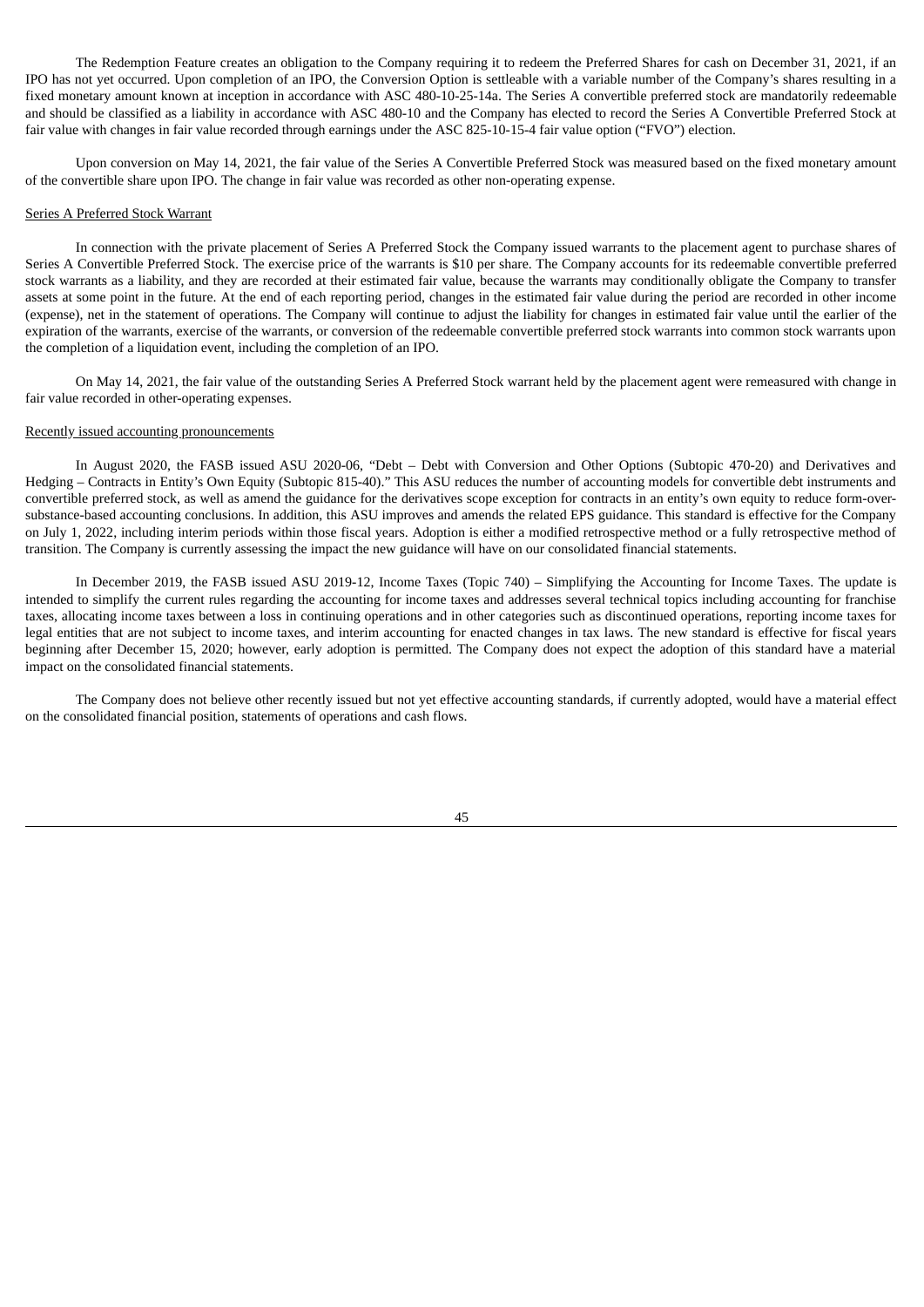#### **Recent Financing**

#### Initial Public Offering

On May 11, 2021, the Company entered into an underwriting agreement (the "Underwriting Agreement") with D.A. Davidson & Co., a Delaware limited liability company ("D.A. Davidson"), pursuant to which D.A. Davidson agreed to act as the lead underwriter in our initial public offering (the "IPO") of up to 3,864,000 shares of the Company's common stock, at an initial public offering price of \$5.00 per share (the "IPO Purchase Price"). The IPO closed on May 14, 2021, with the sale of 3,360,000 shares of the Company's Common Stock for gross proceeds of \$16.80 million, and on May 21, 2021, the Company closed on a \$2.52 million overallotment option through the sale of an additional 504,000 shares at the IPO Purchase Price.

## Private Placement of Convertible Notes and Warrants

On January 27, 2021, the Company completed a private placement offering pursuant to which we sold to two accredited investors an aggregate of \$3,000,000 of our 6% convertible notes due six months from the date of issuance, subject to extension as provided below (the "Convertible Notes"), and warrants (the "Warrants") pursuant to an exemption from registration under Rule 506(b) of Regulation D of the Securities Act of 1933, as amended. Boustead Securities, LLC acted as placement agent in the Convertible Note and Warrant offering and received commissions and non-accountable reimbursements of 8% of the gross proceeds received, of which one-half of such fees and expenses were payable upon the conversion of the Convertible Notes. In connection with the Convertible Note and Warrant offering, we issued placement agent warrants to purchase 7% of the shares of Common Stock underlying the Convertible Notes exercisable at the conversion price of the Convertible Note (the "Conversion Price"), of which Boustead Securities, LLC received 80% of the placement agent warrants, which were cashlessly exercised for a total of 21,378 shares of Common Stock on May 14, 2021.

Upon completion of our IPO, the Convertible Notes automatically converted into 857,144 shares of common stock in accordance with the terms of the Convertible Notes. In addition to the Convertible Notes, the purchasers of the Convertible Notes received three-year warrants entitling the holders to purchase a total of 685,714 shares of Common Stock which equals 80% of the number of shares of Common Stock issuable upon conversion of the Convertible Notes. In the event the Convertible Notes are repaid in cash by the Company, the warrants will expire and have no further value.

This description of Convertible Notes and Warrants is intended to be a useful overview of the material provisions of the Convertible Notes and Warrants. However, you should read the Form of Convertible Note and Warrant for a complete description of the obligations of the Company.

#### Private Placement of Series A Convertible Preferred Stock

On December 30, 2020, the Company sold in a private placement to approximately three accredited investors under Rule 506(b) promulgated under the Securities Act of 1933, as amended, an aggregate of 34,500 shares of the Company's Series A convertible preferred stock (the "Series A Preferred Stock") and received gross proceeds of \$345,000. Boustead Securities, LLC acted as placement agent in such private placement and received commissions of \$24,150 or 7% of the gross proceeds received, a non-accountable expense allowance of 1% of such gross proceeds and warrants to purchase 2,415 shares of Series A Preferred Stock at an exercise price equal to \$10 per share, the offering price of the Series A Preferred Stock, which warrants were cashlessly exercised for a total of 3,073 shares of common stock on May 14, 2021. Upon completion of our IPO, the Series A Preferred Stock automatically converted into a total of 98,572 shares of our common stock.

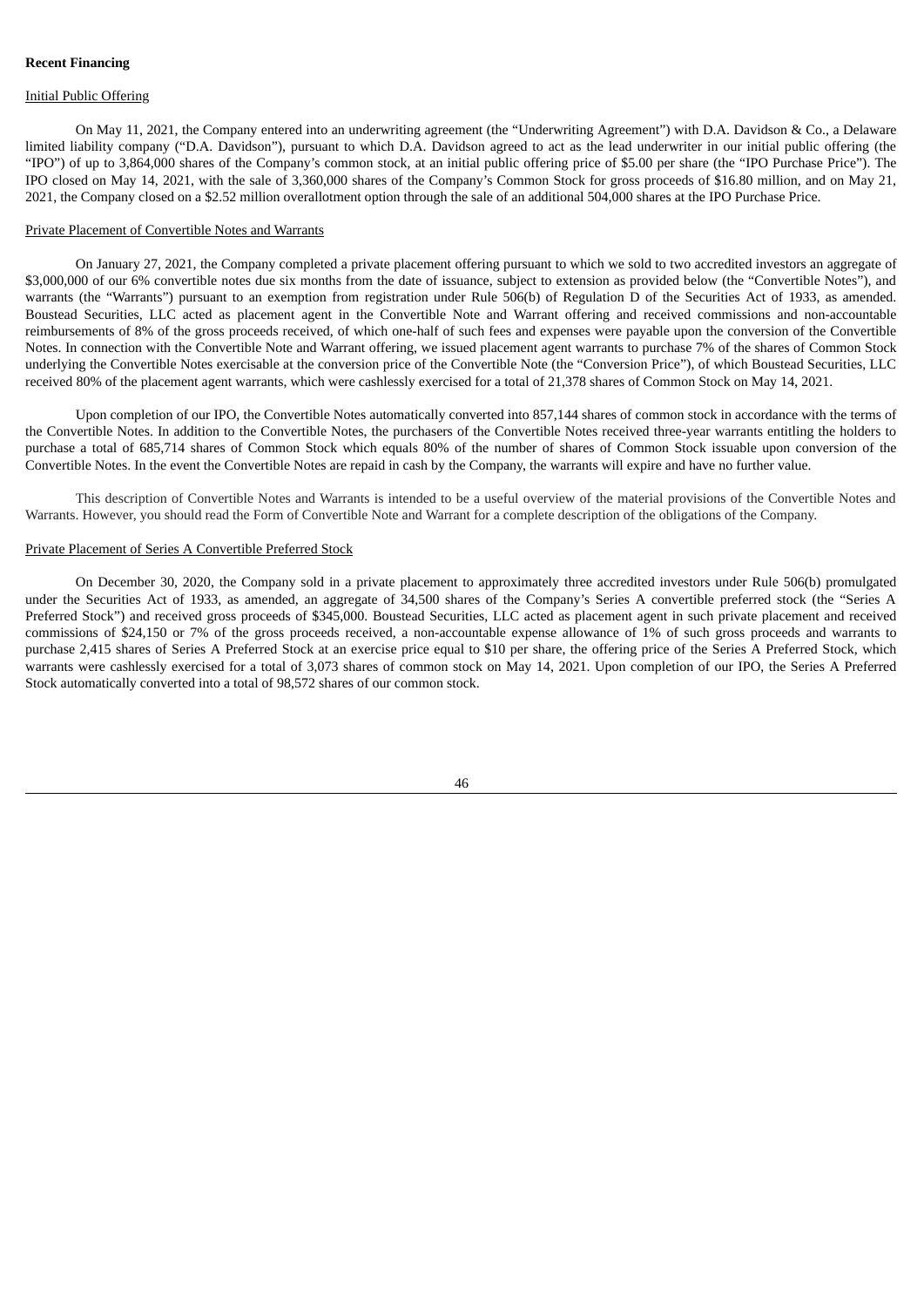Pursuant to the certificate of designations of rights, privileges and limitations, the Series A Preferred Stock, prior to conversion:

- pays a dividend of nine percent (9%) per annum (the "Dividend"), which Dividend shall be cumulative and payable in cash only in the event of Redemption of the Series A Preferred Stock. In the event that the Series A Preferred Stock is converted into shares of Common Stock, no Dividend shall accrue or be payable;
- has one vote per share; however, shall have no right to vote as a separate class on any matter submitted to vote by the stockholders of the Corporation, excluding any proposed amendment that would adversely alter or change any preference or any relative or other right given to the Series A Preferred Stock, in which event the Series A Preferred Stock may vote as a separate class with respect to such amendment;
- · on a sale or liquidation of the Company the Series A Preferred Stock has a \$10.00 per share preference over the Company Common Stock;
- · by its terms, upon consummation of this offering, all of the issued and outstanding shares of Series A Preferred Stock will *automatically* convert into shares of the Common Stock (the "Conversion Shares") at a conversion price equal to 70% of the initial price per share of the Common Stock upon closing of the IPO);
- if the IPO has not been completed by December 31, 2021, the Company shall redeem and repurchase for cash all of the outstanding shares of Series A Preferred Stock for a purchase price equal to (a) the product of multiplying the \$10.00 Stated Value of each outstanding share of Series A Preferred Stock by the total number of outstanding shares of Series A Preferred Stock, plus (b) all accrued and unpaid Dividends owed thereon.

## **Emerging Growth Company**

We are an "emerging growth company," as defined in the Jumpstart Our Business Startups Act of 2012, or the JOBS Act. Accordingly, certain specified reporting and other regulatory requirements for public companies are reduced for businesses that meet the qualifications for emerging growth companies.

These provisions include:

- (1) an exemption from the auditor attestation requirement in the assessment of our internal controls over financial reporting required by Section 404 of the Sarbanes-Oxley Act of 2002;
- (2) an exemption from the adoption of new or revised financial accounting standards until they would apply to private companies;
- (3) an exemption from compliance with any new requirements adopted by the Public Company Accounting Oversight Board, or the PCAOB, requiring mandatory audit firm rotation or a supplement to the auditor's report in which the auditor would be required to provide additional information about our audit and our financial statements; and
- (4) reduced disclosure about our executive compensation arrangements.

# **ITEM 7A. QUANTITATIVE AND QUALITATIVE DISCLOSURES ABOUT MARKET RISK**

As a "smaller reporting company," this item is not required.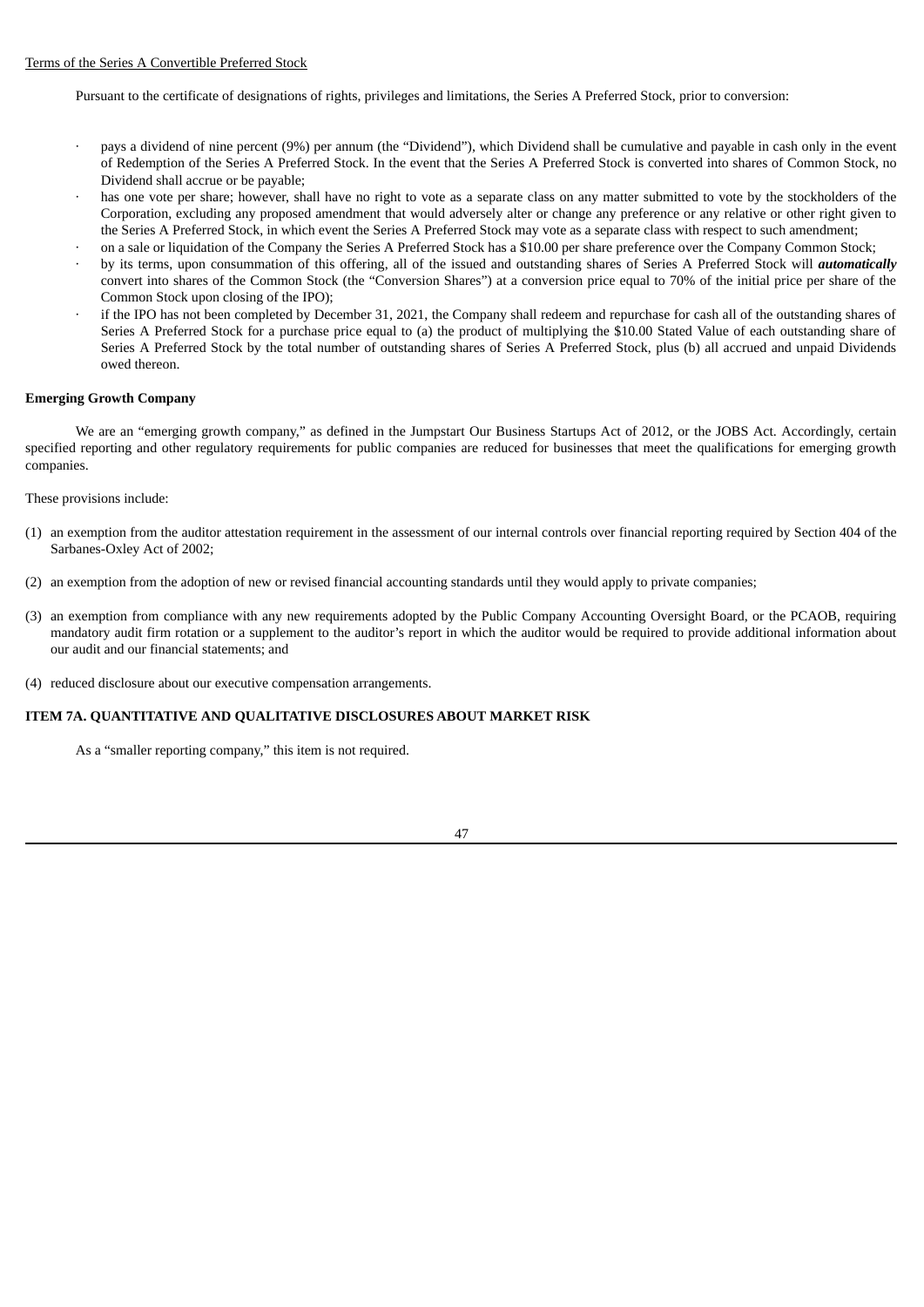# **ITEM 8. FINANCIAL STATEMENTS AND SUPPLEMENTARY DATA**

# Index to Financial Statements

|                                                                                                       | Page |
|-------------------------------------------------------------------------------------------------------|------|
| Report of Independent Registered Public Accounting Firm                                               | 50   |
| Consolidated Balance Sheets as of June 30, 2021 and 2020                                              | 51   |
| Consolidated Statements of Operations for the years ended June 30, 2021 and 2020                      | 52   |
| Consolidated Statements of Changes in Stockholders' Equity for the years ended June 30, 2021 and 2020 | 53   |
| Consolidated Statements of Cash Flows for the years ended June 30, 2021 and 2020                      | 54   |
| <b>Notes to Consolidated Financial Statements</b>                                                     | 55   |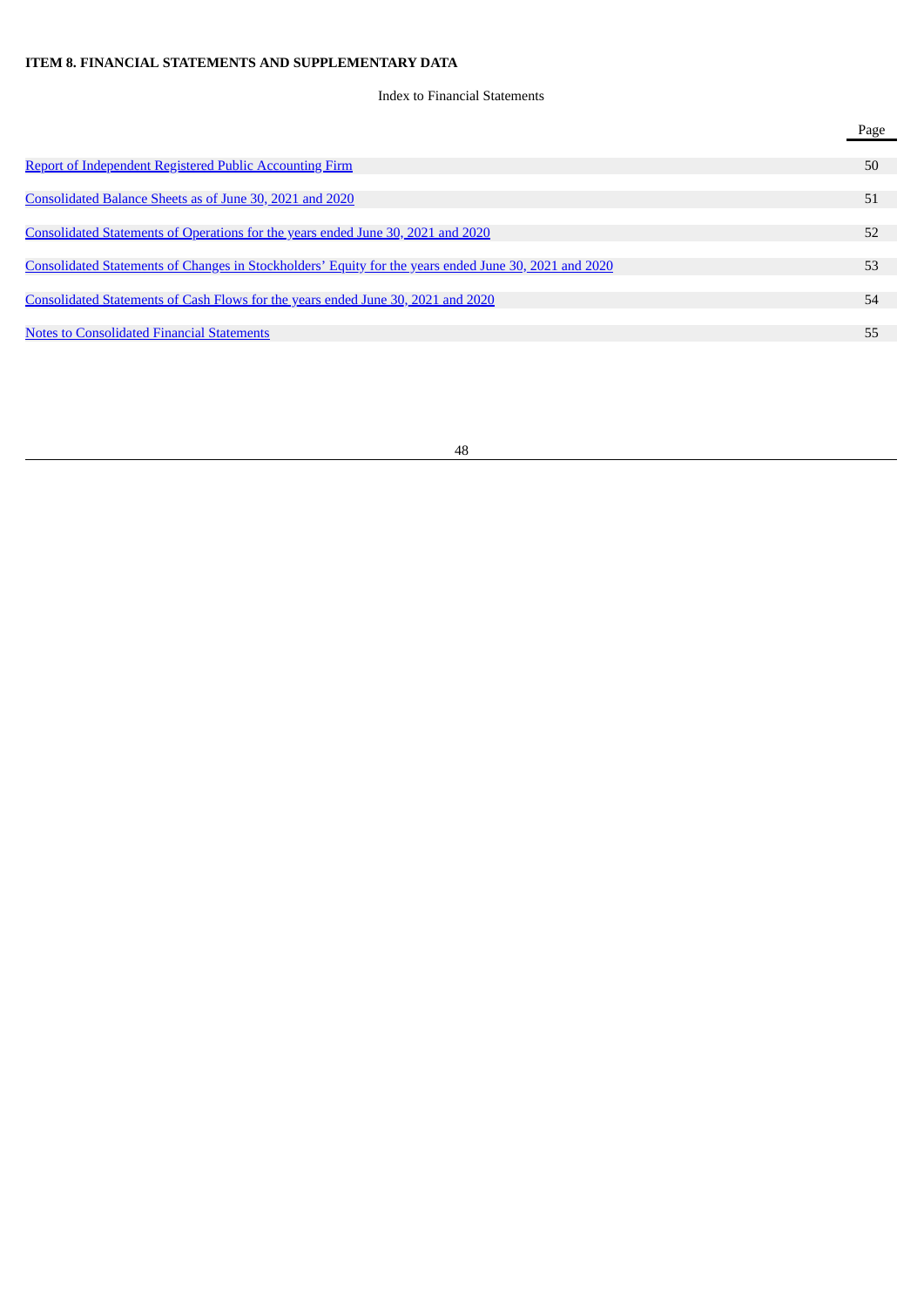

# **REPORT OF INDEPENDENT REGISTERED PUBLIC ACCOUNTING FIRM**

<span id="page-49-0"></span>To the Board of Directors and Shareholders of iPower, Inc. (f/k/a BZRTH, Inc.) and subsidiaries

## **Opinion on the Financial Statements**

We have audited the accompanying consolidated balance sheets of iPower, Inc. (f/k/a BZRTH, Inc.) and subsidiaries (the "Company") as of June 30, 2021 and 2020, and the related consolidated statements of operations, changes in stockholders' equity, and cash flows for the two years then ended and the related notes (collectively referred to as the consolidated financial statements). In our opinion, the consolidated financial statements present fairly, in all material respects, the financial position of the Company as of June 30, 2021 and 2020, and the results of their operations and their cash flows for the two years then ended, in conformity with accounting principles generally accepted in the United States of America.

#### **Basis for Opinion**

These consolidated financial statements are the responsibility of the Company's management. Our responsibility is to express an opinion on the Company's consolidated financial statements based on our audits. We are a public accounting firm registered with the Public Company Accounting Oversight Board (United States) (PCAOB) and are required to be independent with respect to the Company in accordance with the U.S. federal securities laws and the applicable rules and regulations of the Securities and Exchange Commission and the PCAOB.

We conducted our audits in accordance with the standards of the PCAOB and in accordance with auditing standards generally accepted in the United States of America. Those standards require that we plan and perform the audit to obtain reasonable assurance about whether the consolidated financial statements are free of material misstatement, whether due to error or fraud. The Company is not required to have, nor were we engaged to perform, an audit of its internal control over financial reporting. As part of our audits, we are required to obtain an understanding of internal control over financial reporting, but not for the purpose of expressing an opinion on the effectiveness of the Company's internal control over financial reporting. Accordingly, we express no such opinion.

Our audits included performing procedures to assess the risks of material misstatement of the consolidated financial statements, whether due to error or fraud, and performing procedures that respond to those risks. Such procedures included examining, on a test basis, evidence regarding the amounts and disclosures in the consolidated financial statements. Our audits also included evaluating the accounting principles used and significant estimates made by management, as well as evaluating the overall presentation of the consolidated financial statements. We believe that our audits provide a reasonable basis for our opinion.

/s/ UHY LLP

We have served as the Company's auditor since 2020.

New York, New York

September 28, 2021

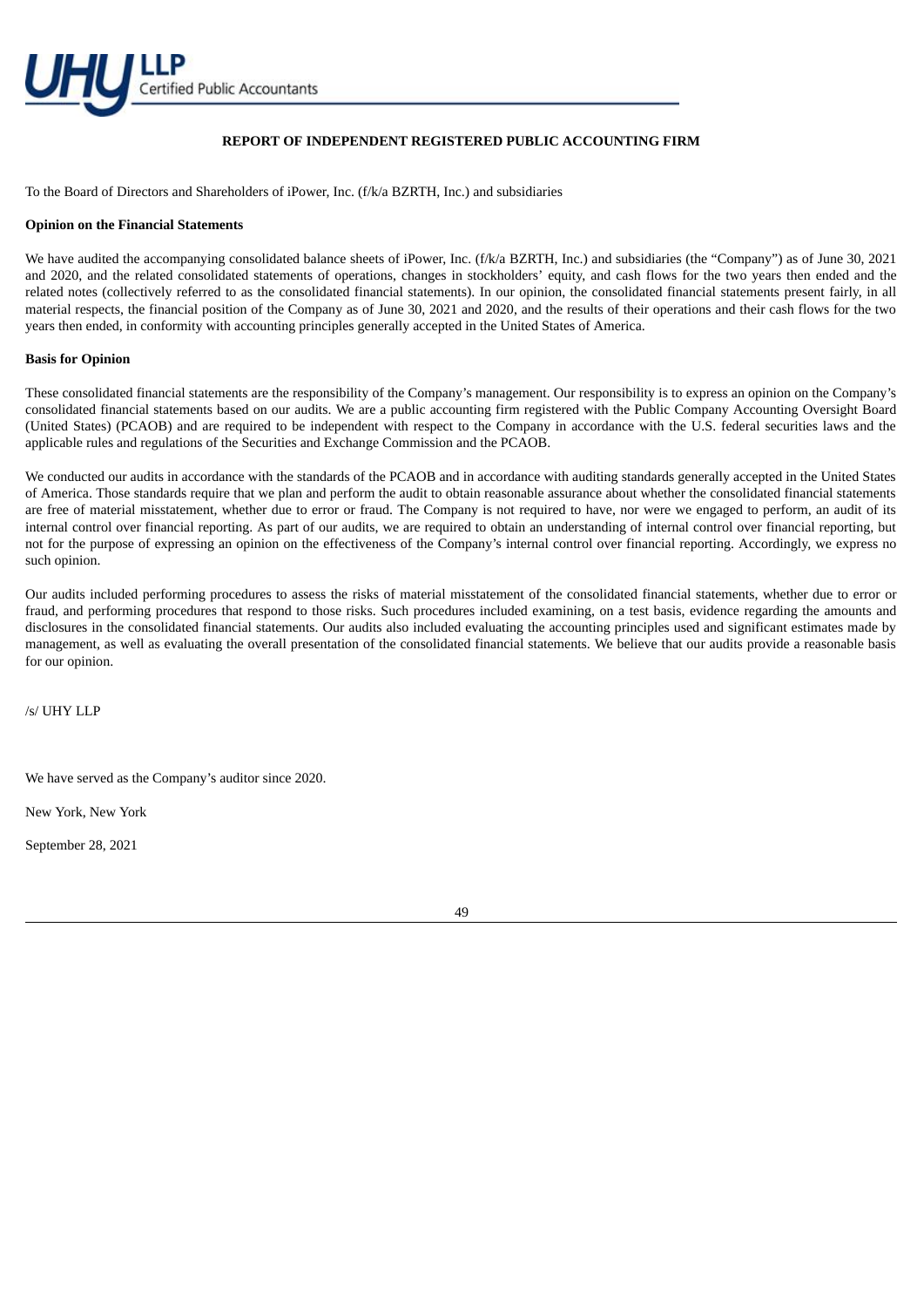# **iPower Inc. and Subsidiaries Consolidated Balance Sheets As of June 30, 2021 and 2020**

<span id="page-50-0"></span>

|                                                                                                  | June 30,<br>2021 | June 30,<br>2020 |
|--------------------------------------------------------------------------------------------------|------------------|------------------|
| <b>ASSETS</b>                                                                                    |                  |                  |
| Current assets                                                                                   |                  |                  |
| Cash and cash equivalent                                                                         | \$<br>6,651,705  | \$<br>977,635    |
| Accounts receivable                                                                              | 7,896,347        | 6,067,199        |
| Inventories, net                                                                                 | 13,065,741       | 5,743,181        |
| Prepayments and other current assets                                                             | 4,693,000        | 616,231          |
| Total current assets                                                                             | 32,306,793       | 13,404,246       |
|                                                                                                  |                  |                  |
| Non-current assets                                                                               |                  |                  |
| Right of use - non-current                                                                       | 1,819,421        | 262,875          |
| Property and equipment, net                                                                      | 55,659           | 6,252            |
| Non-current prepayments                                                                          | 1,357,292        |                  |
| Other non-current assets                                                                         | 99,645           |                  |
| Total non-current assets                                                                         | 3,332,017        | 269,127          |
|                                                                                                  |                  |                  |
| <b>Total assets</b>                                                                              | \$<br>35,638,810 | \$<br>13,673,373 |
| <b>LIABILITIES AND EQUITY</b>                                                                    |                  |                  |
| <b>Current liabilities</b>                                                                       |                  |                  |
| Accounts payable                                                                                 | \$<br>3,940,963  | \$<br>4,220,347  |
| Credit cards payable                                                                             | 584,311          | 892,792          |
| Customer deposit                                                                                 | 297,407          | 741,301          |
| Due to related parties                                                                           |                  | 133,793          |
| Other payables and accrued liabilities                                                           | 2,487,441        | 1,940,858        |
| Short-term loans payable                                                                         | 162,769          | 1,329,680        |
| Lease liability - current                                                                        | 731,944          | 262,875          |
| Long-term loan payable - current portion                                                         | 29,244           |                  |
| Income taxes payable                                                                             | 790,823          | 721,211          |
| Total current liabilities                                                                        | 9,024,902        | 10,242,857       |
|                                                                                                  |                  |                  |
| Non-current liabilities                                                                          |                  |                  |
| Long-term loan payable                                                                           | 458,571          | 500,000          |
| Lease liability - non-current                                                                    |                  |                  |
| Total non-current liabilities                                                                    | 1,169,552        |                  |
|                                                                                                  | 1,628,123        | 500,000          |
|                                                                                                  |                  |                  |
| <b>Total liabilities</b>                                                                         | 10,653,025       | 10,742,857       |
|                                                                                                  |                  |                  |
| Commitments and contingency                                                                      |                  |                  |
| Stockholders' Equity                                                                             |                  |                  |
| Common stock, \$0.001 par value; 180,000,000 shares authorized; 26,448,663 and 20,204,496 shares |                  |                  |
| issued and outstanding at June 30, 2021 and June 30, 2020 *                                      | 26,449           | 20,204           |
| Class B common stock, \$0.001 par value; 0 and 14,000,000 shares authorized; 0 and 14,000,000    |                  |                  |
| shares issued and outstanding at June 30, 2021 and June 30, 2020 *                               |                  | 14,000           |
| Subscription receivable                                                                          |                  | (14,000)         |
| Additional paid in capital                                                                       | 23,214,263       | 389,490          |
| Retained earnings                                                                                |                  |                  |
|                                                                                                  | 1,745,073        | 2,520,822        |
| Total equity                                                                                     |                  |                  |
|                                                                                                  | 24,985,785       | 2,930,516        |
| Total liabilities and equity                                                                     |                  |                  |
|                                                                                                  | \$<br>35,638,810 | \$<br>13,673,373 |

\*On November 16, 2020, the Company implemented a 2-for-1 forward split of the issued and outstanding shares of Common Stock of the Company. Except for shares authorized, all references to number of shares and to per share information in the consolidated financial statements have been retroactively adjusted.

\*On October 20, 2020, the Company issued to its Founders 14,000,000 shares of the Company's Class B Common Stock. The issuance was considered as a nominal issuance, in substance a recapitalization transaction, which was recorded and presented retroactively as outstanding for all reporting periods.

The accompanying notes are an integral part of these consolidated financial statements.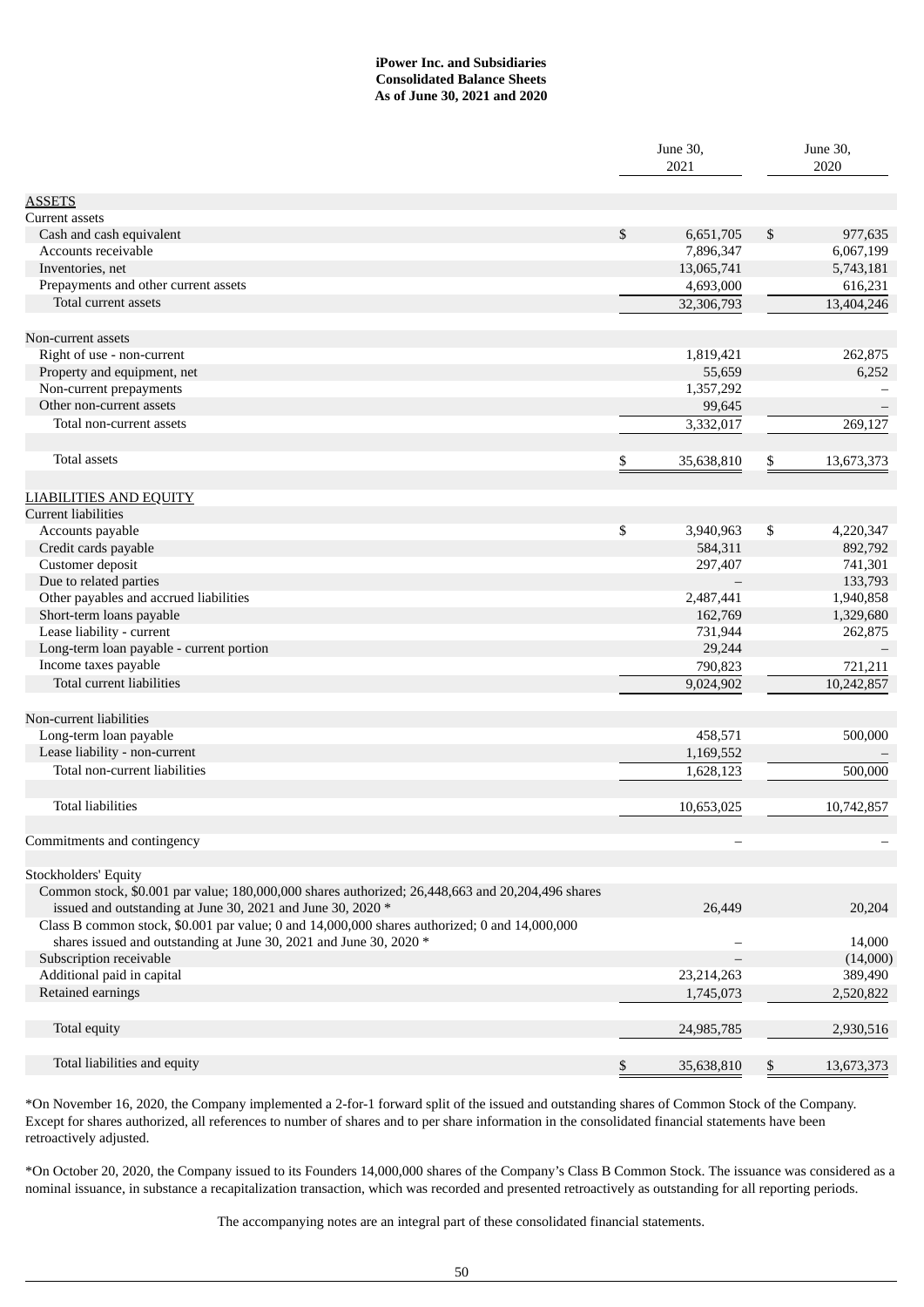# **iPower Inc. and Subsidiaries Consolidated Statements of Operations For the Years Ended June 30, 2021 and 2020**

<span id="page-51-0"></span>

|                                          |                  | For the Years Ended |
|------------------------------------------|------------------|---------------------|
|                                          | June 30, 2021    | June 30, 2020       |
| <b>REVENUES</b>                          | \$<br>54,075,922 | \$<br>39,938,472    |
| <b>TOTAL REVENUES</b>                    | 54,075,922       | 39,938,472          |
| <b>COST OF REVENUES</b>                  | 31,257,358       | 24,810,907          |
| <b>GROSS PROFIT</b>                      | 22,818,564       | 15,127,565          |
| <b>OPERATING EXPENSES:</b>               |                  |                     |
| Selling and fulfillment                  | 13,473,602       | 8,961,627           |
| General and administrative               | 6,384,398        | 3,257,989           |
| Total operating expenses                 | 19,858,000       | 12,219,616          |
| <b>INCOME FROM OPERATIONS</b>            | 2,960,564        | 2,907,949           |
| <b>OTHER INCOME (EXPENSE)</b>            |                  |                     |
| Interest income (expenses)               | (153, 785)       | (168, 283)          |
| Other financing expenses                 | (148, 139)       |                     |
| PPP loan forgiveness                     | 175,500          |                     |
| Other non-operating income (expense)     | (2,843,127)      | 20,734              |
| Total other income (expense), net        | (2,969,551)      | (147, 549)          |
| (LOSS) INCOME BEFORE INCOME TAXES        | (8,987)          | 2,760,400           |
| PROVISION FOR INCOME TAXES               | 766,762          | 773,438             |
| NET (LOSS) INCOME                        | \$<br>(775, 749) | \$<br>1,986,962     |
| WEIGHTED AVERAGE NUMBER OF COMMON STOCK* |                  |                     |
| Basic and diluted                        | 21,116,750       | 20,093,004          |
| (LOSS) EARNINGS PER SHARE *              |                  |                     |
| Basic and diluted                        | \$<br>(0.04)     | \$<br>0.10          |

\*On November 16, 2020, the Company implemented a 2-for-1 forward split of the issued and outstanding shares of Common Stock of the Company. The computation of basic and diluted EPS was retroactively adjusted for all periods presented.

\*On October 20, 2020, the Company issued to its Founders 14,000,000 shares of the Company's Class B Common Stock. The issuance was considered as a nominal issuance, in substance a recapitalization transaction, which was recorded and presented retroactively as outstanding for all reporting periods. The computation of basic and diluted EPS did not include the Class B Common Stock as the holders of Class B Common Stock had no dividend or liquidation rights until such time as their shares of Class B Common Stock were converted into Class A Common Stock.

The accompanying notes are an integral part of these consolidated financial statements.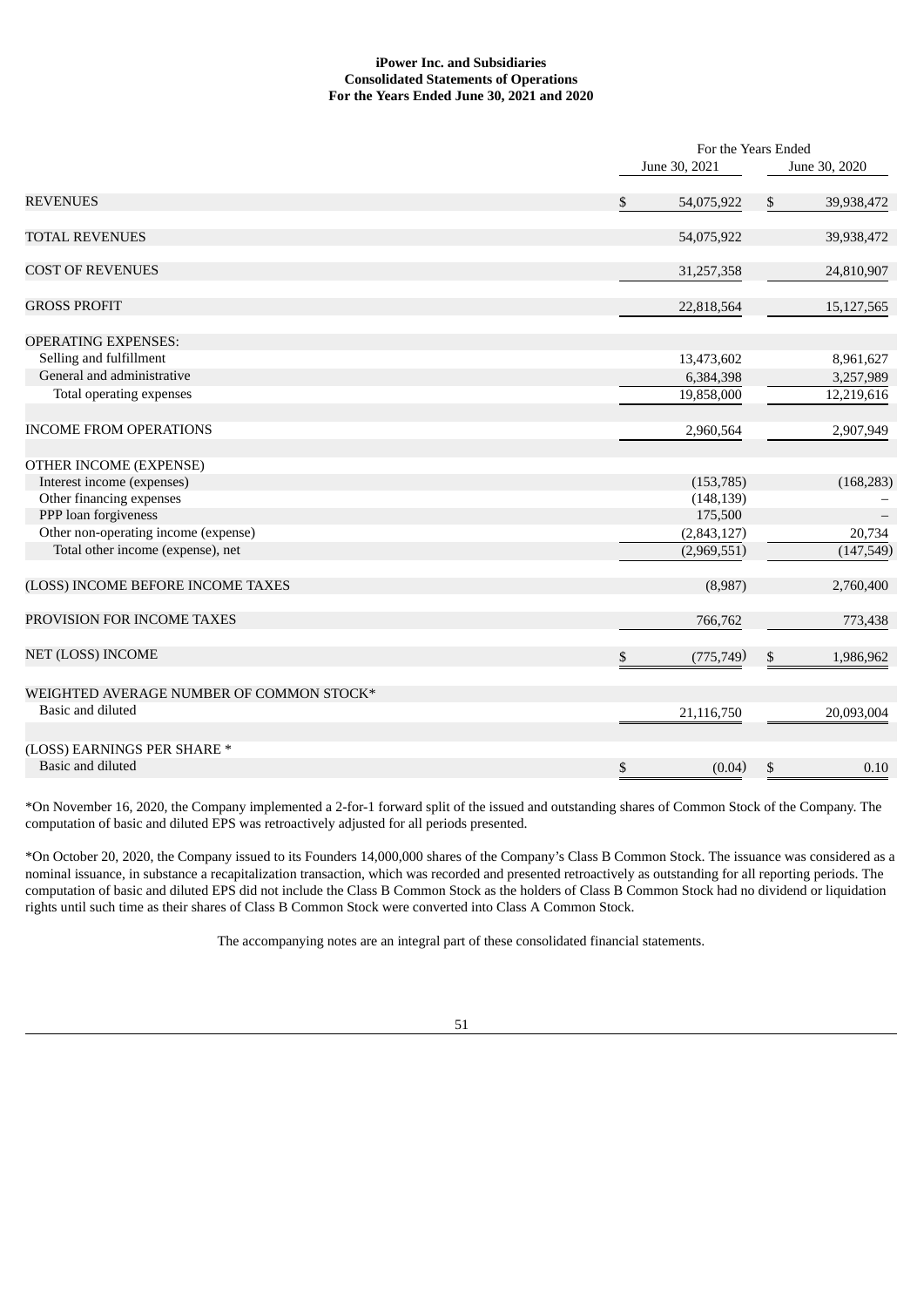# **iPower Inc. and Subsidiaries Consolidated Statements of Changes in Stockholders' Equity For the Years Ended June 30, 2021 and 2020**

<span id="page-52-0"></span>

|                                                    |            | Common Stock * |        | Class B Common Stock *   |                               |     | Subscription             | Additional<br>Paid in   | Retained                 |    |                         |
|----------------------------------------------------|------------|----------------|--------|--------------------------|-------------------------------|-----|--------------------------|-------------------------|--------------------------|----|-------------------------|
|                                                    | Shares     | Amount         |        | Shares                   | Amount                        |     | Receivable               | Capital                 | Earnings                 |    | Total                   |
| Balance, June 30, 2019                             | 20,000,000 | \$             | 20,000 | 14,000,000               | 14,000                        | \$. | $(14,000)$ \$            | (37,316)                | \$<br>533,860            | -S | 516,544                 |
| Shares issued for cash<br>Net income               | 204,496    |                | 204    | $\qquad \qquad -$        | $\overline{\phantom{m}}$<br>- |     |                          | 426,806                 | 1,986,962                |    | 427,010<br>1,986,962    |
| Balance, June 30, 2020                             | 20,204,496 | S              | 20,204 | 14,000,000               | \$<br>14,000                  | S   | $(14,000)$ \$            | 389,490                 | \$<br>2,520,822          |    | 2,930,516               |
| Net income<br>Cash for Class B common stock        |            |                | ۰      | $\overline{\phantom{m}}$ | $\qquad \qquad -$             |     | 14,000                   | -                       | (775, 749)               |    | (775, 749)<br>14,000    |
| Conversion of Class B common<br>stock              | 1,400,000  |                | 1,400  | (14,000,000)             | (14,000)                      |     |                          | 12,600                  |                          |    |                         |
| Shares issued for cash upon IPO                    | 3,864,000  |                | 3,864  |                          | $\overline{\phantom{m}}$      |     | $\overline{\phantom{0}}$ | 16,562,541              | $\overline{\phantom{a}}$ |    | 16,566,405              |
| Shares issued upon conversions of<br>debts         | 955,716    |                | 956    |                          |                               |     | $-$                      | 4,777,602               |                          |    | 4,778,558               |
| Shares issued upon exercise of<br>warrants         | 24,451     |                | 25     |                          |                               |     |                          | 36,679                  |                          |    | 36,704                  |
| Issuance of restricted stock units                 |            |                |        | $\qquad \qquad -$        | $\overline{\phantom{m}}$      |     | $-$                      | 110,683                 |                          |    | 110,683                 |
| <b>Investor Warrants</b><br>Balance, June 30, 2021 | 26,448,663 |                | 26,449 |                          | -                             |     |                          | 1,324,668<br>23,214,263 | 1,745,073                |    | 1,324,668<br>24,985,785 |

\*On November 16, 2020, the Company implemented a 2-for-1 forward split of the issued and outstanding shares of Class A Common Stock of the Company. Except shares authorized, all references to number of shares and to per share information in the consolidated financial statements have been retroactively adjusted.

\*On October 20, 2020, the Company issued to its Founders 14,000,000 shares of the Company's Class B Common Stock. The issuance was considered as a nominal issuance, in substance a recapitalization transaction, which was recorded and presented retroactively as outstanding for all reporting periods.

The accompanying notes are an integral part of these consolidated financial statements.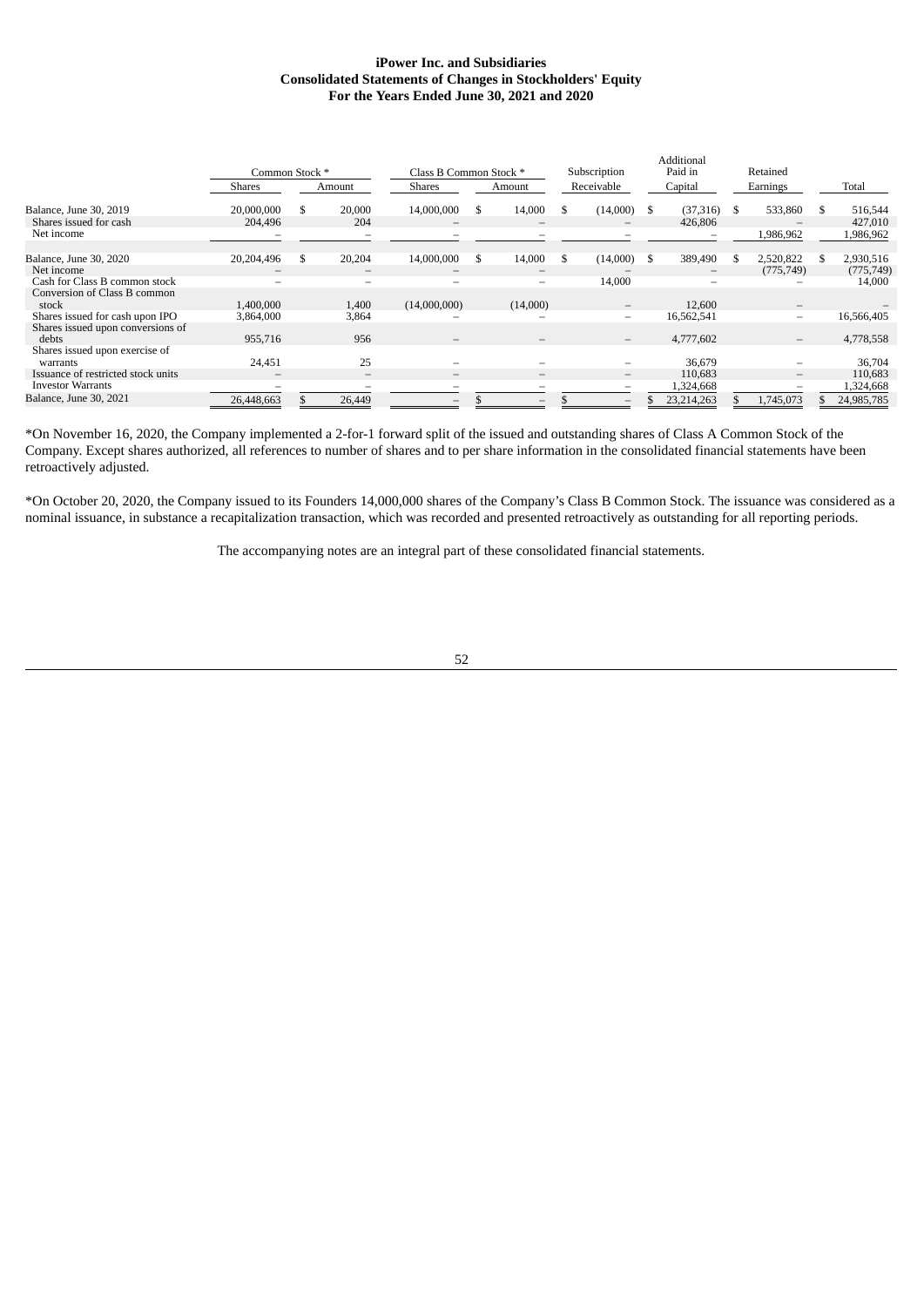# **iPower Inc. and Subsidiaries Consolidated Statements of Cash Flows For the Years Ended June 30, 2021 and 2020**

<span id="page-53-0"></span>

|                                                                               |                      | For the Years Ended June 30,<br>2020 |             |              |
|-------------------------------------------------------------------------------|----------------------|--------------------------------------|-------------|--------------|
| CASH FLOWS FROM OPERATING ACTIVITIES:                                         |                      | 2021                                 |             |              |
| Net (loss) income                                                             | \$                   | (775, 749)                           | \$          | 1,986,962    |
| Adjustments to reconcile net income to cash provided by operating activities: |                      |                                      |             |              |
| Inventory obsolescence reserve                                                |                      |                                      |             | 95,574       |
| Depreciation expense                                                          |                      | 12,091                               |             |              |
| Stock-based compensation expense                                              |                      | 110,683                              |             |              |
| PPP loan forgiven                                                             |                      | (175,500)                            |             |              |
| Non-cash operating lease expense                                              |                      | 82,075                               |             |              |
| Amortization of debt discount and non-cash financing costs                    |                      | 1,611,874                            |             |              |
| Change in fair value of warrants and conversion features                      |                      | 1,358,555                            |             |              |
| Change in operating assets and liabilities                                    |                      |                                      |             |              |
| Accounts receivable                                                           |                      | (1,829,148)                          |             | (2,431,287)  |
| Inventories                                                                   |                      | (7,322,560)                          |             | (2,720,248)  |
| Prepayments and other current assets                                          |                      | (3,956,769)                          |             | (163,096)    |
| Non-current prepayments                                                       |                      | (1,357,292)                          |             |              |
| Other non-current assets                                                      |                      | (99, 645)                            |             |              |
| Accounts payable                                                              |                      | (279, 384)                           |             | 1,964,423    |
| Credit cards payable                                                          |                      | (308, 481)                           |             | 177,252      |
| Customer deposit                                                              |                      | (443, 894)                           |             | 321,121      |
| Other payables and accrued liabilities                                        |                      | 546,583                              |             | 1,352,627    |
| Income taxes payable                                                          |                      | 69,612                               |             | 525,715      |
| Net cash (used in) / provided by operating activities                         |                      | (12,756,949)                         |             | 1,109,043    |
| CASH FLOWS FROM INVESTING ACTIVITIES:                                         |                      |                                      |             |              |
| Purchase of equipment                                                         |                      | (61, 498)                            |             | (6,252)      |
| Net cash (used in) investing activities                                       |                      | (61, 498)                            |             | (6,252)      |
| <b>CASH FLOWS FROM FINANCING ACTIVITIES:</b>                                  |                      |                                      |             |              |
| Proceeds from related parties                                                 |                      | 571,824                              |             | 632,286      |
| Payments to related parties                                                   |                      | (705, 617)                           |             | (3,267,801)  |
| Proceeds from short-term loans                                                |                      | 29,609,915                           |             | 19,003,538   |
| Payments on short-term loans                                                  |                      | (30,776,825)                         |             | (17,891,647) |
| Proceeds from convertible notes                                               |                      | 3,000,000                            |             |              |
| Payments for financing cost                                                   |                      | (120,000)                            |             |              |
| Proceeds from long-term loans                                                 |                      |                                      |             | 500,000      |
| Payments on long-term loans                                                   |                      | (12, 185)                            |             |              |
| Shares issued for cash                                                        |                      | 359,000                              |             | 427,010      |
| Gross proceeds from IPO                                                       |                      | 19,320,000                           |             |              |
| IPO offering costs in cash                                                    |                      | (2,753,595)                          |             |              |
| Net cash provided by / (used in) financing activities                         |                      | 18,492,517                           |             | (596, 614)   |
| <b>CHANGES IN CASH</b>                                                        |                      | 5,674,070                            |             | 506,177      |
| CASH AND CASH EQUIVALENT, beginning of year                                   |                      | 977,635                              |             | 471,458      |
| CASH AND CASH EQUIVALENT, end of year                                         | \$                   | 6,651,705                            | \$          | 977,635      |
| SUPPLEMENTAL CASH FLOW INFORMATION:                                           |                      |                                      |             |              |
| Cash paid for income tax                                                      |                      | 696,119                              | \$          | 247,723      |
|                                                                               | \$<br>$\overline{s}$ |                                      |             |              |
| Cash paid for interest                                                        |                      | 153,785                              |             | 56,948       |
| SUPPLEMENTAL DISCLOSURE OF NON-CASH TRANSACTIONS:                             |                      |                                      |             |              |
| Right of use assets acquired under new operating leases                       | \$                   | 2,346,200                            |             |              |
| Reclassification of warrant liability to additional paid in capital           | $\overline{\$}$      | 1,324,668                            | $rac{5}{5}$ |              |
| Conversion of debts to common stock                                           | \$                   | 4,778,558                            |             |              |
| Exercise of placement agent warrants                                          |                      |                                      |             |              |
|                                                                               | \$                   | 36,704                               | \$          |              |

The accompanying notes are an integral part of these consolidated financial statements.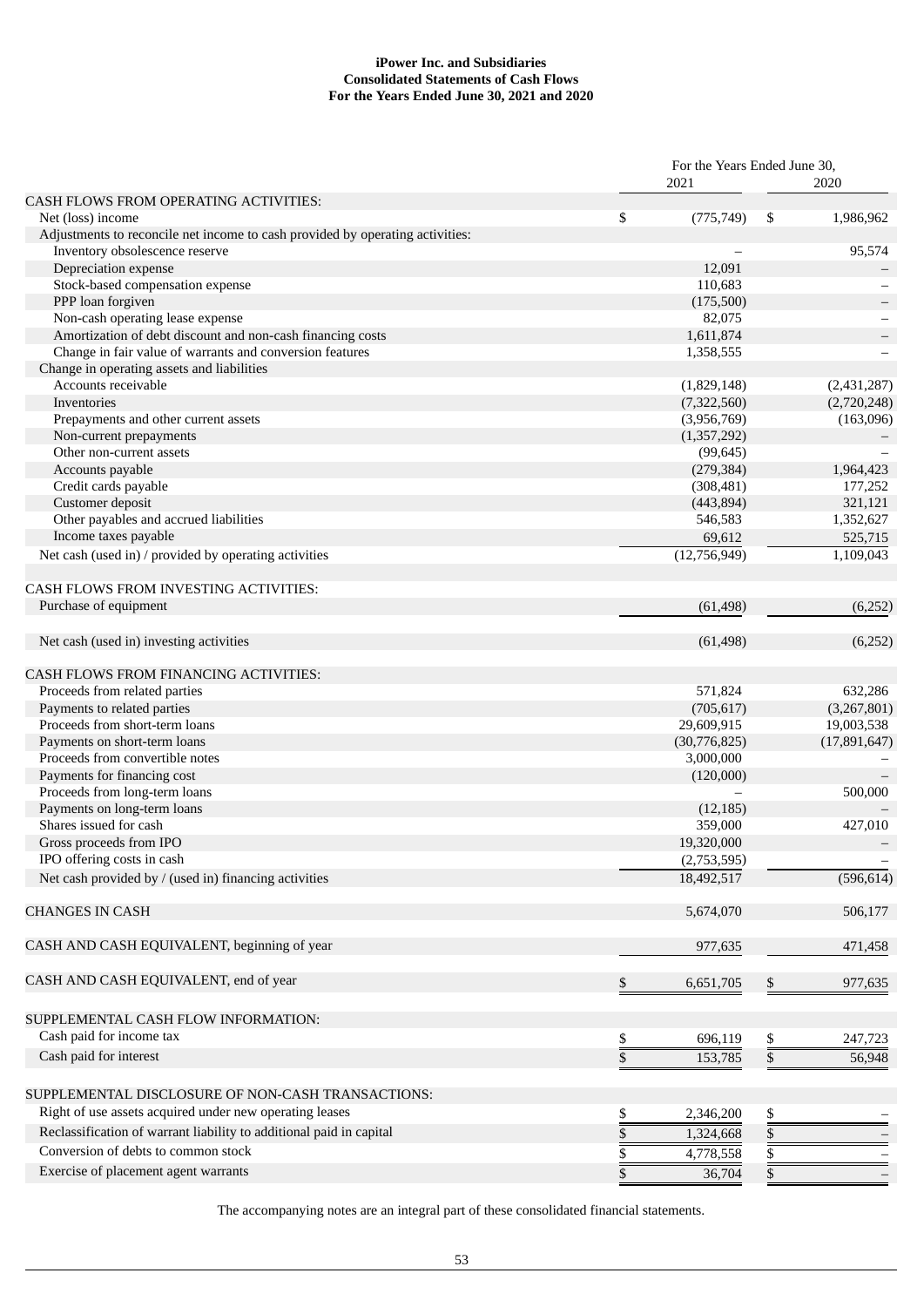#### **iPower Inc. Notes to Consolidated Financial Statements As of June 30, 2021 and 2020 and for the Years Ended June 30, 2021 and 2020**

#### <span id="page-54-0"></span>**Note 1 - Nature of business and organization**

iPower Inc., formerly known as BZRTH Inc., a Nevada corporation (the "Company"), was incorporated on April 11, 2018. The Company is principally engaged in the marketing and sale of advanced indoor and greenhouse lighting, ventilation systems, nutrients, growing media, grow tents, trimming machines, pumps and accessories in the United States.

Effective on March 1, 2020, as amended and restated pursuant to an agreement dated October 26, 2020, the Company entered into an agreement with E Marketing Solution Inc. ("E Marketing"), an entity incorporated in California and owned by one of the shareholders of the Company. Pursuant to the terms of the agreement, the Company agreed to provide technical support, management services and other services on an exclusive basis in relation to E Marketing's business during the term of the agreement. The Company also agreed to fund E Marketing for operational cash flow needs and bear the risk of E Marketing's losses from operations and E Marketing agrees that iPower has rights to E Marketing's net profits, if any. Under the terms of the agreement, the Company may at any time, at its option, acquire for nominal consideration 100% of either the equity of E Marketing or its assets subject to assumption of all of its liabilities. E Marketing was considered a variable interest entity ("VIE"). On May 18, 2021, the Company acquired 100% equity ownership of E Marketing. As a result, E Marketing has become the Company's wholly owned subsidiary. See Note 3 below for details.

On September 4, 2020, the Company entered into an agreement with Global Product Marketing Inc. ("GPM"), an entity incorporated in the State of Nevada on September 4, 2020. GPM was then wholly owned by Chenlong Tan, the Chairman, CEO and President and one of the majority shareholders of the Company. Pursuant to the terms of the agreement, the Company was to provide technical support, management services and other services on an exclusive basis in relation to GPM's business during the term of the Agreement. In addition, the Company agreed to fund GPM for operational cash flow needs and bear the risk of GPM's losses from operations and GPM agreed that the Company has the right to GPM's net profits, if any. Under the terms of the agreement, the Company may at any time, at its option, acquire for nominal consideration 100% of either the equity of GPM or its assets subject to assumption of all of its liabilities. GPM was considered a variable interest entity ("VIE"). On May 18, 2021, the Company acquired 100% equity ownership of GPM. As a result, GPM has become the Company's wholly owned subsidiary. See Note 3 below for details.

# **Note 2 – Basis of Presentation and Summary of significant accounting policies**

## Basis of presentation

The accompanying financial statements have been prepared in accordance with the generally accepted accounting principles in the United States of America ("U.S. GAAP") and pursuant to the rules and regulations of the Securities Exchange Commission ("SEC"). The Company's fiscal year end date is June 30.

#### Principles of Consolidation

The consolidated financial statements include the accounts of the Company and its subsidiaries, E Marketing Solution Inc. and Global Product Marketing Inc. All inter-company balances and transactions have been eliminated.

#### Prior period reclassification

Certain prior period expense accounts have been reclassified in conformity with current period presentation including reclassification of \$1.37 million from general administrative expenses to selling and fulfillment expenses. The reclassification had no effect to the company's consolidated statements of operations, statements of cash flow or statements of changes in stockholders' equity.

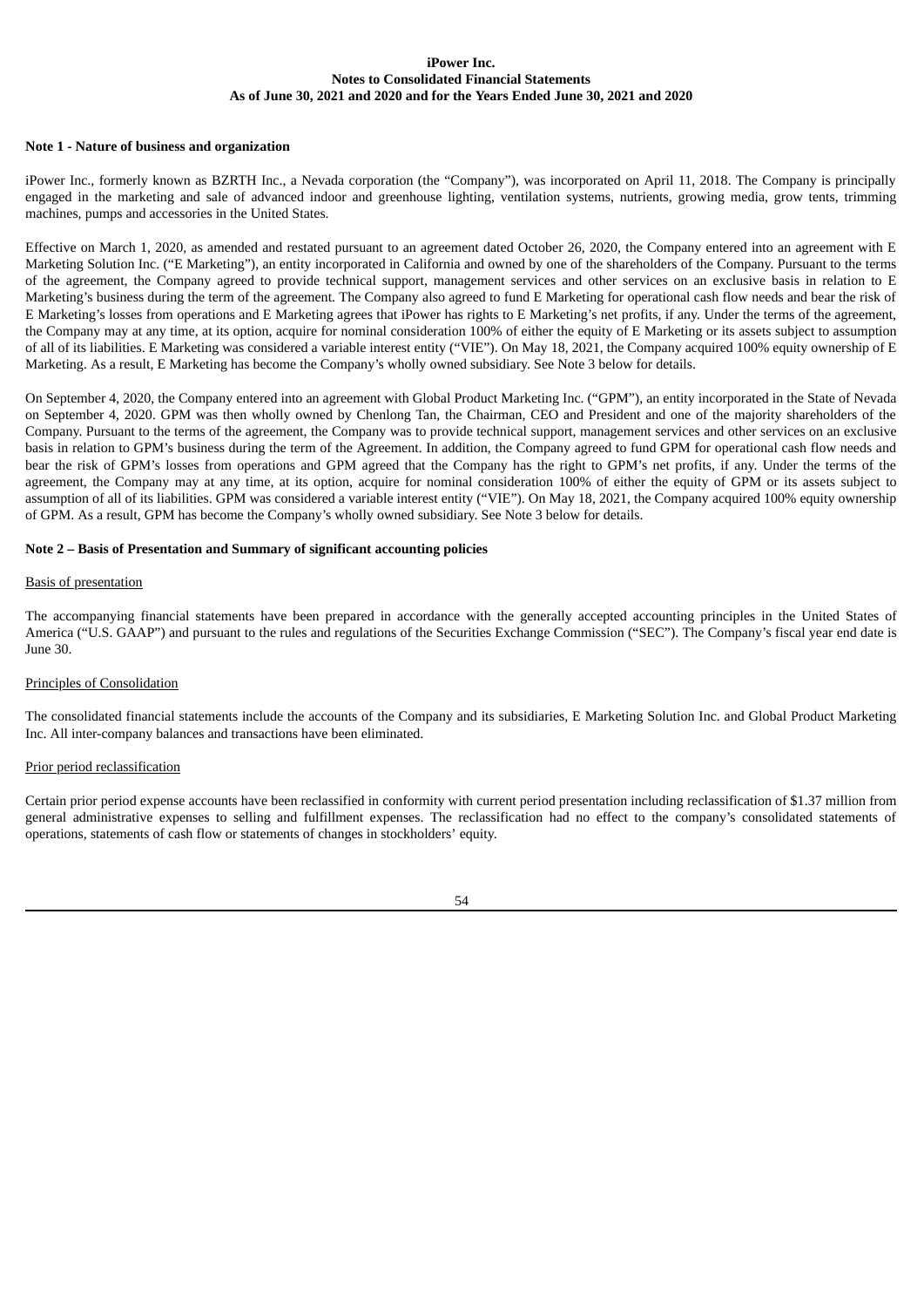## Use of estimates and assumptions

The preparation of financial statements in conformity with U.S. GAAP requires management to make estimates and assumptions that affect the amounts of assets and liabilities reported and disclosures of contingent assets and liabilities as of the date of the financial statements and the reported amounts of revenues and expenses during the periods presented. Actual results could differ from these estimates.

# Cash and cash equivalents

Cash and cash equivalents consist of amounts held as cash on hand and bank deposits.

From time to time, the Company may maintain bank balances in interest bearing accounts in excess of the \$250,000 currently insured by the Federal Deposit Insurance Corporation for interest bearing accounts (there is currently no insurance limit for deposits in noninterest bearing accounts). The Company has not experienced any losses with respect to cash. Management believes our Company is not exposed to any significant credit risk with respect to its cash.

#### Accounts receivable

During the ordinary course of business, the Company extends unsecured credit to its customers. Accounts receivable are stated at the amount the Company expects to collect from customers. Management reviews its accounts receivable balances each reporting period to determine if an allowance for credit loss is required.

In July 2020, the Company adopted ASU 2016-13, Topics 326 - Credit Loss, Measurement of Credit Losses on Financial Instruments, which replaces the incurred loss methodology with an expected loss methodology that is referred to as the current expected credit loss (CECL) methodology, for its accounting standard for its trade accounts receivable.

The Company evaluates the creditworthiness of all of its customers individually before accepting them and continuously monitors the recoverability of accounts receivable. If there are any indicators that a customer may not make payment, the Company may consider making provision for non-collectability for that particular customer. At the same time, the Company may cease further sales or services to such customer. The following are some of the factors that the Company develops allowance for credit losses:

- the customer fails to comply with its payment schedule;
- the customer is in serious financial difficulty;
- a significant dispute with the customer has occurred regarding job progress or other matters;
- the customer breaches any of its contractual obligations;
- the customer appears to be financially distressed due to economic or legal factors;
- the business between the customer and the Company is not active; and
- · other objective evidence indicates non-collectability of the accounts receivable.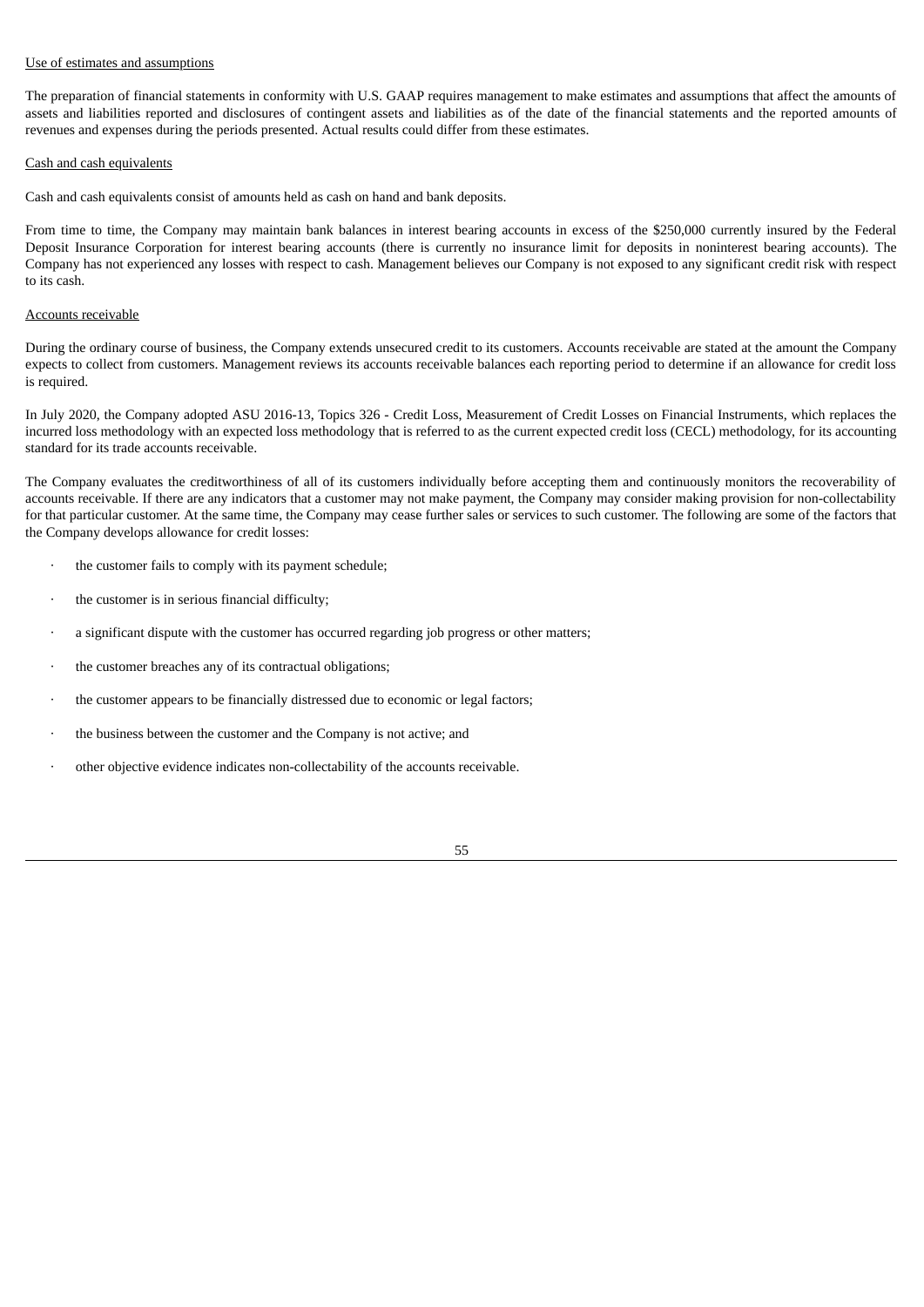The adoption of the credit loss accounting standard has no material impact on the Company's consolidated financial statements. Accounts receivable are recognized and carried at carrying amount less an allowance for credit losses, if any. The Company maintains an allowance for credit losses resulting from the inability of its customers to make required payments based on contractual terms. The Company reviews the collectability of its receivables on a regular and ongoing basis. The Company has also included in calculation of allowance for credit losses the potential impact of the COVID-19 pandemic on our customers' businesses and their ability to pay their accounts receivable. After all attempts to collect a receivable have failed, the receivable is written off against the allowance. The Company also considers external factors to the specific customer, including current conditions and forecasts of economic conditions, including the potential impact of the COVID-19 pandemic. In the event we recover amounts previously written off, we will reduce the specific allowance for credit losses.

## Fair values of financial instruments

The carrying amounts of cash and cash equivalents, accounts receivable, accounts payable and all other current assets and liabilities approximate fair values due to their short-term nature.

For other financial instruments to be reported at fair value, the Company utilizes valuation techniques that maximize the use of observable inputs and minimize the use of unobservable inputs to the extent possible. The Company determines the fair value of its financial instruments based on assumptions that market participants would use in pricing an asset or liability in the principal or most advantageous market. When considering market participant assumptions in fair value measurements, the following fair value hierarchy distinguishes between observable and unobservable inputs, which are categorized in one of the following levels:

Level 1 – Inputs are unadjusted, quoted prices in active markets for identical assets or liabilities at the measurement date;

Level 2 – Inputs are observable, unadjusted quoted prices in active markets for similar assets or liabilities, unadjusted quoted prices for identical or similar assets or liabilities in markets that are not active, or other inputs that are observable or can be corroborated by observable market data for substantially the full term of the related assets or liabilities; and

Level 3 – Unobservable inputs that are significant to the measurement of the fair value of the assets or liabilities that are supported by little or no market data.

The Company used Level 3 inputs for its valuation methodology for the conversion feature and warrant liabilities in determining the fair value using the Modified Black Scholes option-pricing model. Significant increase or decrease in any of the significant unobservable inputs, such as the probability of the occurrence of an IPO, would have resulted in a significantly higher or lower fair value measurement. The redeemable preferred stock was measured based on the fixed monetary amount of the convertible share upon IPO and the probability of IPO.

Accounting guidance establishes a fair value hierarchy that requires an entity to maximize the use of observable inputs and minimize the use of unobservable inputs when measuring fair value. A financial instrument's categorization within the fair value hierarchy is based upon the lowest level of input that is significant to the fair value measurement. There is no transfer into or out of Level 3 of the fair value hierarchy.

# Revenue recognition

The Company has adopted Accounting Standards Codification ("ASC") 606 since its inception on April 11, 2018 and recognizes revenue from product sales revenues, net of promotional discounts and return allowances, when the following revenue recognition criteria are met: a contract has been identified, separate performance obligations are identified, the transaction price is determined, the transaction price is allocated to separate performance obligations and revenue is recognized upon satisfying each performance obligation. The Company transfers the risk of loss or damage upon shipment, therefore, revenue from product sales is recognized when it is shipped to the customer. Return allowances, which reduce product revenue by the Company's best estimate of expected product returns, are estimated using historical experience.

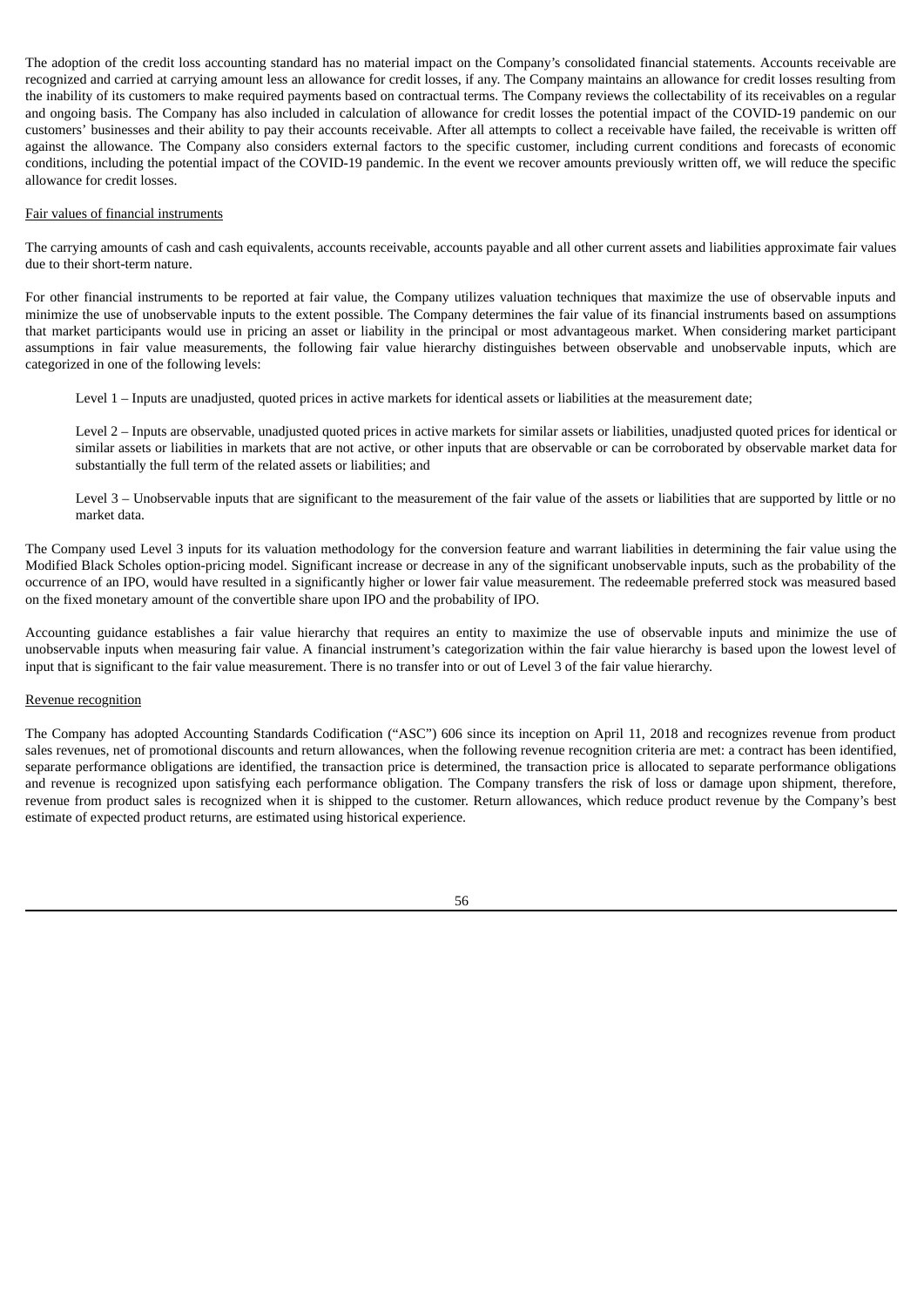The Company evaluates the criteria of ASC 606 - Revenue Recognition Principal Agent Considerations in determining whether it is appropriate to record the gross amount of product sales and related costs or the net amount earned as commissions. Generally, when the Company is primarily responsible for fulfilling the promise to provide a specified good or service, the Company is subject to inventory risk before the good or service has been transferred to a customer and the Company has discretion in establishing the price, revenue is recorded at gross.

Payments received prior to the delivery of goods to customers are recorded as customer deposits.

The Company periodically provides incentive offers to its customers to encourage purchases. Such offers include current discount offers, such as percentage discounts off current purchases and other similar offers. Current discount offers, when accepted by the Company's customers, are treated as a reduction to the purchase price of the related transaction.

Sales discounts are recorded in the period in which the related sale is recognized. Sales return allowances are estimated based on historical amounts and are recorded upon recognizing the related sales. Shipping and handling costs are recorded as selling expenses.

## Advertising costs

Advertising costs are expensed as incurred. Total advertising and promotional costs included in selling and fulfillment expenses for the years ended June 30, 2021 and 2020 were \$1,783,573 and \$606,730, respectively.

#### Cost of revenue

Cost of revenue mainly consists of costs for purchases of products and related inbound freight and delivery fees.

## **Inventory**

Inventory consists of finished goods ready for sale and is stated at the lower of cost or market. The Company values its inventory using the weighted average costing method. The Company's policy is to include as a part of cost of goods sold any freight incurred to ship the product from its vendors to warehouses. Outbound freight costs related to shipping costs to customers are considered periodic costs and are reflected in selling and fulfillment expenses. The Company regularly reviews inventory and considers forecasts of future demand, market conditions and product obsolescence.

If the estimated realizable value of the inventory is less than cost, the Company makes provisions in order to reduce its carrying value to its estimated market value. The Company also reviews inventory for slow moving inventory and obsolescence and records allowance for obsolescence.

#### Segment reporting

The Company follows ASC 280, Segment Reporting. The Company's chief operating decision maker, the Chief Executive Officer, reviews the consolidated results of operations when making decisions about allocating resources and assessing the performance of the Company as a whole and, hence, the Company has only one reportable segment. The Company does not distinguish between markets or segments for the purpose of internal reporting. The Company's long-lived assets are all located in California, United States, and substantially all of the Company's revenues are derived from within the United States. Therefore, no geographical segments are presented.

#### Leases

On its inception date, April 11, 2018, the Company adopted ASC 842 – Leases ("ASC 842"), which requires lessees to record right-of-use ("ROU") assets and related lease obligations on the balance sheet, as well as disclose key information regarding leasing arrangements.

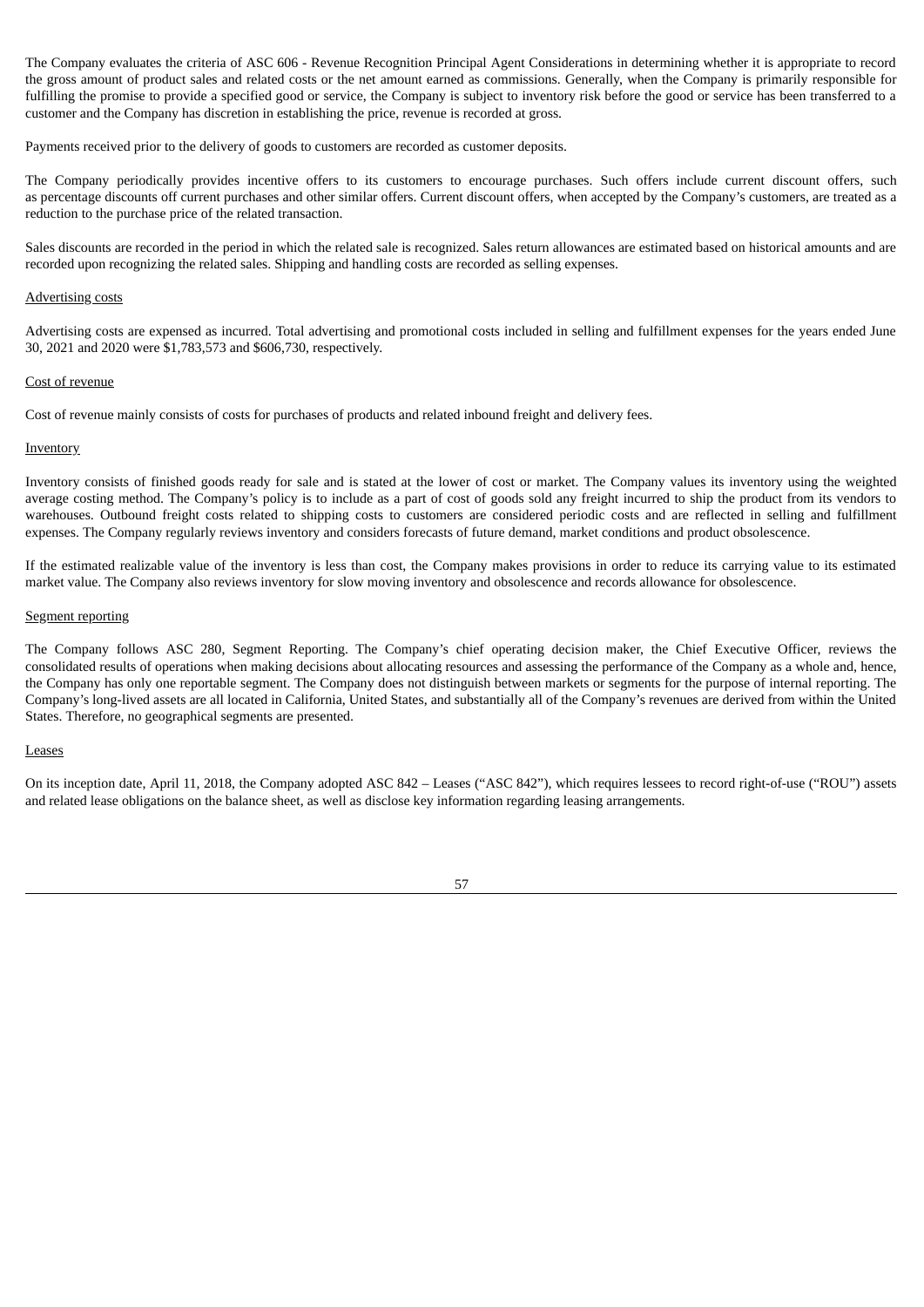ROU assets represent our right to use an underlying asset for the lease terms and lease liabilities represent our obligation to make lease payments arising from the lease. Operating lease ROU assets and liabilities are recognized at commencement date based on the present value of lease payments over the lease term. As the Company's leases do not provide an implicit rate, the Company generally uses its incremental borrowing rate based on the estimated rate of interest for collateralized borrowing over a similar term of the lease payments at commencement date. The operating lease ROU asset also includes any lease payments made and excludes lease incentives. Lease expense for lease payments is recognized on a straight-line basis over the lease term.

### Deferred offering costs

The Company capitalizes certain legal, accounting and other third-party fees that are directly related to an equity financing that is probable of successful completion until such financing is consummated. After consummation of an equity financing, these costs are recorded as a reduction of the proceeds received as a result of the financing. Should a planned equity financing be abandoned, terminated or significantly delayed, the deferred offering costs are immediately written off to operating expenses in the consolidated statements of operations and comprehensive income (loss) in the period of determination. For the years ended June 30, 2021 and 2020, \$693,538 and \$0 were recorded as deferred offering costs and reclassed to additional paid in capital. As of June 30, 2021 and June 30, 2020, \$0 and \$0 of deferred offering costs were included in prepaid expenses and other current assets in the consolidated balance sheets, respectively.

# Stock-based Compensation

The Company applies ASC No. 718, "Compensation-Stock Compensation", which requires that share-based payment transactions with employees and nonemployees upon adoption of ASU 2018-07, be measured based on the grant date fair value of the equity instrument and recognized as compensation expense over the requisite service period, with a corresponding addition to equity. Under this method, compensation cost related to employee share options or similar equity instruments is measured at the grant date based on the fair value of the award and is recognized over the period during which an employee is required to provide service in exchange for the award, which generally is the vesting period.

Following completion of the IPO, pursuant to their letter agreements, the Company awarded 46,546 restricted stock units ("RSUs") under the Plan to its independent directors, Chief Financial Officer, and certain other employees and consultants, all of which are subject to certain vesting conditions. The fair value of the RSUs was determined based on \$5.0 per share, the initial public offering price of the Company's common stock on the grant date. As of June 30, 2021, the Company had granted total of 46,546 RSUs, of which 22,137 were fully vested and 24,409 remained subject to certain vesting conditions. For the year ended June 30, 2021, the Company recorded \$110,683 of stock-based compensation expense.

The Company will recognize forfeitures as they occur.

#### Income taxes

The Company accounts for income taxes under the asset and liability method. Deferred tax assets and liabilities are recognized for future tax consequences attributable to differences between the financial statement carrying amounts of existing assets and liabilities and their perspective tax bases. Deferred tax assets and liabilities are measured using enacted tax rates expected to apply to taxable income in the years in which the temporary differences are expected to be recovered or settled. The effect on deferred tax assets and liabilities of a change in tax rates is recognized in income in the period that includes the enactment date. Valuation allowances are recorded, when necessary, to reduce deferred tax assets to the amount expected to be realized.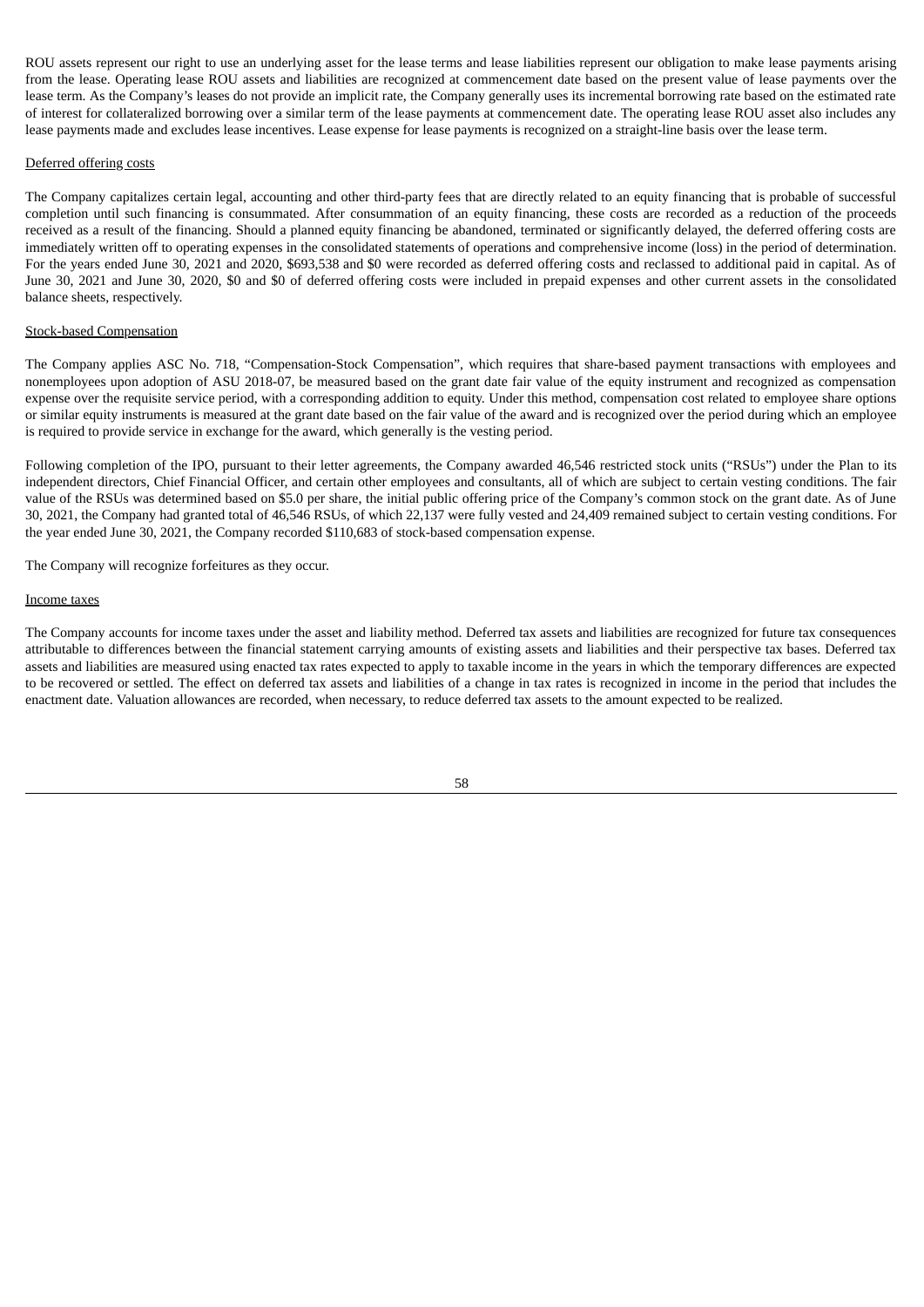As a result of the implementation of certain provisions of ASC 740, Income Taxes ("ASC 740"), which clarifies the accounting and disclosure for uncertainty in tax position, as defined, ASC 740 seeks to reduce the diversity in practice associated with certain aspects of the recognition and measurement related to accounting for income taxes. The Company has adopted the provisions of ASC 740 since inception, April 11, 2018, and has analyzed filing positions in each of the federal and state jurisdictions where the Company is required to file income tax returns, as well as open tax years in such jurisdictions. The Company has identified the U.S. federal jurisdiction, and the states of Nevada and California, as its "major" tax jurisdictions. However, the Company has certain tax attribute carryforwards which will remain subject to review and adjustment by the relevant tax authorities until the statute of limitations closes with respect to the year in which such attributes are utilized.

The Company believes that our income tax filing positions and deductions will be sustained on audit and do not anticipate any adjustments that will result in a material change to its financial position. Therefore, no reserves for uncertain income tax positions have been recorded pursuant to ASC 740. The Company's policy for recording interest and penalties associated with income-based tax audits is to record such items as a component of income taxes.

#### Commitments and contingencies

In the ordinary course of business, the Company is subject to certain contingencies, including legal proceedings and claims arising out of the business that relate to a wide range of matters, such as government investigations and tax matters. The Company recognizes a liability for such contingency if it determines it is probable that a loss has occurred and a reasonable estimate of the loss can be made. The Company may consider many factors in making these assessments including historical and specific facts and circumstances of each matter.

#### Convertible notes and warrants

On January 27, 2021, the Company completed a private placement offering pursuant to which the Company sold to two accredited investors an aggregate of \$3,000,000 in convertible notes with a 6% interest per annum (the "Convertible Notes") and warrants to purchase shares of Class A Common Stock equaling 80% of the number of shares of Class A Common Stock issuable upon conversion of the Convertible Notes. The warrants shall be exercisable for a period of three years from the IPO completion date at a per share exercise price equal to the IPO. The Convertible Notes shall be automatically converted into the Company's Class A Common Stock upon a qualified IPO (the "Mandatory Conversion") or repayable in cash at the option of the holders of the Convertible Notes with repayment to commence six months after January 27, 2021. The Convertible Notes convert at a price equal to the lesser of (a) a price representing a 30% discount to the public offering price per share of the Class A Common Stock in this Offering, or (b) a price representing a 30% discount to the price per share equal to dividing \$200 million by the total number of (x) outstanding shares of Class A Common Stock immediately prior to the IPO, (y) the number of Class A Common Stock issuable upon conversion of the 34,500 shares of Series A Preferred Stock, and (z) the number of Class A Common Stock issuable upon conversion of all outstanding Convertible Notes. In the event the Company does not receive a minimum of \$15,000,000 of gross proceeds in the Offering or otherwise close on the Offering, the Convertible Notes will bear interest at a rate of 6% per annum which shall accrue from January 27, 2021 and be repayable in six equal monthly installments between July 27, 2021 and January 27, 2022. Alternatively, the Convertible Notes may be converted at the conversion price into shares of Class A Common Stock at the option of the holder prior to the maturity date (the "Conversion Option"). If the notes are converted, either on a Mandatory Conversion basis or through each holder's exercise of the Conversion Option, any interest accrued on the Convertible Note shall be waived.

In connection with the Convertible Note offering, the Company issued placement agent warrants to purchase 7.0% of the shares of Class A Common Stock underlying the Convertible Notes exercisable at the conversion price of the Convertible Note (the "Conversion Price"). The placement agent warrants are exercisable for a period of five years from the issuance date and are treated as a debt issuance cost.

The conversion feature included in the terms of the Convertible Notes creates an obligation to the Company requiring it to repay the notes for cash in January 2022 if an IPO does not occur. Upon an IPO, the Conversion Option is settleable with a variable number of the Company's shares resulting in a fixed monetary amount known at inception in accordance with ASC 480-10-25-14a. As such, the conversion feature was determined to be a derivative liability, which represent an embedded derivative predominately based on fixed monetary amount. The Convertible Note warrants and placement agent warrants were determined to be derivative liabilities, which represent free-standing derivative instruments. The Company measured the derivative liabilities at fair value at the issuance date of the Convertible Notes, Convertible Note warrants and placement agent warrants based on a Modified Black Scholes option-pricing model. The derivative liabilities were recorded with a corresponding debit to debt discount that will be amortized over the life of the notes using effective interest rate method. At time of issuance, the convertible notes and warrant liabilities were recorded on the balance sheet as liabilities. Debt issuance costs resulting from placement agent warrants are allocated to derivative liabilities based on its fair value at issuance to total proceeds received. Debt issuance costs associated with warrant liabilities are expensed immediately and the debt issuance cost associated with the debt host are amortized over the life of the notes.

Upon conversion on May 14, 2021, the Company measured the conversion liability and placement agent warrant liability to fair value using the Modified Black Scholes Option Pricing Model, a level 3 valuation method, based on the expected fair value of the underlying stock. Change in fair value was recorded in other-operating expenses.

On May 14, 2021, the fair value of the outstanding warrants held by the Convertible Note investors were also remeasured with change in fair value recorded in other-operating expenses. Then the fair value was reclassed to additional paid in capital as the terms became fixed upon closing of the IPO.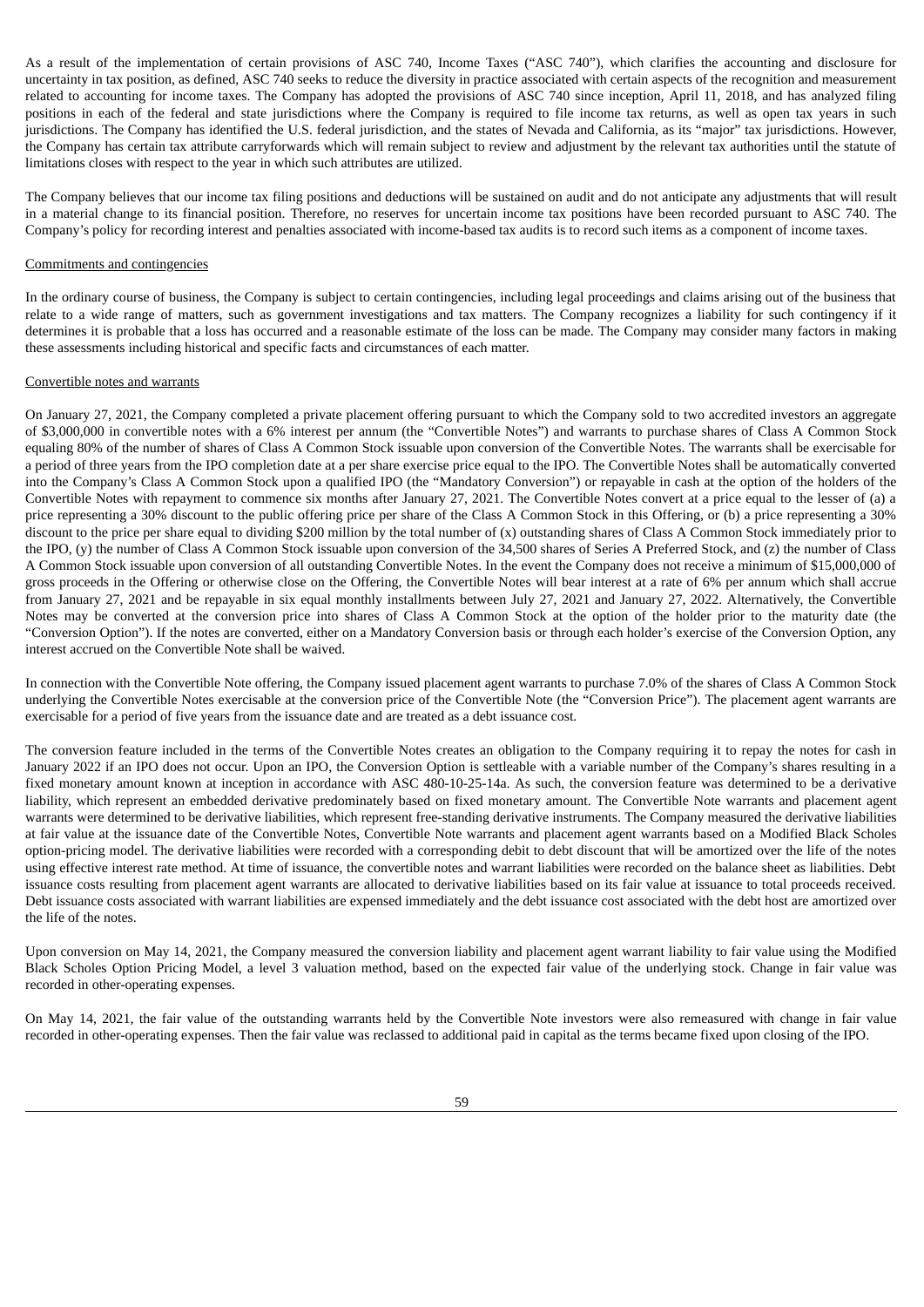# Series A Convertible Preferred Stock

On December 30, 2020, the Company issued a total of 34,500 shares of Series A Convertible Preferred Stock, par value \$0.001 per share. Pursuant to the certificate of designations, the Series A Convertible Preferred Stock will automatically convert into shares of the Class A Common Stock (the "Conversion Shares") at a conversion price equal to 70% of the initial price per share of the Class A Common Stock. If the IPO shall not have occurred by December 31, 2021, the Company shall redeem and repurchase for cash all of the outstanding shares of Series A Convertible Preferred Stock for a purchase price equal to (a) the product of multiplying the \$10.00 Stated Value of each outstanding share of Series A Convertible Preferred Stock by the total number of outstanding shares of Series A Convertible Preferred Stock, plus (b) all accrued and unpaid Dividends at 9% per annum. In the event that the Series A Convertible Preferred Stock are converted into Conversion Shares, no Dividend shall accrue or be payable.

The redemption feature creates an obligation to the Company requiring it to redeem the Preferred Shares for cash on December 31, 2021, if an IPO does not occur. Upon an IPO, the Conversion Option is settleable with a variable number of the Company's shares resulting in a fixed monetary amount known at inception in accordance with ASC 480-10-25-14a. The Series A convertible preferred stock are mandatorily redeemable and should be classified as a liability in accordance with ASC 480-10 and the Company has elected to record the Series A Convertible Preferred Stock at fair value with changes in fair value recorded through earnings under the ASC 825-10-15-4 fair value option ("FVO") election.

Upon conversion on May 14, 2021, the fair value of the Series A Convertible Preferred Stock was measured based on the fixed monetary amount of the convertible share upon IPO. The change in fair value was recorded as other non-operating expense.

# Series A Preferred Stock Warrant

In connection with this private placement, the Company issued warrants to purchase shares of Series A Convertible Preferred Stock. The exercise price of the warrants is \$10 per share. The Company accounts for its redeemable convertible preferred stock warrants as a liability, and they are recorded at their estimated fair value because the warrants may conditionally obligate the Company to transfer assets at some point in the future. At the end of each reporting period, changes in the estimated fair value during the period are recorded in other income (expense), net in the statement of operations. The Company will continue to adjust the liability for changes in estimated fair value until the earlier of the expiration of the warrants, exercise of the warrants, or conversion of the redeemable convertible preferred stock warrants into common stock warrants upon the completion of a liquidation event, including the completion of an IPO.

On May 14, 2021, the fair value of the outstanding Series A Preferred Stock warrant held by the placement agent were remeasured with change in fair value recorded in other-operating expenses.

## Earnings per share

Basic earnings per share are computed by dividing net income attributable to holders of common stock by the weighted average number of shares of common stock outstanding during the year. Diluted earnings per share reflect the potential dilution that could occur if securities to issue common stock were exercised.

# Recently issued accounting pronouncements

In August 2020, the FASB issued ASU 2020-06, "Debt – Debt with Conversion and Other Options (Subtopic 470-20) and Derivatives and Hedging – Contracts in Entity's Own Equity (Subtopic 815-40)." This ASU reduces the number of accounting models for convertible debt instruments and convertible preferred stock. As well as amend the guidance for the derivatives scope exception for contracts in an entity's own equity to reduce form-over-substancebased accounting conclusions. In addition, this ASU improves and amends the related EPS guidance. This standard becomes effective for the Company on July 1, 2022, including interim periods within those fiscal years. Adoption is either a modified retrospective method or a fully retrospective method of transition. The Company is currently assessing the impact the new guidance will have on our consolidated financial statements.

In December 2019, the FASB issued ASU 2019-12, Income Taxes (Topic 740) – Simplifying the Accounting for Income Taxes. The update is intended to simplify the current rules regarding the accounting for income taxes and addresses several technical topics including accounting for franchise taxes, allocating income taxes between a loss in continuing operations and in other categories such as discontinued operations, reporting income taxes for legal entities that are not subject to income taxes, and interim accounting for enacted changes in tax laws. The new standard is effective for fiscal years beginning after December 15, 2020; however, early adoption is permitted. The Company does not expect the adoption of this standard have a material impact on the consolidated financial statements.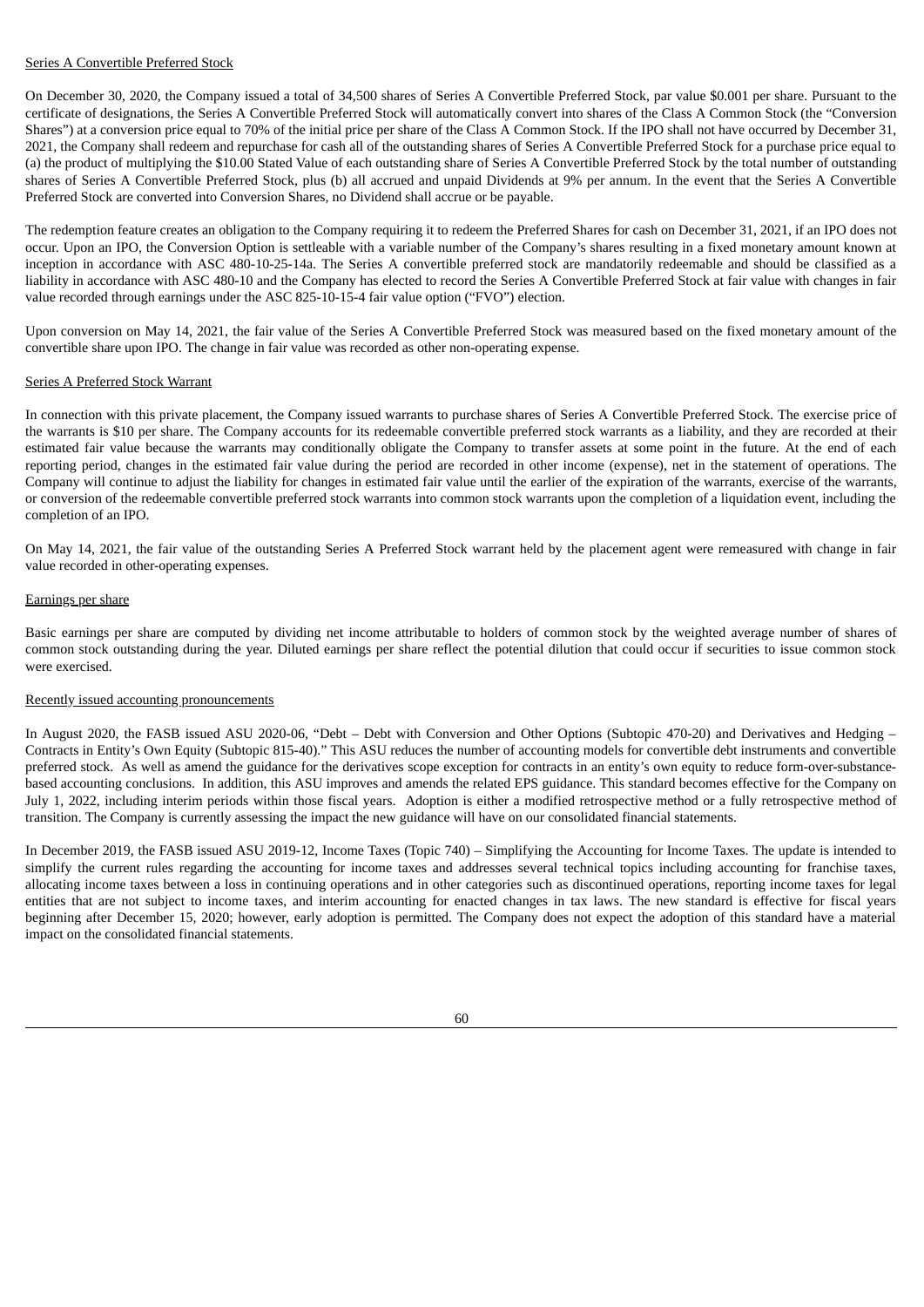The Company does not believe other recently issued but not yet effective accounting standards, if currently adopted, would have a material effect on the consolidated financial position, statements of operations and cash flows.

# Subsequent events

The Company evaluated subsequent events and transactions that occurred after the balance sheet date through the date that the consolidated financial statements are available to be issued. Material subsequent events that required recognition or additional disclosure in the consolidated financial statements are presented.

## **Note 3 – Acquisition of Variable interest entities**

Effective March 1, 2020, as amended and restated pursuant to an agreement dated Oct 26, 2020, the Company entered into an exclusive business cooperation agreement with E Marketing Solution Inc. ("E Marketing"), an entity incorporated in California and owned by one of the shareholders of the Company. Pursuant to the terms of the agreement, the Company provided technical support, management services and other services on an exclusive basis in relation to E Marketing's business during the term of the agreement. In addition, the Company agreed to fund E Marketing for operational cash flow needs and bear the risk of E Marketing's losses from operations and E Marketing agreed that iPower has rights to E Marketing's net profits, if any. Under the terms of the agreement, the Company may, at any time at its option, acquire for nominal consideration 100% of either the equity of E Marketing or its assets subject to assumption of all of its liabilities.

On September 4, 2020, the Company entered into an exclusive business cooperation agreement with Global Product Marketing Inc. ("GPM"), an entity incorporated in the State of Nevada on September 4, 2020. GPM was owned by Chenlong Tan, the Chairman, CEO, President and one of the majority shareholders of the Company. Pursuant to the terms of the agreement, the Company provided technical support, management services and other services on an exclusive basis in relation to GPM's business during the term of the Agreement. In addition, the Company agreed to fund GPM for operational cash flow needs and bear the risk of GPM's losses from operations and GPM agreed that the Company has rights to GPM's net profits, if any. Under the terms of the agreement, the Company may at any time, at its option, acquire for nominal consideration 100% of either the equity of GPM or its assets subject to assumption of all of its liabilities.

Below is a summary of the key terms of the exclusive business cooperation agreements (the "Agreements") with E Marketing and GPM ("VIEs"):

- iPower is the exclusive manager of the VIEs;
- the VIEs shall not directly or indirectly accept the same or similar services from other parties;
- the agreements shall remain effective unless terminated by iPower;
- · iPower is granted an irrevocable and exclusive option to purchase all assets and business at nominal price; and
- · iPower agrees to fund each VIE's operational needs and bear the risk of each VIE's losses from operations and VIEs agree that iPower has rights to VIEs' net profits, if any.

Pursuant to the terms of the Agreements, the Company did not have direct ownership in either E Marketing and GPM but was actively involved in their operations as the sole manager to direct the activities and significantly impact E Marketing's and GPM's economic performance. Each of E Marketing and GPM had only one shareholder and all operational funding was provided by the Company. During the term of the agreements, the Company bore all the risk of loss and had the right to receive all of the benefits from E Marketing and GPM. As such, based on the determination that the Company was the primary beneficiary of E Marketing and GPM, in accordance with ASC 810-10-25-38A through 25-38J, E Marketing and GPM were considered variable interest entities ("VIEs") of the Company and the financial statements of E Marketing and GPM have been consolidated from the date such control existed, March 1, 2020 and September 4, 2020, respectively.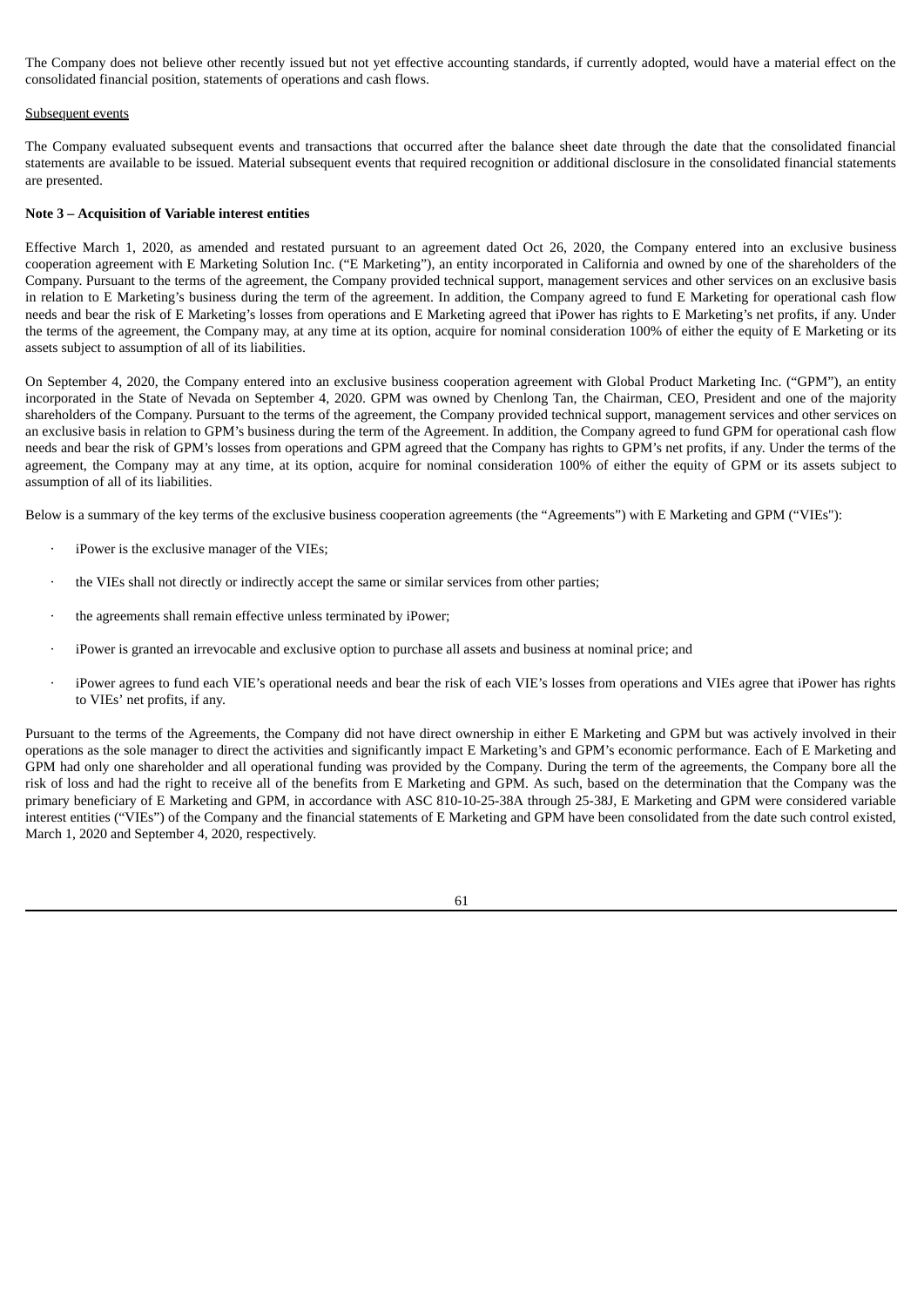On May 18, 2021, the Company entered into equity purchase agreements ("Equity Purchase Agreements") with the shareholders of each of our VIEs, E Marketing and GPM, pursuant to which we acquired 100% of the equity interests of each of E Marketing and GPM. The Company paid nominal consideration of \$10.00 for the acquisition of each of E Marketing and GPM, which then became the Company's wholly owned subsidiaries (the "Subsidiaries").

As of June 30, 2021 and, 2020, the carrying amount of the subsidiaries' assets and liabilities were as follows for the periods indicated:

|                     | <b>June 30,</b><br>2021 |         |    | <b>June 30,</b><br>2020  |  |  |
|---------------------|-------------------------|---------|----|--------------------------|--|--|
| Cash in bank        |                         | 574,861 | D  | 72,686                   |  |  |
| Accounts receivable |                         | 55,077  |    |                          |  |  |
| Payables to iPower  |                         | $-$     |    | 72,686                   |  |  |
| Income tax payable  |                         | 182,351 | S  | $\overline{\phantom{0}}$ |  |  |
| Other payables      |                         | 1,097   | \$ | $\overline{\phantom{0}}$ |  |  |

The assets and payables were included in the consolidated balance sheets as of June 30, 2021 and 2020 and the payables to iPower were eliminated in consolidation.

The operating results of the Subsidiaries for the year ended June 30, 2021 and 2020 were as follows:

|            | 2021      | 2020 |                          |  |
|------------|-----------|------|--------------------------|--|
| Revenue    | 2,482,042 | ┅    | $\overline{\phantom{a}}$ |  |
| Net income | 469,284   |      | (20, 600)                |  |

## **Note 4 - Accounts receivable**

Accounts receivable for the Company consisted of the following as of the dates indicated below:

|                                   | <b>June 30,</b><br>2021 | <b>June 30,</b><br>2020 |           |  |
|-----------------------------------|-------------------------|-------------------------|-----------|--|
| Accounts receivable               | 7,896,347               |                         | 6,067,199 |  |
| Less: allowance for credit losses | $\hspace{0.05cm}$       |                         |           |  |
| Total accounts receivable         | 7.896.347               |                         | 6,067,199 |  |

There was no credit loss for the years ended June 30, 2021 and 2020.

# **Note 5 – Inventories, net**

As of June 30, 2021 and 2020, inventories consisted of finished goods ready for sale, net of allowance for obsolescence, amounted to \$13,065,741 and \$5,743,181, respectively.

As of June 30, 2021 and 2020, allowance for obsolescence was \$95,574 and \$95,574, respectively.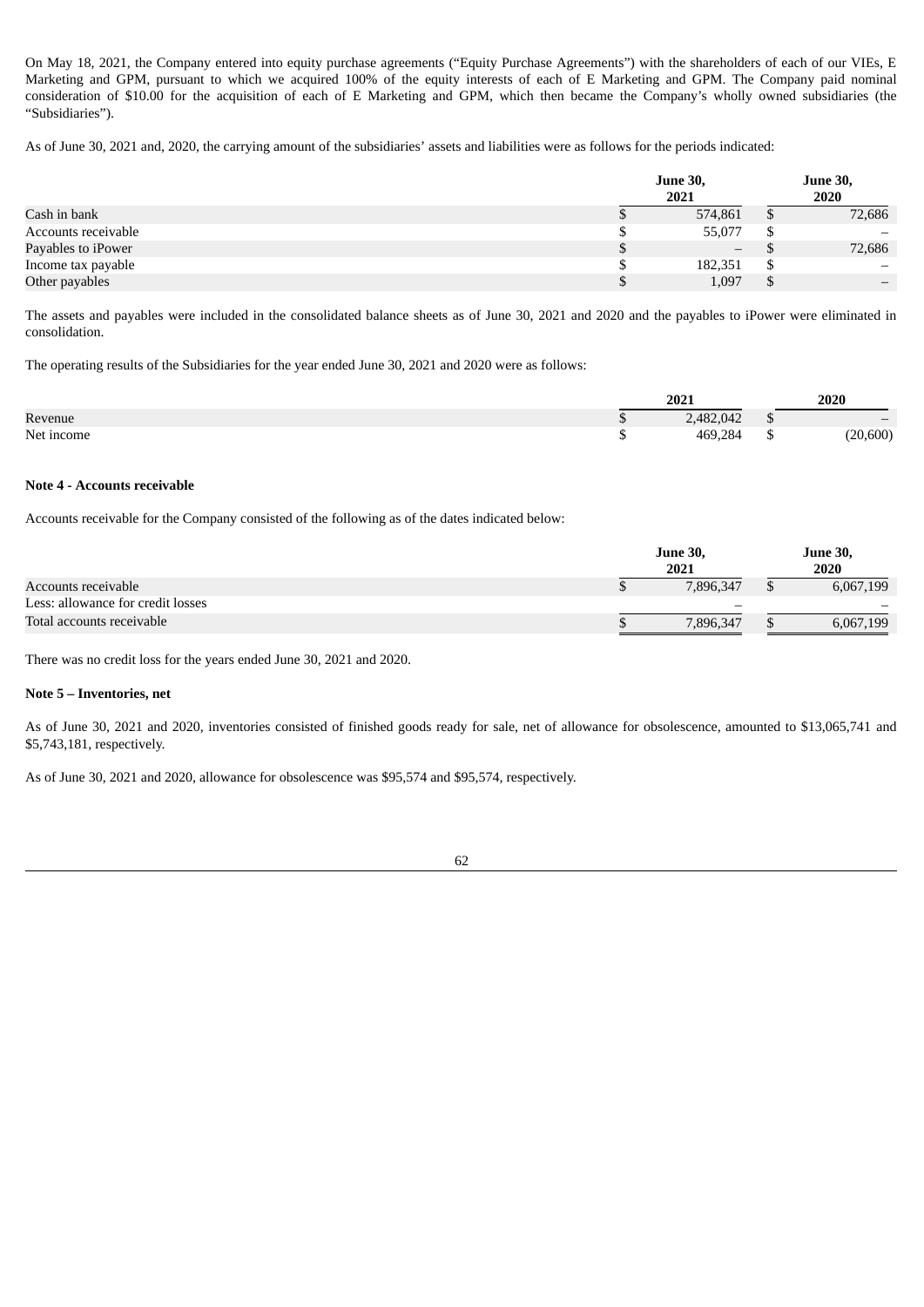#### **Note 6 – Prepayments and other current assets**

As of June 30, 2021 and 2020, prepayments and other current assets consisted of the following:

|                                        | <b>June 30,</b><br>2021 | <b>June 30,</b><br>2020 |
|----------------------------------------|-------------------------|-------------------------|
| Advance to suppliers                   | 3,969,625               | 298,841                 |
| Prepaid expenses and other receivables | 723,375                 | 317,390                 |
| Total                                  | 4,693,000               | 616,231                 |

Other receivables consisted of delivery fees of \$178,581 and \$132,433 and receivables from two unrelated parties for their use of the Company's courier accounts at June 30, 2021 and 2020. As of the date of this report, the amount had been fully collected.

#### **Note 7 – Non-current prepayments**

Non-current prepayments included \$1.26 million for product sourcing, marketing research and promotion, and other management advisory and consulting services to companies owned by an employee and minority shareholder and by relatives of a minority shareholder of the Company. The terms of these services are two years to five years. In addition, \$96,875 was down payment for lease of a car for four years. As of June 30, 2021, total non-current prepayments were \$1,357,292.

## **Note 8 – Loans payable**

## *Short-term loans*

## PPP note payable

On April 13, 2020, the Company entered into an agreement with Royal Business Bank (the "Lender") for a total amount of \$175,500, pursuant to a promissory note issued by the Company to the Lender (the "PPP Note"). The loan was made pursuant to the Payroll Protection Program established as part of the Coronavirus Aid, Relief and Economic Security Act (the "CARES Act"). The PPP Note bears interest at the rate of 1.00% per annum and may be repaid at any time without penalty. The PPP Note contains customary events of default relating to, among other things, payment defaults, breach of representations and warranties, or provisions of the promissory note. The occurrence of an event of default may result in a claim for the immediate repayment of all amounts outstanding under the PPP Note.

The Company accounts for the PPP loan under Topic 470 as follows: (a) Initially record the cash inflow from the PPP Note as a financial liability and accrued interest in accordance with the interest method under ASC Subtopic 835-30; (b) Not impute additional interest at a market rate; (c) Continue to record the proceeds from the loan as a liability until either (1) the loan is partly or wholly forgiven and the debtor has been legally released by the Lender or (2) the debtor pays off the loan; (d) Reduce the liability by the amount forgiven and record a gain on extinguishment once the loan is partly or wholly forgiven and legal release is received. On March 22, 2021, the \$175,500 PPP Note due to Royal Business Bank was fully forgiven. As of June 30, 2021 and 2020, the Company had an outstanding balance of \$0 and \$175,500, respectively, under the PPP Note.

#### Revolving credit facility

On May 3, 2019, the Company entered into an agreement with WFC Fund LLC ("WFC") for a revolving loan of up to \$2,000,000. The revolving loan bore interest equal to the prime rate plus 4.25% per annum on the outstanding amount. On May 26, 2020, the Loan and Security Agreement was amended and restated as a Receivable Purchase Agreement (the "Original RPA"), pursuant to which WFC may, but is not obligated to, purchase accounts receivable from the Company from time to time. The credit limit of the revolving facility under the Original RPA was \$2,000,000, which had a discount rate equal to the prime rate plus 4.25% per annum on the outstanding amount. This revolving credit facility is secured by all of the Company's assets and guaranteed by Allan Huang, who is a former director and executive officer of the Company and one of the Company's major shareholders and founders. Pursuant to the Original RPA, the purchases of accounts receivable were made with full recourse to the Company, and the Company was obligated to collect the accounts receivables and to repurchase or pay back the amount drawn if the accounts receivable were not collected. In accordance with ASC 860-10-05, the revolving credit facility under the Receivable Purchase Agreement is treated as secured borrowing.

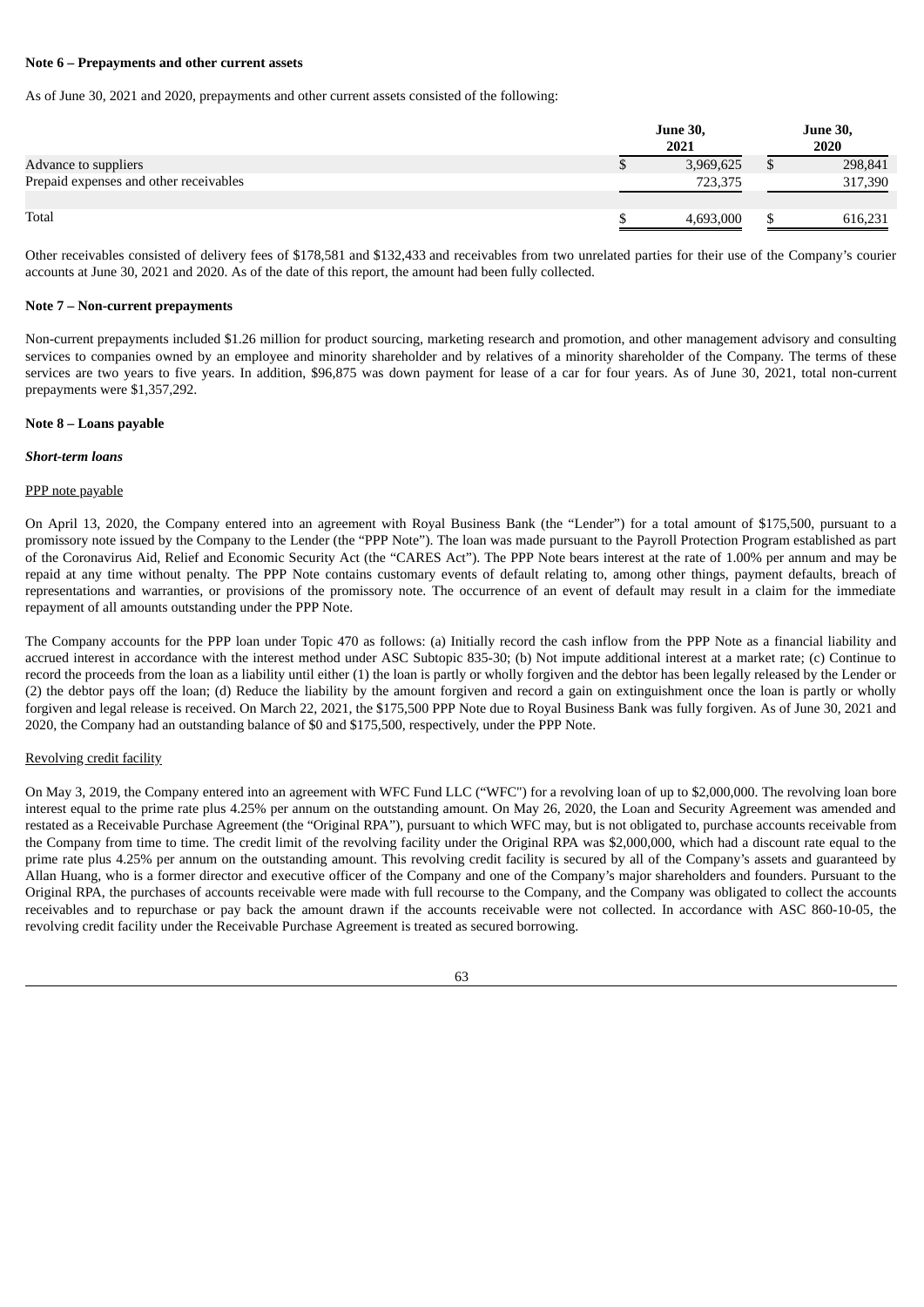On November 16, 2020, the Original RPA was further amended and restated (the "Restated RPA") to increase the credit limit of the revolving credit facility from \$2,000,000 to \$3,000,000. The Restated RPA bears a discount rate of 3.055555%, subject to a rebate of 0.0277% per day. This revolving credit facility is secured by all of the Company's assets and guaranteed by Chenlong Tan, the CEO and one of the Company's major shareholders and founders. Pursuant to the agreement, all purchases of accounts receivable are without recourse to the Company, and WFC assumes the risk of nonpayment of the accounts receivable due to a customer's financial inability to pay the accounts receivable or the customer's insolvency but not the risk of non-payment of the accounts receivable for any other reason. The Company is obligated to collect the accounts receivables and to repurchase or pay back the amount drawn if the accounts receivable are not collected.

As of June 30, 2021 and 2020, the outstanding balance due under the RPA was \$162,769 and \$1,154,180, respectively.

#### Loans payable

During the quarter ended December 31, 2020, the Company borrowed a total of \$300,000 from two unrelated parties for short-term cash flow needs. The loans bear interest at the rate of 8% per annum and may be repaid at any time without penalty. The Company had fully repaid the outstanding amount in February 2021. As of June 30, 2021, the outstanding balance of the loans was \$0.

# *Long-term loan*

## SBA loan payable

On April 18, 2020, the Company entered into an agreement with the U.S. Small Business Administration ("SBA") for a loan of \$500,000 under Section 7(b) of the Small Business Act pursuant to which we issued a promissory note (the "SBA Note") to the SBA. The SBA Note bears interest at the rate of 3.75% per annum and matures 30 years from the date of the SBA Note. Monthly installment payments, including principal and interest, will begin twelve months from the date of the SBA Note. As of June 30, 2021, the outstanding balance of the SBA Note was \$487,815, which included a current portion of \$29,244 and a non-current portion of \$458,571.

## **Note 9 – Convertible notes**

On January 27, 2021, the Company completed a private placement offering pursuant to which the Company sold to two accredited investors an aggregate of \$3,000,000 in convertible notes with a 6% interest per annum (the "Convertible Note") and warrants to purchase shares of Class A Common Stock equaling 80% of the number of shares of Class A Common Stock issuable upon conversion of the Convertible Notes. The warrants shall be exercisable for a period of three years from the IPO completion date at a per share exercise price equal to the \$5.00 per share, the IPO purchase price. The Convertible Notes shall be automatically converted into the Company's Class A Common Stock upon a qualified IPO (the "Mandatory Conversion") or repayable in cash at the option of the holders of the Convertible Notes with repayment to commence six months after January 27, 2021. The Convertible Notes convert at a price equal to the lesser of (a) a price representing a 30% discount to the public offering price per share of the Class A Common Stock in this Offering, or (b) a price representing a 30% discount to the price per share equal to dividing \$200 million by the total number of (x) outstanding shares of Class A Common Stock immediately prior to the IPO, (y) the number of Class A Common Stock issuable upon conversion of the 34,500 shares of Series A Preferred Stock, and (z) the number of Class A Common Stock issuable upon conversion of all outstanding Convertible Notes. Any interest accrued on the Convertible Note will be waived upon conversion. In the event the Company does not receive a minimum of \$15,000,000 of gross proceeds in the Offering or otherwise close on the Offering, the Convertible Notes will bear interest at a rate of 6% per annum which shall accrue from January 27, 2021 and be repayable in six equal monthly installments between July 27, 2021 and January 27, 2022. Alternatively, the Convertible Notes may be converted at the conversion price into shares of Class A Common Stock at the option of the holder prior to the maturity date (the "Conversion Option"). If the notes are converted, either on a Mandatory Conversion basis or through each holder's exercise of the Conversion Option, any interest accrued on the Convertible Note shall be waived.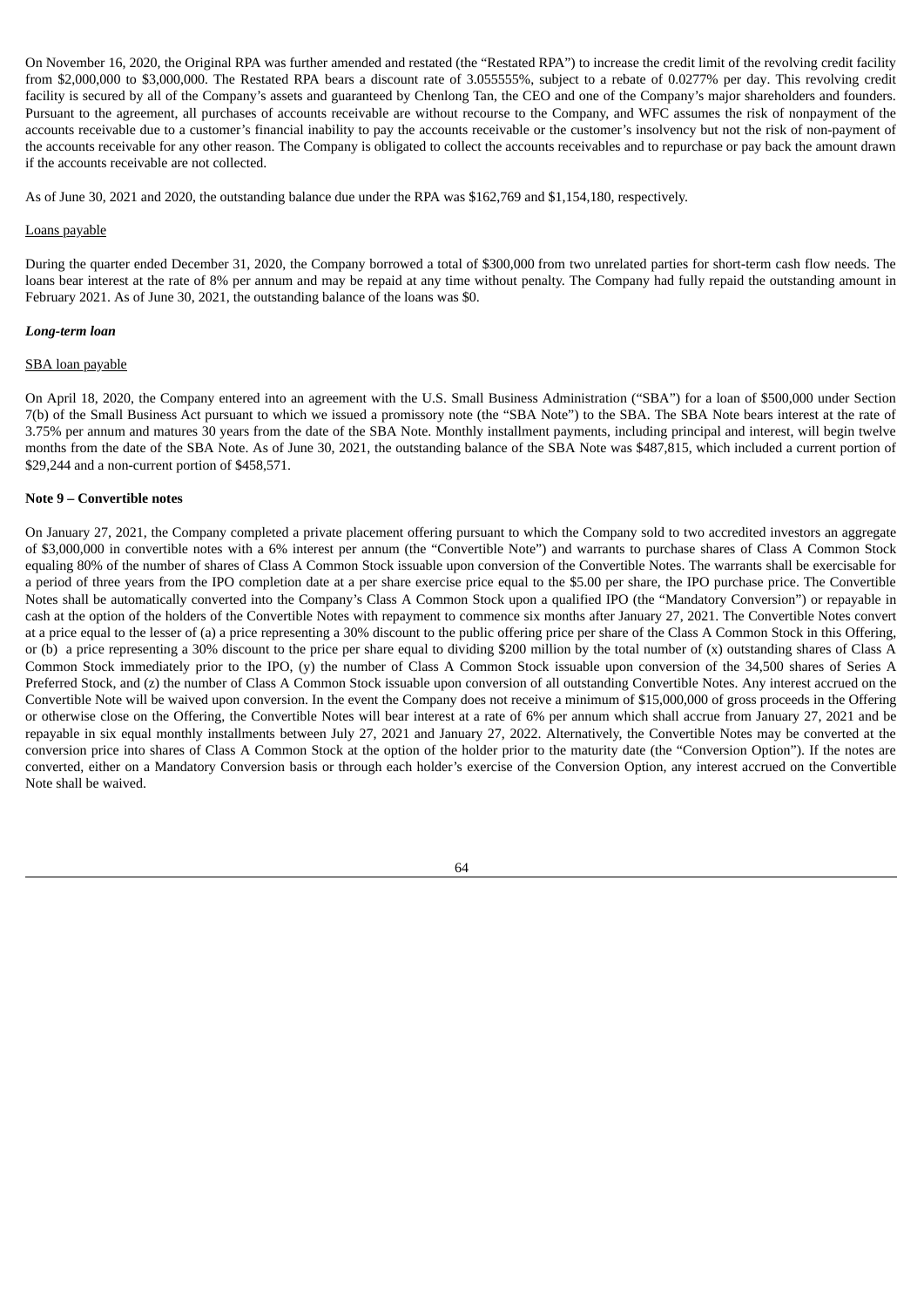In connection with the convertible note offering, the Company issued placement agent warrants to purchase 7.0% of the shares of Class A Common Stock underlying the Convertible Notes exercisable at the conversion price of the Convertible Note (the "Conversion Price"). The placement agent warrants are exercisable for a period of five years from the issuance date and are treated as a debt issuance cost.

The conversion feature included in the terms of the Convertible Notes creates an obligation to the Company requiring it to repay the notes for cash in January 2022, if an IPO does not occur. Upon an IPO, the Conversion Option is settleable with a variable number of the Company's shares resulting in a fixed monetary amount known at inception in accordance with ASC 480-10-25-14a. As such, the conversion feature was determined to be a derivative liability, which represents an embedded derivative predominately based on a fixed monetary amount. The Convertible Note warrants and placement agent warrants were determined to be derivative liabilities, which represent free-standing derivative instruments. The Company measured the derivative liabilities at fair value at the issuance date of the Convertible Notes, Convertible Note warrants and placement agent warrants based on a Modified Black Scholes option-pricing model. The derivative liabilities were recorded with a corresponding debit to debt discount that will be amortized over the life of the notes using effective interest rate method. At time of issuance, the Convertible Notes and warrant liabilities were recorded on the balance sheet as liabilities. Debt issuance costs, which consisted of \$120,000 in cash netted against the note proceeds and \$84,849 in placement agent warrants, are allocated to derivative liabilities based on its fair value at issuance to total proceeds received. Debt issuance costs associated with warrant liabilities are expensed immediately and the debt issuance cost associated with the debt host are amortized over the life of the notes.

Upon issuance, the Company allocated the total proceeds first to the stock warrants, then to the embedded conversion features and the residual to the note. The amount allocated to debt discount was \$1,390,141 and the amount allocated to the note was \$1,609,859, respectively. The conversion feature and warrant liabilities of \$1,390,141 was recorded as a debit to debt discount that was amortized as other non-operating expense over the life of the notes using effective interest rate method.

On May 14, 2021, the Company closed on an initial public offering of \$16.8 million in gross proceeds, following which time the Convertible Notes were fully converted into an aggregate of 857,144 shares of the Company's Common Stock.

Upon conversion, the Company measured the conversion liability to fair value using the Modified Black Scholes Option Pricing Model, a level 3 valuation method, based on the expected fair value of the underlying stock with the following assumptions:

|                            | As of May 14, 2021 |
|----------------------------|--------------------|
| Expected term              | 1 day              |
| <b>Expected volatility</b> | 3.3%               |
| Risk-free interest rate    | 0.04%              |
| Expected dividend rate     | $0\%$              |
| Probability                | 100%               |

As of May 14, 2021, the fair value immediately before the conversion of the Convertible Note, net of debt discount, was \$1,714,281, which included fair value of the conversion feature of \$1,285,719, and an increase in fair value of \$593,103 was included in other non-operating expenses for the year ended June 30, 2021. As a result of the full conversion, there was no outstanding convertible notes and conversion liability as of June 30, 2021. See Note 14 below for the stock warrants issued in connection with the convertible notes.

# **Note 10 - Related party transactions**

On December 1, 2018, the Company acquired certain assets and assumed liabilities from BizRight, LLC, an entity owned and managed by the founders and officers of the Company. The net assets received were recorded at their historical carrying amounts and the purchase price of \$2,611,594 was recorded as payable due to related parties. The purchase price shall be paid based on the Company's cash flow availability and bears an interest rate of 8% per annum on the outstanding amount. During the years ended June 30, 2021 and 2020, the Company recorded proceeds of \$571,824 and \$632,286 and payments of \$705,617 and \$3,267,801, respectively. As of June 30, 2021 and 2020, the outstanding amount due to related parties was \$0 and \$133,793, respectively.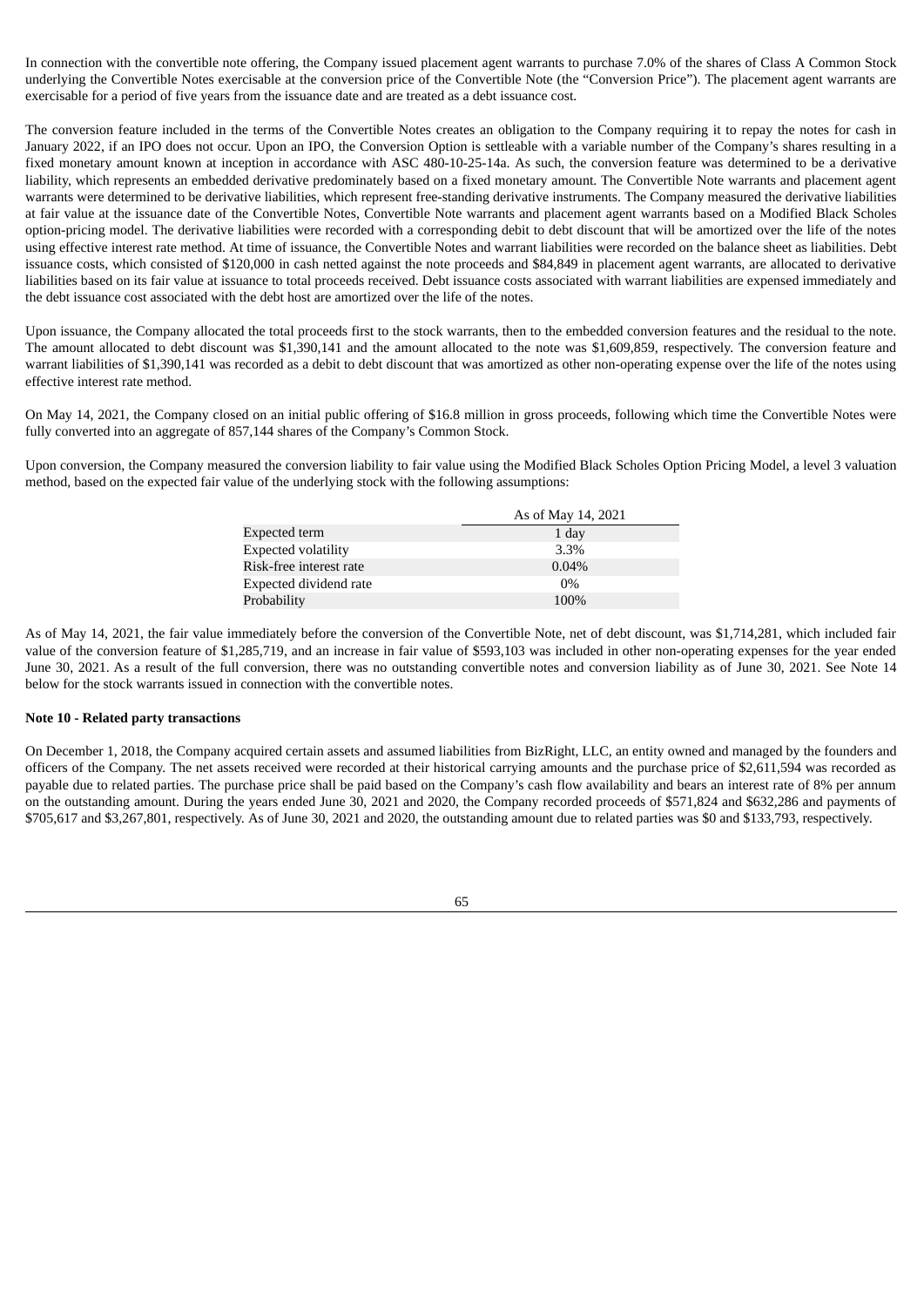# **Note 11 – Income taxes**

On December 22, 2017, the President of the United States signed into law H.R.1, formerly known as the Tax Cuts and Jobs Act (the "Tax Legislation"). The Tax Legislation significantly revised the U.S. tax code by (i) lowering the U.S. federal statutory income tax rate from 35% to 21%, (ii) implementing a territorial tax system, (iii) imposing a one-time transition tax on deemed repatriated earnings of foreign subsidiaries, (iv) requiring a current inclusion of global intangible low taxed income of certain earnings of controlled foreign corporations in U.S. federal taxable income, (v) creating the base erosion antiabuse tax regime, (vi) implementing bonus depreciation that will allow for full expensing of qualified property, and (vii) limiting deductibility of interest and executive compensation expense, among other changes. The Company has computed its tax expenses using the new statutory rate effective on January 1, 2018 of 21%.

Other provisions of the new legislation include, but are not limited to, limiting deductibility of interest and executive compensation expense. These additional items have been considered in the income tax provision for the year ended June 30, 2020 and the impact was not material to the overall financial statements. For the year ended June 30, 2021, the Company incurred non-deductible expense related to issuance of convertible notes and preferred stock of \$2.87 million.

The income tax provision for the years ended June 30, 2021 and 2020 consisted of the following:

|                                    | June 30, 2021 |    | <b>June 30, 2020</b> |
|------------------------------------|---------------|----|----------------------|
| Current:                           |               |    |                      |
| Federal                            | \$<br>513,036 | \$ | 530,036              |
| <b>State</b>                       | 253,726       |    | 243,402              |
| Total current income tax provision | 766,762       |    | 773,438              |
| Deferred:                          |               |    |                      |
| Federal                            |               |    |                      |
| <b>State</b>                       |               |    |                      |
| Total deferred taxes               | -             |    |                      |
|                                    |               |    |                      |
| Total provision for income taxes   | \$<br>766,762 | \$ | 773,438              |

The Company is subject to U.S. federal income tax as well as state income tax in certain jurisdictions. The tax years 2018 and 2019 remain open to examination by the major taxing jurisdictions to which the Company is subject. The following is a reconciliation of income tax expenses at the effective rate to income tax at the calculated statutory rates:

|                                                                            | June 30, 2021  | <b>June 30, 2020</b> |
|----------------------------------------------------------------------------|----------------|----------------------|
| Statutory tax rate                                                         |                |                      |
| Federal                                                                    | 21.00%         | 21.00%               |
| State of California                                                        | 8.84%          | 8.84%                |
| Debt discount and change in fair value of warrants and conversion features | $(8,931.93\%)$ | $-$ %                |
| Net effect of state income tax deduction and other permanent differences   | $(370.74\%)$   | $(1.82\%)$           |
| Effective tax rate                                                         | $(8,531,35\%)$ | 28.02%               |

As of June 30, 2021 and 2020, the income taxes payable was \$790,823 and \$721,211, respectively.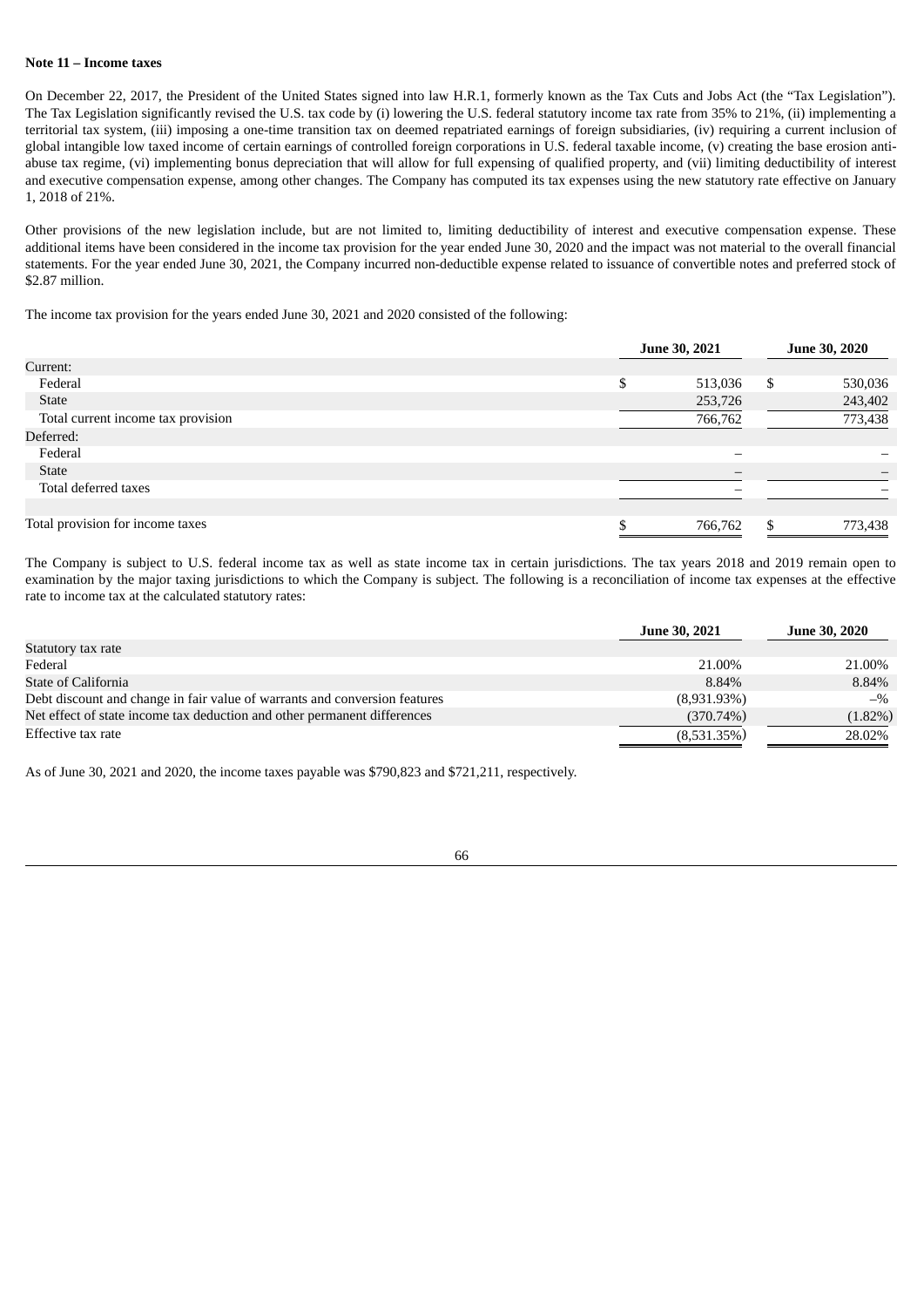# **Note 12 – Earnings per share**

The following table sets forth the computation of basic and diluted earnings per share for the periods presented:

|                                                                                 | For the years ended<br><b>June 30,</b> |  |             |
|---------------------------------------------------------------------------------|----------------------------------------|--|-------------|
|                                                                                 | 2021                                   |  | <b>2020</b> |
| Numerator:                                                                      |                                        |  |             |
| Net (loss) income                                                               | (775.749)                              |  | 1,986,962   |
| <b>Denominator:</b>                                                             |                                        |  |             |
| Weighted-average shares used in computing basic and diluted earnings per share* | 21,116,750                             |  | 20,093,004  |
| Earnings per share of ordinary shares: -basic and diluted                       | (0.04)                                 |  | 0.10        |

\*On November 16, 2020, the Company implemented a 2-for-1 forward split of the issued and outstanding shares of Class A Common Stock of the Company. The computation of basic and diluted EPS was retroactively adjusted for all periods presented.

\*On October 20, 2020, the Company issued to its founders 14,000,000 shares of Class B Common Stock, which shall be eligible to convert into Class A Common Stock, on a one-for-ten basis, at any time following twelve (12) months after the Company's completion of its initial public offering of its Class A Common Stock. The computation of basic and diluted EPS did not include the Class B Common Stock as the holders of Class B Common Stock have no dividend or liquidation right until such time as their shares of Class B Common Stock have been converted into Class A Common Stock. See Note 16 for the status of Class B Common Stock.

\*Due to the ani-dilutive effect, the computation of basic and diluted EPS did not include the underlying shares of warrants and RSUs as the Company had a net loss for the year ended June 30, 2021.

\* For the year ended June 30, 2021, the 22,137 vested shares of restricted stock units under the 2020 Equity Incentive Plan (as discussed in Note 13) are considered issued shares and therefore are included in the computation of basic earnings (loss) per share as of grant date when the shares are fully vested.

# **Note 13 – Equity**

#### Common Stock

The Company was incorporated in Nevada on April 11, 2018. As of June 30, 2021, the total authorized shares of capital stock were 200,000,000 shares consisting of 180,000,000 shares of Common Stock ("Common Stock") and 20,000,000 shares of preferred stock (the "Preferred Stock"), each with a par value of \$0.001 per share.

On November 16, 2020, the Company filed an amended and restated articles of incorporation in Nevada to consummate a 2-for-1 forward split of our outstanding shares of Class A Common Stock. All share numbers of Class A Common Stock are stated at a post-split basis.

The holders of Class A Common Stock shall be entitled to one vote per share in voting or consenting to the election of directors and for all other corporate purposes. The Company issued 20,000,000 shares to its founders at inception.

On January 15, 2020, pursuant to a rescission and mutual release agreement with an unrelated company, the Company issued 204,496 shares of its Class A Common Stock as settlement for a payment of \$427,010 received by the Company.

On October 20, 2020, the Company entered into stock purchase agreements with Chenlong Tan and Allan Huang (the "Founders") pursuant to which each of the Founders received 7,000,000 shares of the Company's Class B Common Stock, for a purchase price of \$0.001 per share in cash. Based on the fact that other than the total consideration of \$14,000 (total par value of the Class B Common Stock issued), the Founders did not provide additional services or other means of considerations for the issuance of these shares of Class B Common Stock, the issuance of the Class B Common Stock to the Founders was considered as a nominal issuance, in substance a recapitalization transaction. As such, in accordance with FASB ASC 260-10-55-12 and SAB Topic 4D, the Company recorded and presented the issuance retroactively as outstanding for all reporting periods.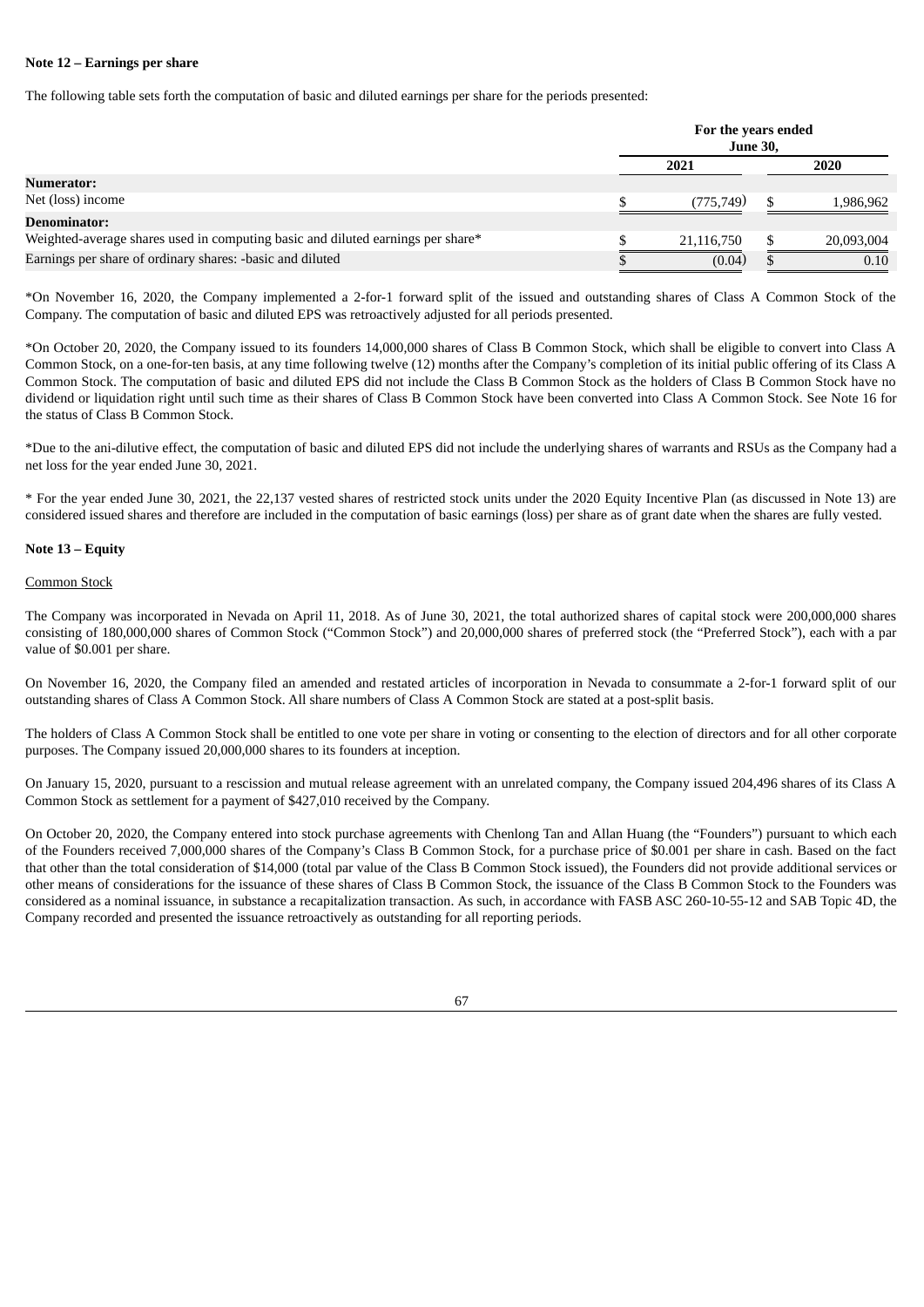The Class B Common Stock was entitled to ten (10) votes per share in voting or consenting to the election of directors and for all other corporate purposes. In accordance with the Company's amended and restated articles of incorporation, the Class B Common Stock was eligible to convert into shares of Class A Common Stock, on a ten-for-one basis, at any time following twelve (12) months after the Company's completion of the initial public offering of its Class A Common Stock. Holders of Class B Common Stock had no dividend or liquidation rights until such time as their shares of Class B Common Stock were converted into shares of Class A Common Stock. As of June 30, 2020, the outstanding shares of Class B Common Stock were retroactively stated as 14,000,000 and 14,000,000, respectively.

Effective April 14, 2021, the Company amended its articles of incorporation to allow conversion of its Class B Common Stock at any time after issuance. On that same date, the Class B Common stockholders, Chenlong Tan and Allan Huang, elected to convert all of their 14,000,000 outstanding shares of the Company's Class B Common Stock into 1,400,000 shares of Class A Common Stock. On April 23, 2021, the Company further amended and restated its articles of incorporation to eliminate the Class A and Class B Common Stock designations and authorize for issuance a total of 180,000,000 shares which are solely designated as Common Stock.

On May 14, 2020, the Company closed its initial public offering ("IPO") under a registration statement effective May 11, 2021, in which it issued and sold 3,360,000 shares of its Common Stock at a purchase price of \$5.00 per share. On May 21, 2021, the Company closed on the IPO's overallotment option, selling an additional 504,000 shares of Common Stock to the IPO's underwriters at the public offering price of \$5.00 per share. The Company received net proceeds of approximately \$16.6 million from the IPO after deducting underwriting discounts and offering expenses.

On May 14, 2021, upon closing on the Company's IPO, the Series A convertible preferred stock and Convertible Notes were converted into an aggregate of 955,716 shares of the Company's Common Stock.

On May 14, 2021, the Company issued 24,451 shares of Common Stock upon cashless exercise of warrants held by Boustead Securities LLC, the placement agent for the Company's private placement offerings completed in December 2020 and January 2021.

As of June 30, 2021 and 2020, there were 26,448,663 and 20,204,496 shares of Common Stock issued and outstanding, respectively.

# Preferred Stock

The Preferred Stock was authorized as "blank check" series of Preferred Stock, providing that the Board of Directors is expressly authorized, subject to limitations prescribed by law, by resolution or resolutions and by filing a certificate pursuant to the applicable law of the State of Nevada, to provide, out of the authorized but unissued shares of Preferred Stock, for series of Preferred Stock, and to establish from time to time the number of shares to be included in each such series, and to fix the designation, powers, preferences and rights of the shares of each such series and the qualifications, limitations or restrictions thereof. See Note 13 below for details of Series A Convertible Preferred Stock issued on December 30, 2020.

## Equity Incentive Plan

On May 5, 2021, the Company's Board adopted, and its stockholders approved and ratified, the iPower Inc. Amended and Restated 2020 Equity Incentive Plan (the "Plan"). The Plan allows for the issuance of up to 5,000,000 shares of Common Stock, whether in the form of options, restricted stock, restricted stock units, stock appreciation rights, performance units, performance shares and other stock or cash awards. The general purpose of the Plan is to provide an incentive to the Company's directors, officers, employees, consultants and advisors by enabling them to share in the future growth of the Company's business.

Following completion of the IPO on May 11, 2021, pursuant to their letter agreements, the Company awarded 46,546 restricted stock units ("RSUs") under the Plan to its independent directors, Chief Financial Officer, and certain other employees and consultants, all of which are subject to certain vesting conditions in the next 12 months and restrictions until filing of a Form S-8 for registration of the shares. The fair value of the RSUs was determined to be based on \$5.00 per share, the initial listing price of the Company's common stock on the grant date. As of June 30, 2021, the Company had granted total of 46,546 RSUs, of which 22,137 were fully vested upon issuance and 24,409 remain subject to certain vesting conditions. For the year ended June 30, 2021, the Company recorded \$110,683 of stock-based compensation expense. There was no forfeiture occurred during the year ended June 30, 2021. As of June 30, 2021, the unvested number of RSUs was 24,409 and the unamortized expense was \$122,045.

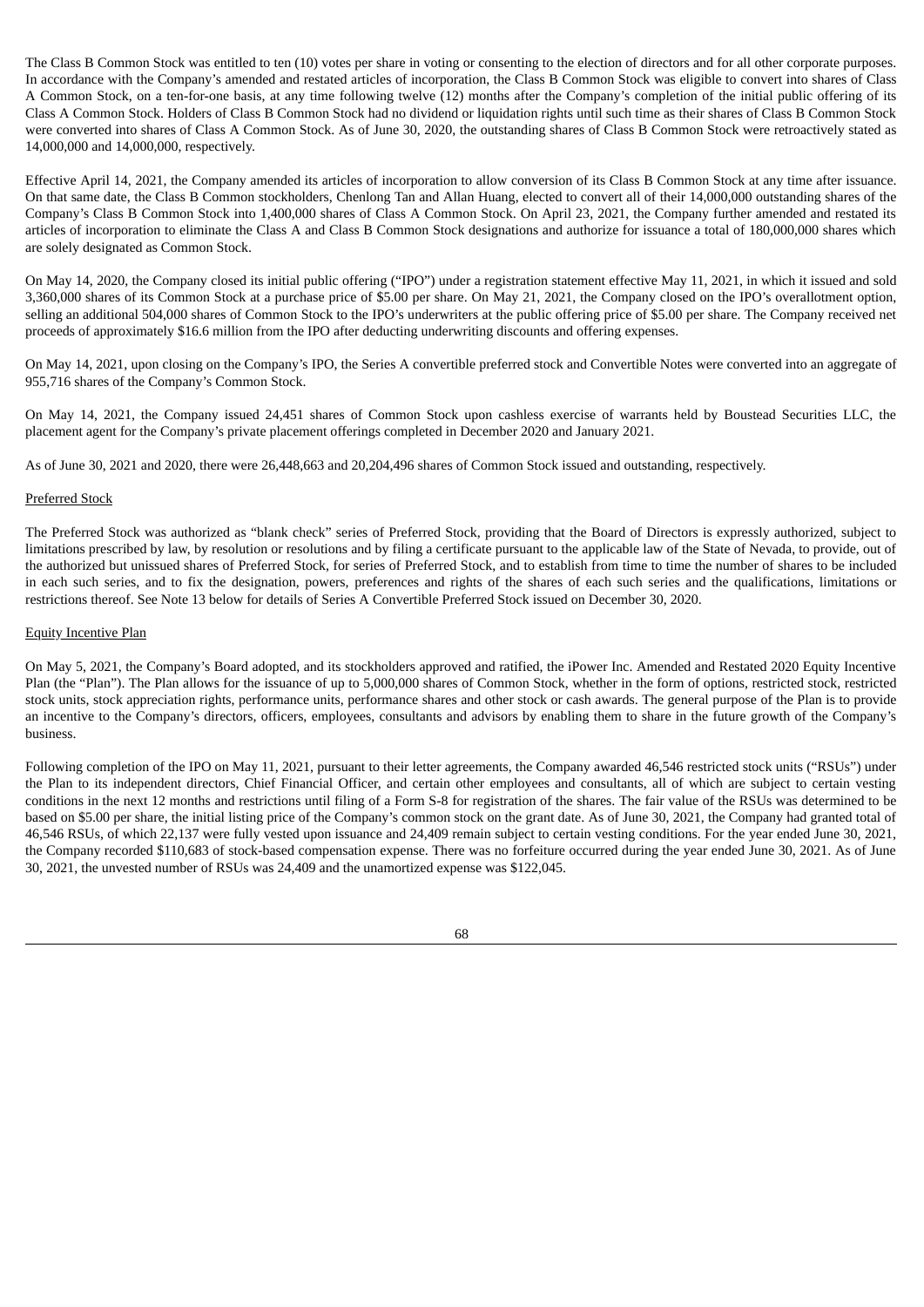# **Note 14 – Series A Convertible Preferred Stock**

On December 30, 2020, the Company closed a private placement and issued a total of 34,500 shares of Series A Convertible Preferred Stock, par value \$0.001 per share, to a total of three accredited investors, at a purchase price of \$10.00 per share, for a total purchase price of \$345,000 in cash. Pursuant to the certificate of designations, the Series A Convertible Preferred Stock automatically converts into shares of the Class A Common Stock (the "Conversion Shares") at a conversion price equal to 70% of the initial price per share of the Class A Common Stock. If the IPO has not occurred by December 31, 2021, the Company would be obligated to redeem and repurchase for cash all of the outstanding shares of Series A Convertible Preferred Stock for a purchase price equal to (a) the product of multiplying the \$10.00 Stated Value of each outstanding share of Series A Convertible Preferred Stock by the total number of outstanding shares of Series A Convertible Preferred Stock, plus (b) all accrued and unpaid Dividends at 9% per annum. In the event that the Series A Convertible Preferred Stock are converted into Conversion Shares, no Dividend shall accrue or be payable.

In connection with this private placement, the Company paid \$27,600 in cash and issued warrants to purchase 2,415 shares of Series A Convertible Preferred Stock to Boustead Securities, LLC (the "Placement Agent") as compensation, which was recorded as financing expense. The exercise price of the warrants was \$10 per share. The warrants were recorded as liability. See Note 14 below for detail.

The redemption feature creates an obligation to the Company requiring it to redeem the Preferred Shares for cash on December 31, 2021, if an IPO does not occur. Upon an IPO, the Conversion Option is settleable with a variable number of the Company's shares resulting in a fixed monetary amount known at inception in accordance with ASC 480-10-25-14a. The Series A convertible preferred stock are mandatorily redeemable and should be classified as a liability in accordance with ASC 480-10 and the Company has elected to record the Series A Convertible Preferred Stock at fair value with changes in fair value recorded through earnings under the ASC 825-10-15-4 fair value option ("FVO") election.

Under the FVO election the financial instrument is initially measured at its issue-date estimated fair value and subsequently remeasured at estimated fair value on a recurring basis at each reporting period date. As of May 14, 2021, the closing date of the IPO, the fair value was \$492,860 which was measured based on the fixed monetary amount of the convertible share upon IPO and the probability of IPO. The change in fair value of \$147,860 was recorded as other non-operating expense.

On May 14, 2021, upon closing on the Company's IPO, all outstanding shares of Series A convertible preferred stock were converted into an aggregate of 98,572 shares of the Company's Common Stock. As of June 30, 2021 and 2020, respectively, the Company had 0 shares of Preferred Stock issued and outstanding.

## **Note 15 – Warrant liabilities**

The Company's warrant liabilities contained unobservable inputs that reflected the Company's own assumptions in which there was little, if any, market activity as of the measurement date. Accordingly, the Company's warrant liabilities were measured at fair value on a recurring basis using unobservable inputs and were classified as Level 3 measurements.

On December 30, 2020, the Company issued warrants to purchase 2,415 shares of Series A Convertible Preferred Stock to Boustead Securities, LLC (the "Placement Agent") as compensation, which was recorded as financing expense. The exercise price of the warrants is \$10 per share and expires in five years from the issuance date. This Series A Preferred Stock warrant were valued using Black Scholes Option Pricing Model at issuance date and recorded \$8,047 as financing expense and warrant liability.

On January 27, 2021, the Company completed a private placement offering pursuant to which the Company sold to two accredited investors an aggregate of \$3,000,000 in Convertible Notes and warrants to purchase shares of Class A Common Stock equaling 80% of the number of shares of Class A Common Stock issuable upon conversion of the Convertible Notes. The convertible note warrants shall be exercisable for a period of three years from the IPO completion date at a per share exercise price equal to the IPO. In accordance with the terms of the warrants, in the event the Convertible Notes are repaid in cash by the Company, the warrants issued in conjunction with the Convertible Notes will expire and have no further value.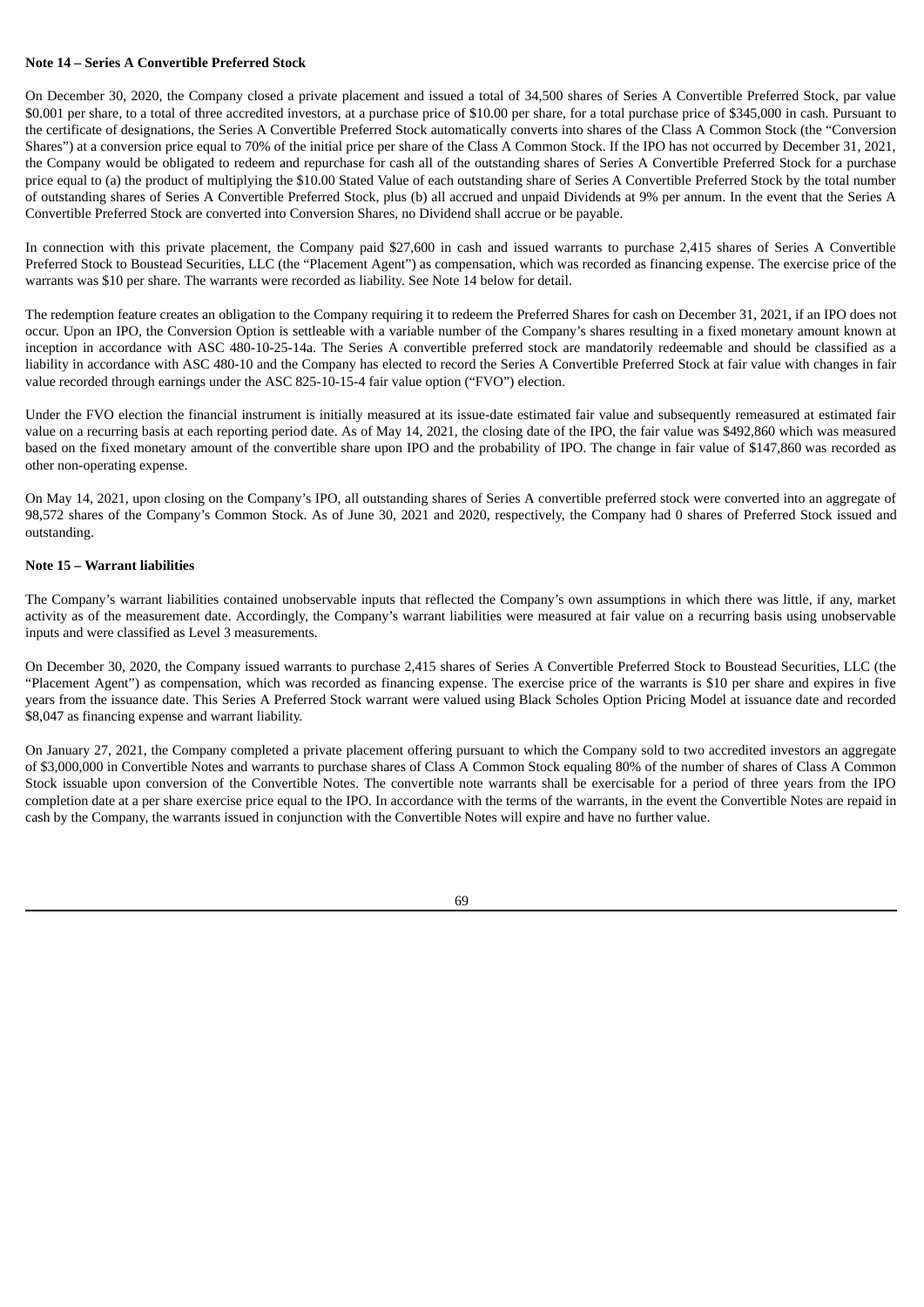In connection with the Convertible Note offering, the Company also issued placement agent warrants to purchase 7.0% of the shares of Common Stock underlying the Convertible Notes exercisable at the conversion price of the Convertible Note (the "Conversion Price"). The placement agent warrants had an exercise period of five years from the issuance date.

On May 14, 2021, upon closing of its IPO, the Company remeasured the warrants to fair value using the Modified Black Scholes Option Pricing Model, based on the expected fair value of the underlying stock with the following assumptions:

|                         | As of May 14, 2021   |
|-------------------------|----------------------|
| Expected term           | 1 day to 3 years     |
| Expected volatility     | 3.3% to 58%          |
| Risk-free interest rate | $0.35\%$ to $0.92\%$ |
| Expected dividend rate  | $0\%$                |
| Probability             | 100%                 |

As of May 14, 2021, the fair value of the warrant liabilities was \$1,361,347, which includes \$4,610 preferred stock warrant, \$1,324,668 warrants issued to the Convertible Note investors and \$32,069 warrants issued to the placement agent. The increase in fair value immediately before the IPO was \$617,593, which was reported in other non-operating expenses for the year ended June 30, 2021.

Upon closing the IPO on May 14, 2021, the Placement Agent exercised its warrants in full to purchase a total of 24,451 shares of the Company's Common Stock and, as such, there were no placement agent warrants outstanding as of June 30, 2021. At the same time, the outstanding warrants held by the Convertible Note investors were reclassed to additional paid in capital as the terms became fixed upon closing of the IPO. Through June 30, 2021, none of the private placement investors exercised any of their warrants.

## **Note 16 - Concentration of risk**

## Credit risk

Financial instruments that potentially subject the Company to significant concentrations of credit risk consist primarily of cash and cash equivalents and accounts receivable.

As of June 30, 2021 and 2020, \$6,651,705 and \$977,635, respectively, were deposited with various major financial institutions in the United States. Accounts at each institution are insured by the Federal Deposit Insurance Corporation (FDIC) for up to \$250,000. The Company had approximately \$5.4 million and \$0.5 million, respectively, in excess of the FDIC insurance limit, as of June 30, 2021 and 2020.

Accounts receivable are typically unsecured and derived from revenue earned from customers, thereby exposing the Company to credit risk. The risk is mitigated by the Company's assessment of its customers' creditworthiness and its ongoing monitoring of outstanding balances. The Company maintains reserves for estimated credit losses, and such losses have generally been within expectations.

#### Customer and vendor concentration risk

For years ended June 30, 2021 and 2020, Amazon Vendor and Amazon Seller customers accounted for 80% and 71% of the Company's total revenues, respectively. As of June 30, 2021 and 2020, accounts receivable from Amazon Vendor and Amazon Seller accounted for 98% and 95% of the Company's total accounts receivable.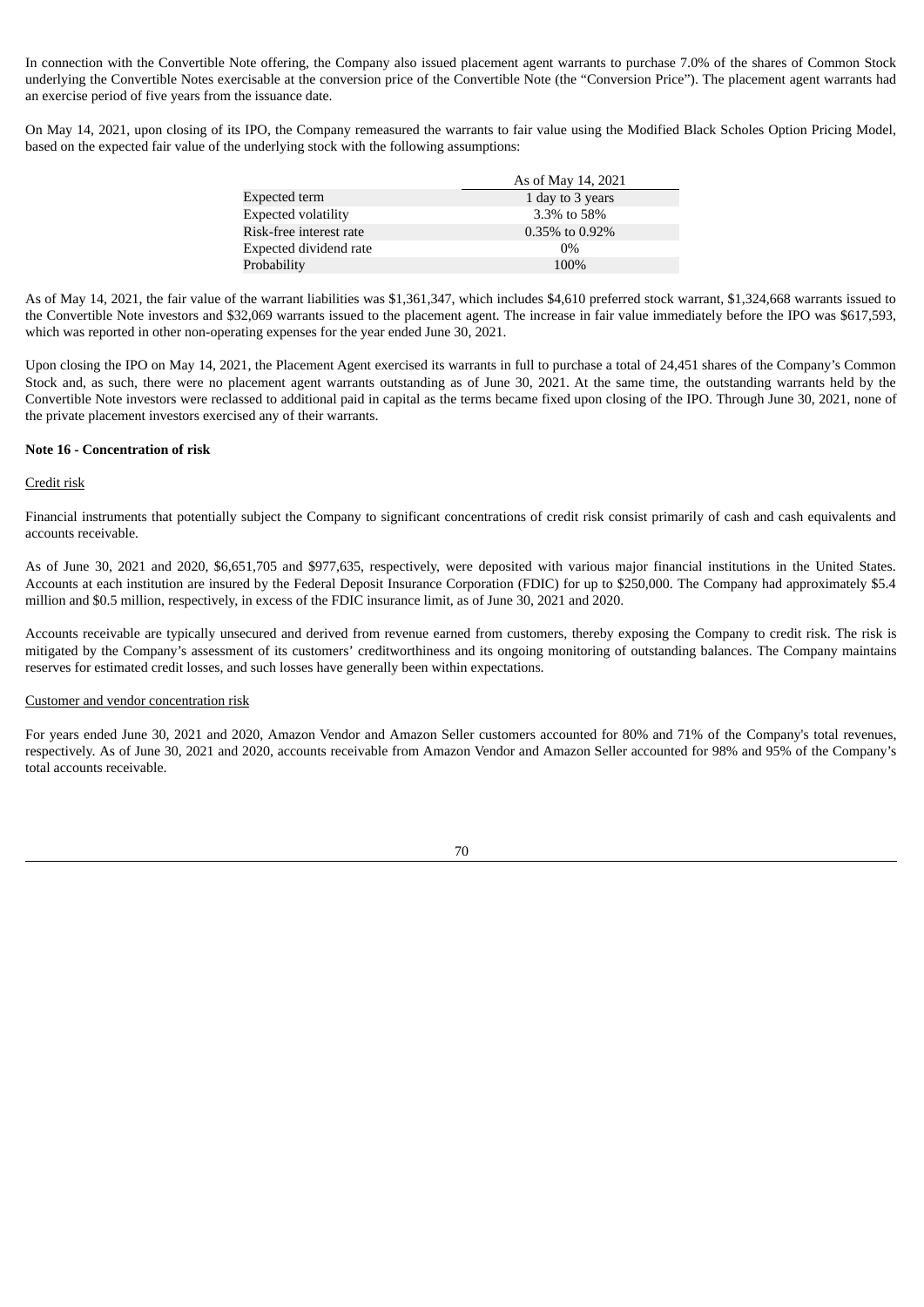For the years ended June 30, 2021 and 2020, three suppliers accounted for 38% (18%, 10% and 10%) and two suppliers accounted for 38.5% (25.2% and 13.3%) of the Company's total purchases, respectively. As of June 30, 2021, accounts payable to two suppliers accounted for 11% and 10% of the Company's total accounts payable. As of June 30, 2020, accounts payable to three suppliers accounted for 26%, 13% and 12%, respectively, of the Company's total accounts payable.

## **Note 17 - Commitments and contingencies**

## Lease commitment

The Company has adopted ASC842 since its inception date, April 11, 2018. The Company has entered into a lease agreement for office and warehouse space with a lease period from December 1, 2018 until December 31, 2020. On August 24, 2020, the Company negotiated for new terms to extend the lease. As a result, the lease term was amended and extended through December 31, 2023.

On September 1, 2020, in addition to the primary fulfillment center, the Company leased a second fulfillment center in City of Industry, California. The base rental fee is \$27,921 to \$29,910 per month through October 31, 2023.

Total commitment for the full term of these leases is \$2,346,200. \$1,819,421 and \$262,875 of operating lease right-of-use assets and \$1,901,496 and \$262,875 of operating lease liabilities were reflected on the June 30, 2021 and 2020 financial statements, respectively.

Years Ended June 30, 2021 and 2020:

| Lease cost                                                                      | 6/30/2021 | 6/30/2020 |
|---------------------------------------------------------------------------------|-----------|-----------|
| Operating lease cost (included in G&A in the Company's statement of operations) | 744.149   | 528,186   |
|                                                                                 |           |           |
| Other information                                                               |           |           |
| Cash paid for amounts included in the measurement of lease liabilities          | 663.214   | 528.530   |
| Remaining term in years                                                         | 2.25      | 0.5       |
| Average discount rate - operating leases                                        | 8%        | 8%        |

The supplemental balance sheet information related to leases for the period is as follows:

| <b>Operating leases</b>           | 6/30/2021 | 6/30/2020 |
|-----------------------------------|-----------|-----------|
| Right of use asset - non-current  | 1,819,421 | 262,875   |
|                                   |           |           |
| Lease Liability - current         | 731.944   | 262,875   |
| Lease Liability - non-current     | 1,169,552 |           |
| Total operating lease liabilities | 1,901,496 | 262,875   |

Maturities of the Company's lease liabilities are as follows:

|                                               | Operating  |
|-----------------------------------------------|------------|
|                                               | Lease      |
| For Year ending June 30:                      |            |
| 2022                                          | 847,845    |
| 2023                                          | 859,881    |
| 2024                                          | 371,640    |
| Less: Imputed interest/present value discount | (177, 870) |
| Present value of lease liabilities            | 1,901,496  |

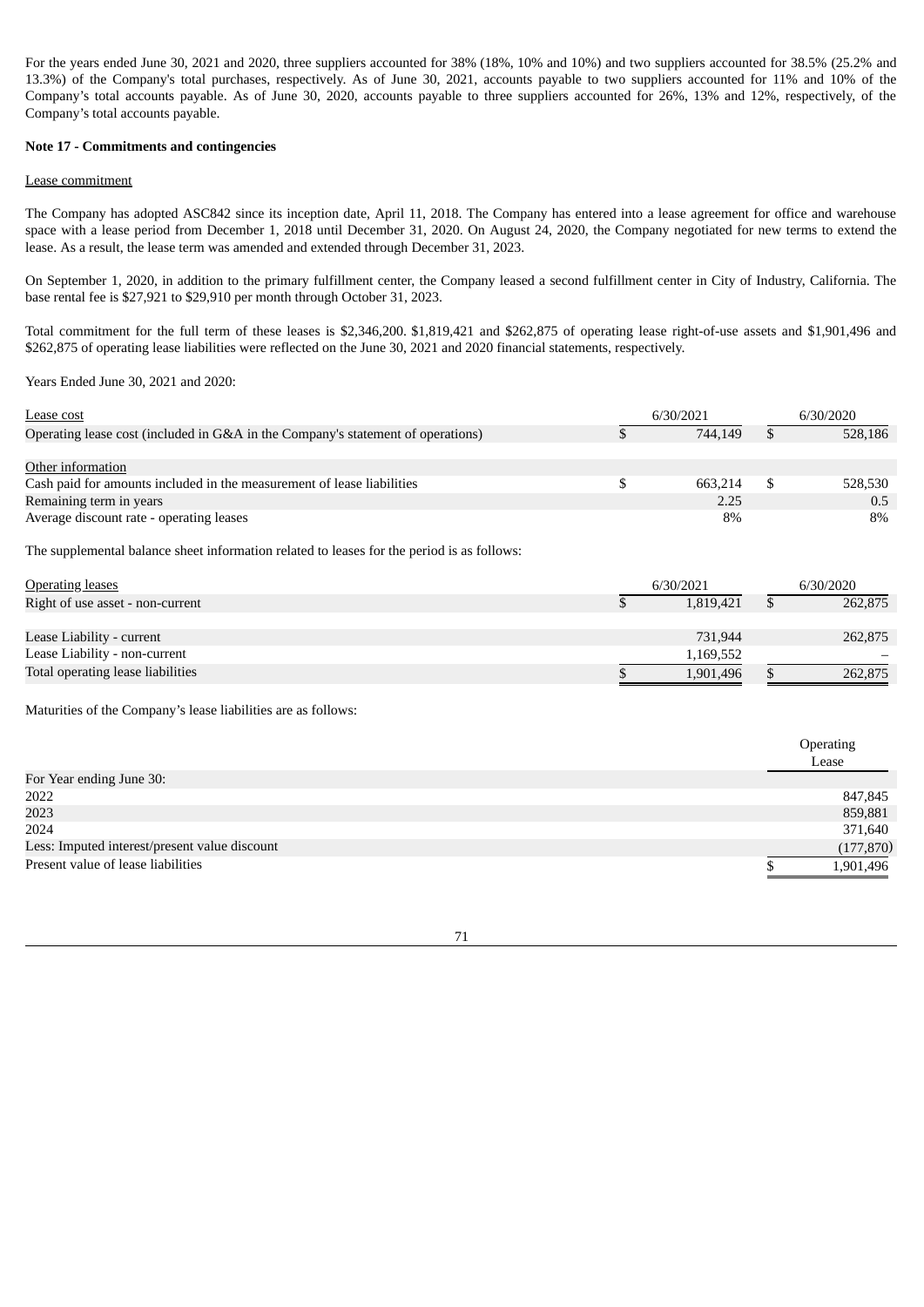# **Contingencies**

Except as disclosed below, the Company is not currently a party to any material legal proceedings, investigation or claims. However, the Company may, from time to time, be involved in legal matters arising in the ordinary course of its business. While the Company is not presently subject to any material legal proceedings, there can be no assurance that such matters will not arise in the future or that any such matters in which the Company is involved, or which may arise in the ordinary course of the Company's business, will not at some point proceed to litigation or that such litigation will not have a material adverse effect on the business, financial condition or results of operations of the Company.

Pursuant to an engagement agreement, dated and effective August 31, 2020 (the "Engagement Agreement"), with Boustead Securities LLC ("Boustead"), the Company engaged Boustead to act as its exclusive placement agent for private placements of its securities and as a potential underwriter for its initial public offering. On February 28, 2021, the Company informed Boustead that it was terminating the Engagement Agreement and any continuing obligations the Company may have had under its terms. On April 15, 2021, the Company provided formal written notice to Boustead of its termination of the Engagement Agreement and all obligations thereunder, effective immediately. On April 30, 2021, Boustead filed a statement of claim with the Financial Institute Regulatory Authority, or FINRA, demanding to arbitrate the dispute, and is seeking, among other things, monetary damages against the Company and D.A. Davidson & Co. The FINRA arbitration has been scheduled for June 20, 2022. The Company has agreed to indemnify D.A. Davidson & Co. and the other underwriters against any liability or expense they may incur or be subject to arising out of the Boustead dispute. Additionally, Chenlong Tan, the Company's Chairman, President and Chief Executive Officer and a beneficial owner more than 5% of the Company's Common Stock, has agreed to reimburse the Company for any judgments, fines and amounts paid or actually incurred by the Company or an indemnitee in connection with such legal action or in connection with any settlement agreement entered into by the Company or an indemnitee up to a maximum of \$3.5 million in the aggregate, with the sole source of funding of such reimbursement to come from sales of shares then owned by Mr. Tan.

In an effort to contain or slow the COVID-19 outbreak, authorities across the world have implemented various measures, some of which have been subsequently rescinded or modified, including travel bans, stay-at-home orders and shutdowns of certain businesses. The Company anticipates that these actions and the global health crisis caused by the COVID-19 outbreak, including any resurgences, will continue to negatively impact global economic activity. While the COVID-19 outbreak has not had a material adverse impact on the Company's operations to date, it is difficult to predict all of the positive or negative impacts the COVID-19 outbreak will have on the Company's business.

### **Note 18 - Subsequent events**

### Lease of Property

On July 28, 2021, the Company entered into a Lease agreement (the "Lease Agreement") with 9th & Vineyard, LLC, a Delaware limited liability company (the "Landlord"), to lease from the Landlord approximately 99,347 square feet of space located at 8798 9th Street, Rancho Cucamonga, California (the "Premises"). The Company expects to use the Premises for the storage and distribution of hydroponic equipment, lighting and garden accessories, home products, pet products, other consumer products and other ancillary uses. The term of the Lease Agreement is for 62 months, commencing on the date on which the Landlord completes certain proscribed improvements on the property (the "Rent Commencement Date"). The Lease Agreement does not provide for an option to renew.

Under the terms of the Lease Agreement, the Company paid an initial security deposit of \$228,498.10 and, upon the Rent Commencement Date (which shall be the date on which the Premises shall be delivered to the Company following completion of certain improvements to be made by the Landlord, with such delivery to be on or before November 15, 2021), the Company's initial monthly base rent (the "Base Rent") will be approximately \$114,249.05 and will increase on each anniversary of the Rent Commencement Date as follows:

| <b>Months</b> | Price Per Square Foot of the Premises Per Month | <b>Monthly Base Rent</b> |
|---------------|-------------------------------------------------|--------------------------|
| $1 - 12$      | \$1.15 per square foot per month                | \$114,249.05             |
| $13 - 24$     | \$1.19 per square foot per month                | \$118,222.93             |
| 25-36         | \$1.23 per square foot per month                | \$122,196.81             |
| 37-48         | \$1.27 per square foot per month                | \$126,170.69             |
| 49-60         | \$1.31 per square foot per month                | \$130,144.57             |
| 61-62         | \$1.36 per square foot per month                | \$135,111.92             |

In addition, the Company will be responsible for its pro rata share of certain costs, including utility costs, insurance and common area costs, as further detailed in the Lease Agreement. Following the Rent Commencement Date, the first two months of the Base Rent will be abated.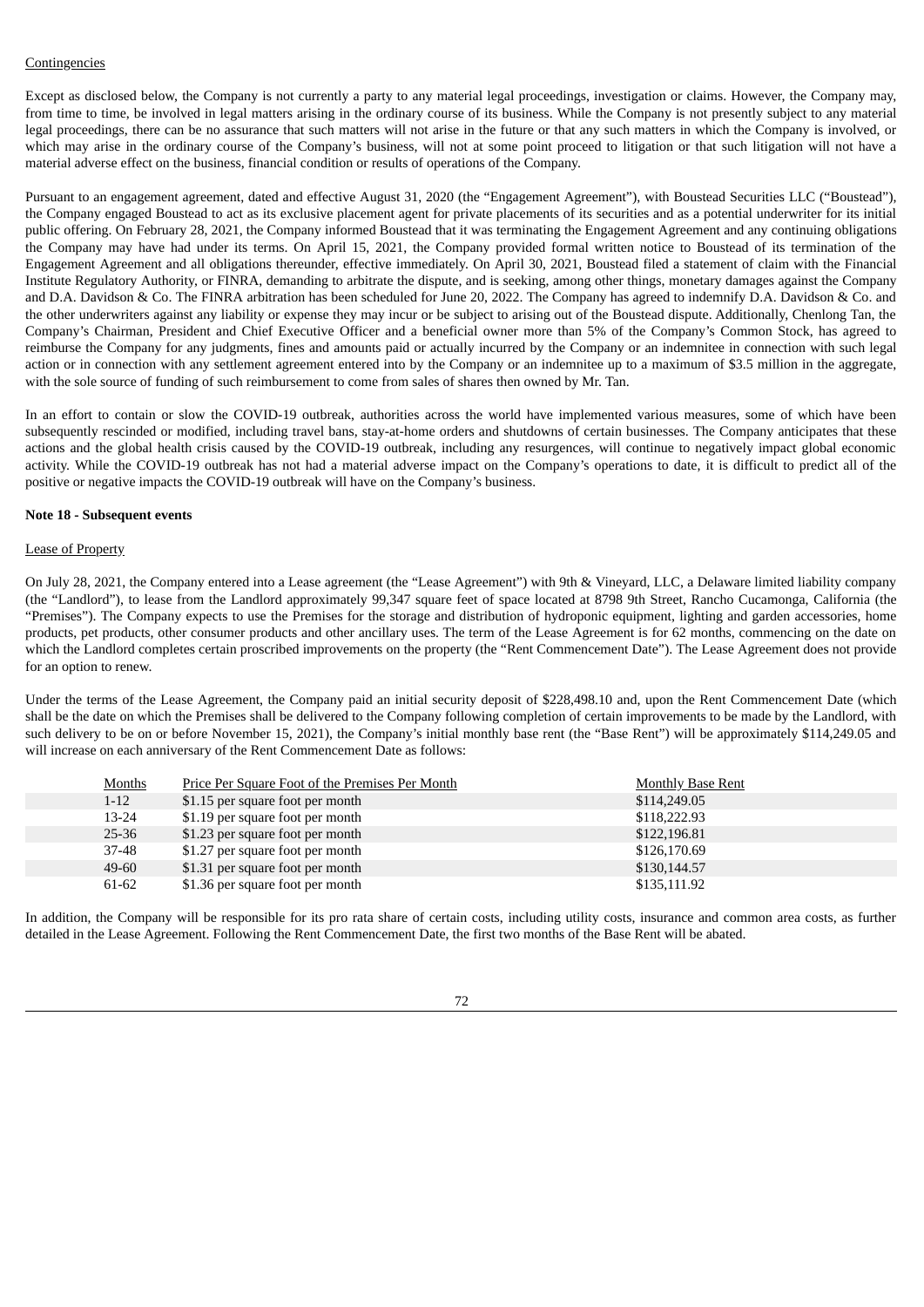# **ITEM 9. CHANGES IN AND DISAGREEMENTS WITH ACCOUNTANTS ON ACCOUNTING AND FINANCIAL DISCLOSURE**

None.

# **ITEM 9A. CONTROLS AND PROCEDURES**

As required by Rule 13a-15 of the Securities Exchange Act of 1934, as amended ("Exchange Act"), under the supervision and with the participation of our management, including our principal executive officer and principal financial officer, we evaluated the effectiveness of the design and operation of the Company's disclosure controls and procedures and internal control over financial reporting as of the end of the period covered by this Annual Report.

# **Evaluation of Disclosure Controls and Procedures**

We maintain disclosure controls and procedures as defined in Rules 13a-15(e) and 15d-15(e) of the Exchange Act that are designed to ensure that information required to be disclosed in our reports filed or submitted to the SEC under the Exchange Act is recorded, processed, summarized and reported within the time periods specified by the SEC's rules and forms, and that information is accumulated and communicated to management, including the principal executive and financial officer as appropriate, to allow timely decisions regarding required disclosures. Our principal executive officer and principal financial officer evaluated the effectiveness of disclosure controls and procedures as of the end of the period covered by this Annual Report ("Evaluation Date"), pursuant to Rule 13a-15(b) under the Exchange Act. Based on that evaluation, our principal executive officer and principal financial officer concluded that, as of the Evaluation Date, our disclosure controls and procedures were not effective due to material weaknesses described in our report on internal control over financial reporting below.

Notwithstanding the existence of the material weaknesses, we believe that the consolidated financial statements included in this report fairly present in accordance with U.S. GAAP, in all material respects, our financial condition, results of operations and cash flows for the periods presented in this Annual Report.

# **Limitations on the Effectiveness of Controls**

A control system, no matter how well conceived and operated, can provide only reasonable, not absolute, assurance that the objectives of the control system are met. Because of the inherent limitations in all controls systems, no evaluation of controls can provide absolute assurance that all control issues and instances of fraud, if any, within a company have been detected. Our disclosure controls and procedures are designed to provide reasonable assurance of achieving its objectives.

# **Management's Report on Internal Control Over Financial Reporting**

Our principal executive officer and our principal accounting and financial officer are responsible for establishing and maintaining adequate internal control over financial reporting, as such term is defined in Exchange Act Rules 13a-15(f). Management conducted an assessment of the effectiveness of our internal control over financial reporting as of June 30, 2021. In making this assessment, management used the criteria described in Internal Control-Integrated Framework (2013) issued by the Committee of Sponsoring Organizations of the Treadway Commission (COSO). Based upon such assessment and due to the existence of the material weaknesses in our internal control over financial reporting described below, our principal executive officer and our principal accounting and financial officer have concluded that, as of June 30, 2021, our internal control over financial reporting was not effective because, among other things, (i) we did not maintain a sufficient complement of personnel with an appropriate degree of technical knowledge commensurate with the Company's accounting and reporting requirements, and (ii) our controls related to the financial statements closing process were not adequately designed or appropriately implemented to identify material misstatements in our financial reporting on a timely basis.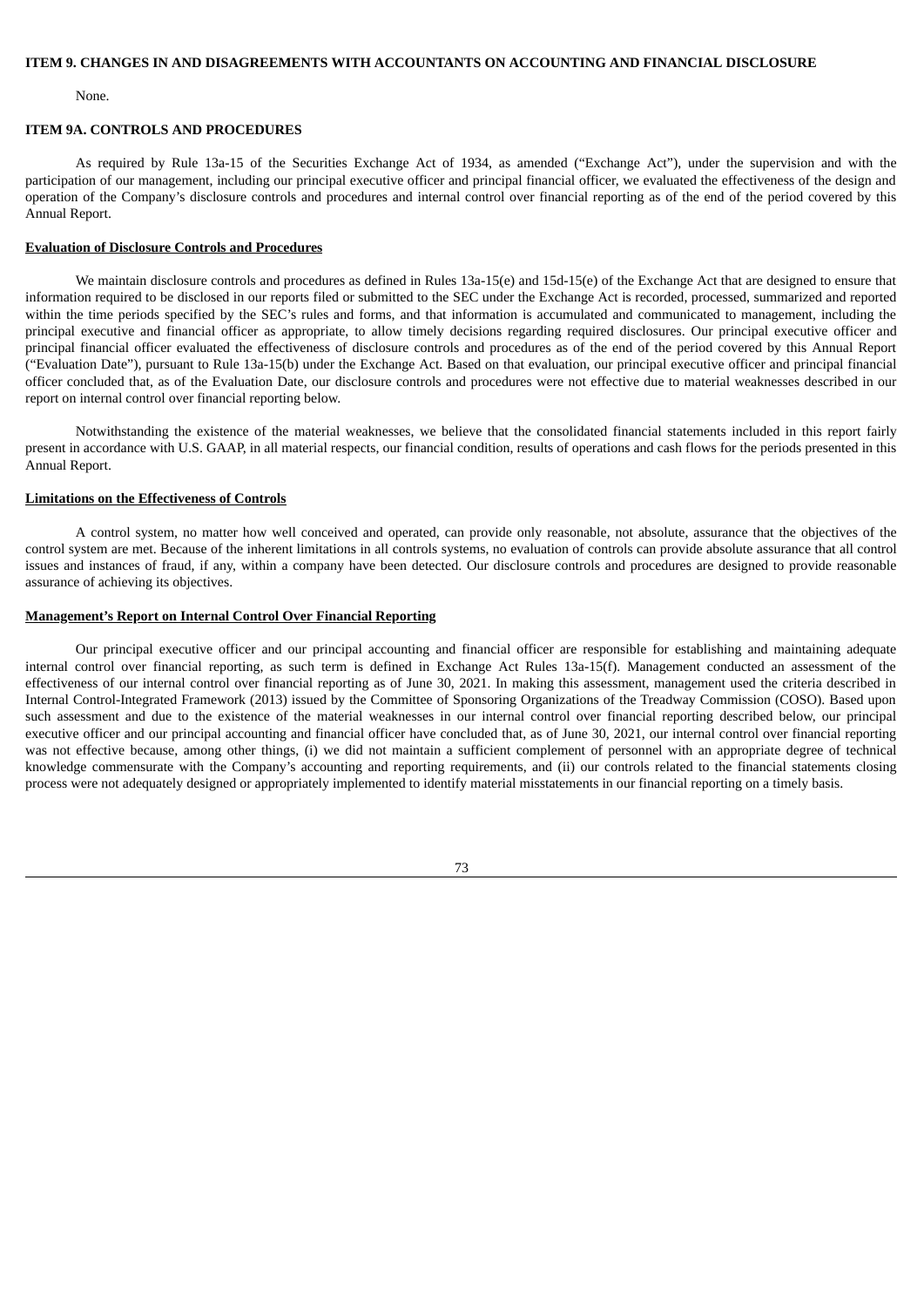It should be noted that any system of controls, however well designed and operated, can provide only reasonable and not absolute assurance that the objectives of the system are met. In addition, the design of any control system is based in part upon certain assumptions about the likelihood of certain events. Because of these and other inherent limitations of control systems, there can be no assurance that any design will succeed in achieving its stated goals under all potential future conditions, regardless of how remote.

In light of the material weaknesses described above, we performed additional analysis and other post-closing procedures to ensure our financial statements were prepared in accordance with generally accepted accounting principles. Accordingly, we believe that the consolidated financial statements included in this Annual Report on Form 10-K fairly present in accordance with U.S. GAAP, in all material respects, our financial condition, results of operations and cash flows for the periods presented in this Annual Report.

### **Changes in Internal Control over Financial Reporting**

There have been no changes in our internal controls over financial reporting that occurred during the fourth quarter ended June 30, 2021 that have materially affected, or are reasonably likely to materially affect, our internal controls over financial reporting.

UHY LLP, our independent registered public accounting firm, is not required to and has not provided an assessment over the design or effectiveness of our internal controls over financial reporting.

## **ITEM 9B. OTHER INFORMATION**

None.

# **ITEM 9C. DISCLOSURE REGARDING FOREIGN JURISDICTIONS THAT PREVENT INSPECTIONS**

Not applicable.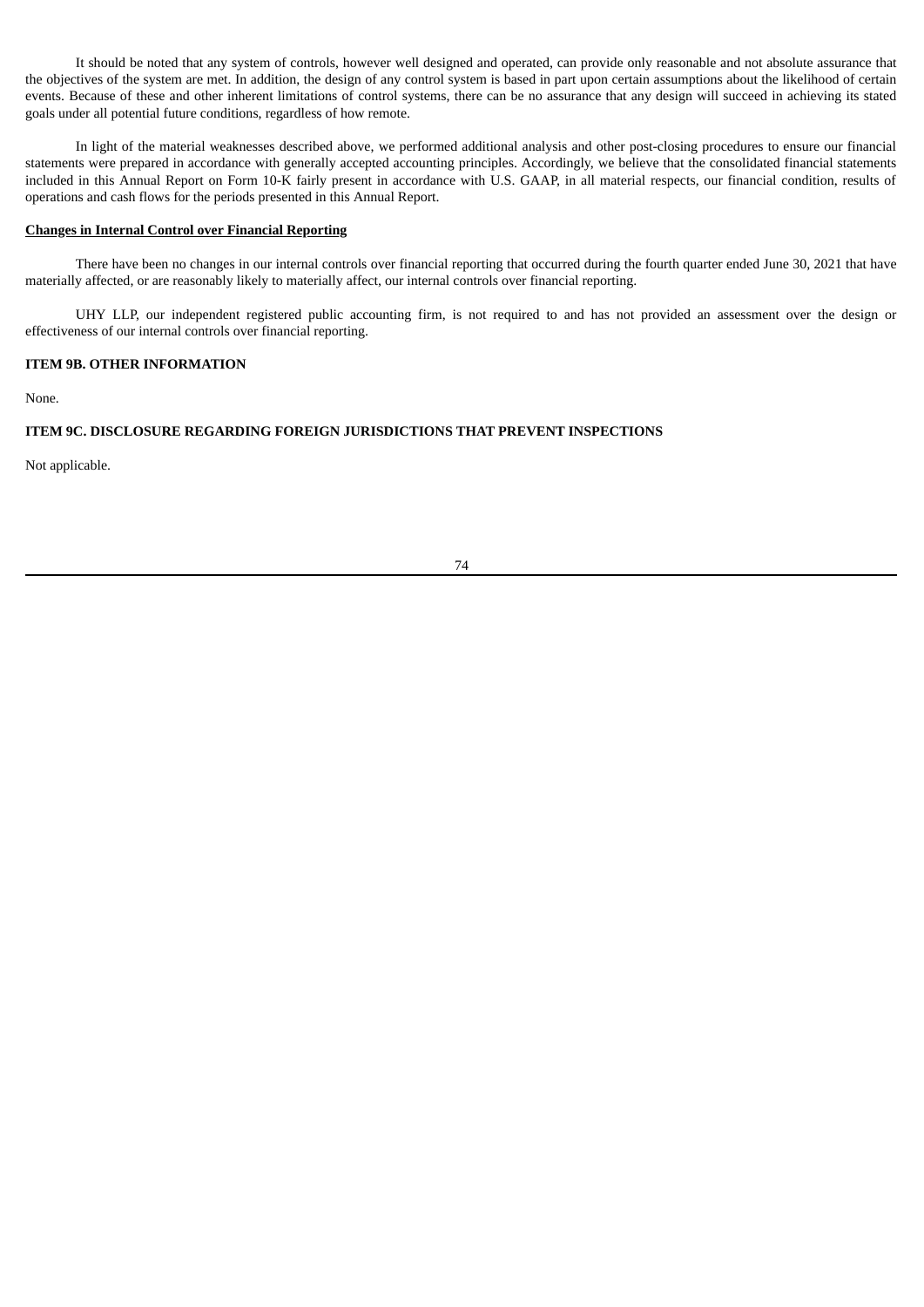# **PART III**

## **ITEM 10. DIRECTORS, EXECUTIVE OFFICERS AND CORPORATE GOVERNANCE**

### **MANAGEMENT**

### *Executive Officers and Directors*

All of our directors hold office for one-year terms until the election and qualification of their successors. Officers are appointed by our Board and serve at the discretion of the Board, subject to applicable employment agreements. The following table sets forth information relating to our executive officers and members of our Board.

| <b>Name</b>               | Age | <b>Position</b>                        |
|---------------------------|-----|----------------------------------------|
| Chenlong Tan              | 39  | Chairman, CEO, President, and Director |
| Kevin Vassily             | 54  | Chief Financial Officer and Director   |
| <b>Bennet Tchaikovsky</b> | 52  | <b>Independent Director</b>            |
| Danilo Cacciamatta        | 75  | <b>Independent Director</b>            |
| Kevin Liles               | 52  | Independent Director                   |

*Chenlong Tan*. Mr. Tan cofounded our Company in 2018 and is the Chairman, Chief Executive Officer and President. He has held the position of Chief Executive Officer since April 2018 and assumed the positions of Chairman, President and Interim Chief Financial Officer in January 2020. Mr. Tan held the position of Interim Chief Financial Officer until January 2021. From 2010 until 2018, Mr. Tan was the cofounder, Chief Executive Officer and Chief Information Officer at our predecessor, BizRight LLC, where he built the business from the ground up to achieve \$20 million in sales through data driven development. From 2002 until 2010, Mr. Tan served as a Solution Architect and Senior Software Engineer at various companies, where he took a lead role, managing consultants, business architects and project managers, in working with healthcare companies in completing scoping requirements, solution gathering and project management, among other things. Mr. Tan received his B. Sc. at the University of Auckland in New Zealand, where he graduated with honors.

*Kevin Vassily.* Mr. Vassily was appointed as our Chief Financial Officer in January 2021. Mr. Vassily was also appointed as a member of our board of directors in March 2021. Prior to joining iPower, from 2019 to January 2021, Mr. Vassily served as Vice President of Market Development for Facteus, a financial analytics company focused on the Asset Management industry. From March 2019 through 2020, he served as an advisor at Woodseer, a financial technology firm providing global dividend forecasts. From 2018 through its acquisition in 2020, Mr. Vassily served as an advisor at Go Capture, where he was responsible for providing strategic, business development, and product development advisory services for the company's emerging "Data as a Service" platform. Since November 2019, Mr. Vassily has served as a director of Zhongchao Inc., a provider of healthcare information, education and training services to healthcare professionals and the public in China. Since July 2018, Mr. Vassily has also served as an advisor at Prometheus Fund, a Shanghaibased merchant bank/PE firm focused on the "green" economy. And from 2015 through 2018, Mr. Vassily served as an associate director of research at Keybanc Capital Markets, and helped to co-manage the Technology Research vertical. From 2010 to 2014, he served as the director of research at Pacific Epoch, where he was responsible for a complete overhaul of product and a complete business model restart post acquisition, re focusing the firm around a "data-first" research offering. From 2007 to 2010, he served as the Asia Technology business development representative and as a senior analyst at Pacific Crest Securities, responsible for establishing the firm's presence and relevance covering Asia Technology. From 2003 to 2006, he served as senior research analyst in the semiconductor technology group at Susquehanna International Group, responsible for research in semiconductor and related technologies. From 2001 to 2003, Mr. Vassily served as the vice president and senior research analyst for semiconductor capital equipment at Thomas Weisel Partners, responsible for publishing research and maintaining financial models on each of the companies under coverage. Mr. Vassily began his career on Wall Street in 1998, as a research associate covering the semiconductor industry at Lehman Brothers. He holds a B.A. in liberal arts from Denison University and an M.B.A. from the Tuck School of Business at Dartmouth College.

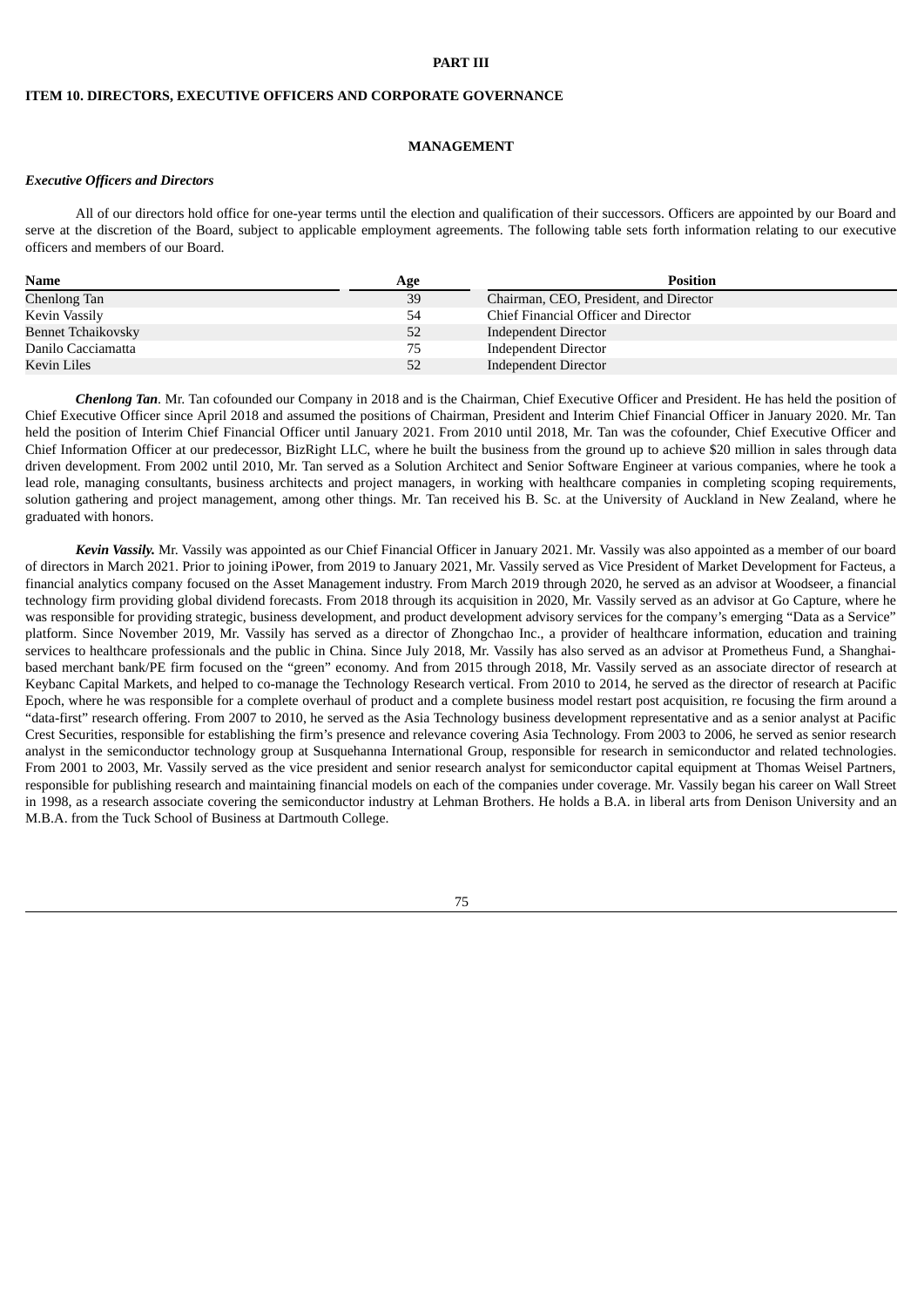*Bennet Tchaikovsky.* Mr. Tchaikovsky was appointed to serve as a member of our board of directors commencing May 2021, following completion of our initial public offering, and serves as chair of the audit committee. Since January 2020, Mr. Tchaikovsky has been a member of the board of directors for Oriental Culture Holding Group, Ltd. (NASDAQ: OCG) where he serves as a member of the audit committee, Chairperson of the compensation committee and a member of the corporate governance and nominating committee. Since August 2014, Mr. Tchaikovsky has been a full-time professor at Irvine Valley College and a part-time accounting instructor at Long Beach City College since September 2020. From August 2018 to May 2019, Mr. Tchaikovsky was a part-time instructor at Chapman University. From November 2013 to August 2019, Mr. Tchaikovsky served as a board member and chairman of the audit committee of Ener-Core, Inc. (OTCMKTS: ENCR). From August 2013 to May 2014, Mr. Tchaikovsky was a part-time faculty member of Irvine Valley College and a part-time faculty member of Pasadena City College. Mr. Tchaikovsky has served as a director on the board of directors of China Jo-Jo Drugstores, Inc. (NASDAQ: CJJD) from August 2011 to January 2013 and as its chief financial officer from September 2009 to July 2011. From April 2010 to August 2013, Mr. Tchaikovsky has served as chief financial officer of VLOV, Inc. From May 2008 to April 2010, Mr. Tchaikovsky has served as chief financial officer of Skystar Bio-Pharmaceutical Company. From March 2008 to November 2009, Mr. Tchaikovsky served as a director on the board of directors of Ever-Glory International Group (NASDAQ: EVK), where he served as chairman of the audit committee and was a member of the compensation committee. From December 2008 through November 2009, Mr. Tchaikovsky served as a director of Sino Clean Energy, Inc. Mr. Tchaikovsky received his Juris Doctorate degree from Southwestern Law School in December 1996 and his Bachelor of Arts degree in Business Economics from University of California at Santa Barbara in August 1991. Mr. Tchaikovsky is a licensed Certified Public Accountant in California and is an active member of the California State Bar. We believe that Mr. Tchaikovsky's extensive experience in accounting and business will benefit the Company's business and operations and make him a valuable member of the board of directors and its committees.

*Danilo Cacciamatta.* Mr. Cacciamatta was appointed to serve as a member of our board of directors commencing May 2021, upon completion of our initial public offering, and serves as chair of the compensation committee. Mr. Cacciamatta serves on the boards of West Texas Resources, Inc. (OTC Pink: WTXR), a position he has held since June 2020, and California First National Bancorp (OTC: CFNB), a position he has held since 2001 and for which he serves as audit committee chair. From 1989 until 2010, Mr. Cacciamatta was the CEO of Cacciamatta Accountancy Corporation, a PCAOB registered independent public accounting firm. From 1972 until 1988, Mr. Cacciamatta was with KPMG Peat Marwick where he was elected audit partner in 1980. Mr. Cacciamatta received a B.A. in economics from Pomona College and an M.B.A. from University of California Riverside. We believe Mr. Cacciamatta's extensive experience as an auditor of public companies will make him a valuable member of our board of directors and its committees.

*Kevin Liles*. Mr. Liles has been appointed to serve as a member of our board of directors commencing May 2021, upon completion of our initial public offering, and serves as chair of the nominating and corporate governance committee. Since 2012, Mr. Liles has been co-founder of 300 Entertainment, a music company whose roster includes acts across multiple genres including hip-hop, rock, pop, electronic, and alternative. From 2009 until present, Mr. Liles is a founder of KWL Enterprise, a niche brand management solutions company. From 2004 until 2009, Mr. Liles was an executive vice president of Warner Music, where he oversaw global strategy and was pivotal in building the artist services division into what is now a \$200 million business. From 1998 until 2004, Mr. Liles was president of Def Jam Recordings and executive vice president of The Island Def Jam Music Group, where he amplified the brand's influence through introducing Def College Jam, opening five international offices, launching successful video game franchises, and doubling revenue to \$400 million. Mr. Liles has long been focused on philanthropic work, with a focus on global education and entrepreneurship, culminating in his receipt of the 2010 Medaille de la Ville de Paris award for his contribution to Parisian culture. Mr. Liles holds an honorary Doctor of Law degree from Morgan State University, where he studied engineering and electrical engineering as an undergraduate. We believe Mr. Liles' extensive entrepreneurial and business experience, as well as his extensive knowledge in the area of social media, will assist us in our growth plans going forward.

### *Family Relationships*

There are no family relationships among any of our officers or directors.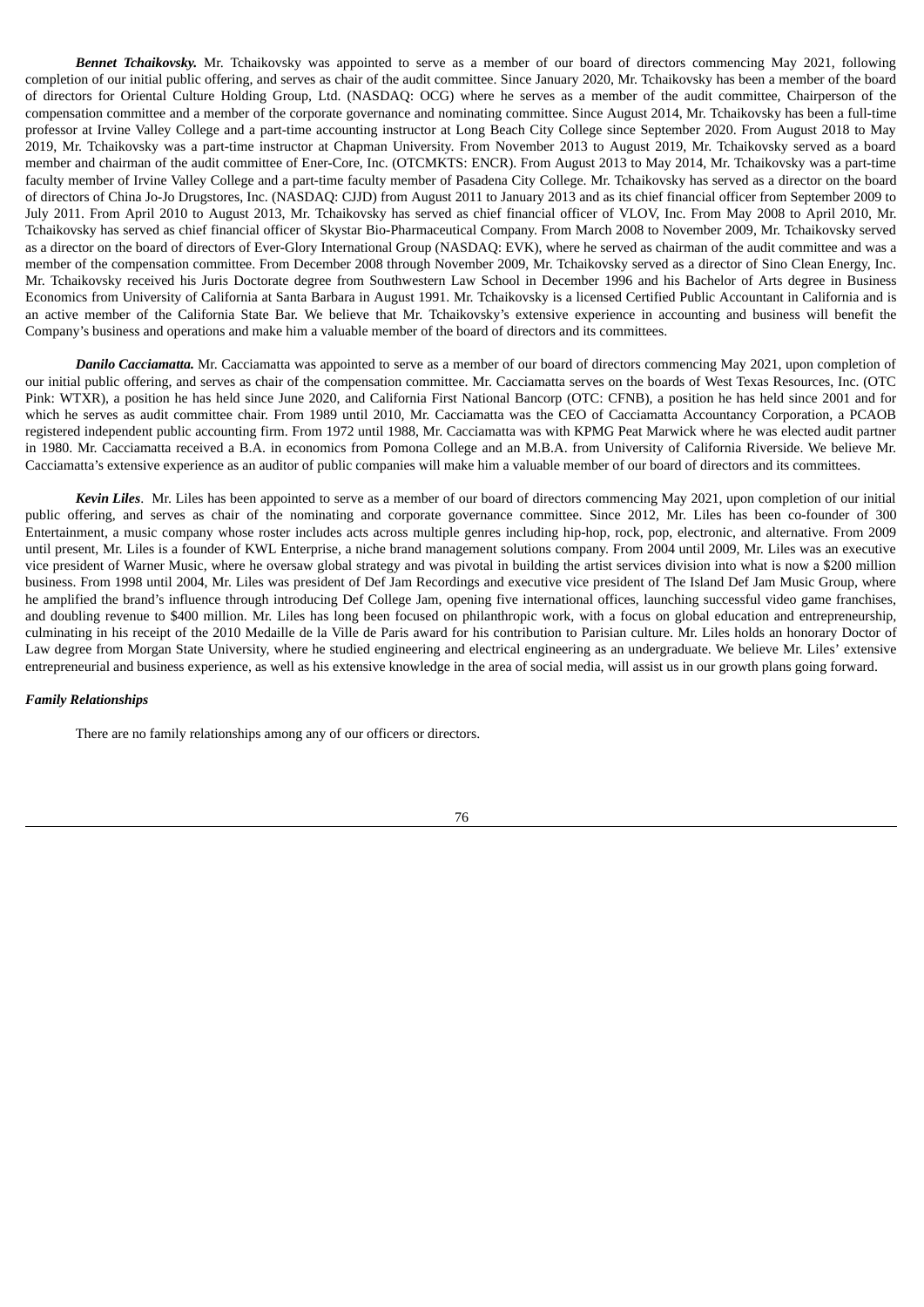### *Involvement in Certain Legal Proceedings*

To our knowledge, during the past ten years, none of our directors, executive officers, promoters, control persons, or nominees has:

- had any bankruptcy petition filed by or against the business or property of the person, or of any partnership, corporation or business association of which he was a general partner or executive officer, either at the time of the bankruptcy filing or within two years prior to that time;
- been convicted in a criminal proceeding or been subject to a pending criminal proceeding (excluding traffic violations and other minor offenses);
- been subject to any order, judgment, or decree, not subsequently reversed, suspended or vacated, of any court of competent jurisdiction or federal or state authority, permanently or temporarily enjoining, barring, suspending or otherwise limiting, his involvement in any type of business, securities, futures, commodities, investment, banking, savings and loan, or insurance activities, or to be associated with persons engaged in any such activity;
- been found by a court of competent jurisdiction in a civil action or by the SEC or the Commodity Futures Trading Commission to have violated a federal or state securities or commodities law, and the judgment has not been reversed, suspended, or vacated;
- been the subject of, or a party to, any federal or state judicial or administrative order, judgment, decree, or finding, not subsequently reversed, suspended or vacated (not including any settlement of a civil proceeding among private litigants), relating to an alleged violation of any federal or state securities or commodities law or regulation, any law or regulation respecting financial institutions or insurance companies including, but not limited to, a temporary or permanent injunction, order of disgorgement or restitution, civil money penalty or temporary or permanent cease-and-desist order, or removal or prohibition order, or any law or regulation prohibiting mail or wire fraud or fraud in connection with any business entity; or
- been the subject of, or a party to, any sanction or order, not subsequently reversed, suspended or vacated, of any self-regulatory organization (as defined in Section 3(a)(26) of the Exchange Act), any registered entity (as defined in Section 1(a)(29) of the Commodity Exchange Act), or any equivalent exchange, association, entity or organization that has disciplinary authority over its members or persons associated with a member.

### *Board Committees*

Our board of directors has established an Audit Committee, a Compensation Committee and a Nominating and Corporate Governance Committee. Each of these committees operates under a charter that has been approved by our board of directors, as set forth below.

*Audit Committee*. Our Audit Committee consists of three independent directors. The members of the Audit Committee are Messrs. Tchaikovsky, Cacciamatta and Liles. The Audit Committee consists exclusively of directors who are financially literate and Mr. Tchaikovsky serves as chair of the Audit Committee. As a licensed certified public accountant, Mr. Tchaikovsky is considered an "audit committee financial expert" as defined by the SEC's rules and regulations.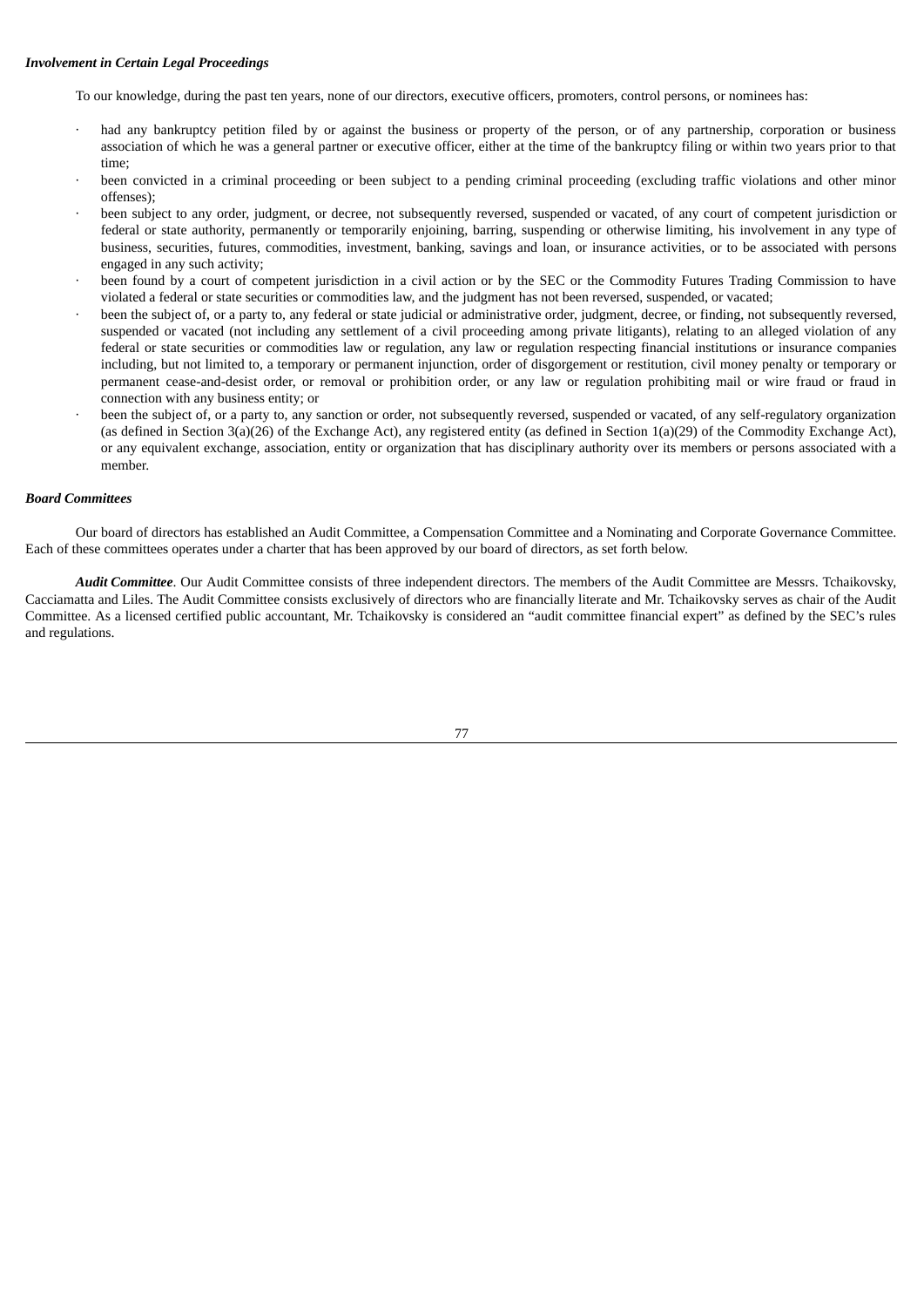The audit committee responsibilities include:

- · overseeing the compensation and work of and performance by our independent auditor and any other registered public accounting firm performing audit, review or attestation services for us;
- engaging, retaining and terminating our independent auditor and determining the terms thereof;
- assessing the qualifications, performance and independence of the independent auditor;
- · evaluating whether the provision of permitted non-audit services is compatible with maintaining the auditor's independence;
- · reviewing and discussing the audit results, including any comments and recommendations of the independent auditor and the responses of management to such recommendations;
- · reviewing and discussing the annual and quarterly financial statements with management and the independent auditor;
- · producing a committee report for inclusion in applicable SEC filings;
- reviewing the adequacy and effectiveness of internal controls and procedures;
- establishing procedures regarding the receipt, retention and treatment of complaints received regarding the accounting, internal accounting controls, or auditing matters and conducting or authorizing investigations into any matters within the scope of the responsibility of the audit committee; and
- reviewing transactions with related persons for potential conflict of interest situations.

*Compensation Committee*. Our Compensation Committee consists of three independent directors. The members of the Compensation Committee are Messrs. Cacciamatta, Tchaikovsky and Liles. Mr. Cacciamatta serves as the chair of the Compensation Committee. The committee has primary responsibility for:

- · reviewing and recommending all elements and amounts of compensation for each executive officer, including any performance goals applicable to those executive officers;
- reviewing and recommending for approval the adoption, any amendment and termination of all cash and equity-based incentive compensation plans;
- · once required by applicable law, causing to be prepared a committee report for inclusion in applicable SEC filings;
- · approving any employment agreements, severance agreements or change of control agreements that are entered into with the CEO and certain executive officers; and
- · reviewing and recommending the level and form of non-employee director compensation and benefits.

*Nominating and Governance Committee*. The Nominating and Governance Committee consists of three independent directors. The members of the Nominating and Governance Committee are Messrs. Liles, Cacciamatta and Tchaikovsky. Mr. Liles serves as chair of the Nominating and Corporate Governance Committee. The Nominating and Corporate Governance Committee's responsibilities include:

- recommending persons for election as directors by the stockholders;
- · recommending persons for appointment as directors to the extent necessary to fill any vacancies or newly created directorships;
- reviewing annually the skills and characteristics required of directors and each incumbent director's continued service on the board;
- reviewing any stockholder proposals and nominations for directors;
- · advising the board of directors on the appropriate structure and operations of the board and its committees;
- reviewing and recommending standing board committee assignments;
- · developing and recommending to the board Corporate Governance Guidelines, a Code of Business Conduct and Ethics and other corporate governance policies and programs and reviewing such guidelines, code and any other policies and programs at least annually;
- · making recommendations to the board as to determinations of director independence; and
- making recommendations to the board regarding corporate governance based upon developments, trends, and best practices.

The Nominating and Governance Committee will consider stockholder recommendations for candidates for the board of directors.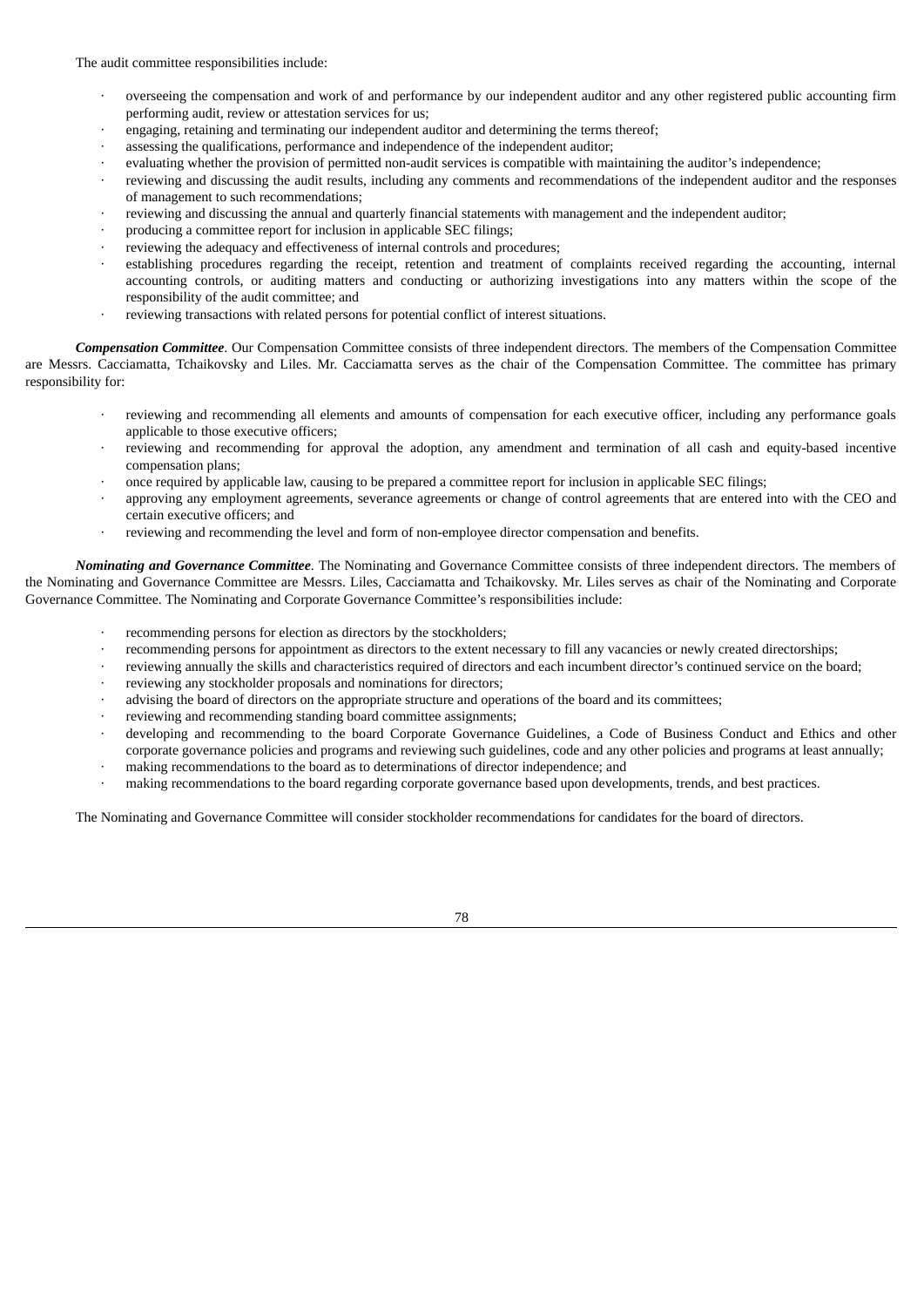### *Code of Business Conduct and Ethics*

The Company has adopted a formal Code of Business Conduct and Ethics that is applicable to every officer, director, employee and consultant (the "Employees") of the Company and its affiliates. The Code reaffirms the high standards of business conduct required of all of the Company's Employees.

### *Insider Trading Policy*

The Company has adopted an insider trading policy to help the Company's Employees comply with federal and state securities laws, prevent insider trading and govern the terms and conditions at which the Employees can trade in the Company's securities.

### *Limitation of Directors Liability and Indemnification*

The Nevada Revised Statutes ("NRS") authorizes corporations to limit or eliminate, subject to certain conditions, the personal liability of directors to corporations and their stockholders for monetary damages for breach of their fiduciary duties.

iPower maintains stand-alone director and officer liability insurance to cover liabilities our directors and officers may incur in connection with their services to us, including matters arising under the Securities Act. In addition, Nevada law and our bylaws provide that we will indemnify our directors and officers who, by reason of the fact that he or she is an officer or director, is involved in a legal proceeding of any nature.

There is no pending litigation or proceeding against any of our directors, officers, employees or agents in which indemnification will be required or permitted. We are not aware of any threatened litigation or proceeding which may result in a claim for such indemnification.

### *Indemnification Agreements*

To date, we have no specific indemnification agreements with our directors or executive officers. However, our officers and directors are entitled to indemnification through our bylaws and to the extent allowed pursuant to the Nevada Revised Statutes, federal securities law and our directors and officers liability insurance.

## **SECTION 16(A) BENEFICIAL OWNERSHIP REPORTING COMPLIANCE**

Section 16(a) of the Securities Exchange Act requires our executive officers and directors, and persons who own more than 10% of our common stock, to file reports regarding ownership of, and transactions in, our securities with the Securities and Exchange Commission and to provide us with copies of those filings. Based solely on our review of the copies of such forms furnished to us and written representations by our officers and directors regarding their compliance with applicable reporting requirements under Section 16(a) of the Exchange Act, we believe that all Section 16(a) filing requirements for our executive officers, directors and 10% stockholders were met during the year ended June 30, 2021.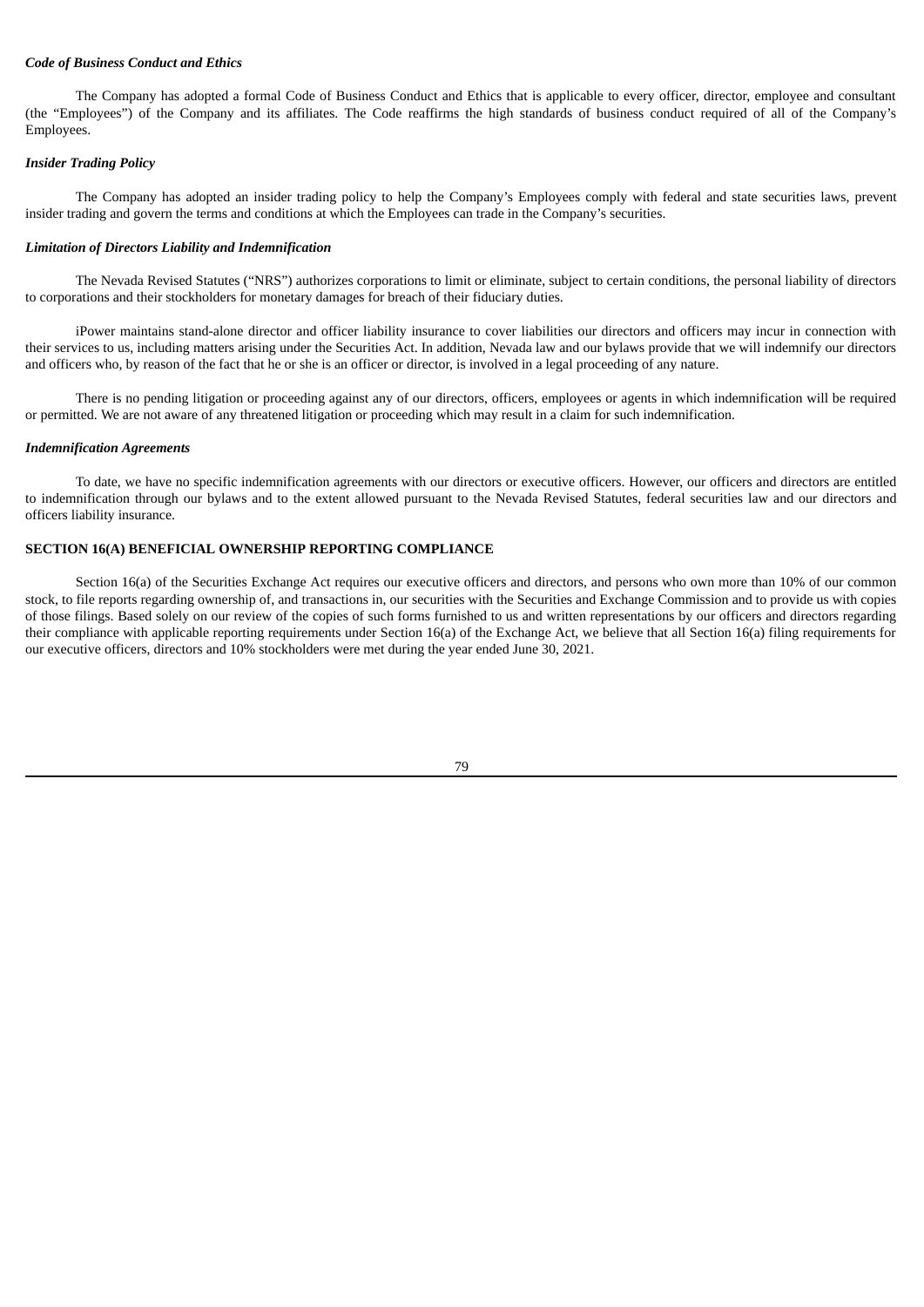# **ITEM 11. EXECUTIVE COMPENSATION**

#### **EXECUTIVE OFFICE COMPENSATION**

#### *Summary Compensation Table*

The following table presents information regarding the total compensation earned by our executive officers who were serving as executive officers as of June 30, 2020 for services rendered in all capacities to us for the fiscal years ended June 30, 2021 and 2020.

|                                              |      |               |              | <b>Stock Based</b> |                |              |
|----------------------------------------------|------|---------------|--------------|--------------------|----------------|--------------|
|                                              |      | <b>Salary</b> | <b>Bonus</b> | Awards             |                | <b>Total</b> |
| <b>Name and Principal Position</b>           | Year | (\$USD)       | (SUSD)       | (SUSD)             | Others (\$USD) | (\$USD)      |
| Chenlong Tan                                 | 2021 | 240,000       | -            |                    | 33,554(1)      | 270,429      |
| Chairman, CEO, President                     | 2020 | 85,615        |              |                    | 27,785(1)      | 113,400      |
| Kevin Vassily                                | 2021 | 90,952        |              |                    |                | 90,952       |
| Chief Financial Officer                      | 2020 |               |              |                    |                |              |
| Allan Huang                                  | 2021 |               |              |                    | 84,000 (2)     | 84,000       |
| Former Director, Former CEO<br>and President | 2020 | 50,615        |              |                    | 35,000(2)      | 85,615       |

(1) Consists of the costs of leasing a car.

 $\_$ 

(2) Includes consulting fees paid starting in February of 2020.

## *Employment Agreement with Chenlong Tan*

On July 1, 2020, we entered into an employment agreement with our Chief Executive Officer, Chenlong Tan. Under Mr. Tan's employment agreement, Mr. Tan receives base compensation of \$20,000 per month, is entitled to performance cash bonus compensation based on achievement of certain pre-determined goals, and from time to time may be granted restricted common shares and/or options to purchase shares of the Company's Common Stock, subject to Board or Compensation Committee approval. In addition, during the term of Mr. Tan's employment agreement, we are also leasing a motor vehicle for Mr. Tan's daily use. Mr. Tan is not entitled to any severance rights under his employment agreement. Mr. Tan's employment agreement has a term of five years, is thereafter renewable on an annual basis, and may be terminated upon 30 days' notice upon the mutual agreement of Mr. Tan and the Company.

#### *Employment Agreement with Kevin Vassily*

On January 29, 2021, we entered into an employment agreement with our Chief Financial Officer, Kevin Vassily. Under Mr. Vassily's employment agreement, Mr. Vassily receives base compensation of \$240,000, is entitled to an annual guaranteed bonus of \$60,000 upon achievement of certain milestones and up to an additional \$60,000 in the sole discretion of the Company's Board of Directors at January 29, 2022. Mr. Vassily is also entitled to 12,000 restricted stock units upon completion of our IPO. Thereafter, stock grants will be adjusted based on the awards from each prior year. Mr. Vassily is not entitled to any severance rights under his employment agreement and may be terminated upon 30 days' written notice by either party.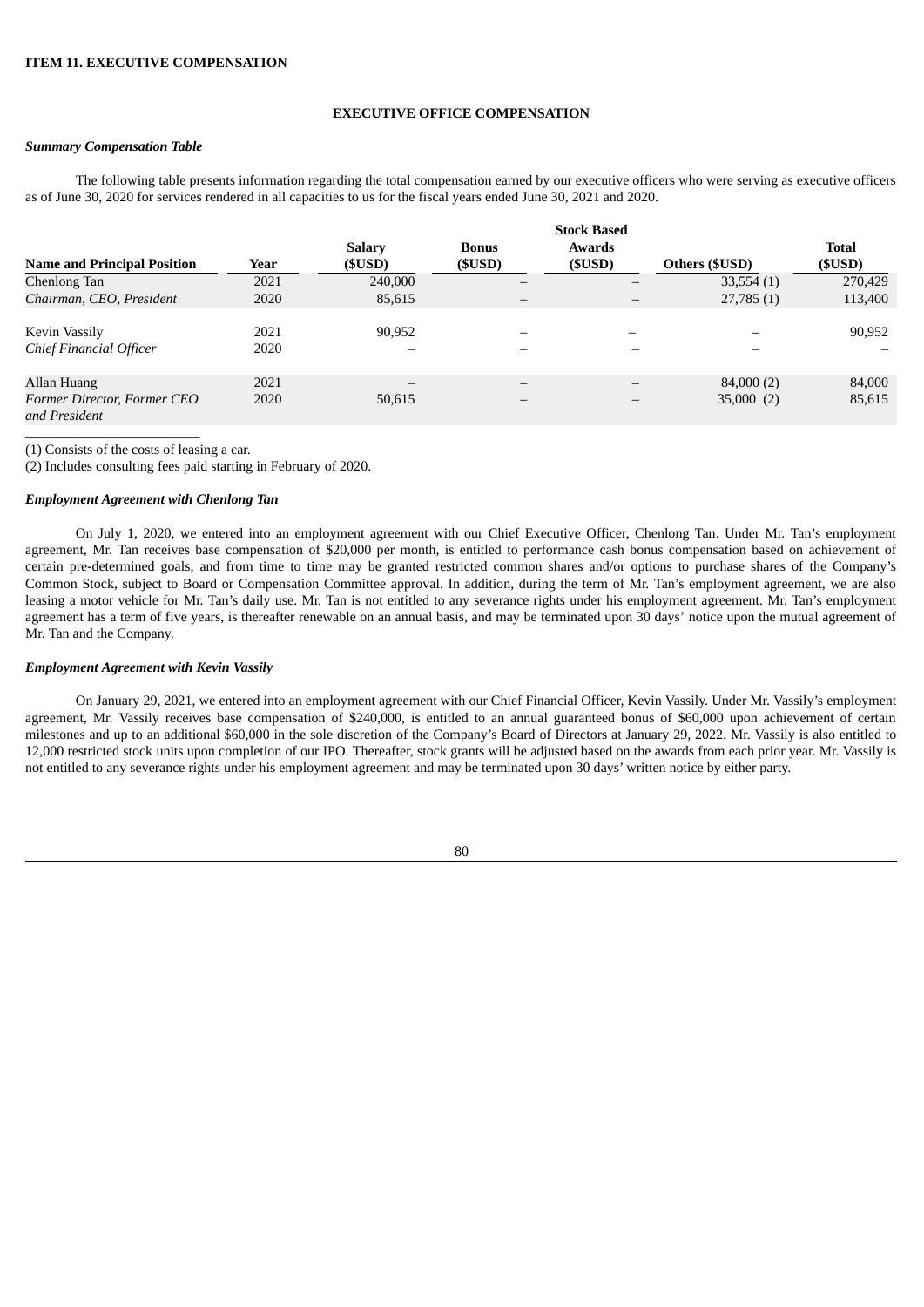## *Consulting Agreement with Allan Huang*

Effective February 1, 2020, Allan Huang stepped down as our Chief Executive Officer and entered into a consulting agreement with us, pursuant to which he provides management and consulting services. Mr. Huang receives \$7,000 per month in consulting fees and is entitled to receive reimbursement for fees associated directly with his services. The consulting agreement may be terminated by us or Mr. Huang upon 30 days' notice.

### *Outstanding Equity Awards*

We do not have any outstanding equity awards

## **Outstanding Equity Awards at June 30, 2021**

The following table provides information regarding outstanding equity awards held by our named executive officers as of June 30, 2021.

|               |                   |                                                          |                                                                   | <b>Restricted Stock Unit Awards</b> |
|---------------|-------------------|----------------------------------------------------------|-------------------------------------------------------------------|-------------------------------------|
|               |                   | Number of<br><b>Securities</b><br><b>Underlying RSUs</b> | Number of<br><b>Securities</b><br><b>Underlying</b><br>$RSUs(\#)$ |                                     |
| Name          | <b>Grant Date</b> | (#) Vested                                               | <b>Unvested</b>                                                   |                                     |
| Kevin Vassily |                   |                                                          |                                                                   |                                     |
| (1)           | 5/11/2021         | 6,000                                                    | 6,000                                                             |                                     |

(1) Total number of RSU granted was 12,000, which 6,000 are vested immediately on May 11, 2021 and the remaining 6,000 will be vested on December 31, 2021.

### *Director Compensation*

We reimburse all members of our board of directors for their direct out of pocket expenses incurred in attending meetings of our board. This table summarizes the compensation paid to each of our independent directors who served in such capacity during the fiscal year ended June 30, 2021.

| <b>Name</b>               | <b>Fees Earned or</b><br>Paid in Cash<br>(\$USD) |       | <b>Stock Based</b><br>Awards<br>(\$USD) |       | <b>Others</b><br>(SUSD) |  | <b>Total</b><br>(SUSD)          |  |        |
|---------------------------|--------------------------------------------------|-------|-----------------------------------------|-------|-------------------------|--|---------------------------------|--|--------|
| <b>Bennet Tchaikovsky</b> |                                                  | 4,175 |                                         | 7,500 |                         |  | $\hspace{0.1mm}-\hspace{0.1mm}$ |  | 11,675 |
| Danilo Cacciamatta        |                                                  | 3,480 |                                         | 7,500 |                         |  | $\qquad \qquad -$               |  | 10,980 |
| Kevin Liles               |                                                  | 3,480 |                                         | 7,500 |                         |  | $\overline{\phantom{0}}$        |  | 10,980 |

Our independent directors, all of whose service commenced upon the completion of our IPO, each receive (i) \$25,000 annual cash compensation, payable in equal quarterly installments, and (ii) \$30,000 in restricted stock units ("RSUs"), which were issued pursuant to our 2020 Equity Incentive Plan upon completion of our IPO and will vest quarterly commencing 90 days after the completion of our initial public offering. In addition, the chairman of our audit committee is entitled to receive an additional \$5,000 annual retainer for his additional responsibilities, which retainer will be payable in equal quarterly installments. Directors will also be reimbursed for reasonable expenses incurred in connection with the performance of their duties. No compensation has been awarded to any directors who were not executive officers for the fiscal years ended June 30, 2021 and 2020.

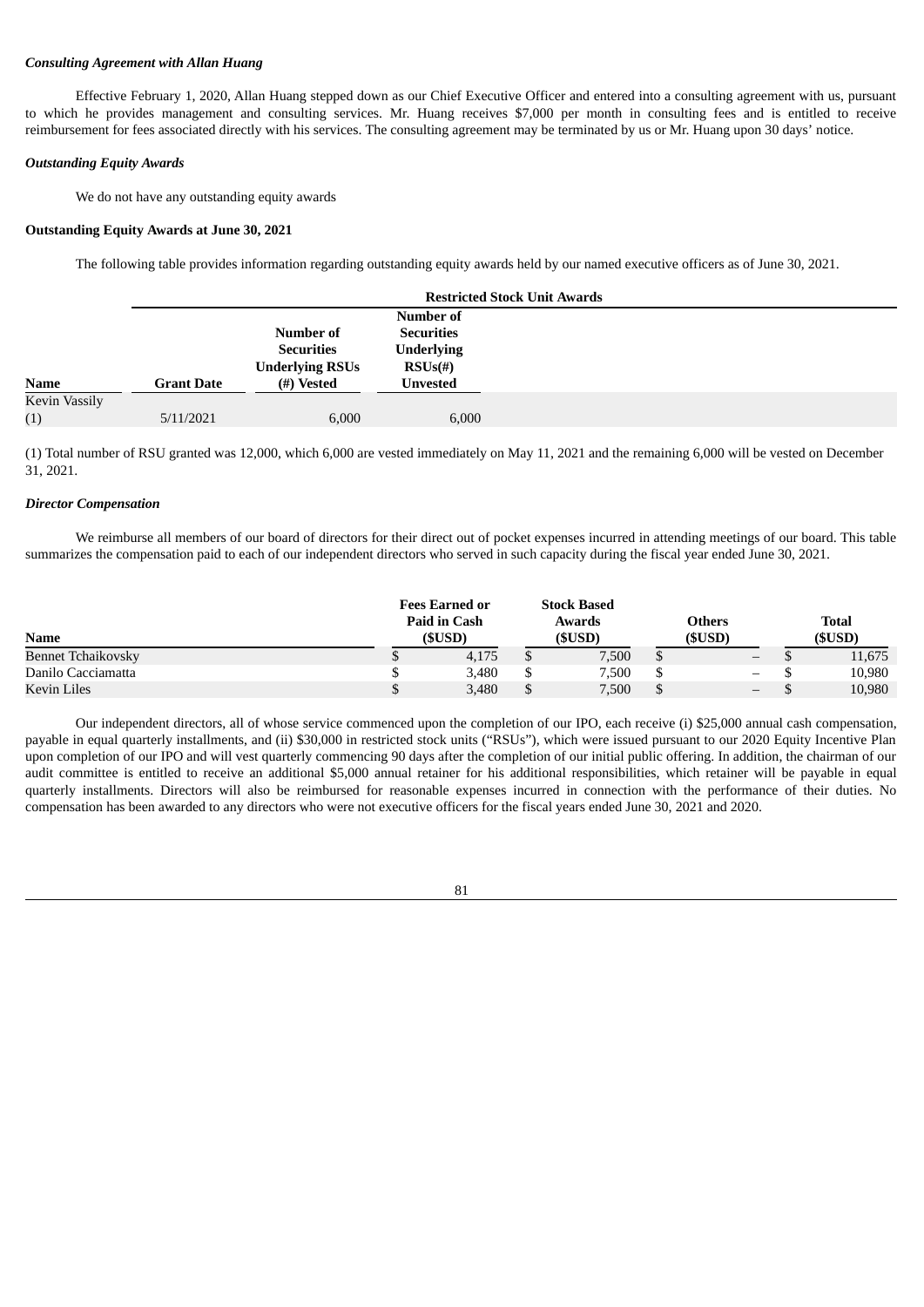## *Equity Incentive Plan*

On October 15, 2020, the Company's Board adopted, and its stockholders approved and ratified, the iPower Inc. 2020 Equity Incentive Plan (the "Plan"). The Plan allows for the issuance of up to 5,000,000 shares of Common Stock, whether in the form of options, restricted stock, restricted stock units, stock appreciation rights, performance units, performance shares and other stock or cash awards. The general purpose of the Plan is to provide an incentive to the Company's directors, officers, employees, consultants and advisors by enabling them to share in the future growth of the Company's business. The board of directors believes that granting of equity-based compensation serves to promote continuity of management and provide for a shared interest in the welfare, growth and development of the Company. The Company believes that the Plan will serve to advance the Company's interests by enhancing its ability to (i) attract and retain employees, consultants, directors and advisors who are able to contribute to the Company's ongoing success and development, (ii) reward those employees, consultants, directors and advisors for their contributions to the Company, and (iii) encourage employees, consultants, directors and advisors to participate in the Company's long-term growth and success.

As the Plan was not adopted until October 15, 2020, the Company had not awarded any equity interests under the plan for the year ended June 30, 2020. Following completion of our IPO, pursuant to their letter agreements, the Company awarded a total of \$90,000 in RSUs under the Plan to our independent directors and 12,000 RSUs to our Chief Financial Officer, all of which are subject to certain vesting conditions.

# **ITEM 12. SECURITY OWNERSHIP OF CERTAIN BENEFICIAL OWNERS AND MANAGEMENT AND RELATED STOCKHOLDER MATTERS**

### **PRINCIPAL STOCKHOLDERS**

The following table sets forth the number of shares of common stock beneficially owned as of September 27, 2021 by:

- each of our stockholders who is known by us to beneficially own 5% or more of our common stock;
- each of our executive officers;
- each of our directors; and
- all of our directors and current executives as a group.

Beneficial ownership is determined based on the rules and regulations of the SEC. A person has beneficial ownership of shares if such individual has the power to vote and/or dispose of shares. This power may be sole or shared and direct or indirect. Applicable percentage ownership in the following table is based on the total of 26,448,663 shares of Common Stock outstanding as of September 27, 2021. In computing the number of shares beneficially owned by a person and the percentage ownership of that person, shares of common stock that are subject to options or warrants held by that person and exercisable as of, or within sixty (60) days of, the date of this Annual Report. These shares, however, are not counted as outstanding for the purposes of computing the percentage ownership of any other person(s). Except as may be indicated in the footnotes to this table and pursuant to applicable community property laws, each person named in the table has sole voting and dispositive power with respect to the shares of common stock set forth opposite that person's name. Unless indicated below, the address of each individual listed below is c/o iPower Inc., 2399 Bateman Avenue, Duarte, CA 91010.

|                                          | <b>No. of Shares Common</b>     | <b>Total Percentage of</b> |
|------------------------------------------|---------------------------------|----------------------------|
| <b>Name of Beneficial Owner</b>          | <b>Stock Beneficially Owned</b> | <b>Common Stock Owned</b>  |
| Chenlong Tan (1)                         | 8,023,334                       | 30.32%                     |
| Kevin Vassily (2)                        | 6.000                           | Less than $0.1\%$          |
| Bennet Tchaikovsky (3)                   | 3.000                           | Less than $0.1\%$          |
| Danilo Cacciamatta (4)                   | 23,000                          | Less than $0.1\%$          |
| Kevin Liles 5)                           | 3.000                           | Less than $0.1\%$          |
| All Officers and Directors (5 Persons)   | 8,058,334                       | 30.45%                     |
|                                          |                                 |                            |
| <b>Beneficial Owners of more than 5%</b> |                                 |                            |
| Allan Huang (6)                          | 8,023,334                       | 30.32%                     |

(1) Chenlong Tan is our co-Founder, Chairman, Chief Executive Officer and President.

(2) Kevin Vassily is our Chief Financial Officer.

 $\_$ 

- (3) Mr. Tchaikovsky is a member of our board of directors. His reported holdings do not include 3,000 Restricted Stock Units ("RSUs") subject to vesting under the Company's 2020 Equity Incentive Plan.
- (4) Mr. Cacciamatta is a member of our board of directors. His reported holdings include 23,000 shares of Common Stock and do not include 3,000 RSUs subject to vesting under the Company's 2020 Equity Incentive Plan.

(5) Mr. Liles is a member of our board of directors. His reporting holdings do not include 3,000 RSUs subject to vesting under the Company's 2020 Equity Incentive Plan.

(6) Allan Huang is our co-Founder and a consultant and was previously our Chief Executive Officer, President and a director.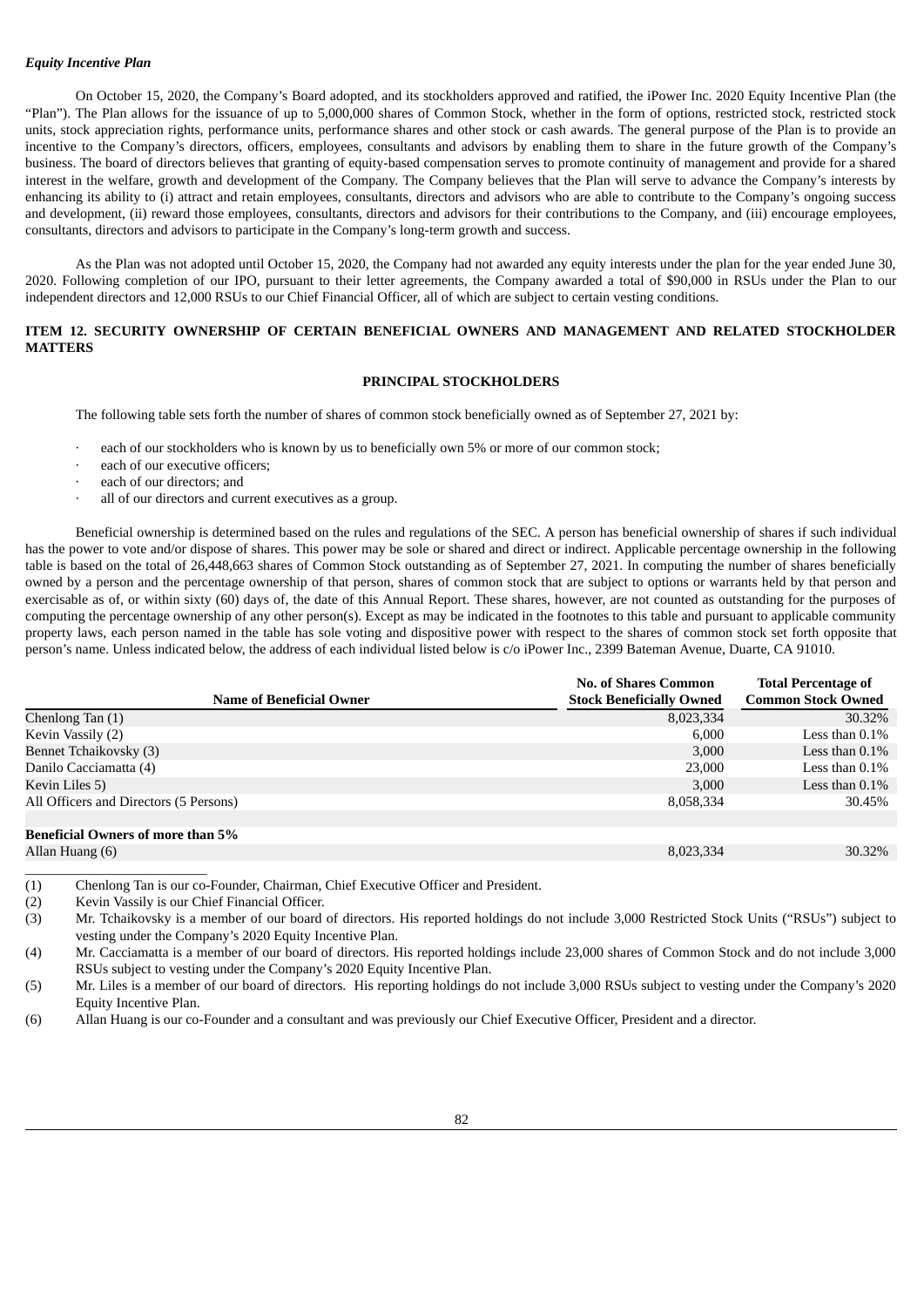# **ITEM 13. CERTAIN RELATIONSHIPS AND RELATED TRANSACTIONS AND DIRECTOR INDEPENDENCE**

Unless described below, during the last two fiscal years, there are no transactions or series of similar transactions to which we were a party or will be a party, in which:

- the amounts involved exceed or will exceed \$120,000; and
- · any of our directors, executive officers or holders of more than 5% of our capital stock, or any member of the immediate family of any of the foregoing had, or will have, a direct or indirect material interest.

On December 1, 2018, the Company acquired certain assets and assumed certain liabilities from BizRight, LLC, an entity owned and managed by the founders and officers of the Company. The net assets received were recorded at their historical carrying amounts and the purchase price of \$2,611,594 was recorded as payable due to BizRight. Under the terms of the purchase agreement between the Company and BizRight, the Purchase Price shall be paid based on the Company's cash flow availability and bears an interest rate of 8% per annum on the outstanding amount. As of June 30, 2021 and 2020, respectively the outstanding amount due to BizRight, LLC was \$0 and \$133,793, respectively. Please see Note 3 to the consolidated financial statements for detail.

Effective on March 1, 2020, as amended and restated pursuant to an agreement dated October 26, 2020, the Company entered into an agreement with E Marketing Solution Inc. ("E Marketing"), an entity incorporated in California and owned by Shanshan Huang, one of the shareholders of the Company. Pursuant to the terms of the agreement, the Company will provide technical support, management services and other services on an exclusive basis in relation to E Marketing's business during the term of the agreement. The Company agrees to fund E Marketing for operational cash flow needs and bear the risk of E Marketing's losses from operations and E Marketing agrees that iPower has rights to E Marketing's net profits, if any. Under the terms of the agreement, the Company may at any time, at its option, acquire for nominal consideration 100% of either the equity of E Marketing or its assets subject to assumption of all of its liabilities.

On September 4, 2020, the Company entered into an agreement with Global Product Marketing Inc. ("GPM"), an entity incorporated in the State of Nevada. GPM is owned by Chenlong Tan, the co-founder, Chairman, CEO and President of the Company and one of the Company's majority shareholders. Pursuant to the terms of the agreement, the Company will provide technical support, management services and other services on an exclusive basis in relation to GPM's business during the term of the Agreement. The Company agrees to fund GPM for operational cash flow needs and bear the risk of GPM's losses from operations and GPM agrees that the Company has rights to GPM's net profits, if any. Under the terms of the agreement, the Company may at any time, at its option, acquire for nominal consideration 100% of either the equity of GPM or its assets subject to assumption of all of its liabilities.

On May 18, 2021, the Company entered into equity purchase agreements ("Equity Purchase Agreements") with the shareholders of each of our variable interest entities, E Marketing Solution Inc. ("E Marketing") and Global Product Marketing Inc. ("GPM"), pursuant to which we acquired 100% of the equity interests of each of E Marketing and GPM. The Company paid nominal consideration of \$10.00 for the acquisition of each of E Marketing and GPM, which then became the Company's wholly owned subsidiaries.

Prior to April 14, 2021, we had two classes of authorized common stock, Class A Common Stock and Class B Common Stock that entitled the holders to 10 votes per share. On April 14, 2021, Messrs. Huang and Tan, our two founders, converted all of their 14,000,000 shares of Class B Common Stock into 1,400,000 additional shares of Class A Common Stock, bringing their total ownership to an aggregate of 16,046,668 shares of Class A Common Stock or 60.67% of the 26,448,663 shares of Class A Common Stock outstanding as of the date of this report. On April 14, 2021, we amended and restated our articles of incorporation to permit the immediate conversion of the Class B Common Stock and to eliminate any future issuances of Class B Common Stock, and on April 23, 2021, we further amended and restated our articles of incorporation to eliminate all references to the Class A and Class B Common Stock and authorized for issuance 180,000,000 shares which are solely designated as Common Stock.

On April 27, 2021, Mr. Chenlong Tan, our Chairman, President and Chief Executive Officer and a beneficial owner more than 5% of our common stock, has agreed to reimburse us for any judgments, fines and amounts paid or actually incurred by us or an indemnitee in connection with such legal action or in connection with any settlement agreement entered into by us or an indemnitee up to a maximum of \$3.5 million in the aggregate, with the sole source of funding of such reimbursement to come from sales of shares then owned by Mr. Tan, against any damages that the Company may owe Boustead or the underwriters, should Boustead be successful in any action against the Company related to this initial public offering.

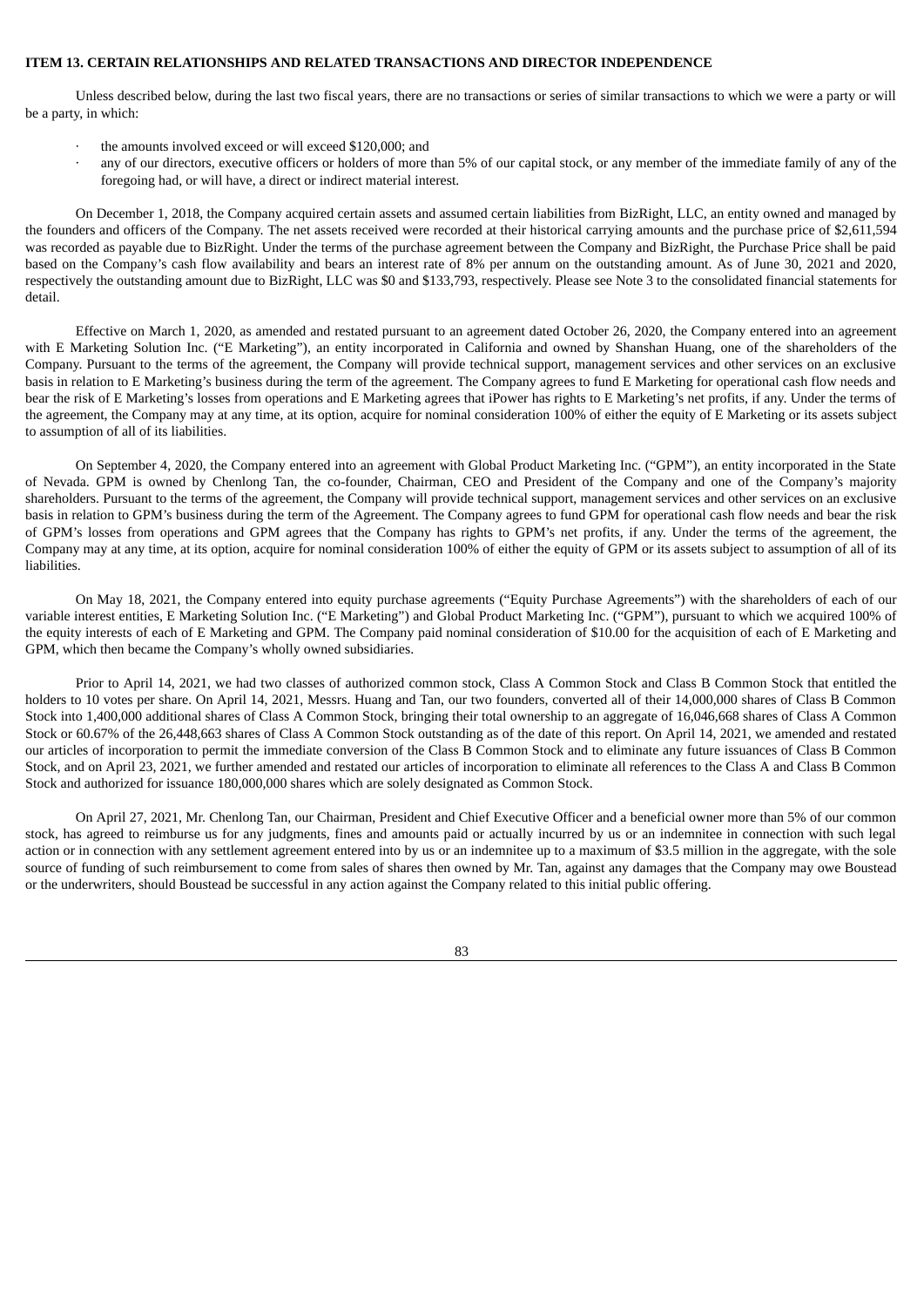# **ITEM 14. PRINCIPAL ACCOUNTING FEES AND SERVICES**

The following table represents fees for professional audit services for the audit of the Company's annual financial statements for the fiscal years ended June 30, 2021 and 2020, rendered by UHY LLP.

|                                 | Fiscal year ended June 30, |      |         |  |
|---------------------------------|----------------------------|------|---------|--|
|                                 | 2021                       | 2020 |         |  |
| Audit fees $1$                  | 170.637                    |      | 151,417 |  |
| Audit-related fees <sup>2</sup> |                            |      |         |  |
| <b>Total fees</b>               | 170,637                    |      | 151,417 |  |

<sup>1.</sup> Audit fees consist of fees for professional services rendered by the principal accountant for the audit of the Company's annual financial statements and review of the financial statements included in the Company's Initial Public Offering and Form 10-Q and for services that are normally provided by the *accountant in connection with statutory and regulatory filings or engagements.*

2. Audit-related fees consist primarily of fees for assurance and related services by the accountant that are reasonably related to the performance of the *audit or review of the Company's financial statements.*

## **Audit Committee Pre-Approval Policies**

 $\_$ 

The Audit Committee is tasked with pre-approving any non-audit services proposed to be provided to the Company by the independent auditors.

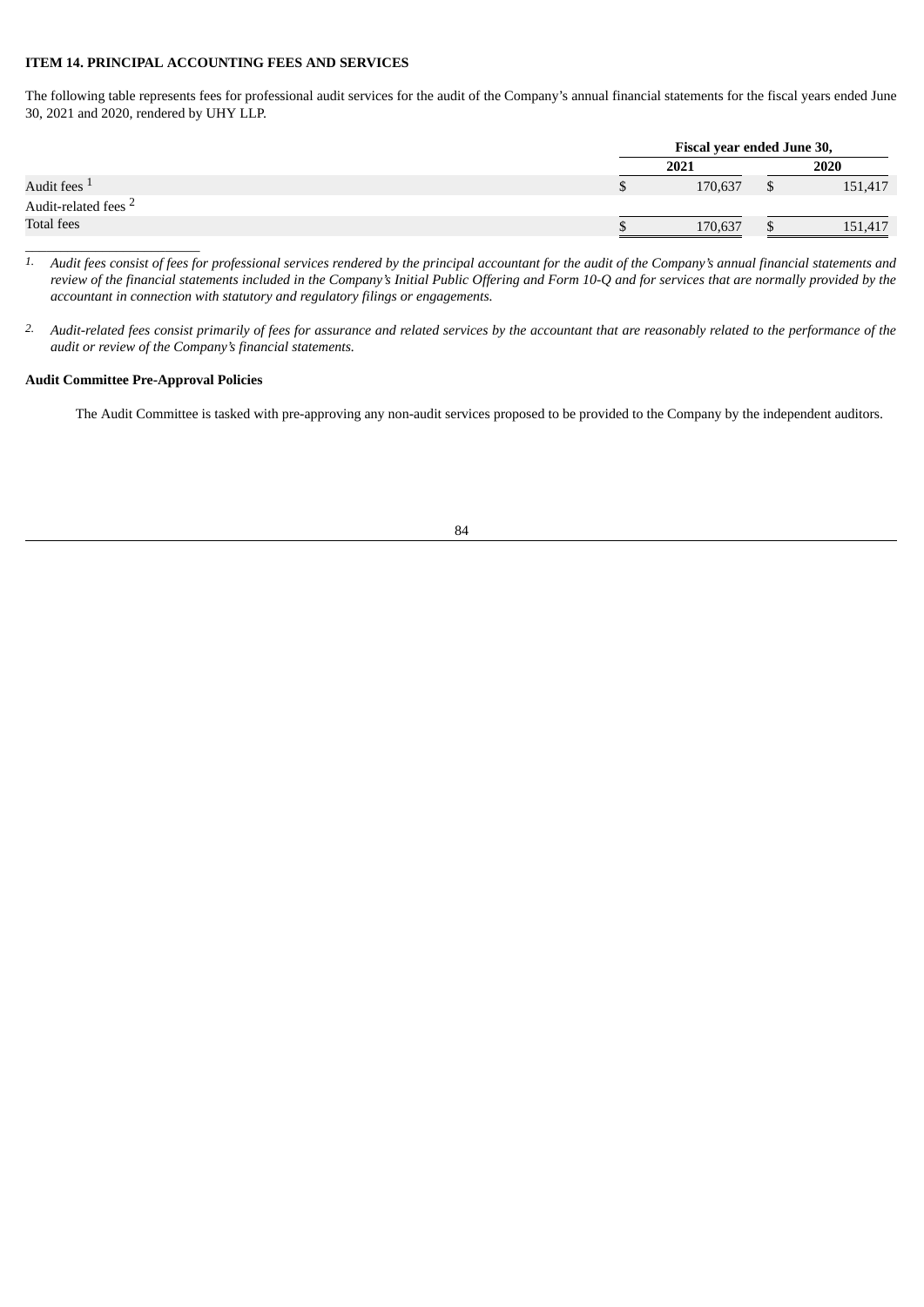# **PART IV**

# **ITEM 15. EXHIBITS, FINANCIAL STATEMENT SCHEDULES**

| Exhibit No. | Description                                                                                                                                                                              |
|-------------|------------------------------------------------------------------------------------------------------------------------------------------------------------------------------------------|
|             |                                                                                                                                                                                          |
| 3.1         | Fourth Amended and Restated Articles of Incorporation of iPower Inc. (incorporated by reference to Exhibit 3.1 to Amendment No. 1                                                        |
|             | to the Registration Statement on Form S-1 filed April 15, 2021).                                                                                                                         |
| 3.2         | Fifth Amended and Restated Articles of Incorporation of iPower Inc. (incorporated by reference to Exhibit 3.2 to Amendment No. 2 to                                                      |
|             | the Registration Statement on Form S-1 filed on April 27, 2021).                                                                                                                         |
| 3.3         | Sixth Amended and Restated Articles of Incorporation of iPower Inc. (incorporated by reference to Exhibit 3.3 to Amendment No. 3 to                                                      |
|             | the Registration Statement on Form S-1 filed May 5, 2021).                                                                                                                               |
| 3.4         | Second Amended and Restated Bylaws of iPower Inc. (incorporated by reference to Exhibit 3.3 to Amendment No. 2 the Registration                                                          |
|             | Statement on Form S-1 filed April 27, 2021).                                                                                                                                             |
| 4.1         | Certificate of Designation of Series A Convertible Preferred Stock (incorporated by reference to Exhibit 4.1 to the Registration                                                         |
|             | Statement on Form S-1 filed February 2, 2021).                                                                                                                                           |
| 4.2         | Form of Placement Agent Warrant for private placement completed December 30, 2020 (incorporated by reference to Exhibit 4.2 to the                                                       |
|             | Registration Statement on Form S-1 filed February 2, 2021).                                                                                                                              |
| 4.3         | Form of Placement Agent Warrant for private placement completed January 27, 2021 (incorporated by reference to Exhibit 4.3 to the                                                        |
|             | Registration Statement on Form S-1 filed February 2, 2021).                                                                                                                              |
| 4.4         | Warrant, dated January 27, 2021, issued to Wiseman Capital Management LLC (incorporated by Reference to Exhibit 4.4 to the                                                               |
|             | Registration Statement on Form S-1 filed February 2, 2021).                                                                                                                              |
| 4.5         | Warrant, dated January 27, 2021, issued to Bright Century Investment LLC (incorporated by Reference to Exhibit 4.5 to the<br>Registration Statement on Form S-1 filed February 2, 2021). |
| 10.1        | 2020 Amended and Restated Equity Incentive Plan (incorporated by reference to Exhibit 10.1 to Amendment No. 3 to the Registration                                                        |
|             | Statement on Form S-1 filed May 5, 2021).                                                                                                                                                |
| 10.2        | Form of Sublease Agreement, dated as of December 1, 2018, between BZRTH, Inc. and BizRight, LLC (incorporated by reference to                                                            |
|             | Exhibit 10.2 to the Registration Statement on Form S-1 filed February 2, 2021).                                                                                                          |
| 10.3        | Asset Purchase Agreement, dated December 1, 2018, between BZRTH, Inc. and BizRight, LLC (incorporated by Reference to Exhibit                                                            |
|             | 10.3 to the Registration Statement on Form S-1 filed February 2, 2021).                                                                                                                  |
| 10.4        | Loan and Security Agreement, dated May 3, 2019, between BZRTH, Inc. and WFC Fund, LLC (incorporated by reference to Exhibit                                                              |
|             | 10.4 to the Registration Statement on Form S-1 filed February 2, 2021).                                                                                                                  |
| 10.5        | Consulting Agreement, dated February 1, 2020, between BZRTH, Inc. and Allan Huang (incorporated by reference to Exhibit 10.5 to                                                          |
|             | Amendment No. 1 to the Registration Statement on Form S-1 filed April 15, 2021).                                                                                                         |
| 10.6        | Note for PPP Loan, dated April 13, 2020, issued to Royal Business Bank (incorporated by reference to Exhibit 10.5 to the Registration                                                    |
|             | Statement on Form S-1 filed February 1, 2021).                                                                                                                                           |
| 10.7        | Loan Authorization and Agreement, dated April 18, 2020, between BZRTH, Inc. and U.S. Small Business Administration                                                                       |
|             | (incorporated by reference to Exhibit 10.6 to the Registration Statement on Form S-1 filed February 1, 2021).                                                                            |
| 10.8        | Employment Agreement, dated July 1, 2020, between iPower Inc. and Chenlong Tan (incorporated by reference to Exhibit 10.7 to the                                                         |
|             | Registration Statement on Form S-1 filed February 2, 2021).                                                                                                                              |
| 10.9        | Standard Industrial Multi-Tenant Lease, dated as of September 1, 2020, between BZRTH, Inc. and Nelson, LLC (incorporated by                                                              |
|             | reference to Exhibit 10.8 to the Registration Statement on Form S-1 filed February 2, 2021).                                                                                             |
| 10.10       | Exclusive Business Cooperation Agreement, dated September 4, 2020, between iPower Inc. and Global Product Marketing Inc.                                                                 |
|             | (incorporated by reference to Exhibit 10.9 to the Registration Statement on Form S-1 filed February 2, 2021).                                                                            |
| 10.11       | Restricted Stock Purchase Agreement, dated October 20, 2020, between iPower Inc. and Allan Huang (incorporated by reference to                                                           |
|             | Exhibit 10.10 to the Registration Statement on Form S-1 filed February 2, 2021).                                                                                                         |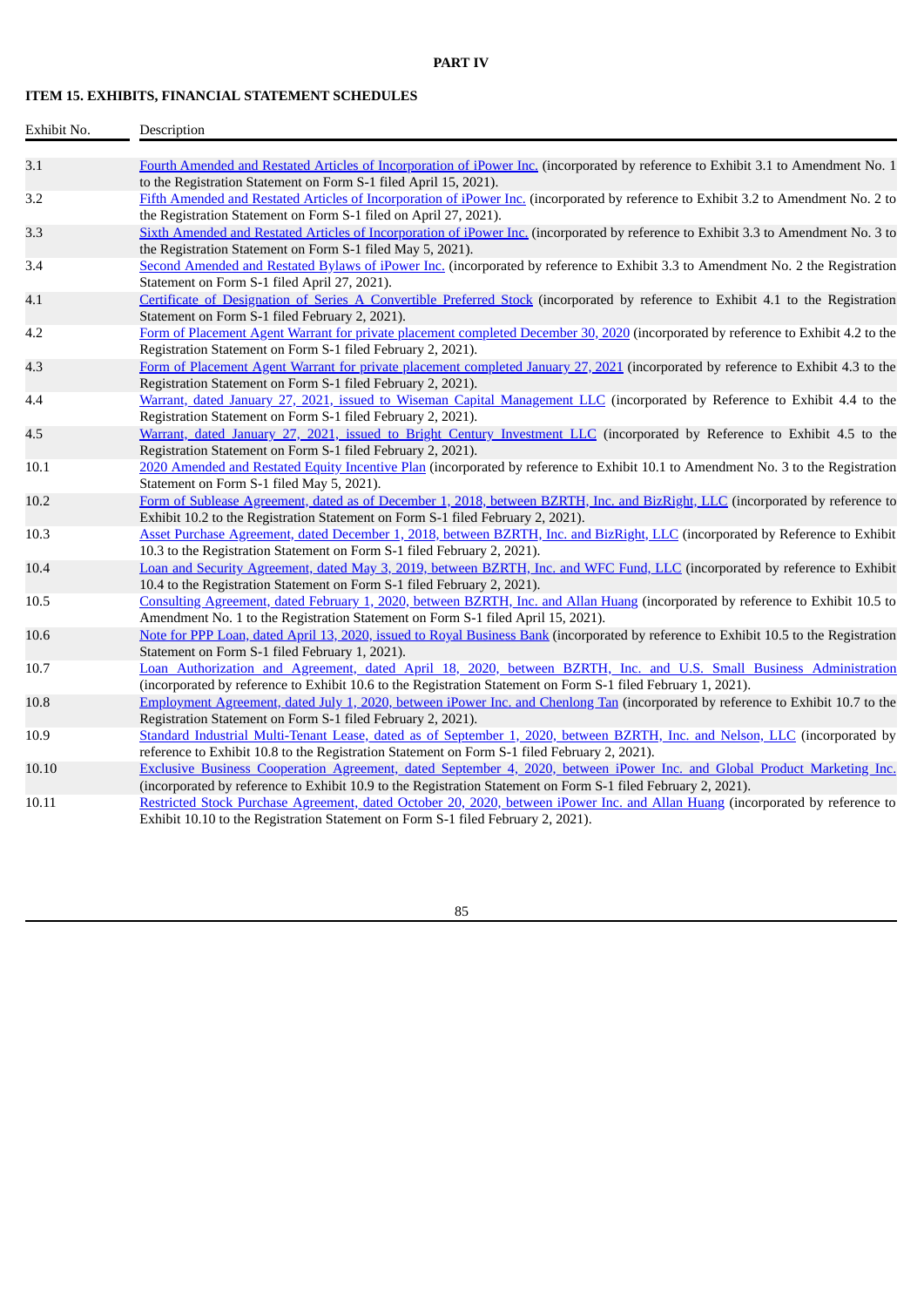- 10.12 Restricted Stock Purchase [Agreement,](http://www.sec.gov/Archives/edgar/data/1830072/000168316821000335/ipower_ex1011.htm) dated October 20, 2020, between iPower Inc. and Chenlong Tan (incorporated by reference to Exhibit 10.11 to the Registration Statement on Form S-1 filed February 2, 2021).
- 10.13 Amended and Restated Exclusive Business Cooperation Agreement, dated October 26, 2020, between iPower Inc. and E Marketing Solution Inc. [\(incorporated](http://www.sec.gov/Archives/edgar/data/1830072/000168316821000335/ipower_ex1012.htm) by reference to Exhibit 10.12 to the Registration Statement on Form S-1 filed February 2, 2021).
- 10.14 [Receivables](http://www.sec.gov/Archives/edgar/data/1830072/000168316821000335/ipower_ex1013.htm) Purchase Agreement, dated November 16, 2020, between BZRTH, Inc. and WFC Fund, LLC (incorporated by reference to Exhibit 10.13 to the Registration Statement on Form S-1 filed February 2, 2021).
- 10.15 Form of [Subscription](http://www.sec.gov/Archives/edgar/data/1830072/000168316821000335/ipower_ex1014.htm) Agreement for Series A Preferred Stock Offering (incorporated by reference to Exhibit 10.14 to the Registration Statement on Form S-1 filed February 2, 2021).
- 10.16 Board Letter Agreement, dated January 26, 2021, between iPower Inc. and Danilo [Cacciamatta](http://www.sec.gov/Archives/edgar/data/1830072/000168316821000335/ipower_ex1015.htm) (incorporated by reference to Exhibit 10.15 to the Registration Statement on Form S-1 filed February 2, 2021).
- 10.17 Board Letter Agreement, dated January 26, 2021, between iPower Inc. and Bennet [Tchaikovsky](http://www.sec.gov/Archives/edgar/data/1830072/000168316821000335/ipower_ex1016.htm) (incorporated by reference to Exhibit 10.16 to the Registration Statement on Form S-1 filed February 2, 2021).
- 10.18 Form of [Subscription](http://www.sec.gov/Archives/edgar/data/1830072/000168316821000335/ipower_ex1017.htm) Agreement for 6% Convertible Note and Warrants (incorporated by reference to exhibit 10.17 to the Registration Statement on Form S-1 filed February 2, 2021).
- 10.19 Convertible Note, dated January 27, 2021, issued to Wiseman Capital [Management](http://www.sec.gov/Archives/edgar/data/1830072/000168316821000335/ipower_ex1018.htm) LLC (incorporated by reference to Exhibit 10.18 to the Registration Statement on Form S-1 filed February 2, 2021).
- 10.20 [Convertible](http://www.sec.gov/Archives/edgar/data/1830072/000168316821000335/ipower_ex1019.htm) Note, dated January 27, 2021, issued to Bright Century Investment LLC (incorporated by reference to Exhibit 10.19 to the Registration Statement on Form S-1 filed February 2, 2021).
- 10.21 Board Letter [Agreement,](http://www.sec.gov/Archives/edgar/data/1830072/000168316821000335/ipower_ex1020.htm) dated January 28, 2021, between iPower Inc. and Kevin Liles (incorporated by reference to Exhibit 10.20 to the Registration Statement on Form S-1 filed February 2, 2021).
- 10.22 [Employment](http://www.sec.gov/Archives/edgar/data/1830072/000168316821000335/ipower_ex1021.htm) Agreement, dated January 29, 2021, between iPower Inc. and Kevin Vassily (incorporated by reference to Exhibit 10.21 to the Registration Statement on Form S-1 filed February 2, 2021).
- 10.23 [Indemnification](http://www.sec.gov/Archives/edgar/data/1830072/000168316821001774/ipower_ex1023.htm) Agreement, dated as of April 27, 2021, by and among iPower Inc. and D.A. Davidson & Co., Roth Capital Partners, LLC and US Tiger Securities, Inc. (incorporated by reference to Exhibit 10.23 to Amendment No. 3 to the Registration Statement on Form S-1 filed May 5, 2021).
- 10.24 [Indemnification](http://www.sec.gov/Archives/edgar/data/1830072/000168316821001774/ipower_ex1024.htm) and Lock-Up Agreement, dated as of April 27, 2021, entered into by Chenlong Tan (incorporated by reference to Exhibit 10.24 to Amendment No. 3 to the Registration Statement on Form S-1 filed May 5, 2021).
- 10.25 E Marketing Solutions Inc. Equity Purchase [Agreement,](http://www.sec.gov/Archives/edgar/data/1830072/000168316821002157/ipower_ex1001.htm) dated May 18, 2021, between iPower Inc. and Shanshan Huang (incorporated by reference to Exhibit 10.1 to the Current Report on Form 8-K filed May 21, 2021).
- 10.26 Global Products Marketing Inc. Equity Purchase [Agreement,](http://www.sec.gov/Archives/edgar/data/1830072/000168316821002157/ipower_ex1002.htm) dated May 18, 2021, between iPower Inc. and Chenlong Tan (incorporated by reference to Exhibit 10.2 to the Current Report on Form 8-K filed May 21, 2021).
- 10.27 Lease [Agreement,](http://www.sec.gov/Archives/edgar/data/1830072/000168316821003207/ipower_ex1001.htm) dated July 28, 2021, between iPower Inc. and 9<sup>th</sup> and Vineyard LLC (incorporated by reference to Exhibit 10.1 to the Current Report filed August 2, 2021).
- 14.1 Code of [Business](http://www.sec.gov/Archives/edgar/data/1830072/000168316821001406/ipower_ex1401.htm) Conduct and Ethics (incorporated by reference to Exhibit 14.1 to Amendment No. 1 to the Registration Statement on Form S-1 filed April 15, 2021).
- 21 [Subsidiaries](#page-88-0)<br>31.1 Certification
- 31.1 Certification of Chief Executive Officer pursuant to Section 302 of the [Sarbanes-Oxley](#page-89-0) Act of 2002
- 31.2 Certification of Chief Financial Officer pursuant to Section 302 of the [Sarbanes-Oxley](#page-90-0) Act of 2002
- 32.1 [Certification](#page-91-0) of Chief Executive Officer Pursuant to 18 U.S.C. Section 1350, As Adopted Pursuant to Section 906 of the Sarbanes-Oxley Act of 2002
- 32.2 [Certification](#page-92-0) of Chief Financial Officer Pursuant to 18 U.S.C. Section 1350, As Adopted Pursuant to Section 906 of the Sarbanes-Oxley Act of 2002
- 101.INS Inline XBRL Instance Document the instance document does not appear in the Interactive Data File because XBRL tags are embedded within the Inline XBRL document.
- 101.SCH Inline XBRL Taxonomy Schema Document
- 101.CAL Inline XBRL Taxonomy Calculation Linkbase Document
- 101.DEF Inline XBRL Taxonomy Definition Linkbase Document
- 101.LAB Inline XBRL Taxonomy Label Linkbase Document
- 101.PRE Inline XBRL Taxonomy Presentation Linkbase Document
- 104 Cover Page Interactive Data File (embedded within the Inline XBRL document)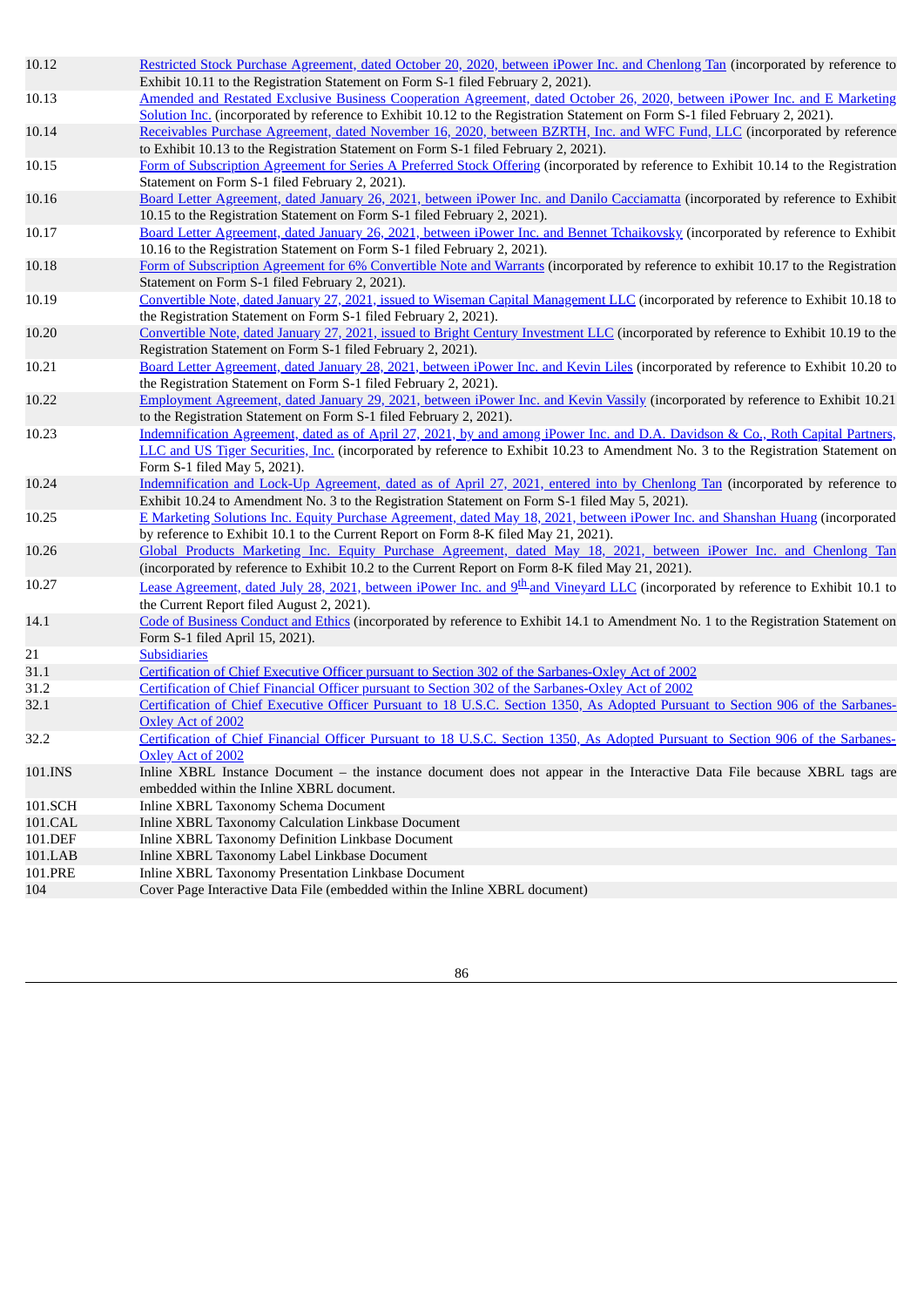# **SIGNATURES**

Pursuant to the requirements of Section 13 or 15(d) of the Securities Exchange Act of 1934, the Registrant has duly caused this amendment to be signed on its behalf by the undersigned, thereunto duly authorized.

> iPOWER INC. (Registrant)

By: */s/ Chenlong Tan*

Chenlong Tan *Chairman of the Board, Chief Executive Officer and President* Date: September 28, 2021 Principal Executive Officer

Pursuant to the requirements of the Securities Exchange Act of 1934, this report has been signed below by the following persons on behalf of the registrant and in the capacities and on the dates indicated.

| <b>Signature</b>                                    | <b>Title</b>                                                                                     | <b>Date</b>        |
|-----------------------------------------------------|--------------------------------------------------------------------------------------------------|--------------------|
| /s/ Chenlong Tan<br>Chenlong Tan                    | Chairman of the Board,<br>Chief Executive Officer and President<br>(principal executive officer) | September 28, 2021 |
| /s/ Kevin Vassily<br>Kevin Vassily                  | Chief Financial Officer<br>(principal financial and accounting officer)                          | September 28, 2021 |
| /s/ Danilo Cacciamatta<br>Rudolph F. Crew           | Director                                                                                         | September 28, 2021 |
| /s/ Bennet Tchaikovsky<br><b>Bennet Tchaikovsky</b> | Director                                                                                         | September 28, 2021 |
| /s/ Kevin Liles<br><b>Kevin Liles</b>               | Director                                                                                         | September 28, 2021 |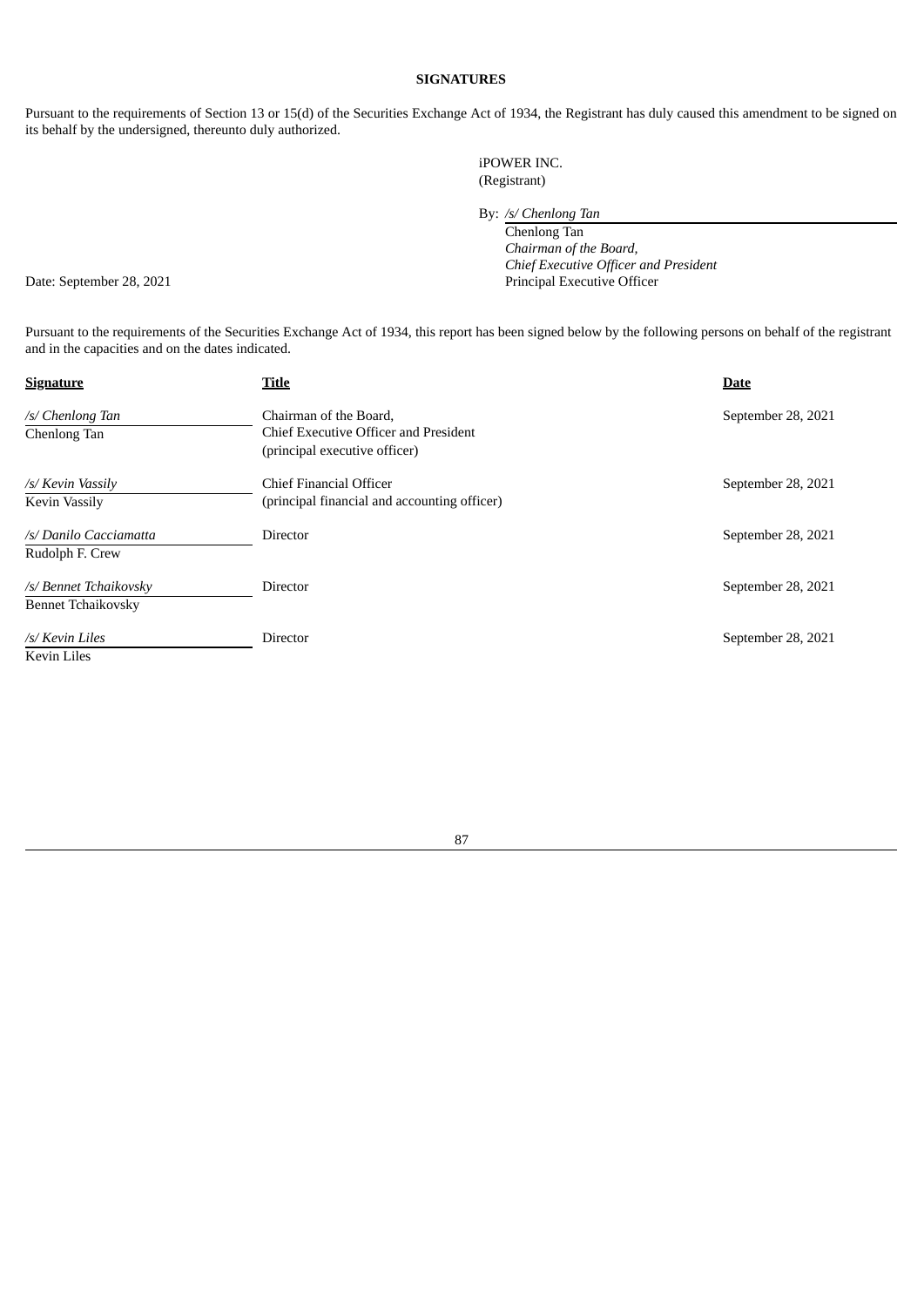<span id="page-88-0"></span>E Marketing Solutions Inc. Global Products Marketing I n c.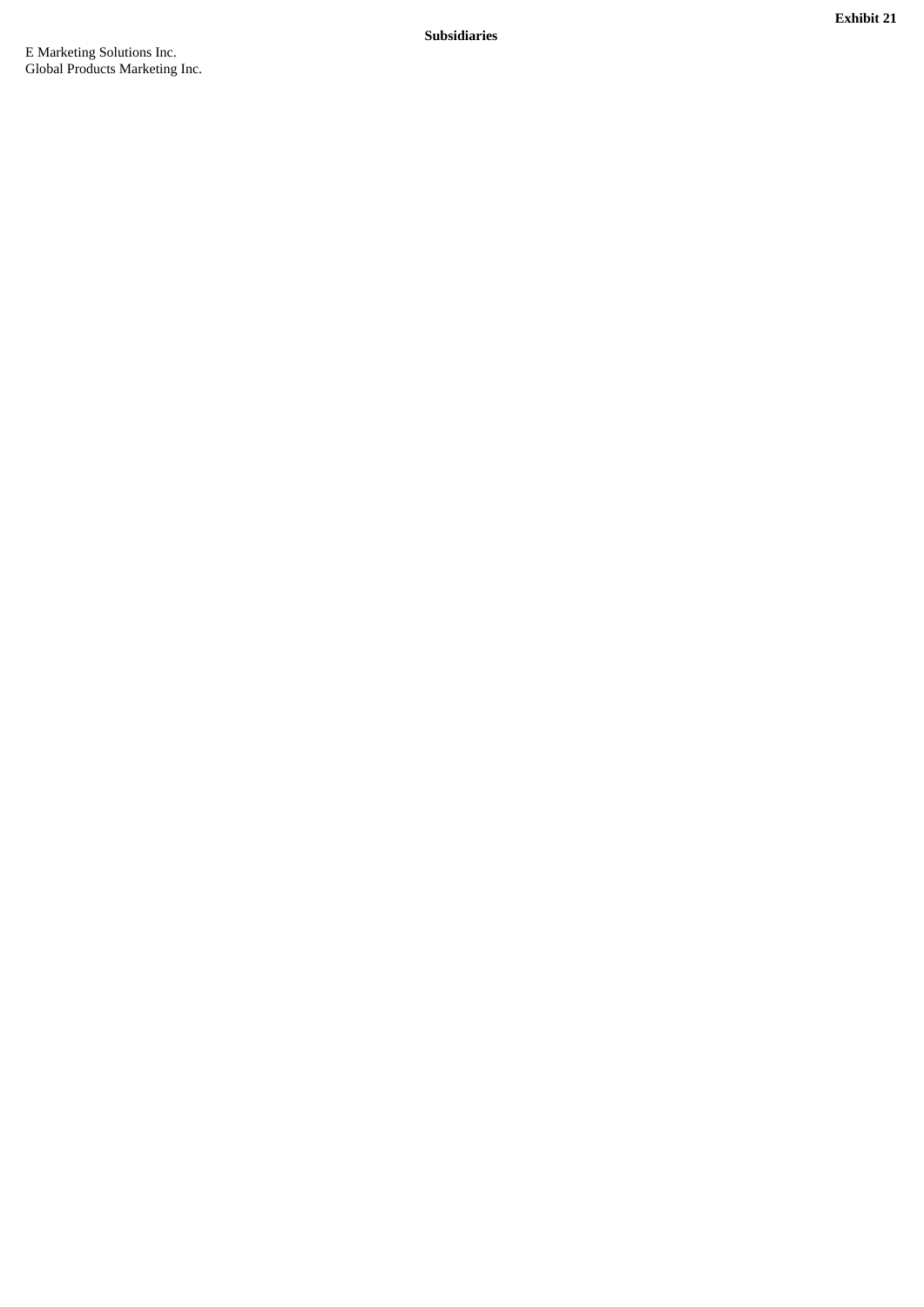## **Certification**

<span id="page-89-0"></span>I, Chenlong Tan, certify that:

1. I have reviewed this Annual Report on Form 10-K for the year ended June 30, 2021 of iPower Inc. (the "registrant");

2. Based on my knowledge, this report does not contain any untrue statement of a material fact or omit to state a material fact necessary to make the statements made, in light of the circumstances under which such statements were made, not misleading with respect to the period covered by this report;

3. Based on my knowledge, the financial statements, and other financial information included in this report, fairly present in all material respects the financial condition, results of operations and cash flows of the registrant as of, and for, the periods presented in this report;

4. The registrant's other certifying officers and I are responsible for establishing and maintaining disclosure controls and procedures (as defined in Exchange Act Rules 13a-15(e) and 15d-15(e)) and internal control over financial reporting (as defined in Exchange Act Rules 13a-15(f) and 15d-15(f)) for the registrant and have:

a. Designed such disclosure controls and procedures, or caused such disclosure controls and procedures to be designed under our supervision, to ensure that material information relating to the registrant, including its consolidated subsidiaries, is made known to us by others within those entities, particularly during the period in which this report is being prepared;

b. Designed such internal control over financial reporting, or caused such internal control over financial reporting to be designed under our supervision, to provide reasonable assurance regarding the reliability of financial reporting and the preparation of financial statements for external purposes in accordance with generally accepted accounting principles;

c. Evaluated the effectiveness of the registrant's disclosure controls and procedures and presented in this report our conclusions about the effectiveness of the disclosure controls and procedures, as of the end of the period covered by this report based on such evaluation; and

d. Disclosed in this report any change in the registrant's internal control over financial reporting that occurred during the registrant's fourth fiscal quarter that has materially affected, or is reasonably likely to materially affect, the registrant's internal control over financial reporting; and

5. The registrant's other certifying officer and I have disclosed, based on our most recent evaluation of internal control over financial reporting, to the registrant's auditors and the audit committee of the registrant's board of directors (or persons performing the equivalent functions):

a. All significant deficiencies and material weaknesses in the design or operation of internal control over financial reporting which are reasonably likely to adversely affect the registrant's ability to record, process, summarize and report financial information; and

b. Any fraud, whether or not material, that involves management or other employees who have a significant role in the registrant's internal control over financial reporting.

Date: September 28, 2021 */s/ Chenlong Tan*

Chenlong Tan Chief Executive Officer (Principal Executive Officer)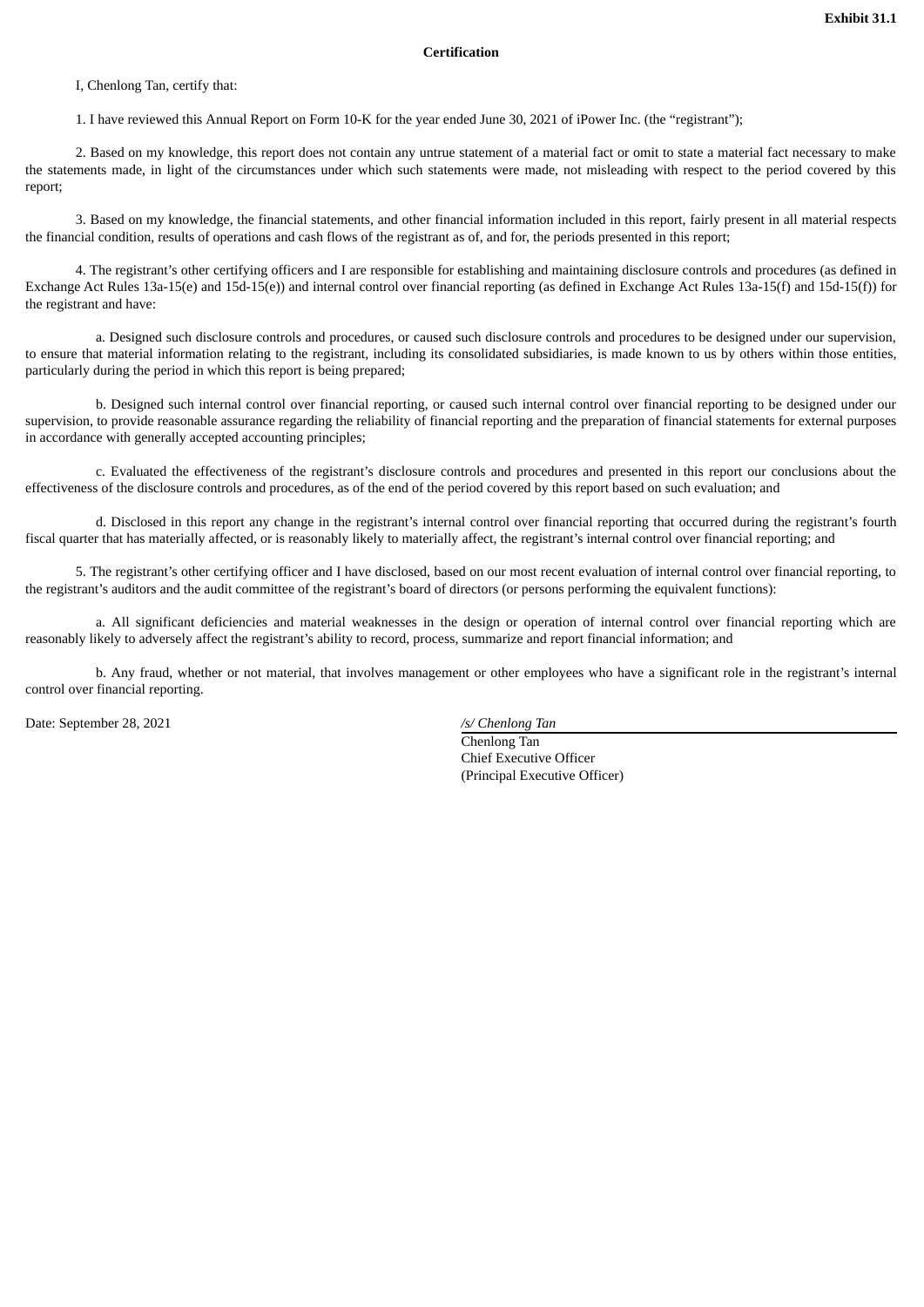## **CERTIFICATION**

<span id="page-90-0"></span>I, Kevin Vassily, certify that:

1. I have reviewed this Annual Report on Form 10-K for the year ended June 30, 2021 of iPower Inc. (the "registrant");

2. Based on my knowledge, this report does not contain any untrue statement of a material fact or omit to state a material fact necessary to make the statements made, in light of the circumstances under which such statements were made, not misleading with respect to the period covered by this report;

3. Based on my knowledge, the financial statements, and other financial information included in this report, fairly present in all material respects the financial condition, results of operations and cash flows of the registrant as of, and for, the periods presented in this report;

4. The registrant's other certifying officers and I are responsible for establishing and maintaining disclosure controls and procedures (as defined in Exchange Act Rules 13a-15(e) and 15d-15(e)) and internal control over financial reporting (as defined in Exchange Act Rules 13a-15(f) and 15d-15(f)) for the registrant and have:

a. Designed such disclosure controls and procedures, or caused such disclosure controls and procedures to be designed under our supervision, to ensure that material information relating to the registrant, including its consolidated subsidiaries, is made known to us by others within those entities, particularly during the period in which this report is being prepared;

b. Designed such internal control over financial reporting, or caused such internal control over financial reporting to be designed under our supervision, to provide reasonable assurance regarding the reliability of financial reporting and the preparation of financial statements for external purposes in accordance with generally accepted accounting principles;

c. Evaluated the effectiveness of the registrant's disclosure controls and procedures and presented in this report our conclusions about the effectiveness of the disclosure controls and procedures, as of the end of the period covered by this report based on such evaluation; and

d. Disclosed in this report any change in the registrant's internal control over financial reporting that occurred during the registrant's fourth fiscal quarter that has materially affected, or is reasonably likely to materially affect, the registrant's internal control over financial reporting; and

5. The registrant's other certifying officer and I have disclosed, based on our most recent evaluation of internal control over financial reporting, to the registrant's auditors and the audit committee of the registrant's board of directors (or persons performing the equivalent functions):

a. All significant deficiencies and material weaknesses in the design or operation of internal control over financial reporting which are reasonably likely to adversely affect the registrant's ability to record, process, summarize and report financial information; and

b. Any fraud, whether or not material, that involves management or other employees who have a significant role in the registrant's internal control over financial reporting.

Date: September 28, 2021 */s/ Kevin Vassily*

Kevin Vassily Chief Financial Officer (Principal Financial Officer)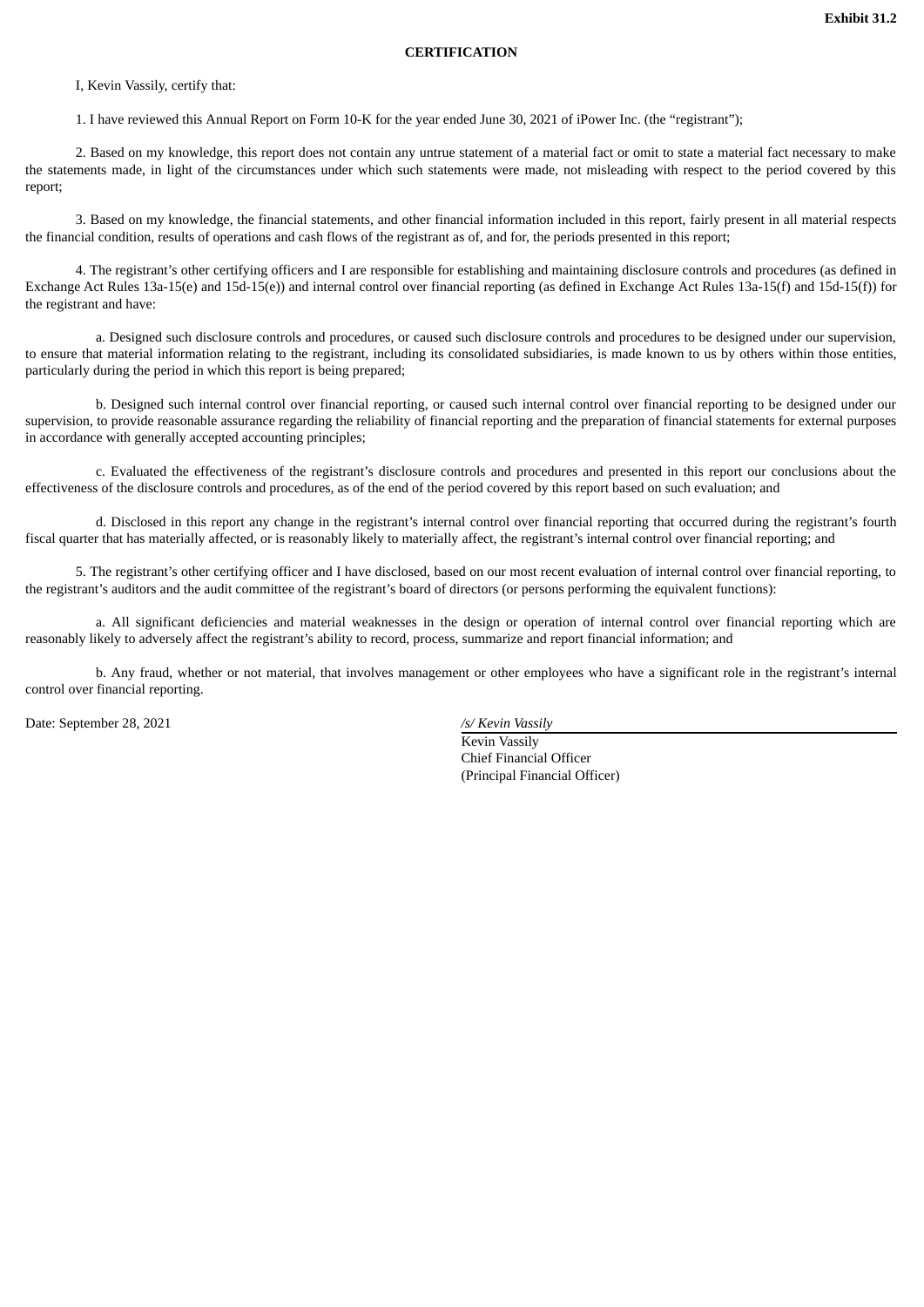# **CERTIFICATION PURSUANT TO 18 U.S.C. SECTION 1350, AS ADOPTED PURSUANT TO SECTION 906 OF THE SARBANES-OXLEY ACT OF 2002**

<span id="page-91-0"></span>In connection with the Annual Report of iPower (the "Company") on Form 10-K pursuant for the year ended June 30, 2021, as filed with the Securities and Exchange Commission on the date hereof (the "Report"), I, Chenlong Tan, Chief Executive Officer of the Company, certify, pursuant to 18 U.S.C. Section 1350, as adopted pursuant to Section 906 of the Sarbanes-Oxley Act of 2002, that:

(1) The Report fully complies with the requirements of Section 13(a) or 15(d) of the Securities Exchange Act of 1934; and

(2) The information contained in the Report fairly presents, in all material respects, the financial condition and results of operations of the Company.

Date: September 28, 2021

*/s/ Chenlong Tan*

Chenlong Tan Chief Executive Officer (Principal Executive Officer)